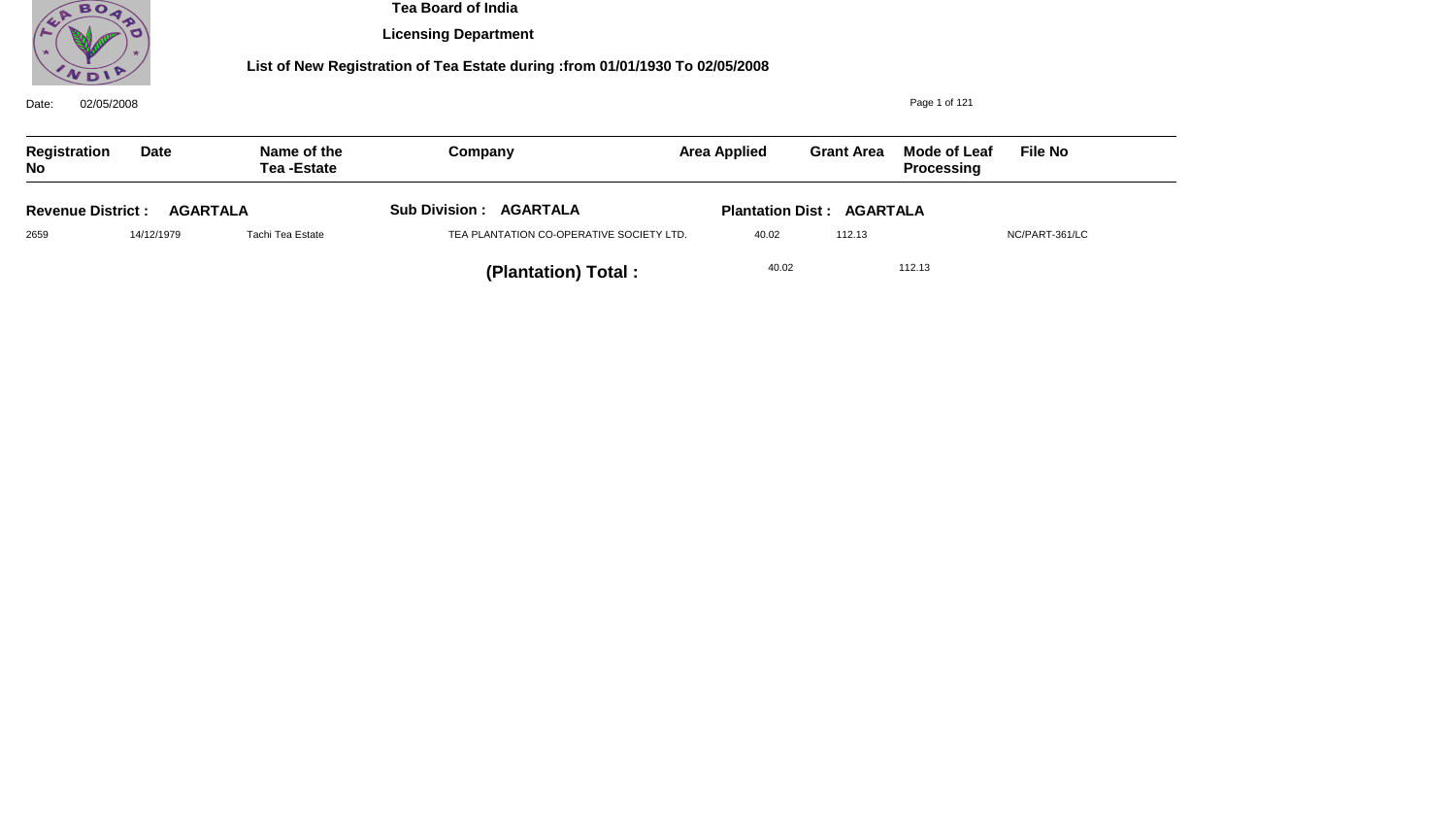

**Licensing Department**

#### **List of New Registration of Tea Estate during :from 01/01/1930 To 02/05/2008**

Date: 02/05/2008 **Registration No Date Name of the Tea -Estate Company Area Applied Grant Area Mode of Leaf Processing File No** Page 2 of 121 **Revenue District : AGARTALA Sub Division : AGARTALA Plantation Dist : Tripura** 693 188 170 135 116 2567 308 250 197 103 128 115 179 163 123 565 20 201 240 102 120 189 01/04/1953 01/04/1953 18/02/1958 18/06/1965 01/04/1953 20/04/1953 11/03/1961 01/04/1953 05/09/1964 10/02/1939 29/02/1948 07/09/1959 18/09/1940 23/11/1940 01/04/1953 14/11/1936 01/04/1953 10/07/1936 03/06/1934 25/02/1935 01/04/1953 28/01/1961 ADARINI TEA ESTATE BRAHMAKUNDU TEA ESTATE DURGABARI TEA ESTATE (T-2) GOLOKPUR TEA ESTATE HARENDRANAGAR TEA ESTATE HARIDASPUR TEA ESTATE LEELAGARH TEA ESTATE LUDHUA TEA ESTATE LUXMILONGA TEA ESTATE MADHUSUDAN TEA ESTATE MAHESHPUR TEA ESTATE MEGHLIBUNDH TEA ESTATE MEKHLIPARA TEA ESTATE MOHONPUR TEA ESTATE NARENDRAPUR CHA BAGAN TEA ESTATE NRIPENDRANAGAR TEA ESTATE PEARACHERRA TEA ESTATE PRATAPGARH TEA ESTATE RAJLAXMI TEA ESTATE RANIBARI TEA ESTATE SAMRUCHERRA TEA ESTATE SHIMNACHERRA TEA ESTATE MR.M.K.CHOWDHURY BRAHMAKUNDU TEA INDUSTRIES (PVT) LTD DURGABARI TEA ESTATE WORKERS CO-OPERATIVE SOCIETY LTD. GOLOKPUR TEA CO. LTD BORGANG TEA CO. (P) LTD., TRIPURA PRODUCE CO. LEELAGARH CHA BAGAN SRAMIK SAMABAYA SAMITY LTD. LUDHUA CHA BAGAN SRAMIK SAMABAY SAMITI LTD TIPPERAH TEA CORPORATION LTD RANIBARI TEA CO. LTD NARENDRAPUR TEA CO. PVT. LTD. MANU VALLEY TEA CO. LTD THE MEKHLIPARA TEA CO. LTD MOHONPUR TEA CO. LTD MAHESHPUR TEA & INDUSTRIES (P) LTD NARENDRAPUR TEA CO. PVT. LTD. I T P LIMITED NARENDRAPUR TEA CO. PVT. LTD. PEERLESS TEA & INDUSTRY LTD RANIBARI TEA CO. LTD DILKHUSA TEA CO. LTD J.KISHORE & CO. 65 75 44.53 175 203 21.67 36.43 105 152.48 110.51 158 153.62 155.65 80.02 171 66.94 217.77 64.75 66.66 452.8 149.63 78.1 A-501/LC B-788/LC N-8/LC/57(VOL-2) G-18/LC H-789/LC H-601/LC L-16/LC L-791/LC E/PART-106/LC M-19/LC P-6/LC T-6/LC M-26/LC M-221/LC N-792/LC B-54/LC P-793/LC P-14/LC R-18/LC R-21/LC S-795/LC N-19/LC 131.5 150.24 68.01 420 264 38.45 137.4 1445.75 247.82 161.87 350.95 438.28 374.48 398 364 459.1 323.05 106.53 161.87 696.55 533.25 413.99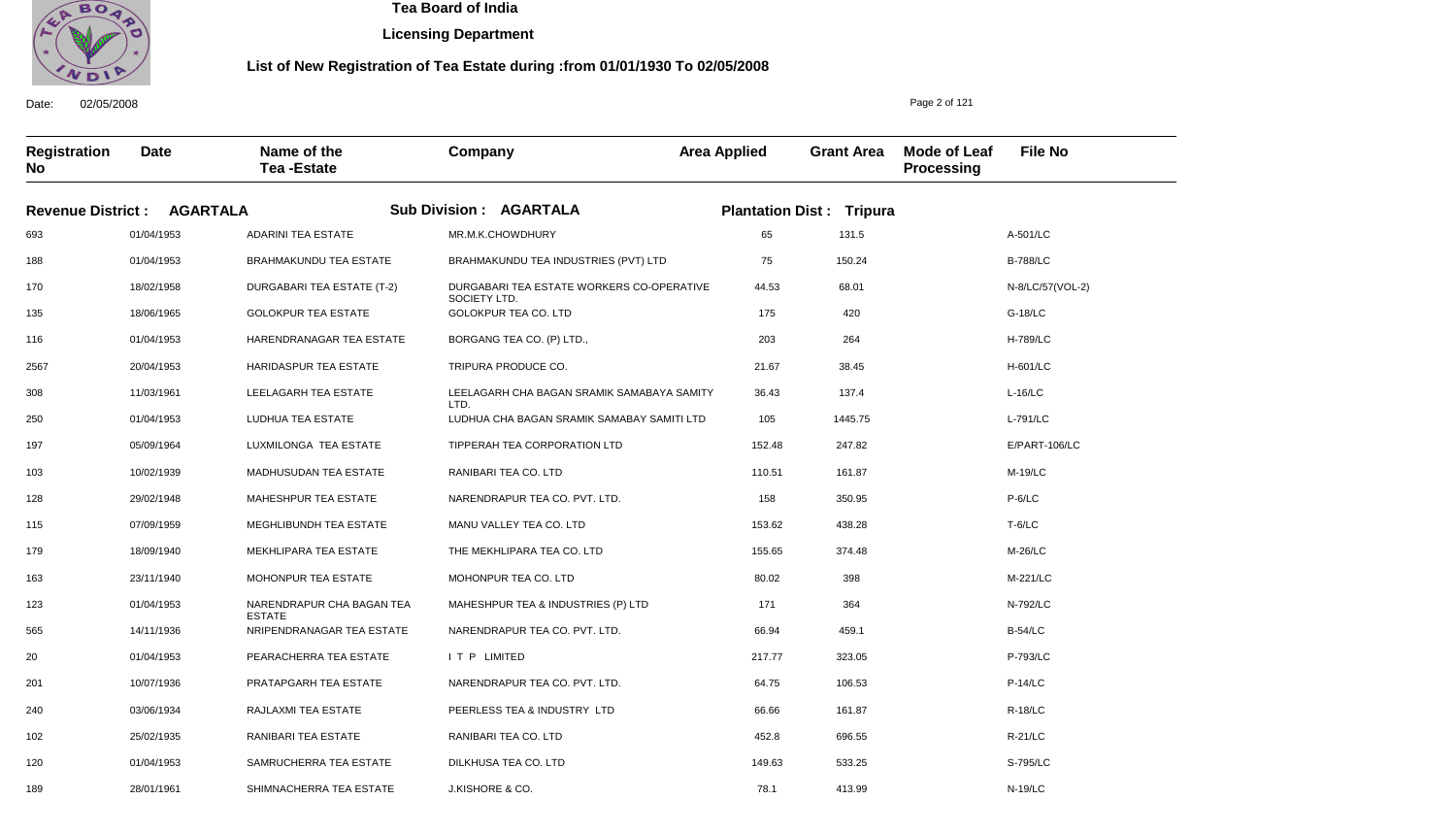

**Licensing Department**

| Date:<br>02/05/2008              |                 |                                  |                                |                                       |                   | Page 3 of 121                     |                 |
|----------------------------------|-----------------|----------------------------------|--------------------------------|---------------------------------------|-------------------|-----------------------------------|-----------------|
| <b>Registration</b><br><b>No</b> | <b>Date</b>     | Name of the<br><b>Tea-Estate</b> | Company                        | <b>Area Applied</b>                   | <b>Grant Area</b> | Mode of Leaf<br><b>Processing</b> | <b>File No</b>  |
| <b>Revenue District:</b>         | <b>AGARTALA</b> |                                  | <b>Sub Division: AGARTALA</b>  | <b>Plantation Dist: Tripura</b>       |                   |                                   |                 |
| 204                              | 08/07/1934      | SONAMUKHI TEA ESTATE             | RANIBARI TEA CO. LTD           | 78.37                                 | 153.9             |                                   | S-12/LC         |
| 1603                             | 27/02/1930      | <b>SURAMA TEA ESTATE</b>         | <b>GANGA GOVINDA MUKHERJEE</b> | 15                                    | 15                |                                   | S-144/LC        |
| 202                              | 01/04/1953      | TUFANIALONGA TEA ESTATE          | TIPPERAH TEA CORPORATION LTD   | $\mathsf 0$                           | 239.42            |                                   | T-796/LC        |
|                                  |                 |                                  | (Plantation) Total:            | 2896.93                               |                   | 8093.41                           |                 |
|                                  |                 |                                  | (Revenue) Total :              | 2936.95                               |                   | 8205.54                           |                 |
| <b>Revenue District:</b>         | <b>AIZWAL</b>   |                                  | <b>Sub Division: MIZORAN</b>   | <b>Plantation Dist:</b>               | <b>MIZORAM</b>    |                                   |                 |
| 2882                             | 01/08/1995      | KANAN TEA ESTATE                 | P.C.NGURTHANGA                 | 139.09                                | 139.09            |                                   | K-132/LC        |
| 2884                             | 10/10/1995      | <b>LIAN SIAM TEA ESTATE</b>      | LIANHMINGTHANGA                | $\pmb{0}$                             | 221.84            |                                   | $L-58/LC$       |
|                                  |                 |                                  | (Plantation) Total:            | 139.09                                |                   | 360.93                            |                 |
|                                  |                 |                                  | (Revenue) Total :              | 139.09                                |                   | 360.93                            |                 |
| <b>Revenue District:</b>         | <b>ALMORA</b>   |                                  | <b>Sub Division: ALMORA</b>    | <b>Plantation Dist: Uttar Pradesh</b> |                   |                                   |                 |
| 440                              | 01/04/1953      | BERINAG TEA ESTATE               | D.S.BIST & SONS                | 68.13                                 | 238.7             |                                   | <b>B-803/LC</b> |
| 536                              | 01/04/1953      | <b>CHOWKORIE TEA ESTATE</b>      | D.S.BIST & SONS                | 65.67                                 | 1029.33           |                                   | C-804/LC        |
| 538                              | 04/09/1934      | KANSANI TEA ESTATE               | <b>KANSANI TEA ESTATE</b>      | 90                                    | 110               |                                   | K-63/LC         |
| 560                              | 13/06/1935      | <b>NEUGHAR TEA ESTATE</b>        | BHASKAR DATT JOSHI ESQ         | $\mathbf 0$                           | 25                |                                   | N-33/LC         |
|                                  |                 |                                  | (Plantation) Total:            | 223.8                                 |                   | 1403.03                           |                 |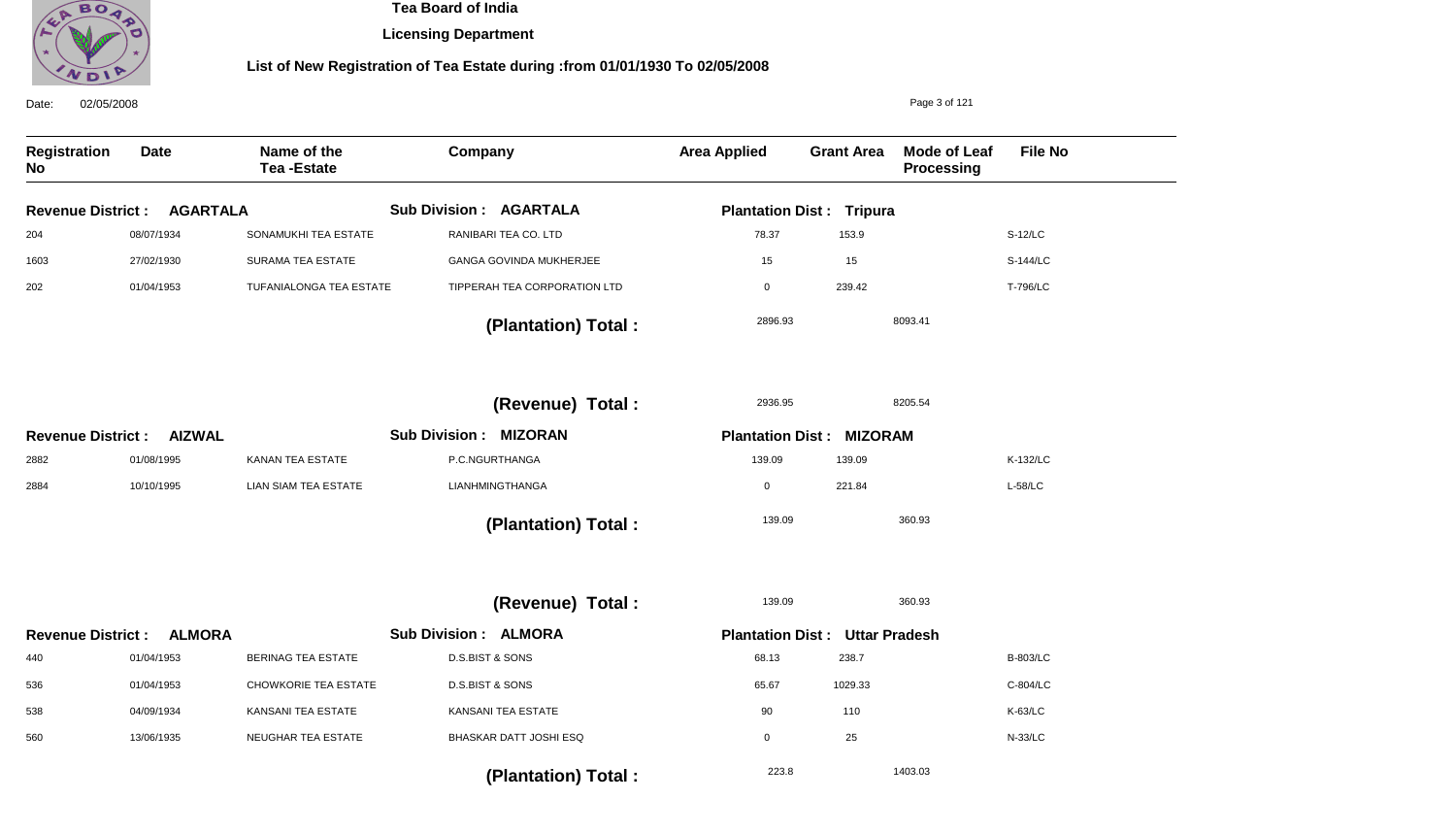

**Licensing Department**

| 02/05/2008<br>Date:      |                |                                  |                                        | Page 4 of 121       |                                       |                                   |                |  |
|--------------------------|----------------|----------------------------------|----------------------------------------|---------------------|---------------------------------------|-----------------------------------|----------------|--|
| Registration<br>No       | <b>Date</b>    | Name of the<br><b>Tea-Estate</b> | Company                                | <b>Area Applied</b> | <b>Grant Area</b>                     | Mode of Leaf<br><b>Processing</b> | <b>File No</b> |  |
|                          |                |                                  | (Revenue) Total :                      | 223.8               |                                       | 1403.03                           |                |  |
| <b>Revenue District:</b> | <b>BERINAG</b> |                                  | <b>Sub Division:</b><br><b>BERINAG</b> |                     | <b>Plantation Dist: Uttar Pradesh</b> |                                   |                |  |
| 1298                     | 08/11/1959     | JEWANGARH TEA ESTATE             | RAO MD. SAIDKHAR                       | 15.17               | 17.6                                  |                                   | J-15A/LC       |  |
| 417                      | 20/06/1958     | JEWANGARH TEA ESTATE (2)         | MAKHDOOM AHMED & ORS.                  | 15.17               | 17.6                                  |                                   | J-15A/LC/2     |  |
| 537                      | 08/05/1947     | <b>JHALTALA TEA ESTATE</b>       | DURGA SINGH RAWAT(DECCASED)            | 12.14               | 202.34                                |                                   | J-20/LC        |  |
|                          |                |                                  | (Plantation) Total:                    | 42.48               |                                       | 237.54                            |                |  |
|                          |                |                                  | (Revenue) Total :                      | 42.48               |                                       | 237.54                            |                |  |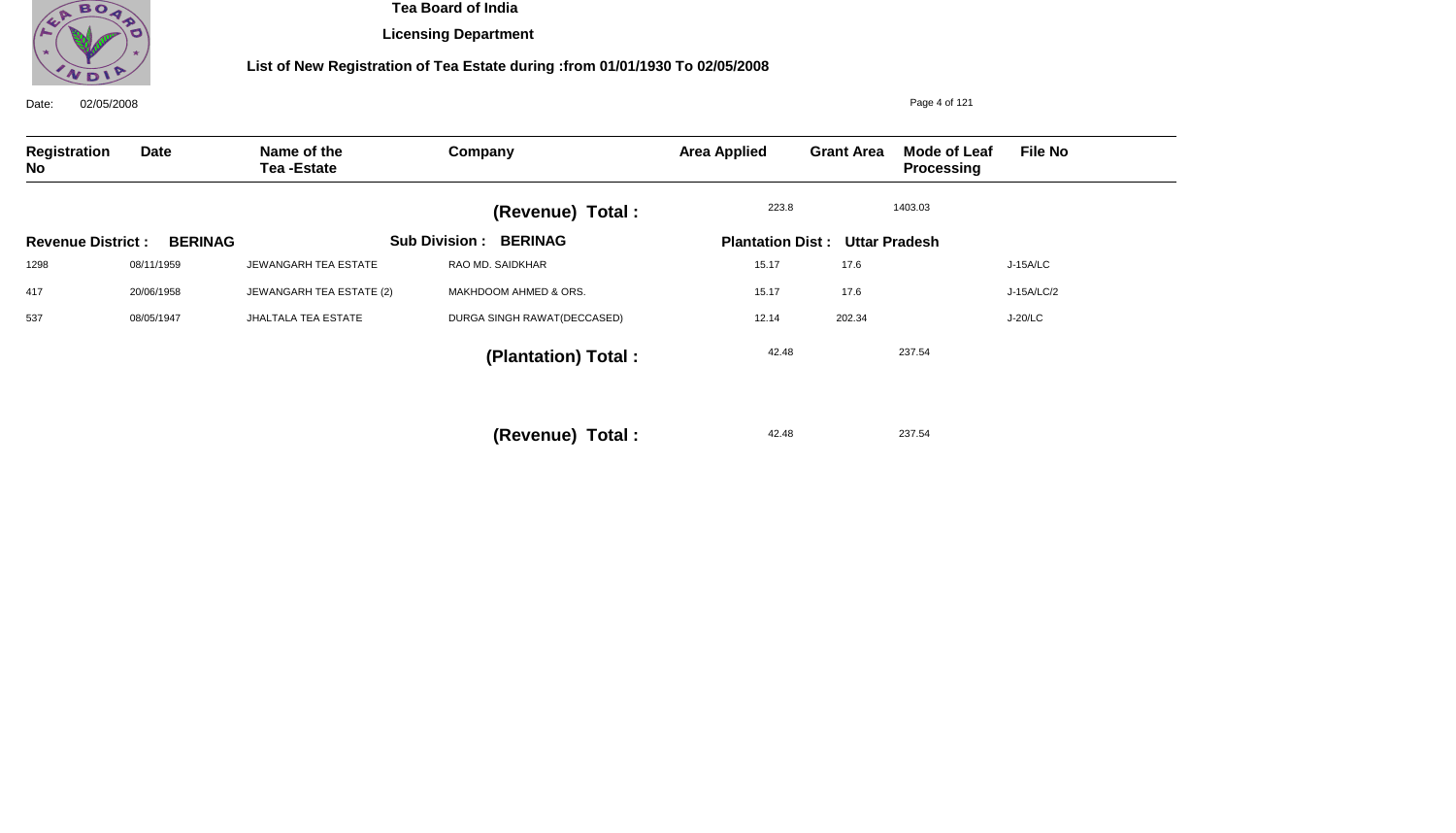

**Licensing Department**

#### **List of New Registration of Tea Estate during :from 01/01/1930 To 02/05/2008**

**Registration No Date Name of the Tea -Estate Company Area Applied Grant Area Mode of Leaf Processing File No** Page 5 of 121 **Revenue District : CACHAR Sub Division : HAILAKANDI Plantation Dist : Cachar** 2471 374 1802 279 2465 2310 125 2703 2572 2821 2422 438 2407 2343 2406 2295 266 2426 1893 2365 E-49 N-17 23/12/1964 01/05/1940 10/03/1952 27/07/1934 02/03/1980 29/01/1957 16/06/1933 16/07/1984 11/12/1982 20/12/1991 15/06/1966 18/05/1934 18/08/1959 11/02/1978 21/02/1962 24/07/1934 01/04/1953 08/09/1940 27/02/1958 27/03/1959 06/04/1953 01/04/1953 AENAKHALL TEA ESTATE ALAMBAGH TEA ESTATE BUDDERPORE TEA ESTATE BUNDOO KMARA TEA ESTATE BURNIE BRAES TEA ESTATE CHANDYPORE TEA ESTATE CHULLACHERRA TEA ESTATE DEVENDRA TEA ESTATE DHOLAI TEA ESTATE KOPILI TEA ESTATE KOYAH TEA ESTATE KUCHILLA TEA ESTATE KUNCHUNPORE TEA ESTATE LALLACHERRA TEA ESTATE LALLAMOOKH TEA ESTATE MANIPUR TEA ESTATE/2 MOHOMADPUR TEA ESTATE MONACHERRA TEA ESTATE NARSINGPORE TEA ESTATE RAMCHANDI TEA ESTATE ROOPACHERRA TEA ESTATE SERISPORE TEA ESTATE BHUWALKA TRADING & TEA CO.(PVT)LTD HIND TEA CO. SRILAL TUSNIA & OTHERS RAJKETAN TUSNIAL (MS) BURNIE BRAES TEA COMPANY SRILAL TUSNIAL & OTHERS RAMAVATAR AGARWAL ASSAM DAIRY FARM DHOLAI TEA CO. PVT.LTD LONGLAI TEA INDUSTRIAL (P) LTD SREE RAM TEA CO. (P)LTD JANAB JALAUDDIN AHMED KUNCHUNPORE TEA CO. LTD LALLACHERRA TEA CO.(P) LTD LALLAMOOKH TEA CO (P) LTD THE MANIPUR TEA CO.(P)LTD. JANAB A HASSAN & OTHERS SREE RAM TEA CO. (P)LTD NARSINGPORE TEA CO.(P) LTD SREE RAM TEA CO. (P)LTD ROOPACHERRA TEA CO.LTD. RYDAK SYNDICATE LTD 513.48 0 55.05 257.48 328.63 254.92 240 283.28 706.12 50.5 349.32 0 630.05 298.12 530.22 251.66 150 60.07 355.3 113.3 461.77 428.66 A-123/LC A-32(VOL-I)/LC B-234/LC B-39/LC B-340/LC C-145/LC C-11/LC NC/PART-415/LC D-172/LC K-119/LC K-235/LC K-5/LC K-233/LC L-86/LC L-93/LC M-55/LC M-720/LC M-222/LC K-166/LC R-160/LC R-567/LC S-691/LC 7654.21 40.35 374 734.76 1192.17 873.71 362 283.28 1901.26 809.72 1072.41 60.7 2515 854.93 1045.11 643.03 312.5 125 1106.41 687.97 755.45 1884.72

Date: 02/05/2008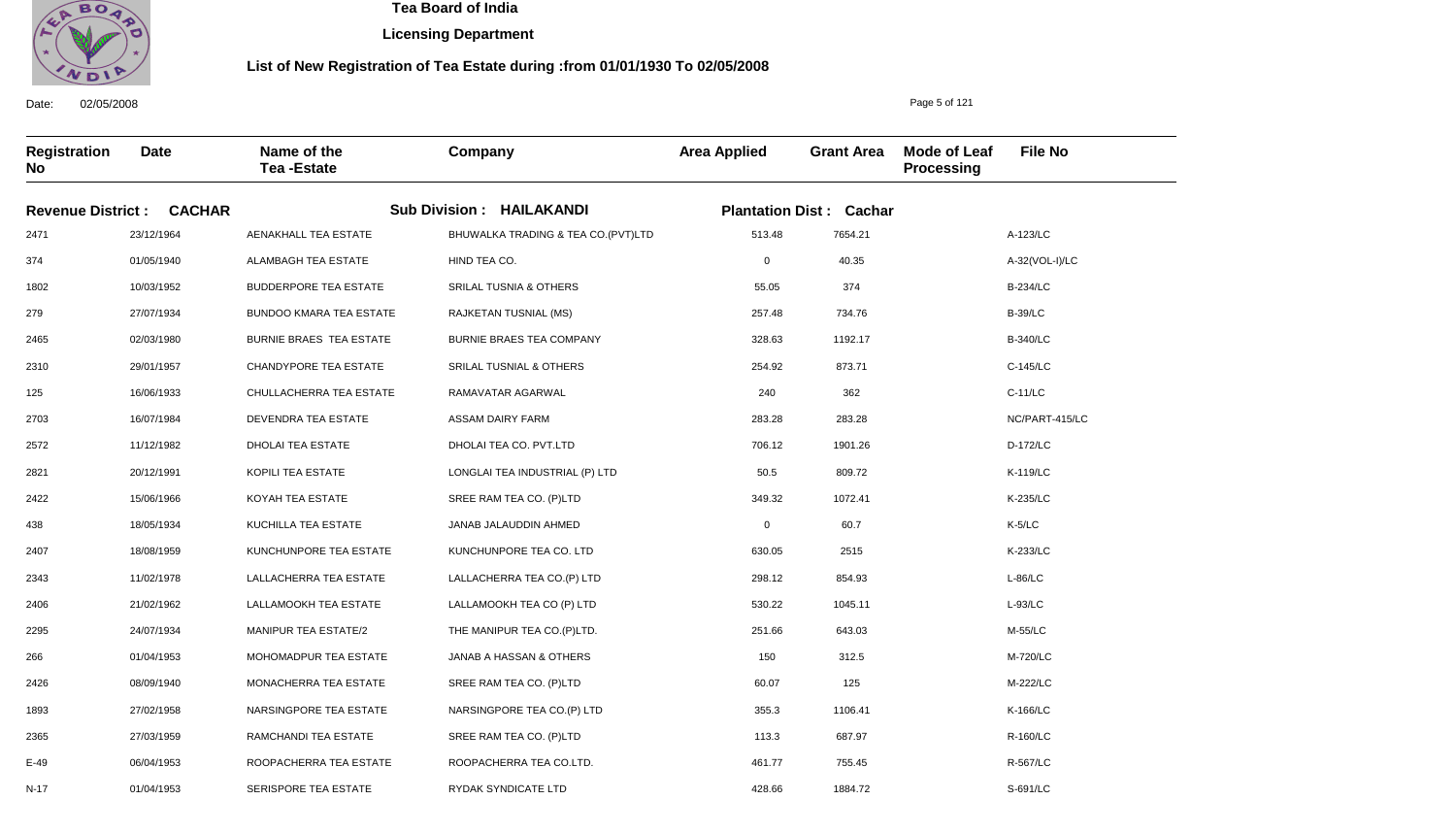

**Licensing Department**

### **List of New Registration of Tea Estate during :from 01/01/1930 To 02/05/2008**

Date: 02/05/2008 **Registration No Date Name of the Tea -Estate Company Area Applied Grant Area Mode of Leaf Processing File No** Page 6 of 121 **Revenue District : CACHAR Sub Division : HAILAKANDI Plantation Dist : Cachar** 222 542 214 3028 914 256 03/07/1946 03/10/1958 01/04/1953 11/04/2000 08/08/1940 22/06/1950 SOUTH CACHAR TEA ESTATE SRI BAHULA TEA ESTATE SRI MADANMOHAN TEA ESTATE SRILA TEA ESTATE SULTANICHERRA TEA ESTATE VERNERPUR TEA ESTATE BHAURAM JODHRAJ (HUF) SURMA VALLEY PLANTATION PVT LTD JANAB A HASSAN & OTHERS FASTRACK CREDITS PRIVATE LTD. HARICHARAN SAHA KALWAR CACHAR NATIVE JOINT STOCK CO. LTD 190 0 150 24.12 55.41 270.05 S-44/LC M-98/LC S-721/LC S(232)/LC S-149/LC V-6/LC 7007.51 28292.2 **(Plantation) Total :**  800 0 312.5 72.35 1135.5 683.16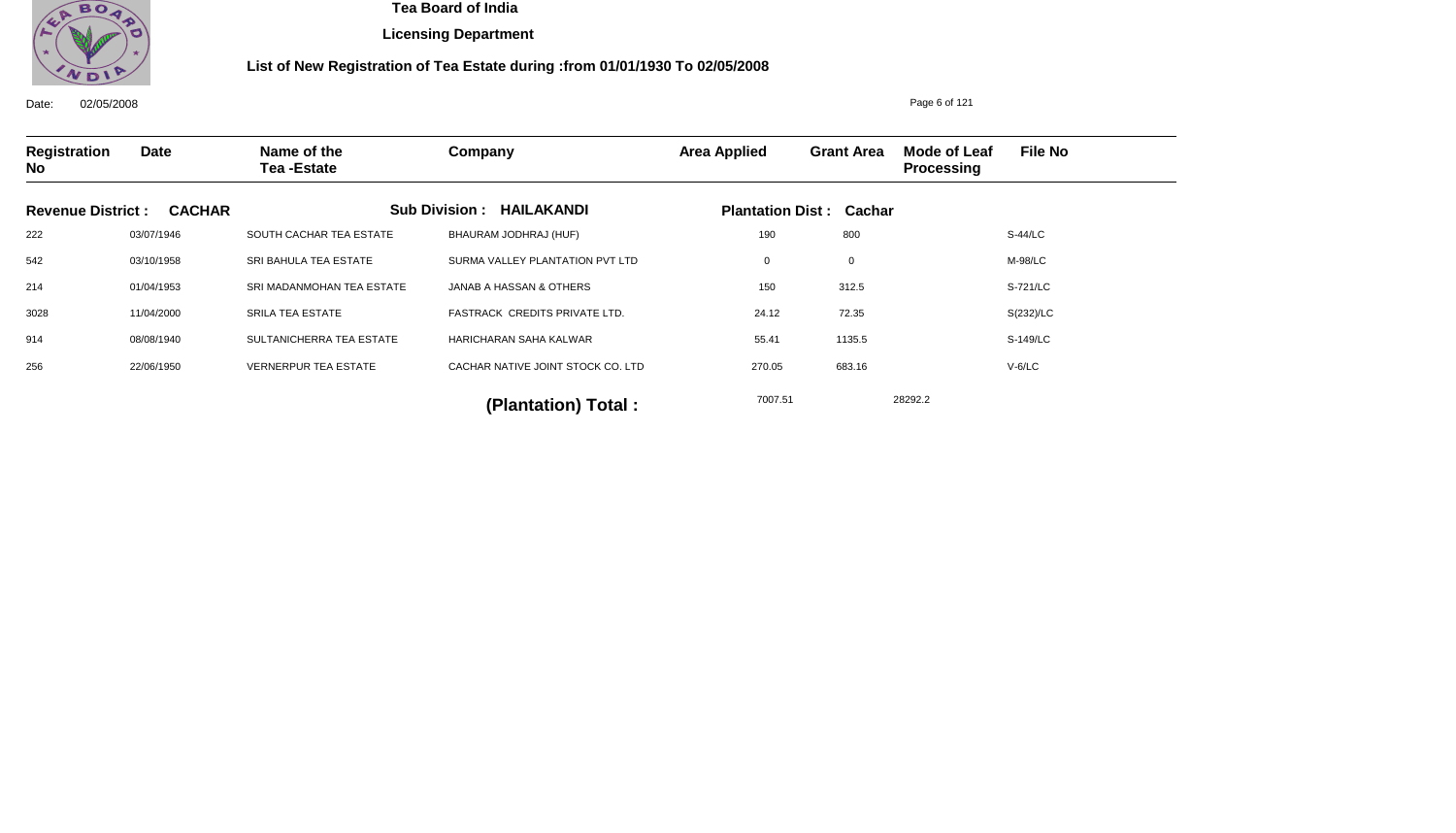

 **Tea Board of India** 

**Licensing Department**

#### **List of New Registration of Tea Estate during :from 01/01/1930 To 02/05/2008**

Date: 02/05/2008 **Registration No Date Name of the Tea -Estate**

> 06/12/1976 18/02/1948

PATHINI TEA ESTATE PAVANBAG TEA ESTATE

**Company Area Applied Grant Area Mode of Leaf Processing File No Revenue District : CACHAR Sub Division : KARIMGANJ Plantation Dist : Cachar** 25/05/1955 01/09/1933 10/03/1955 10/02/1933 18/04/1942 01/04/1953 20/11/1958 02/04/1959 10/12/1943 10/02/1952 10/06/1979 16/02/1958 04/04/1953 03/04/1953 01/04/1953 30/10/1939 10/03/1944 16/04/1981 01/04/1953 18/07/1942 APPIN TEA ESTATE AYLABARI TEA ESTATE BAITAKHAL TEA ESTATE BARKANDI TEA ESTATE BHUBRIGHAT TEA ESTATE BIDYANAGAR TEA ESTATE BINODINI TEA ESTATE CHARGOLA TEA ESTATE CHARGOLA VALLEY TEA ESTATE DULLABCHERRA TEA ESTATE DURGANAGAR TEA ESTATE GOOMBIRA TEA ESTATE HATTIKHIRA TEA ESTATE ISABHEEL TEA ESTATE JALALNAGAR TEA ESTATE KALINAGAR TEA ESTATE KRISHNA GOVINDA HARISH CHANDRA T.E. Kailashpur Tea Estate LONGAI TEA ESTATE MANICKNAGORE TEA ESTATE HIMANI DAJPUR KAYASTHYA GOENKA TEA TRADING CO. PVT. LTD. BAITAKHAL PLANTATIONS LTD. EASTERN TEA CORPN. LTD. BHUBRIGHAT TEA CO. (P) LTD. ASSAM TEA CORPN. LTD DEBIDUTTA SUTODIYA & OTHERS CHARGOLA TEA CO. LTD CACHAR TEA FRAMING & INDUSTRIAL CO-OP. LTD GILLANDERS ARBUTHNOT & CO.LTD. DURGANAGAR TEA ESTATE GOOMBIRA TEA COMPANY (P) LTD. HANUMAN TEXNIT & INDUSTRIES LTD. ASSAM TEA CORPN. LTD ALL INDIA TEA & TRADING CO. LTD GUTTU & COMPANY BHUPENDRA MOHAN DEV & NIRPENDRA MOHAN DEV SHRI KAILASH CHANDRA PAREEK ASSAM TEA CORPORATION LTD. SYLHET TEA & INDUSTRIAL LTD 0 121.45 234.33 1.48 503.28 325.12 0 330.2 40 934.51 47 499.89 915.74 556.23 144.93 216 54.73 32.37 698.83 145.15 A-50,VOL-II/LC A-13, VOL.II/LC B-63/LC B-35/LC B-12/LC B-692/LC B-330/LC C-147-(A)/LC C-122/LC P-155/LC D-20/LC K-224/LC H-560/LC I-562/LC J-693/LC K-10/LC K-21/LC NC/PART-389/LC L/593/LC G-1/LC 371.2 521.81 729.89 2.2 808.19 731.12 809.37 816.66 204 4359.27 48 1068.61 1767.73 1010.3 172.23 813.36 54.73 204.03 1709.35 488.09

> 857.2 0

2374.44 614.72

TEA TRADING CORPN OF INDIA LTD

SUTODIYA & CO.

Page 7 of 121

P-182/LC E-5/LC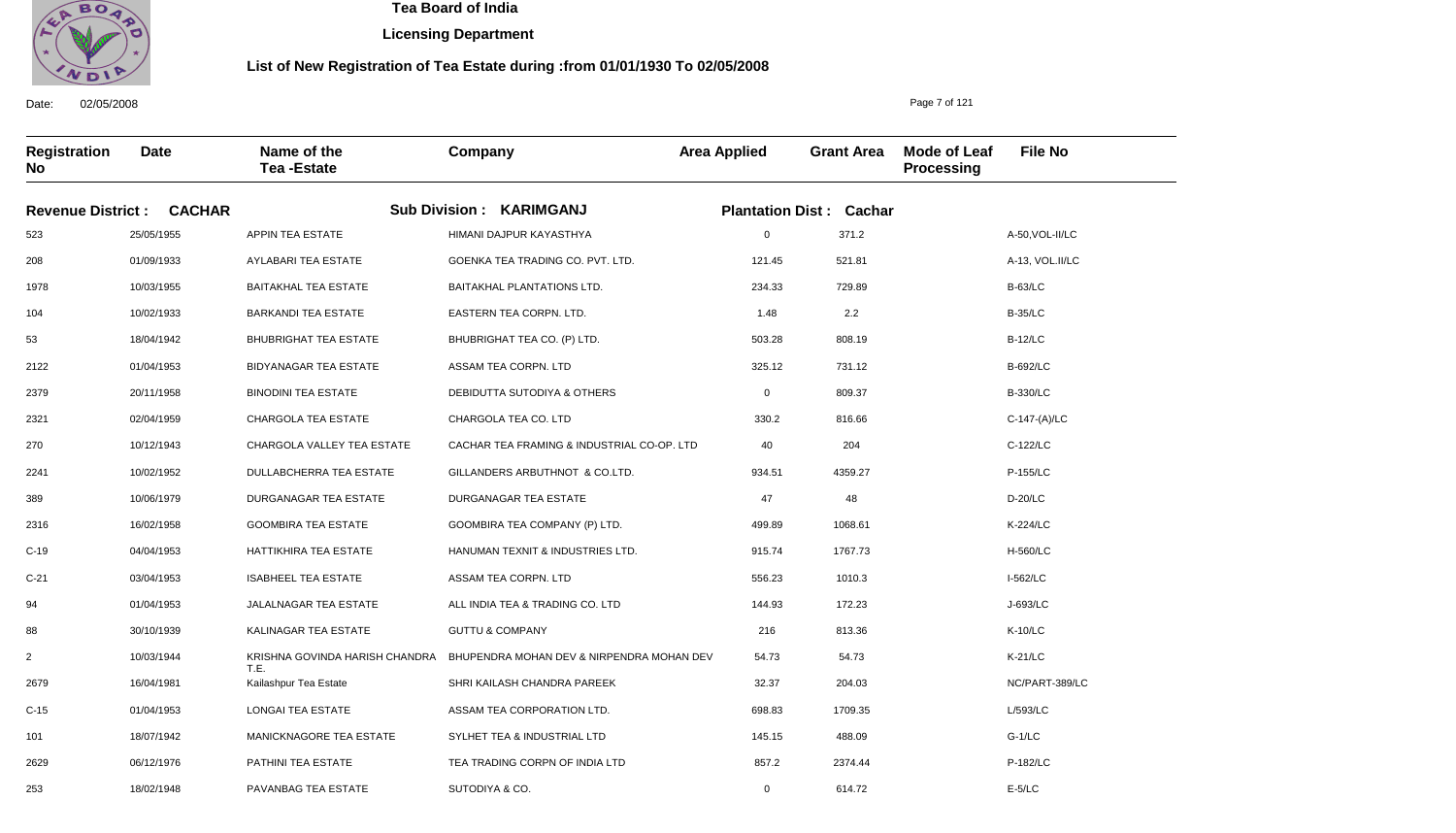

**Licensing Department**

### **List of New Registration of Tea Estate during :from 01/01/1930 To 02/05/2008**

Date: 02/05/2008 **Registration No Date Name of the Tea -Estate Company Area Applied Grant Area Mode of Leaf Processing File No** Page 8 of 121 **Revenue District : CACHAR Sub Division : KARIMGANJ Plantation Dist : Cachar** 24 238 289 306 2482 1589 2322 439 22/06/1949 03/10/1940 03/02/1957 04/04/1953 08/07/1966 18/12/1955 02/04/1959 08/12/1950 PROMODENAGAR TEA ESTATE RABBANIA TEA ESTATE RAJARAMPORE TEA ESTATE RAMANI KRISHNA TEA ESTATE SEPHINJURI BHEEL TEA ESTATE SHONAICHERRA TEA ESTATE SINGLACHERRA TEA ESTATE USHARANI TEA ESTATE ARUNODAYA PLANTATION LTD. RABBANIA TEA CO.(1956) (PVT) LTD RAJARAMPUR TEA & INDUSTRIES (PVT) LTD RAMANI KRISHNA TEA CO.(P) LTD BASANTIPUR TEA CO.(PVT) LTD ASSAM TEA CORPN. LTD SINGLACHERRA TEA CO. LTD USHARANI TEA ESTATE 153.44 44.04 24.28 73.51 777.24 550.38 308.84 117.99 P-9/LC R-26/LC R-27/LC R-566/LC S-344/LC S-201/LC C-147(A)/LC U-6/LC 8708.16 25069.53 **(Plantation) Total :**  890 404.04 80.94 293 1930.76 731.12 637.37 423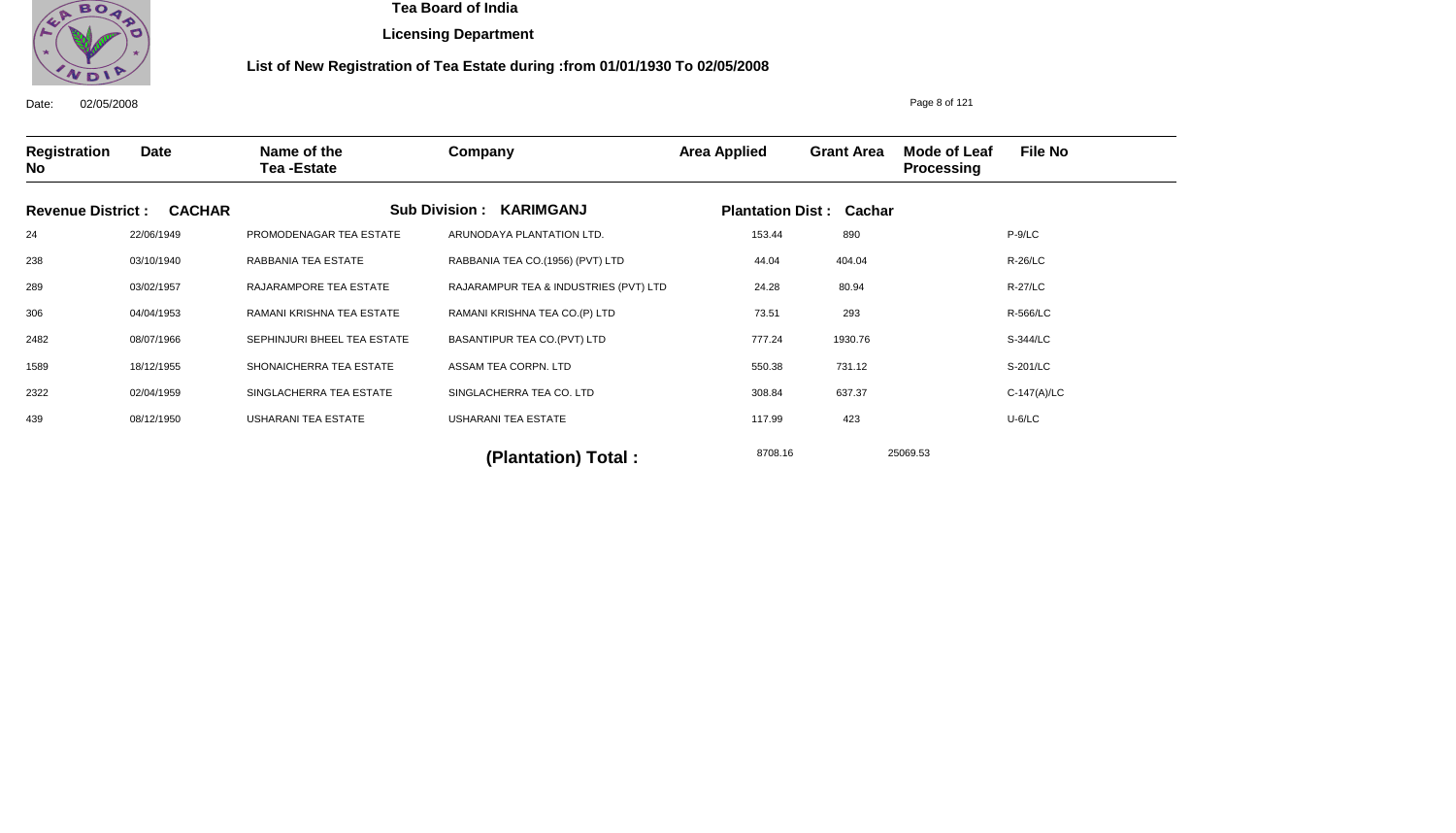

**Licensing Department**

#### **List of New Registration of Tea Estate during :from 01/01/1930 To 02/05/2008**

Date: 02/05/2008 **Registration No Date Name of the Tea -Estate Company Area Applied Grant Area Mode of Leaf Processing File No** Page 9 of 121 **Revenue District : CACHAR Sub Division : SILCHAR Plantation Dist : Cachar** 2509 1613 2332 2165 1304 110 2460 2035 2309 2437 2340 2384 2469 2540 64 C-2 2291 2369 2136 2350 2468 2432 01/04/1953 10/09/1953 29/03/1956 10/11/1985 22/04/1937 03/09/1940 10/11/1963 10/01/1977 10/03/1959 23/06/1961 20/05/1972 08/08/1958 18/10/1991 10/01/1971 02/02/1985 10/03/1989 07/05/1956 07/04/1953 10/02/1950 01/04/1953 11/02/1991 30/05/1977 ALYNEE &NARAINDHAR TEA ESTATE AMRANAGAR TEA ESTATE ARCUTTIPORE TEA ESTATE BAJRANGPORE TEA ESTATE BALLACHERRA TEA ESTATE BENODENAGAR TEA ESTATE BHUBANDHAR TEA ESTATE BHUVAN VALLEY TEA ESTATE BICRAMPORE TEA ESTATE BINNAKANDI TEA ESTATE BOROJALINGAH TEA ESTATE BOROKAI TEA ESTATE BURTOLL TEA ESTATE CHANDIGHAT TEA ESTATE CHINCOORIE TEA ESTATE COOMBERGRAM TEA ESTATE COSSIPORE TEA ESTATE CRAIGPARK TEA ESTATE DEGUBBER TEA ESTATE DERBY TEA ESTATE DEWAN TEA ESTATE DILKHOOSH TEA ESTATE BARAK TEA CO. LTD BHUBANDHAR TEA CO. LTD ARCUTTIPORE TEA CO. LTD BAJRANGPUR TEA CO, (P)LTD ALL INDIA TEA & TRADING CO. LTD BAJRANG TEA & INDUSTRIES (P) LTD BHUBANDHAR TEA CO. LTD BHUVAN VALLEY TEA CO. NORTH WESTERN CACHAR TEA CO. LTD. CHEVIOT AGRO INDUSTRIES LTD BOROJALINGAH TEA CO. B.MAJUMDAR JAYSHREE TEA & INDUSTRIES LTD. RUNGAMATTEE TEA & INDUSTRIES LTD CACHAR TEA FRAMING & INDUSTRIAL CO-OP. LTD KOOMBER TEA CO. LTD SREE RAM TEA CO. (P)LTD SHREE KAMAKHYA TEA CO. PRIVATE LIMITED DEGUBBER TEA ESTATE DERBY PLANTATIONS PVT. LTD. JAYSHREE TEA & INDUSTRIES LTD. BARAK TEA CO. LTD 152.87 97.19 244.4 320.06 382.78 143 491.06 362 291.07 546.06 362.95 406.12 672.44 452.69 158 309.12 266.06 274.99 316.3 537.42 722.76 152.87 A-722/LC A-82/LC A-116/LC B-179/LC B-207/LC N-34/LC B-341/LC C-127/LC B-321/LC B-338/LC B-324/LC B-331/LC D-183/LC/2 C-165/LC C-158/LC C-174/LC/PART C-142/LC C-570/LC D-146/LC D-694/LC D-183/LC D-179/LC 846.92 301.65 579 1742.56 704.64 470.65 798.89 962 811.1 1582 1268 759.71 1511.06 907.67 1328 551.68 769.7 628.66 316.3 1444.88 1486.84 962.58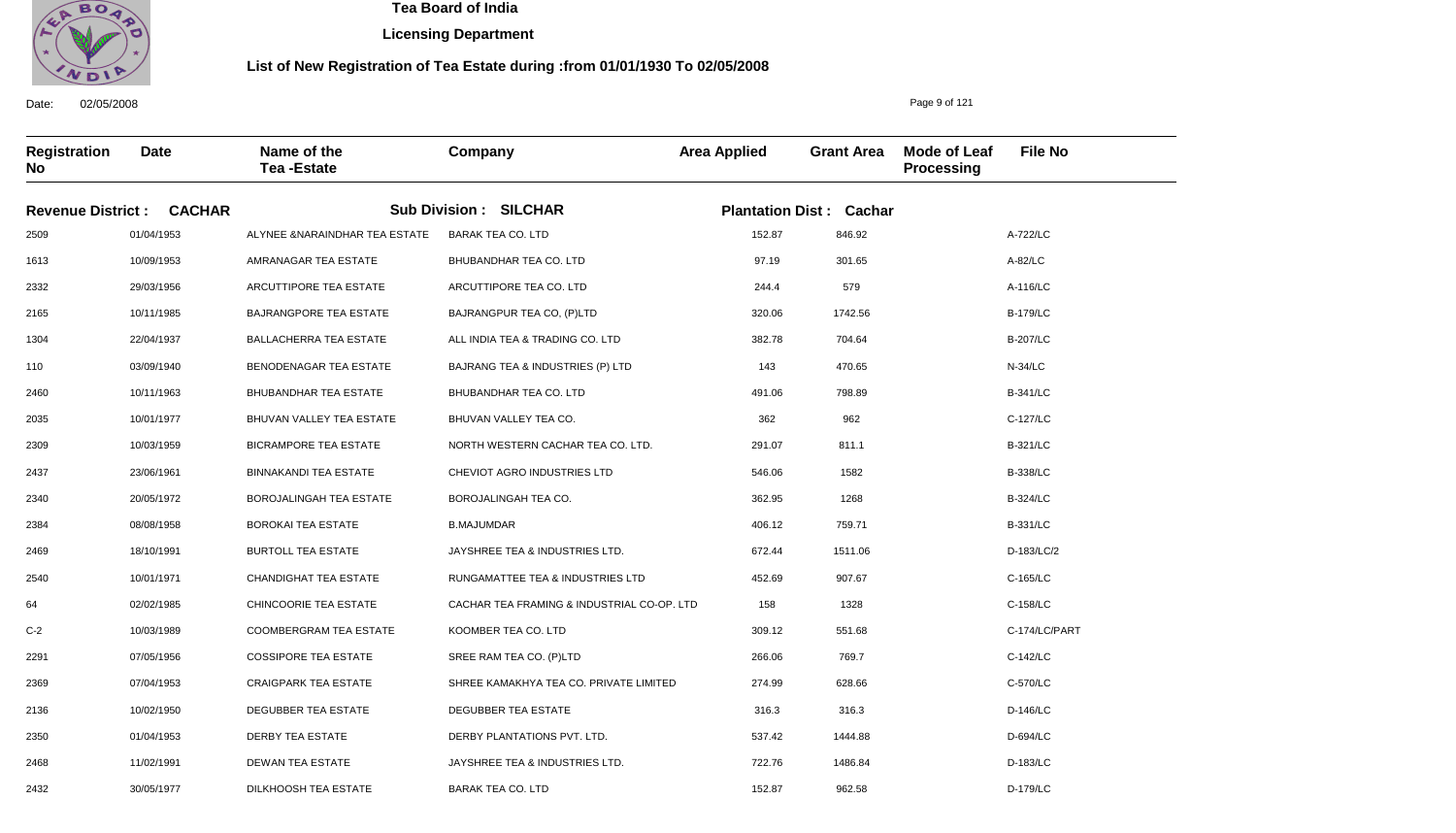

Date: 02/05/2008

2055

01/04/1953

NEW JATINGA VALLEY TEA ESTATE

 **Tea Board of India** 

**Licensing Department**

#### **List of New Registration of Tea Estate during :from 01/01/1930 To 02/05/2008**

**Registration No Date Name of the Tea -Estate Company Area Applied Grant Area Mode of Leaf Processing File No Revenue District : CACHAR Sub Division : SILCHAR Plantation Dist : Cachar** 2166 2467 260 2474 2512 2380 2007 2568 H-9 2569 C-10 2060 2653 2308 2470 2177 2391 288 153 2098 2337 01/04/1953 30/06/1975 10/08/1949 26/12/1980 10/09/1968 08/05/1965 06/06/1949 15/08/1973 06/04/1953 10/02/1978 01/04/1953 10/10/1947 06/04/1953 01/04/1953 11/02/1991 10/02/1962 18/05/1962 12/03/1934 08/06/1934 08/03/1949 06/12/1940 DOOLOO GRAM TEA ESTATE DOYAPORE TEA ESTATE DWARBAND TEA ESTATE Doloo Tea Estate HATTICHERRA TEA ESTATE HILARA TEA ESTATE IRINGMARA TEA ESTATE JELLALPORE TEA ESTATE JHIRIGHAT TEA ESTATE KALLINE TEA ESTATE KALLINECHERRA TEA ESTATE KHOREEL TEA ESTATE KOOMBER TEA ESTATE KURKOORIE TEA ESTATE LABAC TEA ESTATE LAKHIPUR TEA ESTATE LARSINGAH TEA ESTATE MADOORA TEA ESTATE MANIPUR TEA ESTATE MARTYCHERRA TEA ESTATE MONIERKHAL TEA ESTATE PALLORBUND TEA LIMITED DOYAPORE TEA & INDUSTRIES LTD. IRINGMARA TEA CO.(PVT) LTD DOLOO TEA CO. (I) LTD. HINDUSTHAN TEA CO EASTERN FOOD PRODUCTS (PVT) LTD SUTODIYA & CO. JAYSHREE TEA & INDUSTRIES LTD. JHIRIGHAT NATIVE TEA CO. LTD JAYSHREE TEA & INDUSTRIES LTD LOOBAH CO. LTD KALLINUGGAR & KH0REEL TEA CO. LTD KOOMBER TEA CO. LTD NORTH WESTERN CACHAR TEA CO. LTD. JAYSHREE TEA & INDUSTRIES LTD. BARAK VALLEY TEA CO. (I) LTD JATINGA TEA LTD R.N.DUTTA THE MANIPUR TEA CO.(P)LTD. EASTERN TEA ESTATES LIMITED SONAI RIVER TEA CO. LTD 214.11 459.12 160.31 821.72 414.19 67.64 249.86 370.44 300.74 426.29 294.94 257.7 766.61 229.55 471.71 296.28 373.96 121 110.41 223.9 290.53 210.38 D-695/LC D-182/LC D-151/LC NC/PART/404/LC H-91/LC H-84/LC I-32/LC J-103/LC J-568/LC K-244/LC K-529/LC K-13/LC K-569/LC K-696/LC D-183/LC/3 T-115/LC L-89/LC M-23/LC G-6/5/LC M-56/LC M-211/LC N-697/LC 772.08 1100.52 640.01 1464 3005.59 248.26 968.3 954.7 580.77 1038.88 434.67 893.05 1382.9 670.19 1267.66 1361.85 667.1 161 191.85 1442.13 545.25

JATINGA TEA LTD

Page 10 of 121

417.64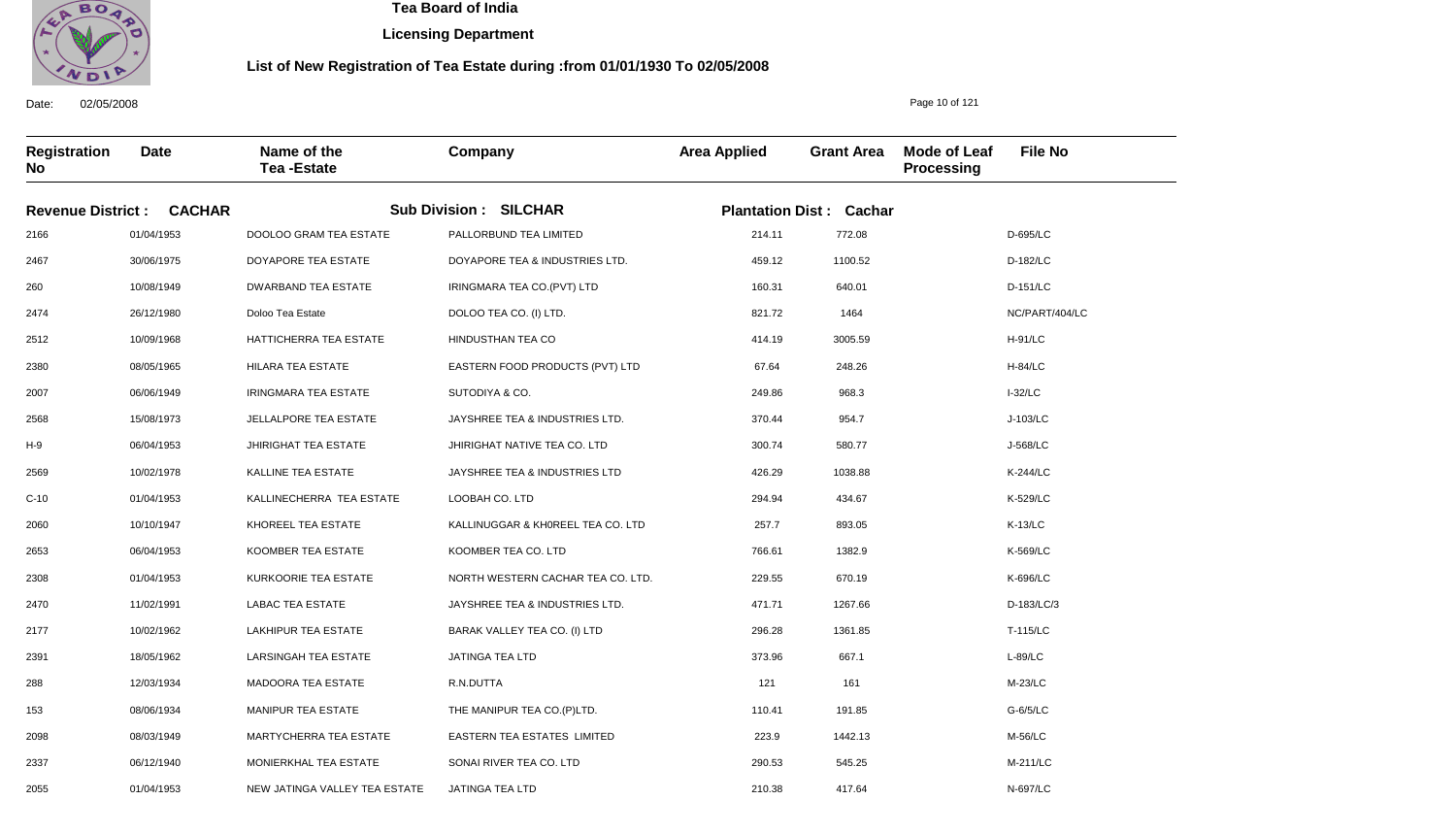

**Licensing Department**

#### **List of New Registration of Tea Estate during :from 01/01/1930 To 02/05/2008**

Date: 02/05/2008 **Registration No Date Name of the Tea -Estate Company Area Applied Grant Area Mode of Leaf Processing File No** Page 11 of 121 **CACHAR Revenue District : CACHAR Revenue District : SILCHAR Sub Division : SILCHAR Sub Division : Plantation Dist : Cachar North Cachar Plantation Dist :** 2424 1880 C-8 2239 76 2654 2402 2217 2429 2289 300 2886 2403 221 2513 2029 2451 2862 17/06/1993 02/07/1965 01/04/1953 10/02/1952 20/07/1941 03/02/1979 15/04/1959 10/02/1953 05/06/1962 10/12/1973 10/10/1935 05/06/1996 10/02/1961 27/08/1937 10/12/1959 02/08/1949 17/04/1983 24/12/1993 PALLORBUND TEA ESTATE PATHECHERRA TEA ESTATE PATHEMARA TEA ESTATE POLOI TEA ESTATE RAHMANNAGAR TEA ESTATE RAJATOL TEA ESTATE RAMPORE TEA ESTATE ROSEKANDY TEA ESTATE RUKNI TEA ESTATE RUTTONPORE TEA ESTATE SARASWATI TEA ESTATE SATYA-SANTI TEA ESTATE SILCOORIE TEA ESTATE SREEKONA TEA ESTATE SUBONG TEA ESTATE URRUNABUND TEA ESTATE WEST JALINGA TEA ESTATE GUNJANG TEA ESTATE PALLORBUND TEA LIMITED P. SYAM & BROTHERS GROB TEA CO. LTD ASSAM POLOI TEA PLANTATION PVT. LTD. A.S.BARLASKAR & BROS. BIJITESWAR BHATTACHARJEE KANOI PLANTATIONS (PVT)LTD. BISSESWARLALL MANNALAL & SONS RUKNI TEA CO. LTD RUTTONPORE PLANTATIONS PVT LTD MR. GIRENDRA KR. PAUL SATYA-SANTI TEA TRADING SOCIETY NORTH WESTERN CACHAR TEA CO. LTD. RAISAHIB NABAKUMAR DAS & OTHERS HINDUSTHAN TEA CO JATINGA TEA LTD JALINGA TEA CO. (INDIA) LTD. THANGLAL DAULAGUPUR 551.1 282.4 293.51 293.51 116.51 7.93 352.03 529.63 278.39 336.89 116.84 0 441.23 52.43 372.72 294.94 352.18 50.18 P-171/LC P-116/LC P-698/LC P-154/LC R-29/LC P-299/LC R-165 &PART-276/LC R-144/LC R-166/LC R-153/LC S-11/LC S-203/LC S-331/LC S-23/LC S-345/LC U-18/LC W-13/PART-457/LC G-80/LC 19465.84 50.18 56883.94 100  **(Plantation) Total :**  2249.84 1183 646.35 635.67 202.34 7.93 701.25 1702.01 1090.55 1051.89 154.1 40.6 2088.5 353.7 1732.46 1096.67 1004.19 100

 **(Plantation) Total :**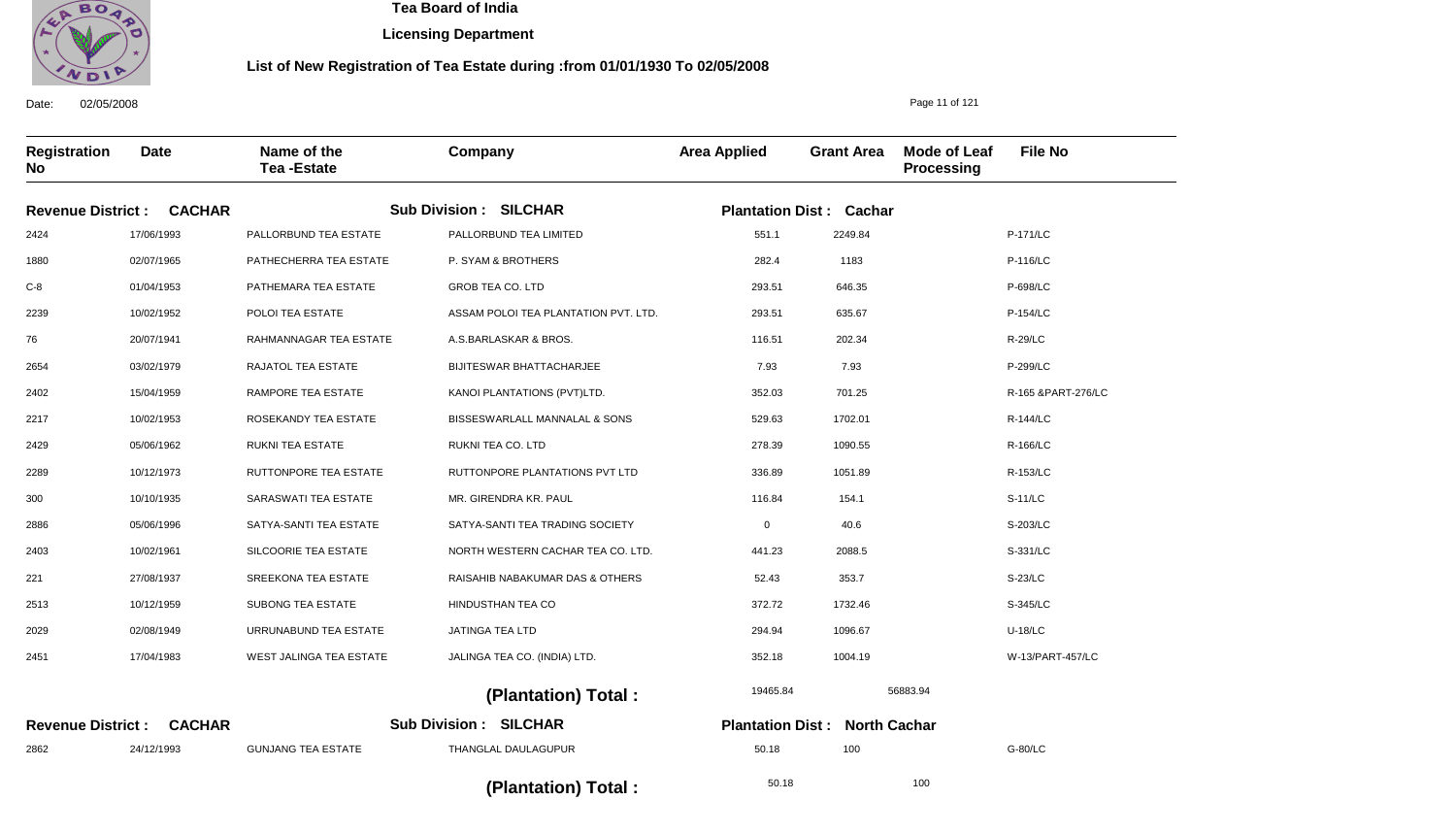

**Licensing Department**

| 02/05/2008<br>Date:      |                  |                                                 |                                 |                                              |                                   |                   | Page 12 of 121                           |                |
|--------------------------|------------------|-------------------------------------------------|---------------------------------|----------------------------------------------|-----------------------------------|-------------------|------------------------------------------|----------------|
| Registration<br>No       | <b>Date</b>      | Name of the<br><b>Tea-Estate</b>                | Company                         |                                              | <b>Area Applied</b>               | <b>Grant Area</b> | <b>Mode of Leaf</b><br><b>Processing</b> | <b>File No</b> |
|                          |                  |                                                 |                                 | (Revenue) Total :                            | 35231.69                          |                   | 110345.67                                |                |
| <b>Revenue District:</b> | <b>CHAMPAWAT</b> |                                                 | <b>Sub Division : CHAMPAWAT</b> |                                              | <b>Plantation Dist: CHAMPAWAT</b> |                   |                                          |                |
| 3549                     | 22/06/2005       | <b>CHAMPAWAT TEA ESTATE</b>                     |                                 | UTTARANCHAL TEA DEVELOPMENT BOARD.           | 67                                | 67                |                                          | C-82/LC/636    |
|                          |                  |                                                 |                                 | (Plantation) Total:                          | 67                                |                   | 67                                       |                |
|                          |                  |                                                 |                                 | (Revenue) Total :                            | 67                                |                   | 67                                       |                |
| <b>Revenue District:</b> | <b>CHANDOL</b>   |                                                 | <b>Sub Division : CHANDOL</b>   |                                              | <b>Plantation Dist:</b>           | <b>Manipur</b>    |                                          |                |
| 2818                     | 04/04/1991       | UNITED TRIBAL DEV. PROJECT TEA<br><b>ESTATE</b> |                                 | UNITED TRIBAL DEVELOPMENT PROJECT TEA ESTATE | 100                               | 400               |                                          | $U-13/LC$      |
|                          |                  |                                                 |                                 | (Plantation) Total:                          | 100                               |                   | 400                                      |                |
|                          |                  |                                                 |                                 | (Revenue) Total :                            | 100                               |                   | 400                                      |                |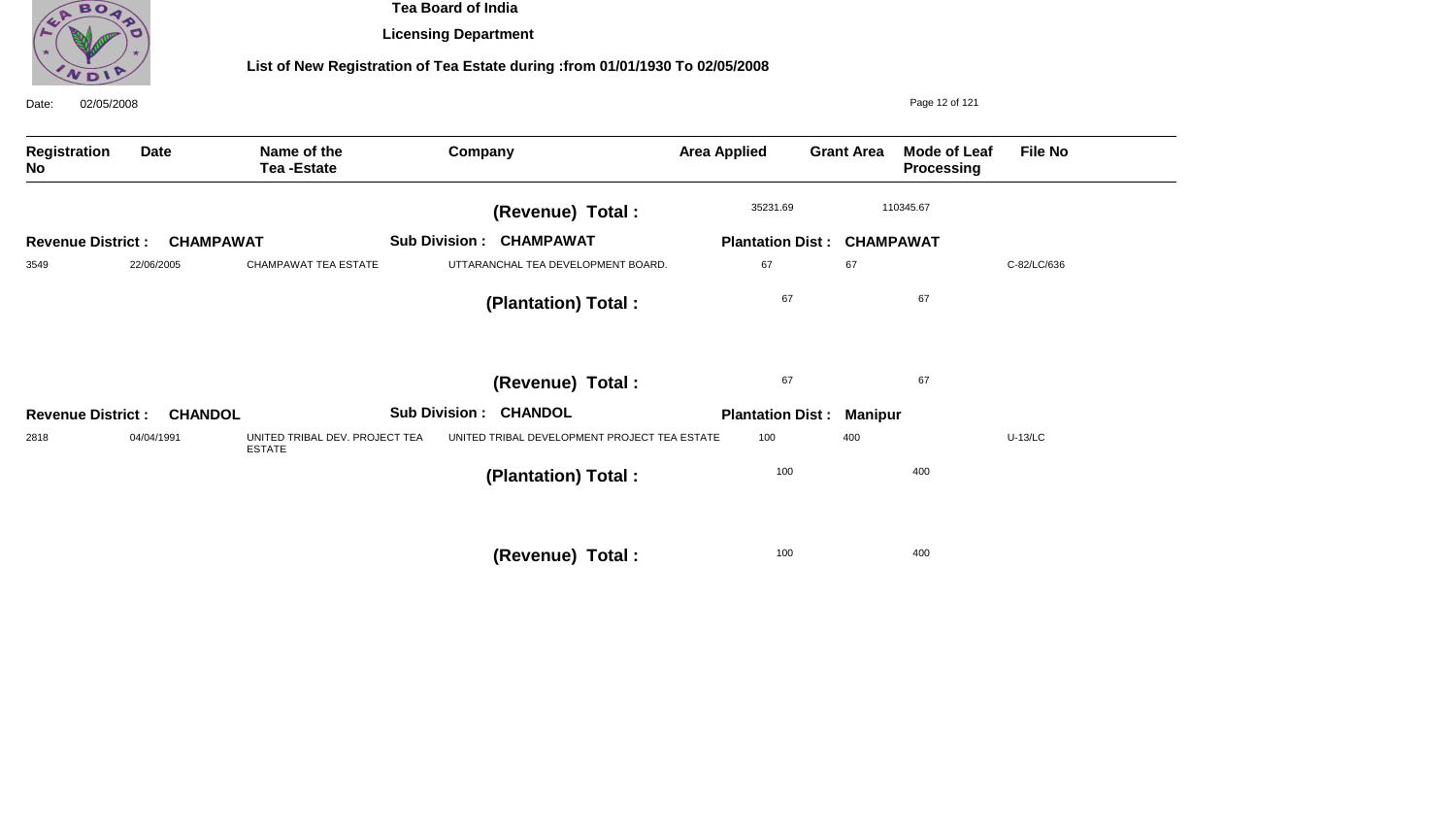

**Licensing Department**

#### **List of New Registration of Tea Estate during :from 01/01/1930 To 02/05/2008**

Date: 02/05/2008 **Registration No Date Name of the Tea -Estate Company Area Applied Grant Area Mode of Leaf Processing File No** Page 13 of 121 **CHANGLANG Revenue District : CHANGLANG Revenue District :** Sub Division : CHANGLANG Sub Division : CHANGLANG **Plantation Dist : Arunachal Pradesh Plantation Dist : Tripura** 2873 2855 NEG B-3 2832 NEG B-4 155 264 259 171 220 193 211 1611 05/09/1994 15/10/1993 01/04/1953 01/04/1953 01/04/1953 05/07/1948 20/08/1945 15/02/1961 08/02/1935 03/08/1952 18/07/1968 22/01/1934 22/01/1945 BISA TEA ESTATE BORDHUMSA TEA ESTATE KENGKHU TEA ESTATE LALUNG TEA ESTATE RANGKATU TEA ESTATE FATIKCHERRA TEA ESTATE HALAICHERRA TEA ESTATE HARISHNAGAR TEA ESTATE HIRACHERRA TEA ESTATE ISHANPUR TEA ESTATE JAGANNATHPUR TEA ESTATE KALYANPUR TEA ESTATE SARALA TEA ESTATE BISA AGRO (P) LTD BORDHUMSA TEA CO. (P) LTD RANGKATU TEA CO(P)LTD NAMSHUM TEA CO.(P)LTD RANGKATU TEA CO(P)LTD PEERLESS TEA & INDUSTRY LTD NISHI RANJAN DEB ROY ANIL PLANTATIONS (PVT) LTD SILKOTE TEA CO. LTD I T P LIMITED EAST BENGAL HINDU MOSLEM PLANTERS LTD BRAHMAKUNDU TEA INDUSTRIES (PVT) LTD PRIYABRATA GUPTA & OTHERS 151.76 18.21 50 50 0 249.68 127 150 108.2 0 137.91 87.98 129.6 B-190/LC/2 B-187/LC K-808/LC X-811/LC R-810/LC P-35/LC/2 H-16/LC H-14/LC S-78/LC/2 I-6(VOL-2)/LC J-3/LC K-9/LC S-271/LC 269.97 990.37 752.59 2157.97  **(Plantation) Total : (Plantation) Total :**  455.2 32.39 50 165 50 350.33 246.83 320 354.1 59.89 476.6 210.7 139.52

**(Revenue) Total :** 

1260.34 2910.56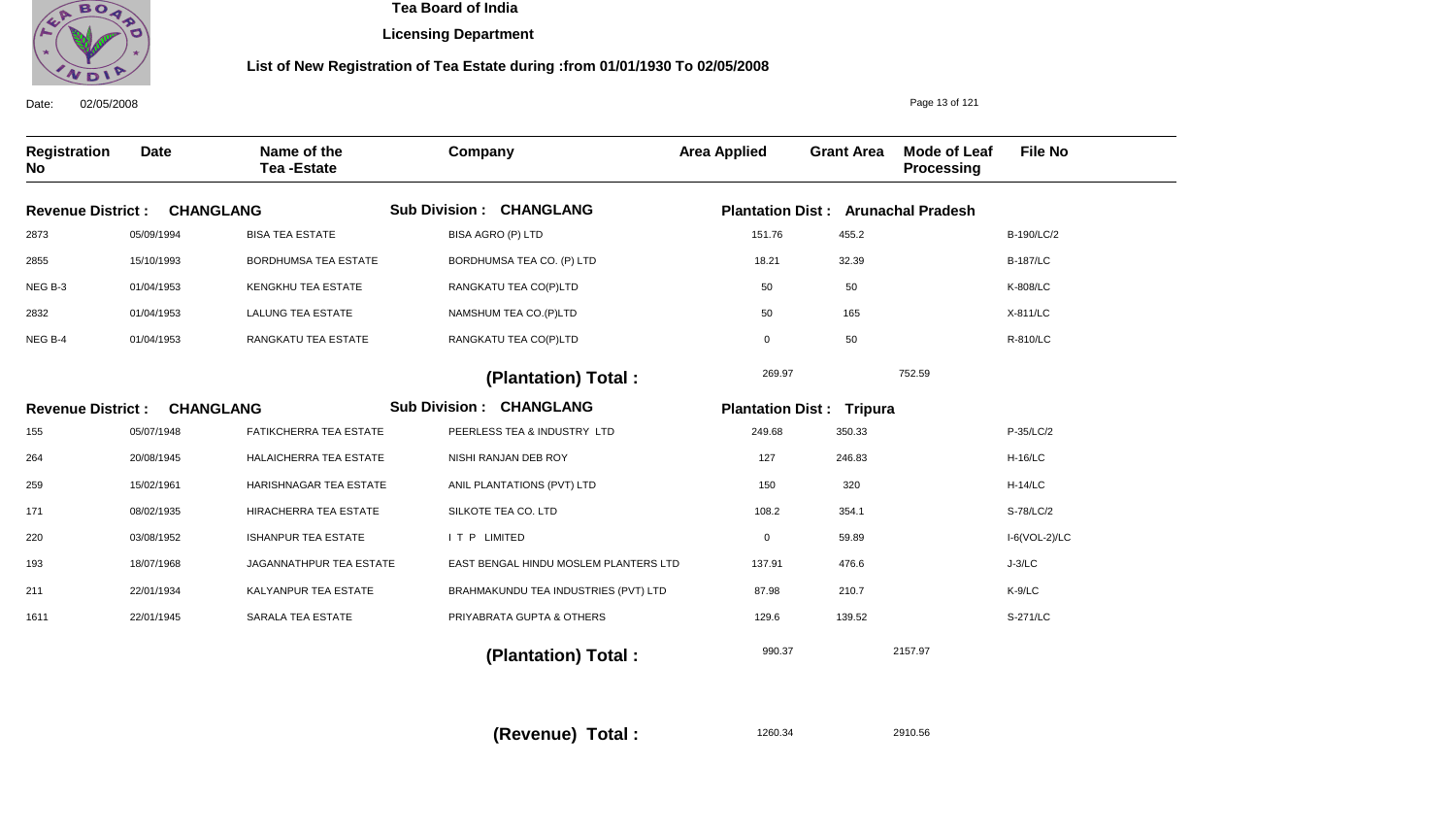

**Licensing Department**

### **List of New Registration of Tea Estate during :from 01/01/1930 To 02/05/2008**

Date: 02/05/2008 **Registration No Date Name of the Tea -Estate Company Area Applied Grant Area Mode of Leaf Processing File No** Page 14 of 121 **CHIKMAGALUR Revenue District : CHIKMAGALUR Revenue District :** Sub Division : KOPPA Sub Division : MUDIGARE **Plantation Dist : Chickmagalur Plantation Dist : Chickmagalur** D - 11 YD- 6 YD- 4 YD-21 YD-20 D.15 D-19 D-8 PD.5 D - 12 D -2 D- 18 D-13 01/02/1962 09/01/1987 28/01/1987 01/02/1962 01/02/1962 20/02/1962 01/02/1962 01/02/1962 20/02/1962 16/03/1993 01/02/1962 09/07/1968 01/02/1962 ALAGESWAR TEA ESTATE BALEHONNUR TEA ESTATE BUPPONJI TEA ESTATE (DEVON) Koppa 'B' Tea Estate Koppa 'C' Tea Estate QUARD HITLOW TEA ESTATE Siddarban Tea Estate Dhanalakshmi Tea Estate GOOMANKHAN TEA ESTATE KELAGUR TEA ESTATE MAVINKERE TEA ESTATE MERTHIKAN TEA ESTATE Sampigekhan Tea Estate ALAGESWAR ESTATE LTD. BALANOOR PLANTATIONS& INDUSTRIES LTD DEVON PLANTATIONS & INDUSTRIES LTD. SRI SHURESH P. GURJAR SRI SAMIR S. GURJAR MYSORE PLANTATIONS LTD. PONNI PLANTATIONS KALASA KARNATAKA PLANTATIONS JOONKTOLLEE TEA & INDUSTRIES LTD. DIWAN BAHADUR S.L. MATHIAS & SONS. MAVINKERE ESTATES COFFEE LANDS LTD. SMT.S. C. PANNA KRISHNA 191.77 223.5 190.39 10 9 107.35 19.96 38.95 225.63 144.44 65.34 89.45 14.16 11-LCS(1)(A-9)/56 11-LCS(1)(B-36)/71 11-LCS(1)(B-37)/71 11-LCS(1)(K-87/99 11-LCS(1)(K-84)/93 11-LCS(1)(Q-1)/56 11-LCS(1)(S-62)/93 11-LCS(1)(D-20)/79 11-LCS(1)(G-29)/71 11-LCS(1)(K-24)/56 11-LCS(1)(M-18)/56 11-LCS(1)(M-54)/76 11-LCS(1)(S-4)/56 751.97 577.97 1513.91 1162.41  **(Plantation) Total : (Plantation) Total :**  191.77 527.74 291.16 10 33.1 236.55 223.59 38.95 413.8 161.45 319.34 211.88 16.99

**(Revenue) Total :** 

1329.94 2676.32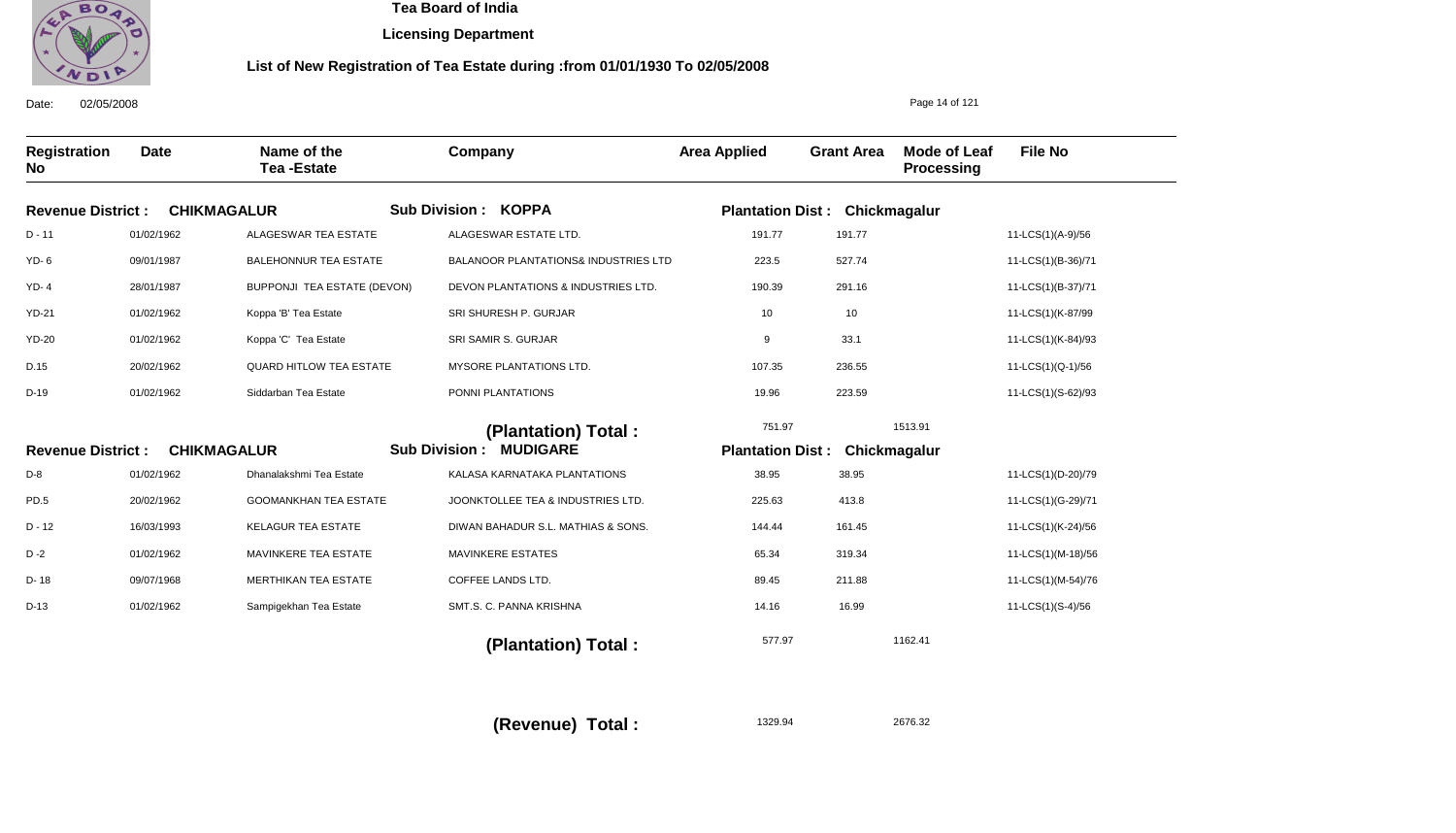

**Licensing Department**

#### **List of New Registration of Tea Estate during :from 01/01/1930 To 02/05/2008**

**Registration No Date Name of the Tea -Estate Company Area Applied Grant Area Mode of Leaf Processing File No Revenue District : COIMBATORE Sub Division : POLLACHI Plantation Dist : Coimbatore** WA-15 WA - 10 FA.50(N.C.) A.52 A - 41 P.A. 27 KE.19 K-1(S) WA - 11 AA-23 BA.30 EA.20 QA.5 A-55 PA-25 A-47 A-54 BA.31 WA - 12 EA.17 A-48 01/02/1962 15/12/1949 01/02/1962 20/02/1962 13/08/1991 01/02/1962 01/03/1972 01/02/1962 15/12/1949 01/02/1962 20/02/1962 20/02/1962 20/02/1962 01/02/1962 01/02/1962 01/02/1962 01/02/1962 20/02/1962 15/12/1949 20/02/1962 01/02/1962 Thoni Mudi Tea Estate ANAI MUDI TEA ESTATE ANALY TEA ESTATE ANAMALAI'S RANGE TEA ESTATE ANNAMALAI TEA ESTATE Akkamalai Tea Estate BROOKLANDS Corrimony Tea Estate GAJAM MUDI TEA ESTATE Highforest Tea Estate INJIPARA TEA ESTATE IYERPADI TEA ESTATE KALLAYAR TEA ESTATE KORANGUMUDI (NORTHERN) TEA ESTATE Karamalai Tea Estate Korangumudi (Eastern) Korangumudi (Southern) MONICA TEA ESTATE MUKKOTHU MUDI TEA ESTATE MURUGALLI TEA ESTATE Malanad Tea Estate THE BOMBAY BURMAH TRADING CORPN. LTD THE BOMBAY BURMAH TRADING CORPN. LTD VALPARAI RUBBER PVT. LTD. TAMIL NADU TEA PLANTATION CORPORATION LIMITED NEPC AGRO FOODS LTD. PERIAKARAMALAI TEA & PRODUCE CO. LTD., KOTHARI INDUSTRIAL CORPORATION LTD. SOUTH TRAVANCORE PLANTATIONS LTD., THE BOMBAY BURMAH TRADING CORPN. LTD MAHAVIR PLANTATIONS LTD. HINDUSTAN UNILEVER LIMITED PARRY AGRO INDUSTRIES LTD. JAYSHREE TEA & INDUSTRIES LTD PUTHUTOTAM ESTATE (1943) LTD PERIAKARAMALAI TEA & PRODUCE CO. LTD., PUTHUTOTAM ESTATE (1943) LTD PUTHUTOTAM ESTATE (1943) LTD HINDUSTAN UNILEVER LIMITED THE BOMBAY BURMAH TRADING CORPN. LTD PARRY AGRO INDUSTRIES LTD. SHRI V.N.A.S. CHANDRAN N.E.P.C. TEA GARDENS LTD., 404.69 423.61 0 1085.5 14.42 415.61 60.37 171.07 269.14 249.77 307.66 308.37 284.76 0 346.68 44.4 56.78 324.53 333.07 300.63 15.44 8.25 11-LC(1)(B-35)/71 11-LCS(1)(B-35)/71/A.M. 11-LCS(1)(A-45)/92 11-LCS(1)(T-30)/76/ANA 11-LCS91)9W-25)/93 11-LCS(1)(P-50)/71 11/LCS(1)(K-1)/84/BTE 11-LCS(1)(C-18)/56 11-LCS(1)(B-35)/71/G.M 11-LCS(1)(M-55)/76/HTE 11-LCS(1)(B-46)/93/4 11-LCS(1)(P-63)/93/IYE 11-LCS(1)(J-4)/68/KAL 11-LCS(1)(K-86)/97 11-LCS(1)(P-50)/71/KTE 11-LCS(1)(K-83)/90 11-LCS(1)(K-85)/97 11-LCS(1)(B-46)/93/5 11-LCS(1)(B-35)/71/M.M 11-LCS(1)(P-63)/93/MUR 11-LCS(1)(M-63)/91 468.22 485.43 0 1085.5 14.42 514.8 66.7 183.77 383.36 286.58 402.42 476.36 375.45 0 458.9 119.51 77.65 443 390.53 476.65 15.62 8.25

Date: 02/05/2008

A-42

01/02/1962

Meenakshi Tea Estate

Page 15 of 121

11-LCS(1)(N-25)/93 (M.T.E.)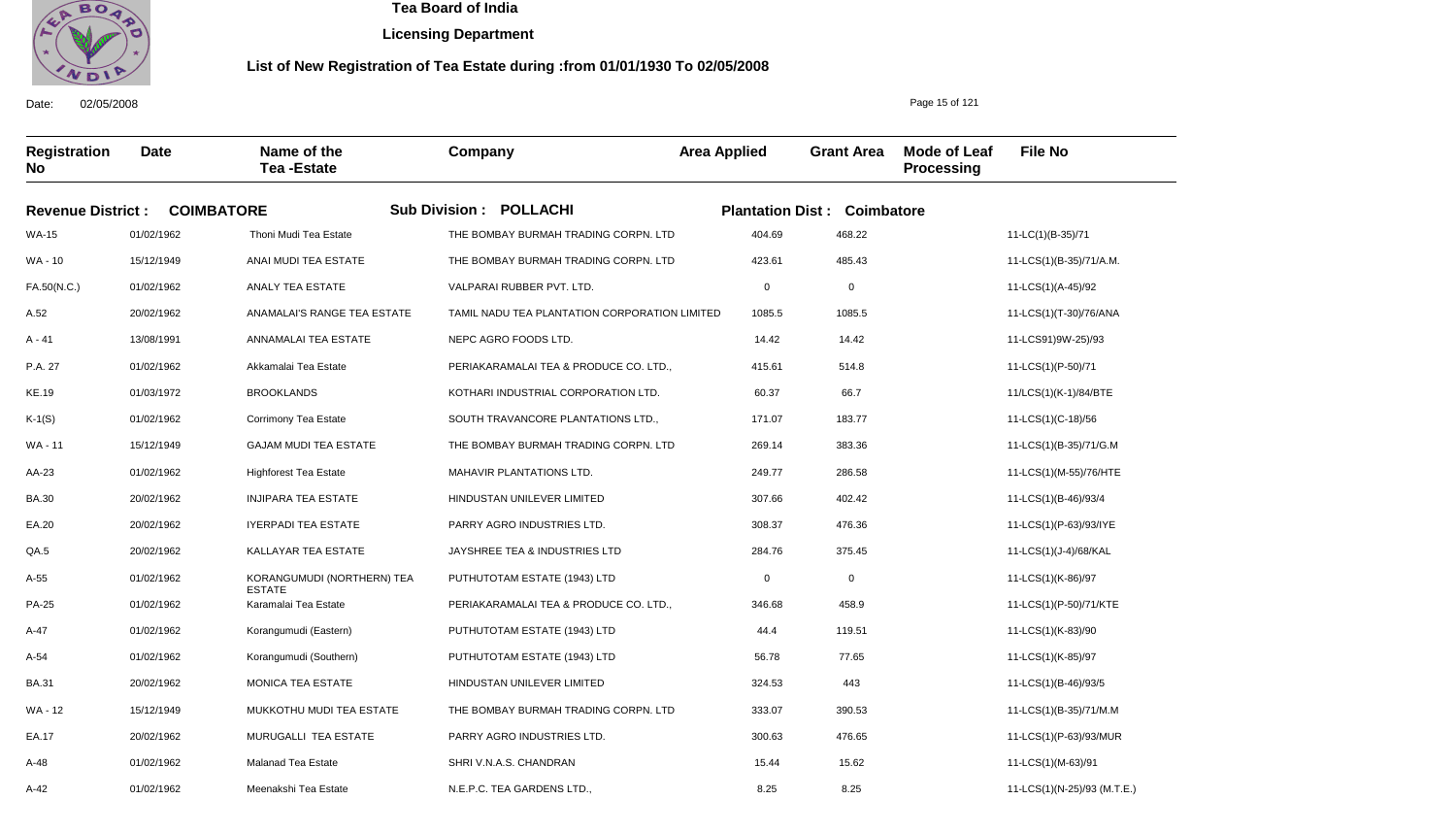

**Licensing Department**

#### **List of New Registration of Tea Estate during :from 01/01/1930 To 02/05/2008**

**Registration No Date Name of the Tea -Estate Company Area Applied Grant Area Mode of Leaf Processing File No Revenue District : COIMBATORE Sub Division : POLLACHI Plantation Dist : Coimbatore** WA-36 BA.28 PA-24 A-43 FA.6 FA.3 EA.21 A-46(NC) A-44 A-53 A -45 EA.18 EA.19 QA.4 BA.29 BA.32 A-39 WA - 14 FA.9 A-51 A-40 01/02/1962 20/02/1962 01/02/1962 01/02/1962 20/02/1962 20/02/1962 20/02/1962 01/02/1962 01/02/1962 01/02/1962 21/08/1969 20/02/1962 20/02/1962 20/02/1962 20/02/1962 20/02/1962 01/02/1962 15/12/1949 20/02/1962 01/02/1962 01/02/1962 Mount Stuart Tea Estate NULLACATTU TEA ESTATE Nadumalai Tea Estate Nagappa Tea Estate PACHAIMALAI TEA ESTATE PANNIMADE TEA ESTATE PARALAI TEA ESTATE PUTHUTHOTTAN (SOUTHERN) Periakaruppan Tea Estate Puthuthotham TeaEstate SAKTHI TEA ESTATE SHEIKALMUDI LOWER TEA ESTATE SHEIKALMUDI TEA ESTATE SHOLAYAR TEA ESTATE SRIKUNDRA TEA ESTATE STANMORE TEA ESTATE Sri Murugam Tea Estate THAYMUDI TEA ESTATE URALIKAL TEA ESTATE Upasi TRI Expdtl. Farm Tea Estate Upasi Tea Exptl, Farm Tea Estate N.E.P.C. TEA GARDENS LTD., HINDUSTAN UNILEVER LIMITED PERIAKARAMALAI TEA & PRODUCE CO. LTD., N.E.P.C. TEA GARDENS LTD., TATA COFFEE LTD. TATA COFFEE LTD. PARRY AGRO INDUSTRIES LTD. PUTHUTOTAM ESTATE (1943) LTD N.E.P.C. TEA GARDENS LTD., PUTHUTOTAM ESTATE (1943) LTD SAKTHI ESTATES PARRY AGRO INDUSTRIES LTD. PARRY AGRO INDUSTRIES LTD. JAYSHREE TEA & INDUSTRIES LTD HINDUSTAN UNILEVER LIMITED HINDUSTAN UNILEVER LIMITED PUTHUTOTAM ESTATE (1943) LTD THE BOMBAY BURMAH TRADING CORPN. LTD TATA COFFEE LTD. UPASI TEA RESEARCH INSTITUTE UPASI TEA RESEARCH INSTITUTE 177.75 290.15 279.38 8.9 301.07 431.25 388.5  $\mathbf{0}$ 9.17 37.7 7.2 349.06 341.03 395.79 322.74 301.62 154.72 432.36 423.3 8.65 36.86 11-LCS(1)(N-25)/93 (M.S.T.E.) 11-LCS(1)(B-46)/93/1 11-LCS(1)(P-50)/71 (N.T.E) 11-LCS(1)(N-25)/93 (N.T,E) 11-LCS(1)(T-31)/77/PAC 11-LCS(1)(T-31)/77/PANN 11-LCS(1)(P-63)/PAR 11-LCS(1)(P-61)(NC)/90 11-LCS(1)(N-25)/93 11-LCS(1)(P-65)/96 11-LCS(1)(S-47)/87 11-LCS(1)(P-63)/93/SHE\_L 11-LCS(1)(P-63)/93/SHE 11-LCS(1)(J-4)/68/SHO 11-LCS(1)(B-46)/93/2 11-LCS(1)(B-46)/93/3 11-LCS(1)(S-46)/66 11-LCS(1)(B-35/71/T. 11-LCS(1)(T-31)/77/URA 11-LCS(1)(U-9)/93 11-LCS(1)(U-8)/93 216.34 374.75 411.53 8.9 418.01 855.86 658.76 0 9.17 93.12 60.3 358.27 451.84 477.75 445.64 382 180.49 521.24 786.1 36.42 61.27

PERIAKARAMALAI TEA & PRODUCE CO. LTD.,

485.62

688.9

Date: 02/05/2008

PA.33

01/04/1953

VELLAMALAI TEA ESTATE

Page 16 of 121

V-504/LC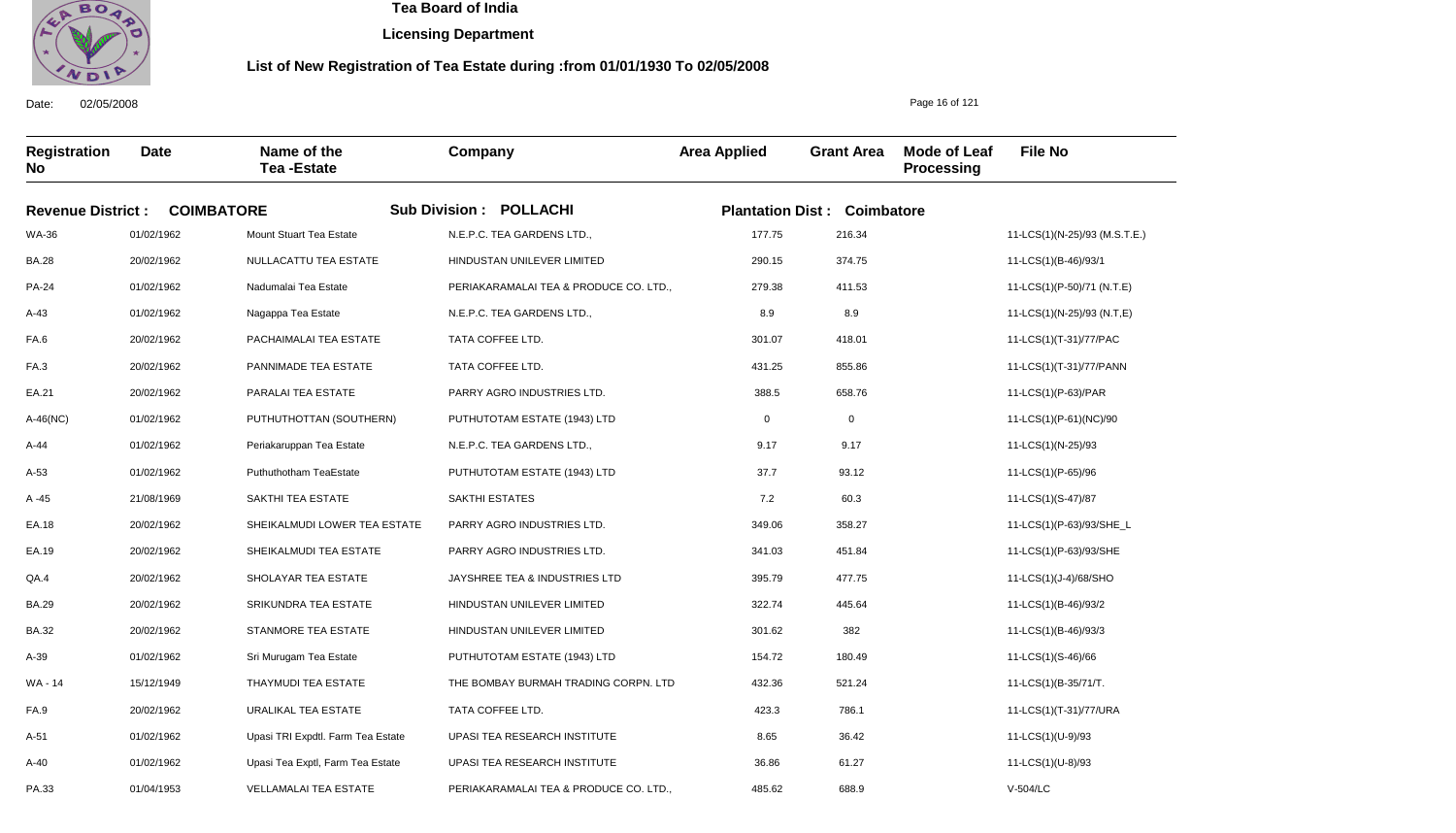

**Licensing Department**

## **List of New Registration of Tea Estate during :from 01/01/1930 To 02/05/2008**

| 02/05/2008<br>Date:       |             |                                              |                                            |                         |                   | Page 17 of 121                    |                             |
|---------------------------|-------------|----------------------------------------------|--------------------------------------------|-------------------------|-------------------|-----------------------------------|-----------------------------|
| <b>Registration</b><br>No | <b>Date</b> | Name of the<br><b>Tea-Estate</b>             | Company                                    | <b>Area Applied</b>     | <b>Grant Area</b> | <b>Mode of Leaf</b><br>Processing | <b>File No</b>              |
| <b>Revenue District:</b>  |             | <b>COIMBATORE</b>                            | <b>Sub Division : POLLACHI</b>             | <b>Plantation Dist:</b> | Coimbatore        |                                   |                             |
| FA.8                      | 20/02/1962  | <b>VELONIE TEA ESTATE</b>                    | TATA COFFEE LTD.                           | 412                     | 732.53            |                                   | 11-LCS(1)(T-31)/77/VEL      |
| A - 38                    | 10/04/1983  | WATERFALL ESTATE (EAST) TEA<br><b>ESTATE</b> | WATERFALL ESTATE(EAST) PVT.LTD.            | 292.79                  | 440               |                                   | 11-LCS(1)(K-1)/84           |
| A - 35                    | 10/04/1984  | WATERFALL TEA ESTATE(WEST)                   | WATERFALL TEA ESTATE(WEST)PVT.LTD.         | 280.37                  | 447.76            |                                   | 11-LCS(1)(K-1)/84/WWTE      |
| A-37                      | 01/02/1962  | <b>Waverley TeaEstate</b>                    | N.E.P.C. TEA GARDENS LTD.,                 | 89.83                   | 89.83             |                                   | 11-LCS(1)(N-25)/93 (W.T.E.) |
|                           |             |                                              | (Plantation) Total:                        | 11682.56                |                   | 15939.9                           |                             |
|                           |             |                                              | (Revenue) Total :                          | 11682.56                |                   | 15939.9                           |                             |
| <b>Revenue District:</b>  |             | <b>COOCH BEHAR</b>                           | <b>Sub Division:</b><br><b>MATHABHANGA</b> | <b>Plantation Dist:</b> |                   | <b>COOCHBEHAR</b>                 |                             |
| 3498                      | 30/12/2004  | MAINAK HILLS TEA ESTATE                      | T & I GLOBAL LTD.                          | 60.43                   | 181.28            |                                   | M-293/LC/04                 |
|                           |             |                                              | (Plantation) Total:                        | 60.43                   |                   | 181.28                            |                             |
| <b>Revenue District:</b>  |             | <b>COOCH BEHAR</b>                           | <b>Sub Division: MATHABHANGA</b>           | <b>Plantation Dist:</b> | <b>Dooars</b>     |                                   |                             |
| 2579                      | 03/12/1973  | <b>BHATPARA TEA ESTATE</b>                   | MCLEOD RUSSEL INDIA LIMITED                | 483.38                  | 483.38            |                                   | B-351/LC/2                  |
| 2169                      | 10/02/1952  | <b>COOCH BEHAR TEA ESTATE</b>                | COOCH BEHAR TEA CO. LTD                    | 216.35                  | 305.5             |                                   | C-130/LC                    |
|                           |             |                                              | (Plantation) Total:                        | 699.73                  |                   | 788.88                            |                             |
|                           |             |                                              |                                            |                         |                   |                                   |                             |

760.16 **(Revenue) Total :** 

970.16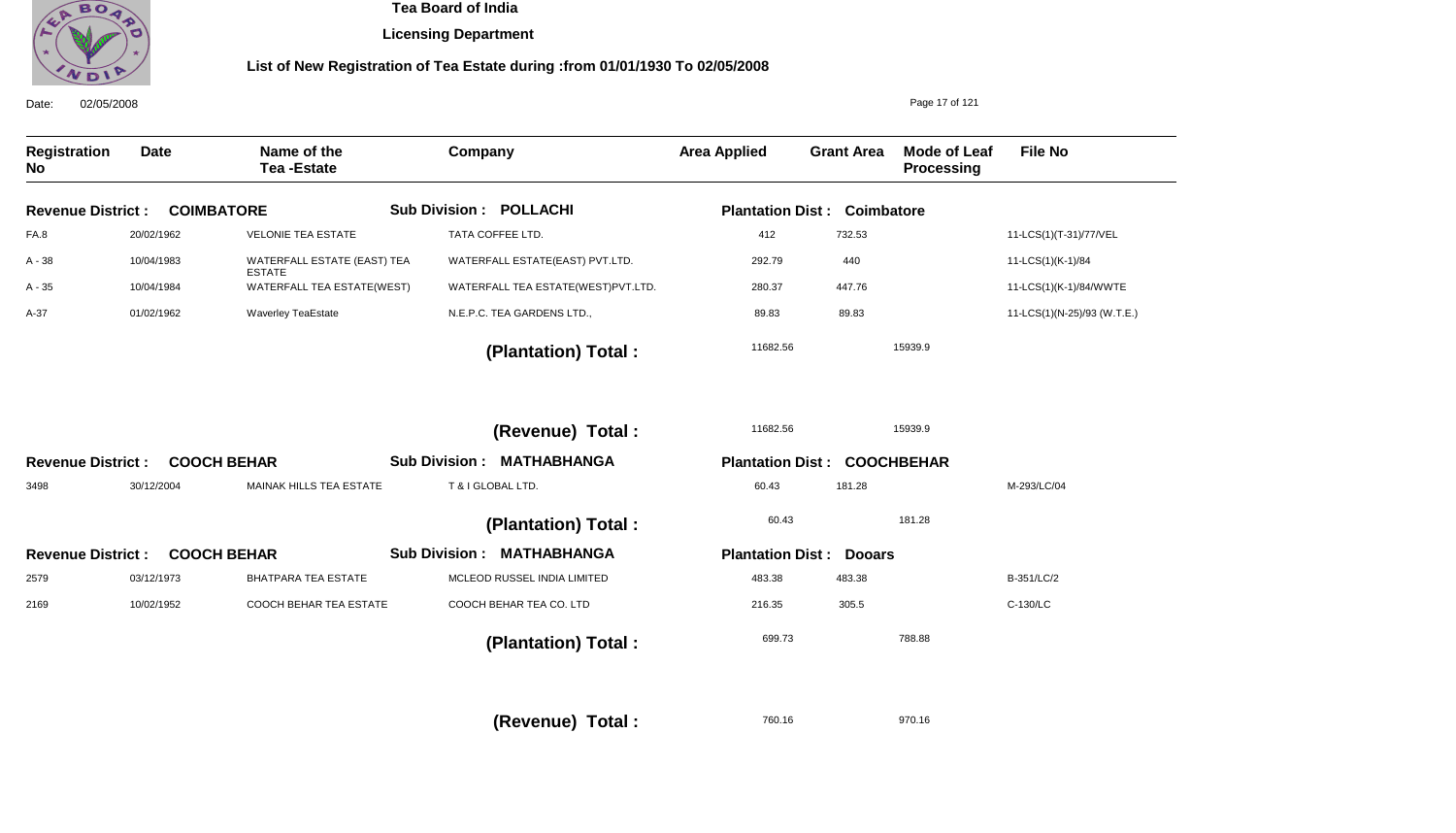

**Licensing Department**

## **List of New Registration of Tea Estate during :from 01/01/1930 To 02/05/2008**

| 02/05/2008<br>Date:      |             |                                  |                                         |                     |                               | Page 18 of 121                    |                    |
|--------------------------|-------------|----------------------------------|-----------------------------------------|---------------------|-------------------------------|-----------------------------------|--------------------|
| Registration<br>No       | <b>Date</b> | Name of the<br><b>Tea-Estate</b> | Company                                 | <b>Area Applied</b> | <b>Grant Area</b>             | Mode of Leaf<br><b>Processing</b> | <b>File No</b>     |
| <b>Revenue District:</b> |             | <b>COORG (KODAGU)</b>            | <b>MADIKERI</b><br><b>Sub Division:</b> |                     | <b>Plantation Dist: Coorg</b> |                                   |                    |
| $RC-3$                   | 01/02/1962  | Cauvery Tea Estate               | SHRI T. SHANMUGA SUNDARAM               | .01                 | .01                           |                                   | 11-LCS(1)(C-39)/89 |
| $RC-4$                   | 01/02/1962  | Ganga Tea Estate                 | SHRI L. NANJUNDI                        | .01                 | .01                           |                                   | 11-LCS(1)(G-38)/89 |
| $RC-5$                   | 01/02/1962  | Hammayala Tea Estate             | SHRI M. SUBRAMANIYAM                    | .01                 | .01                           |                                   | 11-LCS(1)(H-44)/89 |
| RC-6                     | 01/02/1962  | Moogambika Tea Estate            | SHRI A.S.M. JAYANATHAN                  | .01                 | .01                           |                                   | 11-LCS(1)(M-62)/89 |
| <b>RC-7</b>              | 01/02/1962  | Shambhavi Tea Estate             | SMT. SHAKUNTHALA V. HEGDE               | .01                 | .01                           |                                   | 11-LCS(1)(S-61)/91 |
|                          |             |                                  | (Plantation) Total:                     | .05                 |                               | .05                               |                    |
| <b>Revenue District:</b> |             | <b>COORG (KODAGU)</b>            | <b>VIRAJPET</b><br><b>Sub Division:</b> |                     | <b>Plantation Dist: Coorg</b> |                                   |                    |
| <b>RC.1</b>              | 20/02/1962  | <b>GLENLORNA TEA ESTATE</b>      | TATA COFFEE LTD.                        | 234.56              | 381.71                        |                                   | 11-LCS(1)(G-20)/86 |
| <b>RC-2</b>              | 04/12/1973  | KARNATAKA TEA PROJECT            | KARNATAKA FOREST PLANTATIONS CORPN LTD. | 55.9                | 2069.89                       |                                   | 11-LCS(1)(K-77)/85 |
|                          |             |                                  | (Plantation) Total:                     | 290.46              |                               | 2451.6                            |                    |
|                          |             |                                  |                                         |                     |                               |                                   |                    |
|                          |             |                                  |                                         |                     |                               |                                   |                    |

290.51 2451.65 **(Revenue) Total :**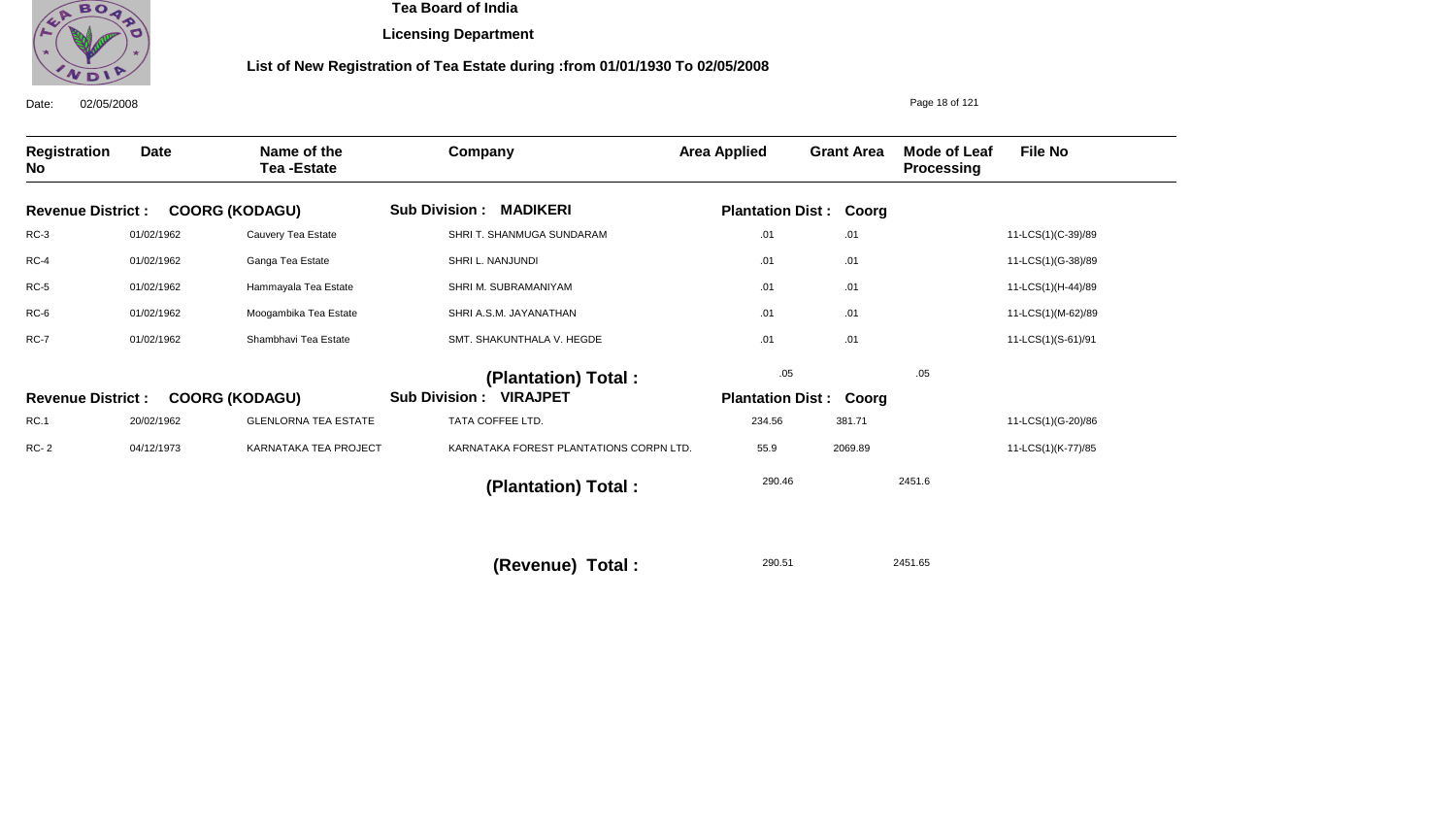

Date: 02/05/2008

B-39

01/04/1953

MARYBONG TEA ESTATE

 **Tea Board of India** 

**Licensing Department**

#### **List of New Registration of Tea Estate during :from 01/01/1930 To 02/05/2008**

Page 19 of 121

M-635/LC

**Registration No Date Name of the Tea -Estate Company Area Applied Grant Area Mode of Leaf Processing File No Revenue District : DARJEELING Sub Division : DARJEELING Plantation Dist : Darjeeling** 217 252 8 B-89 F-8/6 B-90 D-65 2313 2234 956 P-4 F.8/2 D-66 6 100 2335 2351 D-67 1954 1 E-47 01/04/1953 10/06/1933 02/09/1933 01/04/1953 19/06/1933 01/04/1953 10/10/1984 11/07/1955 23/05/1963 26/08/1936 10/12/1968 01/04/1953 08/10/1975 15/02/1938 10/12/1946 20/07/1992 10/03/1940 30/09/1994 01/04/1953 15/05/1945 01/04/1953 ALLOOBARI TEA ESTATE ASHAPUR TEA ESTATE AVONGROVE TEA ESTATE BADAMTAM TEA ESTATE BANNOCKBURN TEA ESTATE BARNESBEG TEA ESTATE CHAMONG TEA ESTATE CHONGTON TEA ESTATE DOOTERISH TEA ESTATE DUMSONG TEA ESTATE GIELLE TEA ESTATE GING TEA ESTATE GLENBURN TEA ESTATE GOPALDHARA TEA ESTATE HAPPY VALLEY TEA ESTATE KALEJ VALLEY TEA ESTATE KANCHAAN VIEW TEA ESTATE LINGIA TEA ESTATE LIZA HILL TEA ESTATE LOPCHU TEA ESTATE MARGARET'S HOPE &MAHARANEE TEA NEW CHUMTA TEA CO.LTD. ESTATE P.W.LADEN LA &N.L.LADEN LA(MS) ASHAPUR TEA CO. LTD SNOW VIEW TEA CO.(P) LTD GOODRICKE GROUP LTD B.D.TEA ESTATES PVT.LTD. GOODRICKE GROUP LTD THE CHAMONG TEA CO. LTD. EAST INDIAN PRODUCE LTD DOOTERISH & KALEJ VALLEY T.E.(PVT) LTD DUMSONG TEA ESTATE TEESTA VALLEY TEA CO LTD. B.D.TEA ESTATES PVT.LTD. DLX LTD. GOPALDHARA TEA CO.(PVT) LTD HAPPY VALLEY TEA CO.(PVT) LTD DOOTERISH & KALEJ VALLEY T.E.(PVT) LTD KANCHAAN VIEW TEA ESTATE. MCLEOD RUSSEL INDIA LIMITED JAYSHREE TEA & INDUSTRIES LTD LOPCHU TEA CO. LTD 59.19 112.14 174.31 321.05 145.27 128.02 164.92 376.15 447.15 400 234.42 272.23 278.74 136.77 114 234.59 87.53 141.63 117.03 92.28 359 A-623/LC B-14/LC A-11/LC B-638/LC B-8/LC B-639/LC C-175/LC C-146/LC D-166/LC D-64/LC D1/LC/PART-149 G-624/LC G-132/LC G-14/LC H-10/LC D-166/LC/2 R-67/LC L-100/LC L-625/LC L-8/LC M-637/LC 59.19 174 354.91 880.1 283.8 288.68 331.92 393.11 1445.09 3200 530.72 633.16 758.85 320.61 174 495.75 164.27 220.39 186.59 321.08 778.1

DUNCAN INDUSTRIES LTD

284.52

395.09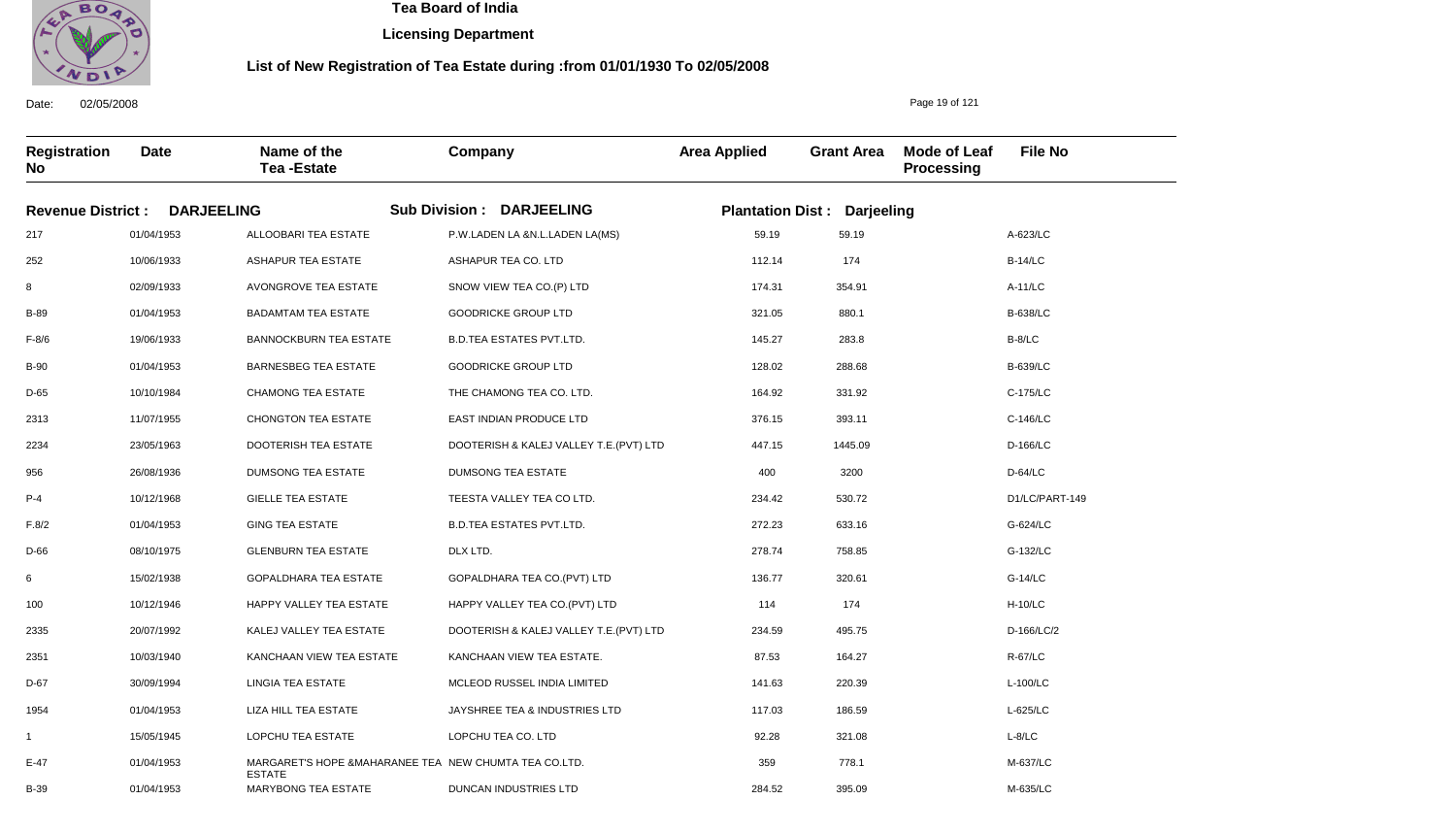

**Licensing Department**

#### **List of New Registration of Tea Estate during :from 01/01/1930 To 02/05/2008**

**Registration No Date Name of the Tea -Estate Company Area Applied Grant Area Mode of Leaf Processing File No Revenue District : DARJEELING Sub Division : DARJEELING Plantation Dist : Darjeeling** 2717 M-23 2317 2411 D-69 2576 2463 2094 1959 2063 2399 F-8/3 2529 2367 4 2194 B-46 2684 2357 2431 2031 D-70 26/07/1985 01/04/1953 08/08/1961 15/12/1972 01/04/1953 01/04/1953 03/08/1965 10/02/1957 08/09/1944 10/03/1954 18/02/1960 01/04/1953 05/02/1972 10/06/1958 28/03/1950 10/06/1935 20/08/1977 15/08/1937 10/05/1957 10/03/1963 21/07/1950 MIHIJAM TEA ESTATE MIM TEA ESTATE MOONDAKOTEE TEA ESTATE NAGRI TEA ESTATE NAGRIFARM TEA ESTATE NAMRING TEA ESTATE NORTH TUKVAR TEA ESTATE OAKS TEA ESTATE ORANGE VALLEY TEA ESTATE PANDAM TEA ESTATE PASHOK TEA ESTATE PHOOBSERING TEA ESTATE POOBONG TEA ESTATE PUSSIMBING TEA ESTATE RANGAROON TEA ESTATE RISHEEHAT TEA ESTATE RUNGLEE RUNGLIOT TEA ESTATE RUNGMOOK/CEDARS TEA ESTATE SEEYOK TEA ESTATE SELIMBONG TEA ESTATE SINGTOM TEA ESTATE SRI MIHIR SEAL ANDREW YULE & CO LTD. MOONDAKOTEE TEA CO. PVT. LTD. PRABHUJI PLANTATION PVT. LTD MCLEOD RUSSEL INDIA LIMITED DARJEELING TEA & CHINCONA ASSOCIATION LTD BIRLA TEA LTD. DEARS TEA COMPANY PVT.LTD. BAGARIA BUSINESS PRIVATE LTD. WEST BENGAL TEA DEVELOPMENT CORPN. LTD. TEA TRADING CORPN OF INDIA LTD B.D.TEA ESTATES PVT.LTD. POOBONG TEA CO. LTD PUSSINBING TEA CO.LTD. WEST BENGAL TEA DEVELOPMENT CORPN. LTD. JAYSHREE TEA & INDUSTRIES LTD DUNCAN INDUSTRIES LTD WEST BENGAL TEA DEVELOPMENT CORPN. LTD. SEEYOK TEA CO. LTD SELIMBONG TEA CO. LTD CAMELLIA TEA GROUP PVT LTD MCLEOD RUSSEL INDIA LIMITED 4.54 169.15 520.79 306.5 285.66 384.85 208.15 138.91 224.95 131.32 305.7 243.86 170.36 222.31 89.48 253.42 183.22 404.3 154.01 160.96 250.47 507 M-247/LC M-634/LC M-226/LC N-127/LC N-636/LC D-689/LC N-131/LC 0-14/LC B-275/LC P-143/LC P-170/LC P-633/LC P-176/LC P-168/LC R-25/LC R-143/LC D/2/PART-194/LC/2 C-8/LC S-321/LC S-335/LC S-270/LC S-632/LC 4.54 169.15 1010 575.21 571.37 771.28 516.98 175.33 395.09 381.21 863.16 510.15 520.84 698.18 91.93 382.78 417.6 719.07 406.8 160.96 579.31

Date: 02/05/2008

01/04/1953

SOOM TEA ESTATE

Page 20 of 121

507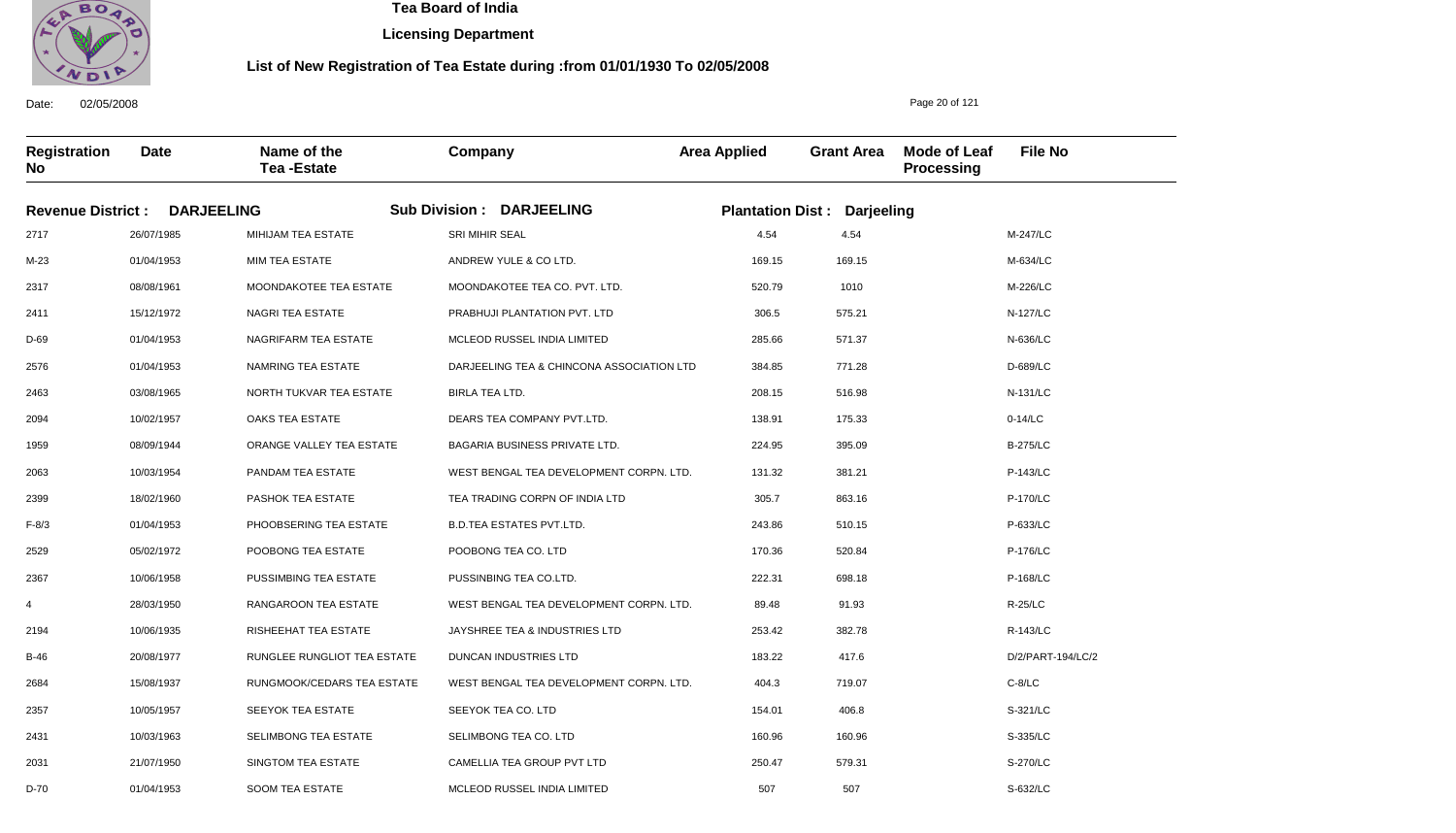

**Licensing Department**

#### **List of New Registration of Tea Estate during :from 01/01/1930 To 02/05/2008**

Date: 02/05/2008 **Registration No Date Name of the Tea -Estate Company Area Applied Grant Area Mode of Leaf Processing File No** Page 21 of 121 **DARJEELING DARJEELING DARJEELING Revenue District : Revenue District : Revenue District :** Sub Division : DARJEELING Sub Division : DARJEELING Sub Division : KALIMPONG **Plantation Dist : Darjeeling Plantation Dist : Dooars Plantation Dist : Darjeeling** 301 2589 P-17 F-8/4 P-18 2590 2421 2368 236 2628 2315 262 444 2327 16/07/1934 19/06/1981 01/04/1953 20/08/1969 01/04/1953 19/06/1981 18/06/1961 10/12/1947 04/09/1938 25/06/1971 23/12/1965 08/03/1934 28/02/1962 01/04/1953 STEINTHAL TEA ESTATE SUNGMA TEA ESTATE TEESTA VALLEY TEA ESTATE TUKDAH TEA ESTATE TUMSONG TEA ESTATE TURZUM TEA ESTATE VAH TUKVAR TEA ESTATE TUKVAR TEA ESTATE AMBIOK TEA ESTATE FAGU TEA ESTATE KUMAI TEA ESTATE MISSION HILL TEA ESTATE SAMABEONG TEA ESTATE UPPER FAGU TEA ESTATE CAMELLIA TEA GROUP PVT LTD BIRLA TEA LTD. TEESTA VALLEY TEA CO LTD. B.D.TEA ESTATES PVT.LTD. SYCOTTA TEA CO. PVT.LTD. BIRLA TEA LTD. TEA TRADING CORPN OF INDIA LTD JAYSHREE TEA & INDUSTRIES LTD ANAND GOPAL TEA CO.(DARJEELING) PVT LTD. ELLENBARRIE TEA CO. LTD SNOW VIEW TEA CO.(P) LTD ASHA TEA CO.PVT.LTD. DARJEELING TRADING LTD SOMBARIA COMPANY LTD. 21.55 281.95 303.75 285.84 150.26 145.95 197.08 436.72 128.79 228.52 286.92 190.15 133 0 S-24/LC/2 M-5/PART-247/LC T-630/LC 32/PART-159/LC T-631/LC M-5/PART-247/LC/2 V-9/LC T-127/LC A-25/LC F-14/LC K-223/LC M-45/LC S-70/LC U-647/LC 11387.23 436.72 967.38 25531.47 892.03 2857.3  **(Plantation) Total : (Plantation) Total :**  30.47 454.55 801.71 556.95 187 229.69 453.75 892.03 280.34 564.7 587.62 227.11 707 490.53

 **(Plantation) Total :**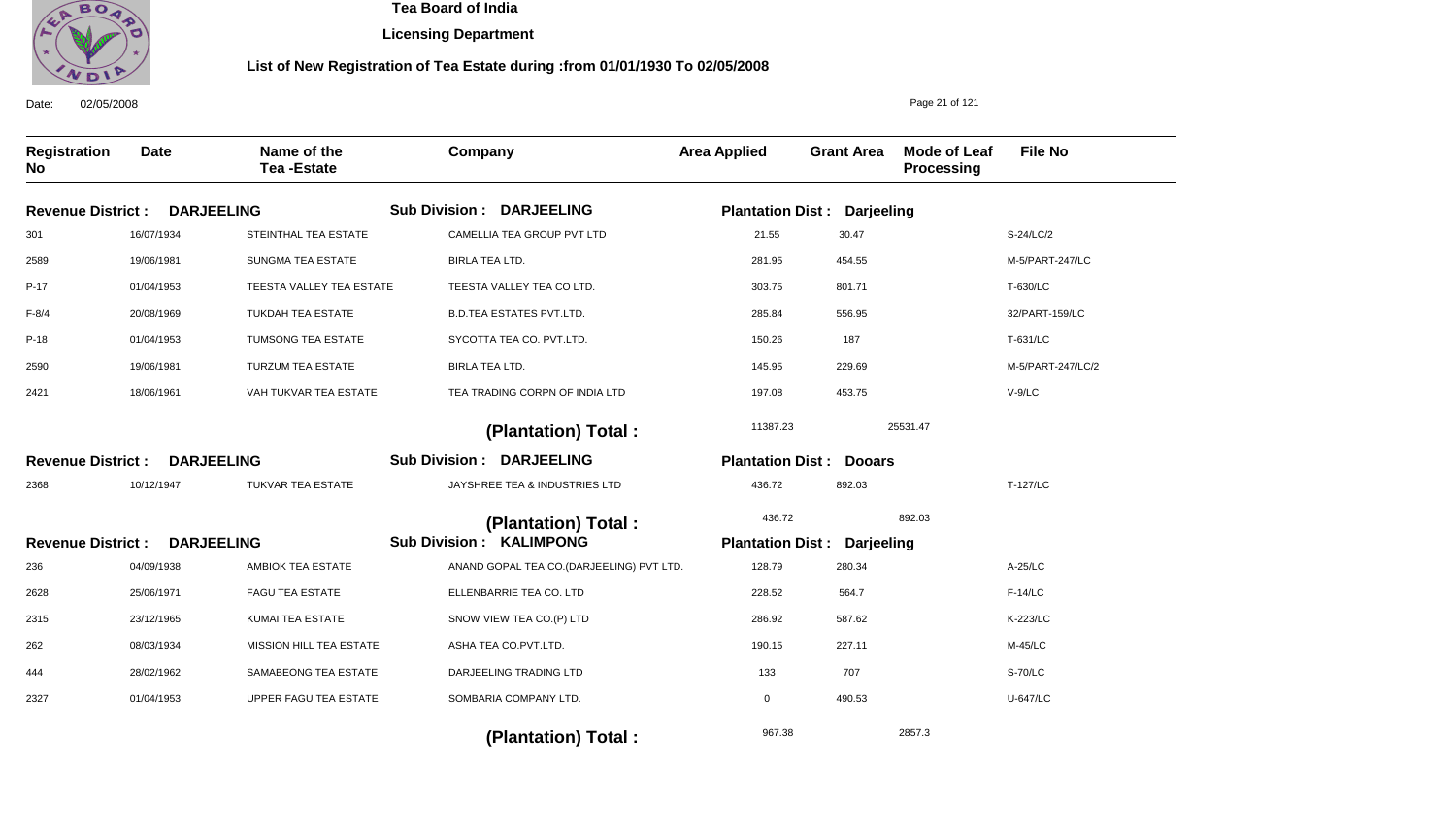

**Licensing Department**

#### **List of New Registration of Tea Estate during :from 01/01/1930 To 02/05/2008**

**Registration No Date Name of the Tea -Estate Company Area Applied Grant Area Mode of Leaf Processing File No Revenue District : DARJEELING Sub Division : KURSEONG Plantation Dist : Darjeeling** 2292 P-19 2025 1606 2296 246 7 311 2157 2517 309 2158 2153 173 1605 2047 73 1302 210 218 2416 13/02/1989 05/03/1963 10/06/1985 18/08/1955 01/04/1953 11/09/1935 24/03/1960 16/04/1948 10/12/1950 10/11/1967 01/04/1953 08/09/1955 19/07/1956 30/05/1953 12/04/1939 11/02/1950 01/04/1953 13/07/1957 27/11/1954 06/07/1956 20/08/1960 AMBOOTIA TEA ESTATE BALASUN TEA ESTATE CASTLETON TEA ESTATE CHAITYAPANI TEA ESTATE DILARAM TEA ESTATE DOW HILL TEA ESTATE EDEN VALE TEA ESTATE GIDDAPAHAR TEA ESTATE GOOMTEE TEA ESTATE GYABAREE & MILLIKTHONG TEA ESTATE JOGAMAYA TEA ESTATE JUNGAPANA TEA ESTATE LONGVIEW TEA ESTATE MAHALDERAM TEA ESTATE MAKAIBARI TEA ESTATE MOHAN MAJHUA TEA ESTATE MONTEVIOT TEA ESTATE MULLOTAR TEA ESTATE NARBADA MAJHUA TEA ESTATE NURBONG TEA ESTATE OKAYTI TEA ESTATE SAMPAD VIKAS LTD DARJEELING CONSOLIDATED TEA CO. LTD. TIRU TEA LTD CHAITYAPANI TEA ESTATE (PVT) LTD TIRU TEA LTD RAM GOPAL AGARWALA COVENTRY TEA & ENGG. CO. (PVT) LTD ELLENBARRIE TEA CO. LTD MAHANADI TEA COMPANY (P)LTD. LAKTARIA (INDIA) PVT.LTD. RADHA RANI TEA ESTATE PVT LTD JUTE & STORES LTD AMBARI TEA COMPANY LTD. JUTE & STORES LTD MAKAIBARI TEA & TRADING CO.(P) LTD DUDHNATH PRASAD SAHU & ORS. TIRU TEA LTD TIRU TEA LTD BHAJANLAL AGARWALA NURBONG TEA PVT. LTD. OKAYTI TEA CO. LTD 404.41 352.07 172.96 0 358.08 0 88.25 270.71 124.24 311.51 100.4 148 490.85 66 273.12 48.77 88.25 165.69 0 208.82 208.82 PART-114/LC D-1/PART-83/LC C-172/LC C-47/LC D-646/LC D-25/LC E-3/LC G-78/LC G-116/LC G-131/LC J-645/LC J-86/LC L-80/LC H-22/LC M-123/LC M-116/LC M-644/LC G-26/LC U-1/LC G-26/LC/1956/VOL-3 O-19/LC 972 682.94 254.58 0 358.08 0 115 864 234.72 812.85 207 200 1020.62 113.6 611.07 48.77 115 440.62 48 496.35 647.49

PHUGURI TEA ESTATE PVT. LTD.

225.97

427

Date: 02/05/2008

2314

11/07/1957

PHUGURI TEA ESTAT

Page 22 of 121

P-163/LC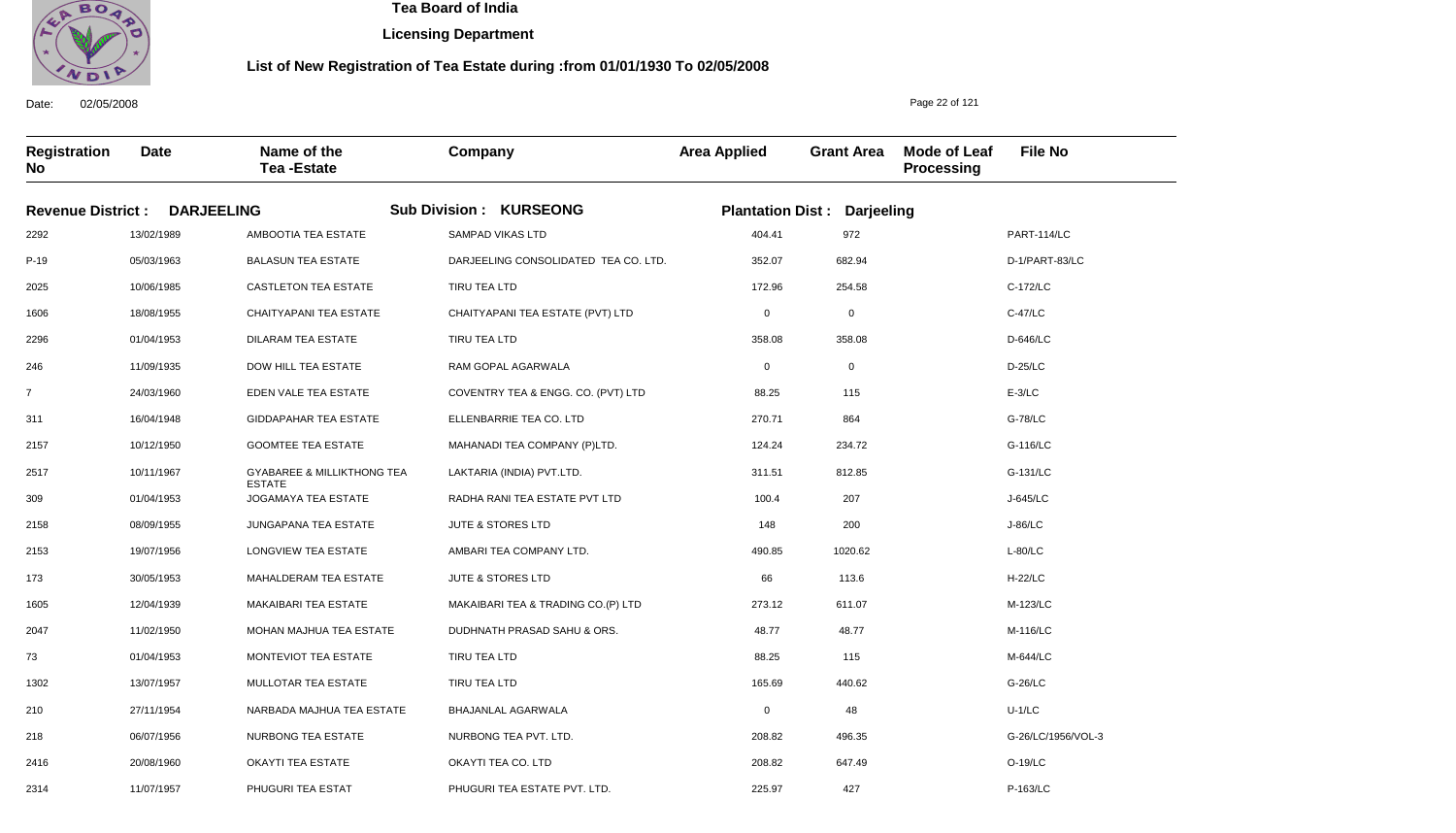

**Licensing Department**

#### **List of New Registration of Tea Estate during :from 01/01/1930 To 02/05/2008**

Date: 02/05/2008 **Registration No Date Name of the Tea -Estate Company Area Applied Grant Area Mode of Leaf Processing File No** Page 23 of 121 **DARJEELING Revenue District : DARJEELING Revenue District :** Sub Division : KURSEONG Sub Division : KURSEONG **Plantation Dist : Darjeeling Plantation Dist : Terai** 2497 2508 2074 1968 127 P-21 47 1303 199 1801 B-44 45 2070 2277 03/02/1986 20/12/1961 20/08/1948 02/09/1962 20/06/1974 01/04/1953 20/05/1955 01/04/1953 01/04/1953 20/03/1982 01/04/1953 28/02/1950 10/05/1957 20/12/1953 POTONG TEA ESTATE RINGTONG HOPETOWN TEA ESTATE ROHINI TEA ESTATE SELIM HILL TEA ESTATE SEPOYDHOORAH TEA ESTATE SINGBULI TEA ESTATE SINGELL TEA ESTATE SIVITAR TEA ESTATE SOURENI TEA ESTATE SPRINGSIDE TEA ESTATE THURBO TEA ESTATE TINDHARIA TEA ESTATE MARIONBARI TEA ESTATE SIMULBARIE TEA ESTATE TEA TRADING CORPN OF INDIA LTD RINGTONG TEA CO. (PVT) LTD LONG VIEW TEA CO. LTD. PEERLESS TEA & INDUSTRY LTD SEPOYDHOORAH TEA CO. DARJEELING CONSOLIDATED TEA CO. LTD. SINGELL TEA & AGRICULTURAL INDUSTRIES LTD TIRU TEA LTD SOURENI PLANTATION (P) LTD TIRU TEA LTD GOODRICKE GROUP LTD KANORIA INTERNATIONAL MARIONBARI TEA CO. LTD SIMULBARIE TEA COMPANY PRIVATE LIMITED 138.44 338 1005.4 177 137.16 302.72 283 154.3 94.2 146.02 477.3 150.22 311.41 295.55 P-173/LC R-171/LC R-132/LC P-35/LC S-343/LC S-643/LC H-2/LC S-642/LC S-641/LC D-201/LC T-640/LC T-4/LC M-46/LC S/308/LC 7510.68 606.96 15520.07 1011.33  **(Plantation) Total : (Plantation) Total :**  411.93 787 1005.4 380 257.16 823.94 554.5 525.3 136.78 216.62 1408.05 343.7 481.78 529.55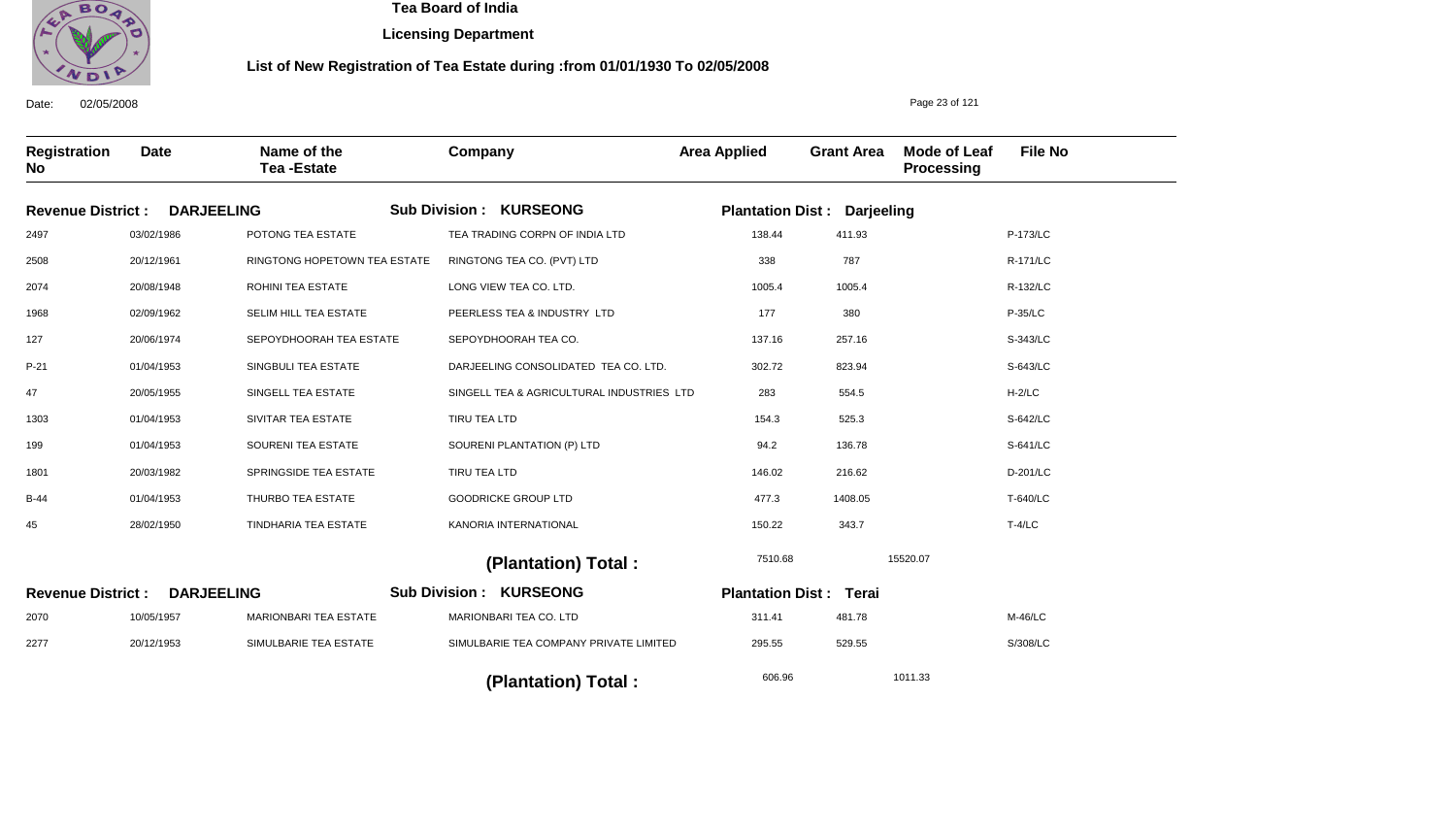

**Licensing Department**

### **List of New Registration of Tea Estate during :from 01/01/1930 To 02/05/2008**

**Registration No Date Name of the Tea -Estate Company Area Applied Grant Area Mode of Leaf Processing File No Revenue District : DARJEELING Sub Division : SILIGURI Plantation Dist : Terai** 2720 2681 566 2347 2427 2162 412 2658 1953 545 151 56 225 176 62 2190 2630 1712 B-32 B-35 2539 19/08/1985 14/05/1981 25/02/1943 25/03/1957 07/05/1967 28/10/1957 06/09/1943 05/12/1979 10/05/1946 15/09/1943 10/02/1956 04/07/1937 10/03/1947 03/11/1938 10/11/1934 28/10/1954 20/12/1976 30/09/1943 02/02/1977 05/08/1977 15/04/1991 ANANNA TEA ESTATE ANNADA TEA ESTATE ATAL TEA ESTATE AZAMABAD TEA ESTATE BAGDOGRA TEA ESTATE BELGACHI TEA ESTATE BENGDUBI TEA ESTATE BHISTI TEA ESTATE BHOJNARAIN TEA ESTATE BIJLIMONI TEA ESTATE BIJOYNAGAR TEA ESTATE CHANDMANI TEA ESTATE DAGAPUR TEA ESTATE FULBARI PATAN TEA ESTATE FULBARI TEA ESTATE GAYAGANGA TEA ESTATE GIRISH CHANDRA TEA ESTATE GULMA TEA ESTATE GUNGARAM TEA ESTATE HANSQUA TEA ESTATE JAYANTIKA TEA ESTATE ARUN PAUL & CO. SRI DAYAL CHANDRA PAUL ATAL TEA CO. (1943) LTD. AZAMABAD TEA CO.(PVT) LTD TERAI TEA COMPANY LIMITED BELGACHI TEA CO.LTD BENGDUBI TEA CO. ARUN PAUL & CO. BHOJNARAIN TEA CO. LTD NEW TEA CO. LTD. BIJOYNAGAR TEA CO LTD CHANDMANI TEA ESTATE SUBLIME AGRO LIMITED FULBARI PATAN TEA ESTATE I T P LIMITED MINTRI TEA CO.(P)LTD. A.C.PAUL AGRICULTURAL CO.(P) LTD MOHURGONG & GULMA TEA ESTATE DUNCAN INDUSTRIES LTD R.D. TEA LTD. JAYANTIKA TEA CO.LTD. 1.62 6.47 327.8 116.48 264.86 446.11 17.16 4.2 228.98 207.84 235.51 182.47 37.16 110.46 273.95 415.74 13.42 187.14 651.2 468.57 670.02 A-133/LC NC/PART-418/LC A-80/LC A-117/LC B-336/LC B-302/LC B-73/LC NC/PART-365/LC B-273/LC H-6/LC/1 B/42/LC/2 C-7/LC D/109/LC F/2(VOLL-II)/LC D-35/LC G-22/LC NC/PART-304/LC G-36/LC D-2/PART-194/LC/1 D-2/PART-194/LC/3 J-56/LC 4 16.01 568.01 161.04 281.82 919.7 20.47 4.6 341.95 267.09 349.38 293.89 397 312.17 386 605.23 79.44 264.29 928.06 581.58 730.43

4.26

4.26

ARUN PAUL & CO.

Date: 02/05/2008

2713

25/06/1985

JOYJAYANTI TEA ESTATE

Page 24 of 121

J-108/LC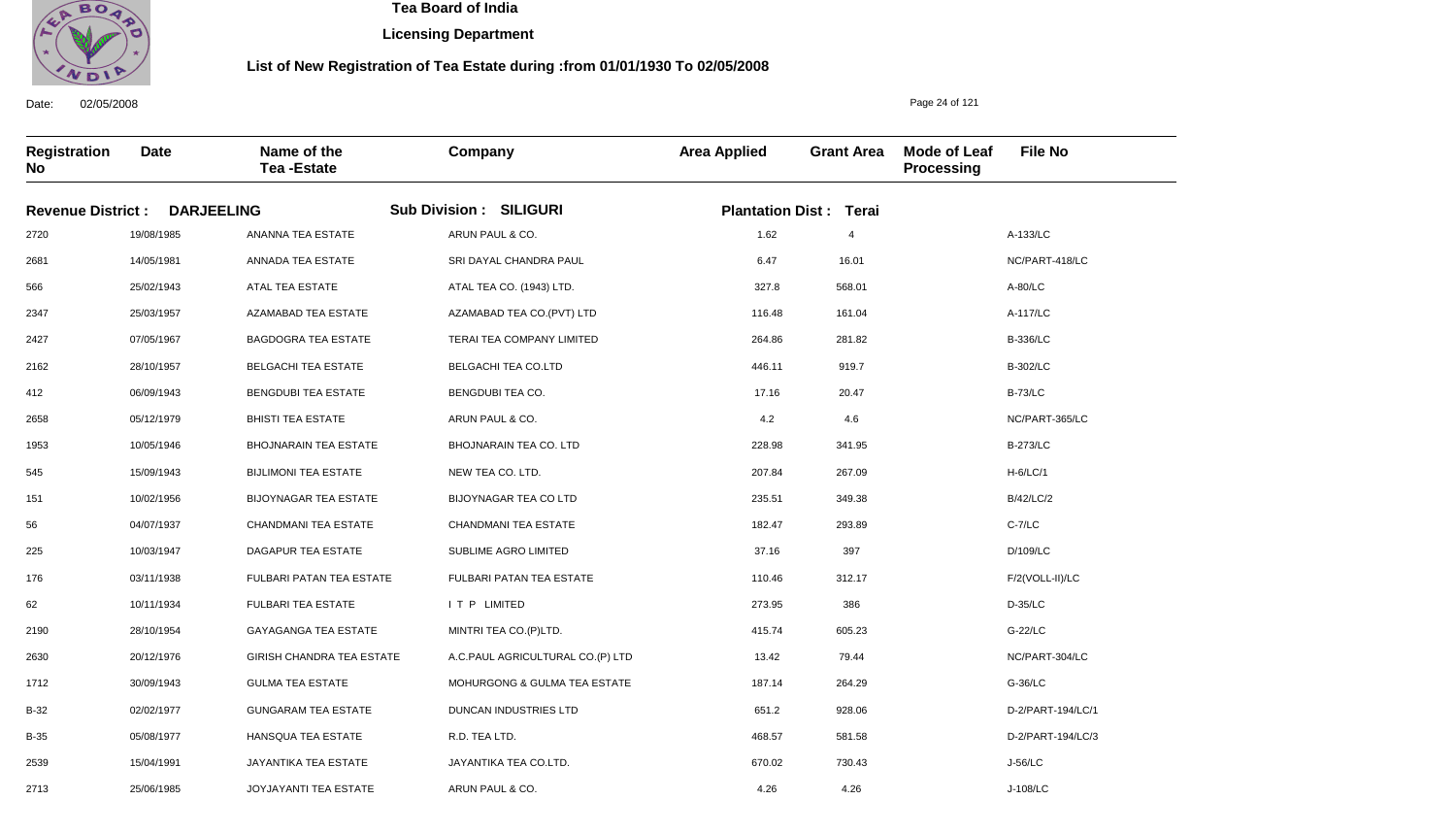

**Licensing Department**

#### **List of New Registration of Tea Estate during :from 01/01/1930 To 02/05/2008**

**Registration No Date Name of the Tea -Estate Company Area Applied Grant Area Mode of Leaf Processing File No Revenue District : DARJEELING Sub Division : SILIGURI Plantation Dist : Terai** 2701 2793 1470 277 118 1671 2709 146 254 81 136 666 2939 126 2887 2702 2790 P-12 224 32 2634 17/12/1983 08/08/1990 29/12/1943 02/03/1955 30/07/1946 24/11/1949 12/12/1984 05/03/1935 10/03/1956 15/09/1943 18/02/1970 22/02/1938 20/04/1995 11/02/1934 18/12/1995 30/01/1991 20/06/1990 01/04/1953 01/04/1953 10/03/1936 01/04/1953 K.K.SANYAL TEA ESTATE KABITA GHOSH TEA ESTATE KAMALA TEA ESTATE KAMALPUR TEA ESTATE KIRON CHANDRA TEA ESTATE LOHAGARH TEA ESTATE MAHANANDA TEA ESTATE MANJHA TEA ESTATE MARAPUR TEA ESTATE MATIDHAR TEA ESTATE MATIGARA TEA ESTATE MERRY VIEW TEA ESTATE MINATE TEA ESTATE MOHURGONG TEA ESTATE MURALIGACHH TEA ESTATE N.K.SANYAL TEA ESTATE NANI BALA BISWAS TEA ESTATE NEW CHUMTA TEA ESTATE NISCHINTAPUR TEA ESTATE NUXALBARI TEA ESTATE ORD TERAI TEA ESTATE KAMAL KUMAR SANYAL SMT.KABITA GHOSH KAMALA TEA CO. LTD. KAMALPUR TEA CO. NEW DARJEELING UNION TEA CO. LTD EAST INDIAN PRODUCE LTD NANI GOPAL PAUL CORONATION TEA CO. LTD DEONAR TEA PLANTATIONS (PVT) LTD NEW TEA CO. LTD. HURDEODASS CO. (P) LTD TEZPORE TEA COMPANY LIMITED ALOKE GHOSH MOHURGONG & GULMA TEA ESTATE EX-SERVICEMEN FARM HOUSE (PVT) LTD N.K.SANYAL NANI BALA BISWAS ROOPACHERRA TEA CO.LTD. NISCHINTAPUR TEA CO. LTD NUXALBARI TEA COMPANY (PVT) LTD. DUARS UNION TEA CO. LTD. 0 0 489.53 62.89 238.57 223.15 3.85 169.76 151.75 562.98 115 308.39 0 439.76 0 2.25 0 299.38 255.46 353.12 439.78 NC/PART-480/LC K-114/LC K-135/LC K-31/LC N-7/LC L-31/LC NC/PART-483/LC M-9/LC M-8/LC H-6/LC H-22/LC/2 M-118/LC M-168/LC M-11/LC M-167/LC NC/PART-481/LOC N-70/LC N-627/LC N-626/LC N/17/LC O-628/LC 5.61 1.15 758.74 64.81 332 329.56 3.85 251.13 151.75 771.22 166 477.93 4.22 855.79 20.1 2.25 1.16 398.55 255.46 458.78 578.78

PAHARGOOMIAH TEA ASSOCIATION LTD.

566.4

994.48

Date: 02/05/2008

2526

10/10/1969

PAHARGOOMIAH TEA ESTATE

Page 25 of 121

P-175/LC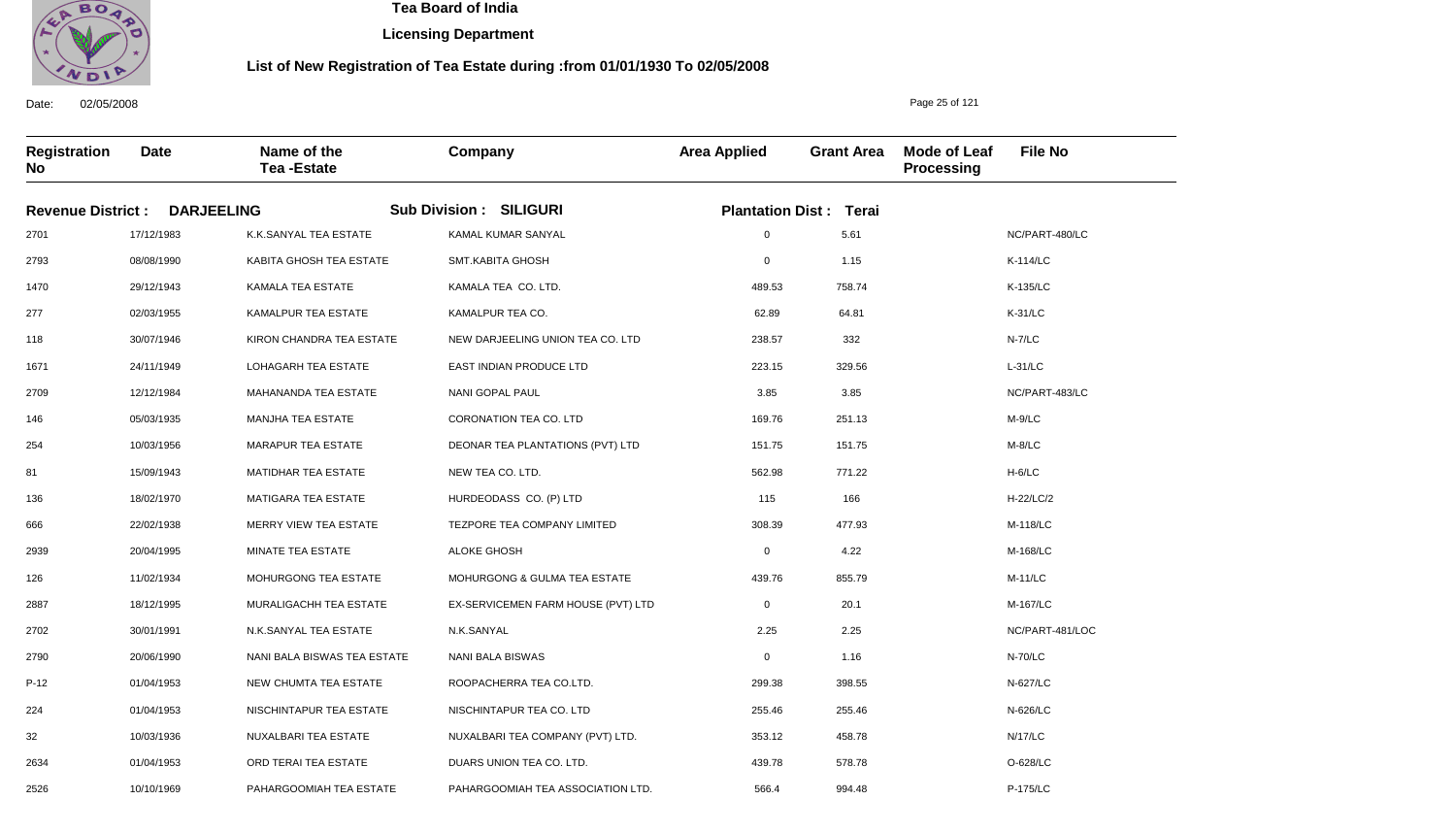

Date: 02/05/2008

34

28/04/1939

SUKNA TEA ESTATE

 **Tea Board of India** 

**Licensing Department**

#### **List of New Registration of Tea Estate during :from 01/01/1930 To 02/05/2008**

Page 26 of 121

S/16/LC

**Registration No Date Name of the Tea -Estate Company Area Applied Grant Area Mode of Leaf Processing File No Revenue District : DARJEELING Sub Division : SILIGURI Plantation Dist : Terai** G-39 G-39(DAJ) 2785 2714 2329 2789 2787 2788 2941 2638 2700 119 2676 161 18 144 2436 2729 2718 2806 & 2807 2804 & 2805 24/04/1984 01/04/1953 19/10/1989 25/06/1985 20/01/1957 27/11/1989 27/11/1989 27/11/1989 04/08/1999 04/12/1979 08/12/1983 10/09/1939 02/02/1981 18/12/1958 03/08/1938 28/01/1941 10/02/1961 05/02/1986 02/01/1985 18/12/1988 10/12/1988 PANIGHATA TEA ESTATE PANIGHATTA TEA ESTATE PARITOSH GHOSH TEA ESTATE PROGOTI TEA ESTATE PUTINBARI TEA ESTATE RABINDRA NATH BISWAS TEA ESTATE RABINDRA NATH BISWAS RAMENDRA NATH BISWAS TEA ESTATE RATHINDRA NATH BISWAS TEA ESTATE RENUKA TEA ESTATE ROY ORCHARD TEA ESTATE S.K.SANYAL TEA ESTATE SACHINDRA CHANDRA TEA ESTATE SANGATRAM TEA ESTATE SANNYASITHAN TEA ESTATE SATISH CHANDRA TEA ESTATE SAYEDABAD TEA ESTATE SINGHIAJHORA TEA ESTATE SITAL CHANDRA TEA ESTATE SOURAV TEA ESTATE SUBODH CHANDRA GHOSHN TEA ESTATE SUJAY KUMAR GHOSH TEA ESTATE THE NEW TERAI ASSO. LTD NEW TERAI ASSOCIATION LTD PARITOSH GHOSH ARUN PAUL & CO. PUTINBAREE TEA ASSOCIATION LTD. RAMENDRA NATH BISWAS RATHINDRA NATH BISWAS SUDHIR GHOSH & SUKDEV GHOSH ROY ORCHARD TEA ESTATE PVT. LTD. SHRI SHYAMAL KR, SANYAL KHARIBARI TEA CO LTD KANAILAL KUNDU & JOGESH CH. KUNDU SANNYASITHAN TEA CO, PVT. LTD. SOUTHERN TERAI TEA CO.(P) LTD SAYEDABAD TEA CO. LTD SINGHIAJHORA TEA CO.(P) LTD SANKAR LAL DAS SMT.DIPALI SEAL SUBODH CHANDRA GHOSH SUJAY KUMAR GHOSH 408.35 440.53 2 4.48 135.8 2.22 1 2 5.31 5.25 1.12 176.69 6.88 126.03 176.69 368 120.83 0 2.17 0 0 S-351/PART-485/LC P-690/LC P-64/LC P-183/LC P-164/LC R-96/LC R-99/LC R-95/LC R-111/LC NC/PART-333/LC NC/PART-472/LC K-8/LC NC/PART-407/LC H-5/LC S/15/LC S-7/LC S-337/LC S-371/LC S-369/LC S-184/LC S-185/LC 617.86 617.86 2.21 11.08 215.55 2.63 1.16 2.63 5.31 5.39 2.77 377.25 6.88 207.97 377.25 604.87 150.03 2.866 5.38 2.7 3

SUKNA TEA & INDUSTRIES LTD.

303.16

333.2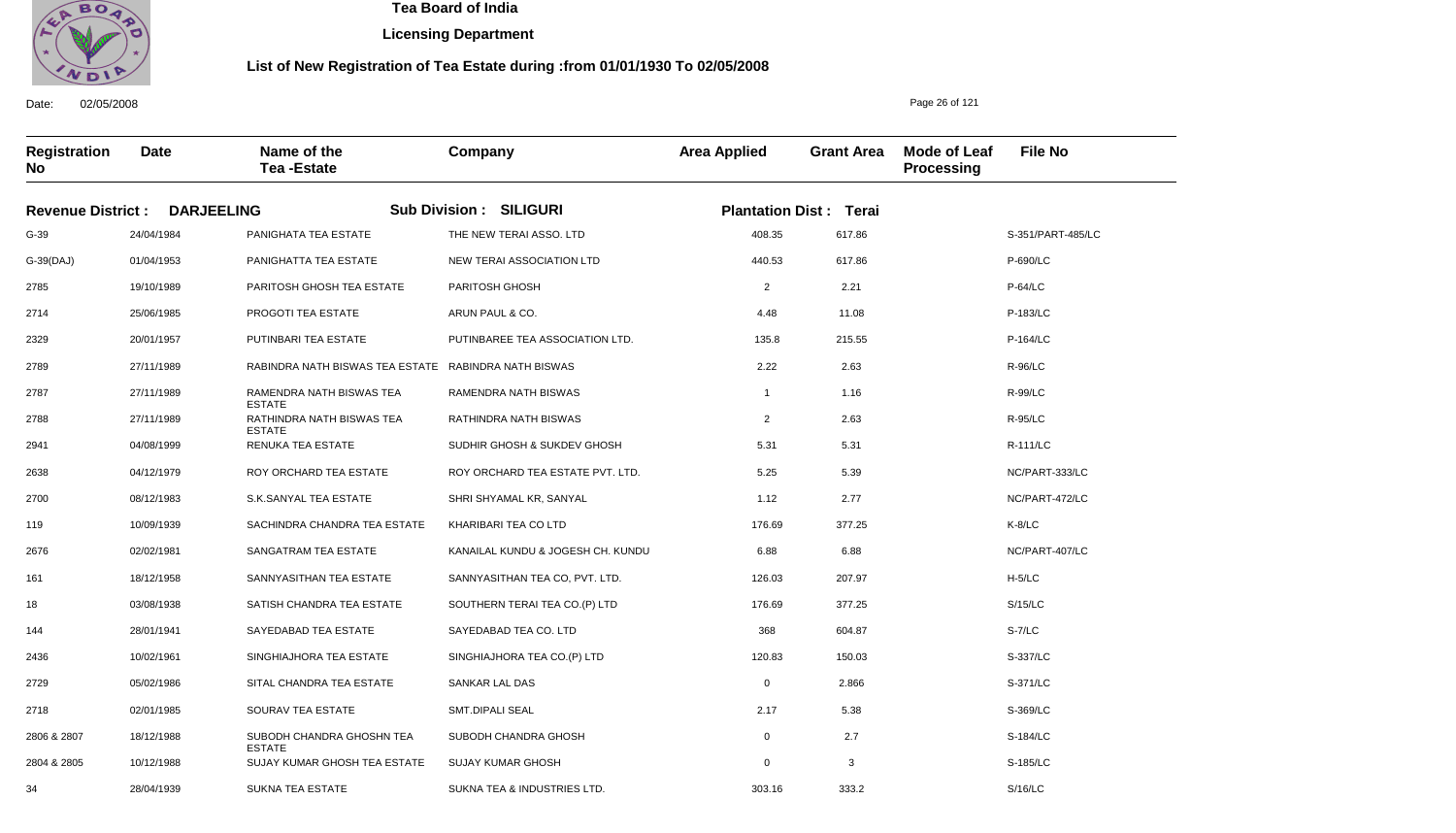

**Licensing Department**

## **List of New Registration of Tea Estate during :from 01/01/1930 To 02/05/2008**

| 02/05/2008<br>Date:      |            |                                  | Page 27 of 121                 |                     |                               |                            |                |
|--------------------------|------------|----------------------------------|--------------------------------|---------------------|-------------------------------|----------------------------|----------------|
| Registration<br>No       | Date       | Name of the<br><b>Tea-Estate</b> | Company                        | <b>Area Applied</b> | <b>Grant Area</b>             | Mode of Leaf<br>Processing | <b>File No</b> |
| <b>Revenue District:</b> |            | <b>DARJEELING</b>                | <b>Sub Division: SILIGURI</b>  |                     | <b>Plantation Dist: Terai</b> |                            |                |
| $Q-31$                   | 03/02/1974 | TAIPOO TEA ESTATE                | GILLANDERS ARBUTHNOT & CO.LTD. | 295.14              | 393.79                        |                            | T/136/LC       |
| 707                      | 20/03/1939 | THANJHORA TEA ESTATE             | JALPAIGURI DUARS TEA CO. LTD   | 342.86              | 465.81                        |                            | <b>T-68/LC</b> |
| $E-51$                   | 01/04/1953 | <b>TIRRIHANNAH TEA ESTATE</b>    | TIRRIHANNAH CO.LTD.,           | 404.24              | 711.2                         |                            | T-629/LC       |
|                          |            |                                  | (Plantation) Total:            | 12884.19            |                               | 19526.386                  |                |
|                          |            |                                  |                                |                     |                               |                            |                |

33793.16 65338.586 **(Revenue) Total :**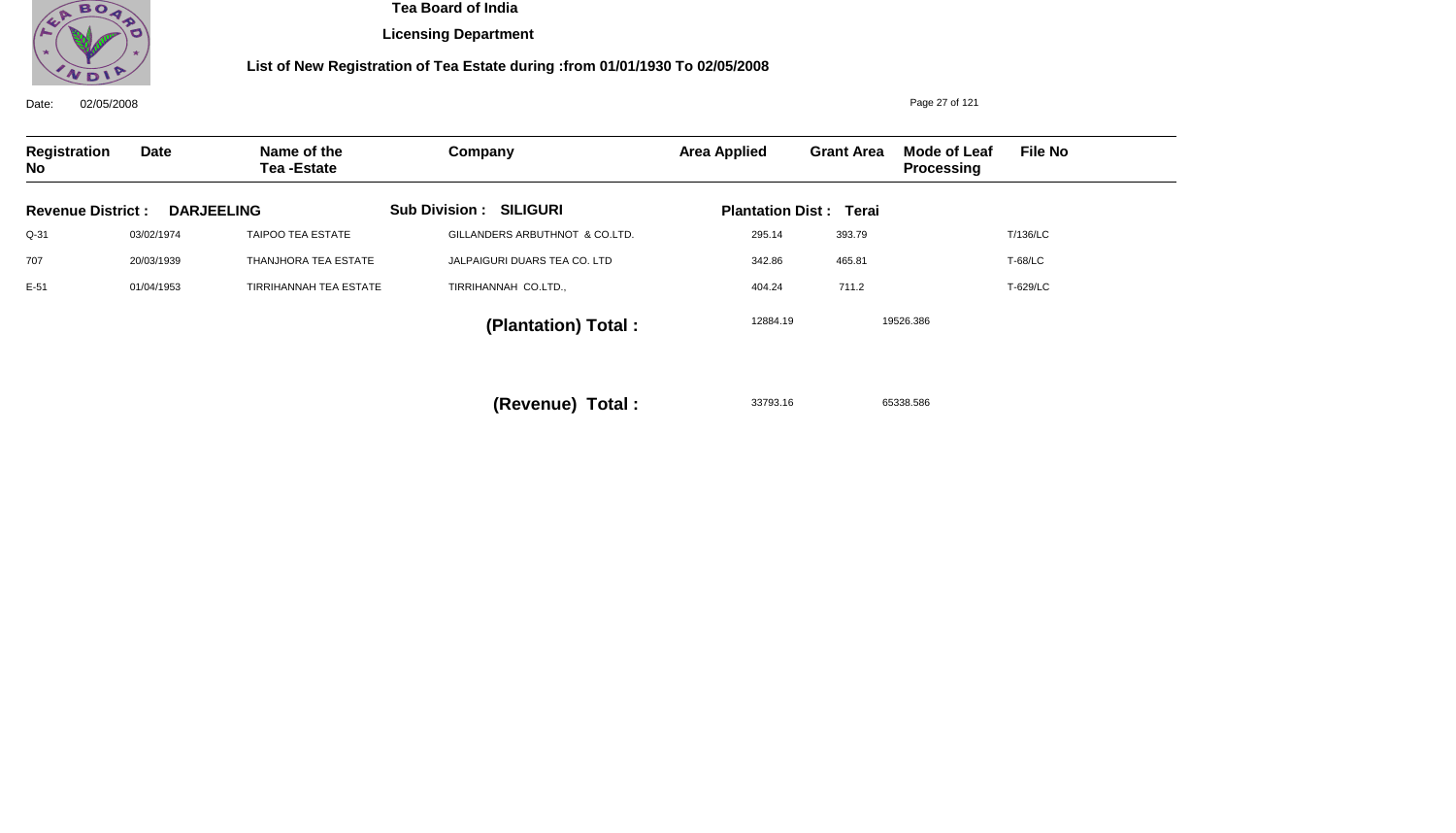

**Licensing Department**

### **List of New Registration of Tea Estate during :from 01/01/1930 To 02/05/2008**

**Registration No Date Name of the Tea -Estate Company Area Applied Grant Area Mode of Leaf Processing File No Revenue District : DARRANG Sub Division : MANGALDAI Plantation Dist : Darrang** 248 D-1 E-45 J-21 178 2298 J-22 71 R-7 D-2 J-11 452 244 D-16 2341 D-20 A-9 N-30 249 A-12 4366 01/04/1953 01/04/1953 05/04/1953 01/04/1953 01/04/1953 20/12/1973 14/04/1953 01/04/1953 10/04/1953 01/04/1953 01/04/1953 15/02/1939 02/09/1945 01/04/1953 04/04/1953 15/08/1962 01/04/1953 08/08/1975 05/02/1936 01/04/1953 12/02/1956 AMBICA TEA ESTATE ATTAREEKHAT TEA ESTATE BAGHMARI TEA ESTATE BAHIPOOKRI TEA ESTATE BARGARA TEA ESTATE BATELI TEA ESTATE BETTYBARI TEA ESTATE BHERGAON TEA ESTATE BHOOTEACHANG TEA ESTATE BORENGAJULI TEA ESTATE BUDLAPARA TEA ESTATE CHANDANA TEA ESTATE CHIKANMATI TEA ESTATE CORRAMORE TEA ESTATE DHUNSERI TEA ESTATE DUFFLAGHUR TEA ESTATE HATTIGOR TEA ESTATE KOPATI TEA ESTATE KRISHNA SUSHAIBINI TEA ESTATE LAMABARI TEA ESTATE MAHALUXMI TEA ESTATE V.K.BANERJEE RATAN BANERJEE MCLEOD RUSSEL INDIA LIMITED BAGHMARI TEA CO.LTD. TEZPORE TEA CO. LTD GOUR NITYE TEA & IND.LTD. BATELI TEA CO. LTD TEZPORE TEA CO. LTD MR. S.K.BAROOAH MCLEOD RUSSEL INDIA LIMITED MCLEOD RUSSEL INDIA LIMITED APEEJAY TEA LIMITED S.C.DUTTA & CO.(P) LTD BIJNI DOOARS TEA CO. LTD. MCLEOD RUSSEL INDIA LIMITED DHUNSERI TEA & INDUSTRIES LTD. MCLEOD RUSSEL INDIA LIMITED TATA TEA LTD. RYDAK SYNDICATE LTD PUSHRAJ KANKARIA & OTHERS TATA TEA LTD. RUMENA RAHAMAN 105.88 493.05 412.3 545.08 270.85 416.85 441.99 144.06 502.19 589.66 672.85 131.84 179.85 431.28 485.32 655.37 1001.87 548.44 69.8 390.98 250 A-699/LC A-700/LC B-572/LC B-528/LC B-746/LC B-320/LC B-600/LC B-538/LC B-552/LC B-701/LC B-565/LC C-43/LC A-12/VOL-11/LC C-702/LC D-559/LC D-196/LC H-541/LC J-1/PART-277/LC K-3/LC L-542/LC M-6/LC 149.04 675 576.82 1021.87 475.5 610.76 481.2 276.8 781.81 797.61 1135.76 434.81 222 751.06 941.82 903.69 1360.7 652.03 145.84 625.47 250

465.55

593.73

TATA TEA LTD.

Date: 02/05/2008

A-10

06/04/1953

MAJULI TEA ESTATE

Page 28 of 121

M-607/LC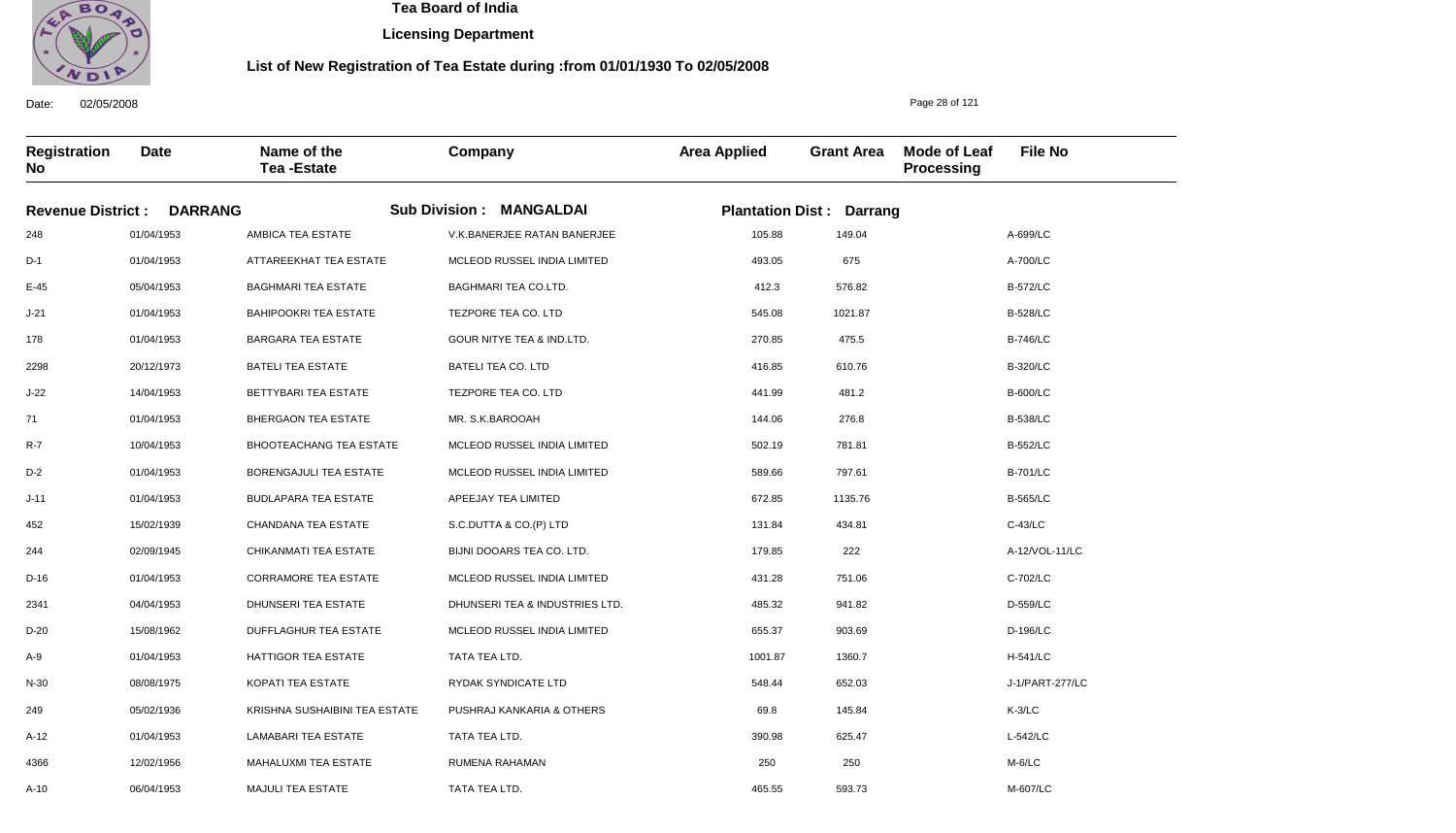

**Licensing Department**

#### **List of New Registration of Tea Estate during :from 01/01/1930 To 02/05/2008**

**Registration No Date Name of the Tea -Estate Company Area Applied Grant Area Mode of Leaf Processing File No** Page 29 of 121 **DARRANG Revenue District : DARRANG Revenue District : MANGALDAI Sub Division : Sub Division : SONITPUR Plantation Dist : Darrang Plantation Dist : Darrang** 37 2331 329 159 B-75 J-23(AM) B-74 D-3 196 C-40 42 2081 D-18 2425 02/03/1985 03/09/1940 20/12/1938 01/04/1953 06/06/1953 01/04/1953 27/03/1953 01/04/1953 04/02/1963 20/07/1982 12/04/1947 30/12/1947 12/07/1970 11/02/1968 MANOBAG TEA ESTATE MAZBAT TEA ESTATE MONMOHINIPUR TEA ESTATE NOANUDDY TEA ESTATE NONAIPARA TEA ESTATE ORANG TEA ESTATE ORANGAJULI TEA ESTATE PANEERY TEA ESTATE SINGRIMARI TEA ESTATE SONABHEEL TEA ESTATE SUOLA TEA ESTATE TONGANI TEA ESTATE DIMAKUSI TEA ESTATE KOLONY TEA ESTATE I T P LIMITED MAZBAT TEA ESTATE LTD MONMOHINIPUR TEA CO. LTD ASSAM INDUSTRIES (PVT) LTD GOODRICKE GROUP LTD TEZPORE TEA CO. LTD GOODRICKE GROUP LTD MCLEOD RUSSEL INDIA LIMITED SARVASHRI BISWANATH & KANTI PRASAD TIBRAWALA SONABHEEL TEA LTD. R.K. AGENCIES LTD. DERBY TEA & INDUSTRIES LTD. MCLEOD RUSSEL INDIA LIMITED KOLONY TEA ESTATE PVT. LTD. 392.15 345.19 372.5 103.2 646.43 383.81 646.43 369.06 150.78 445.74 149.95 169.45 413.89 375.74 PART-405/LC M-210/LC M-58/LC N-703/LC N-595/LC O-539/LC O-596/LC P-704/LC S-25/LC B-357/LC S-17/LC T-107/LC D-167/LC K-237/LC 13379.75 789.63 20382.75 1231.06  **(Plantation) Total : (Plantation) Total :**  392.15 512.88 527.98 717.29 897.93 623.77 897.93 602.39 283 646.02 176.12 241.97 546.14 684.92

Date: 02/05/2008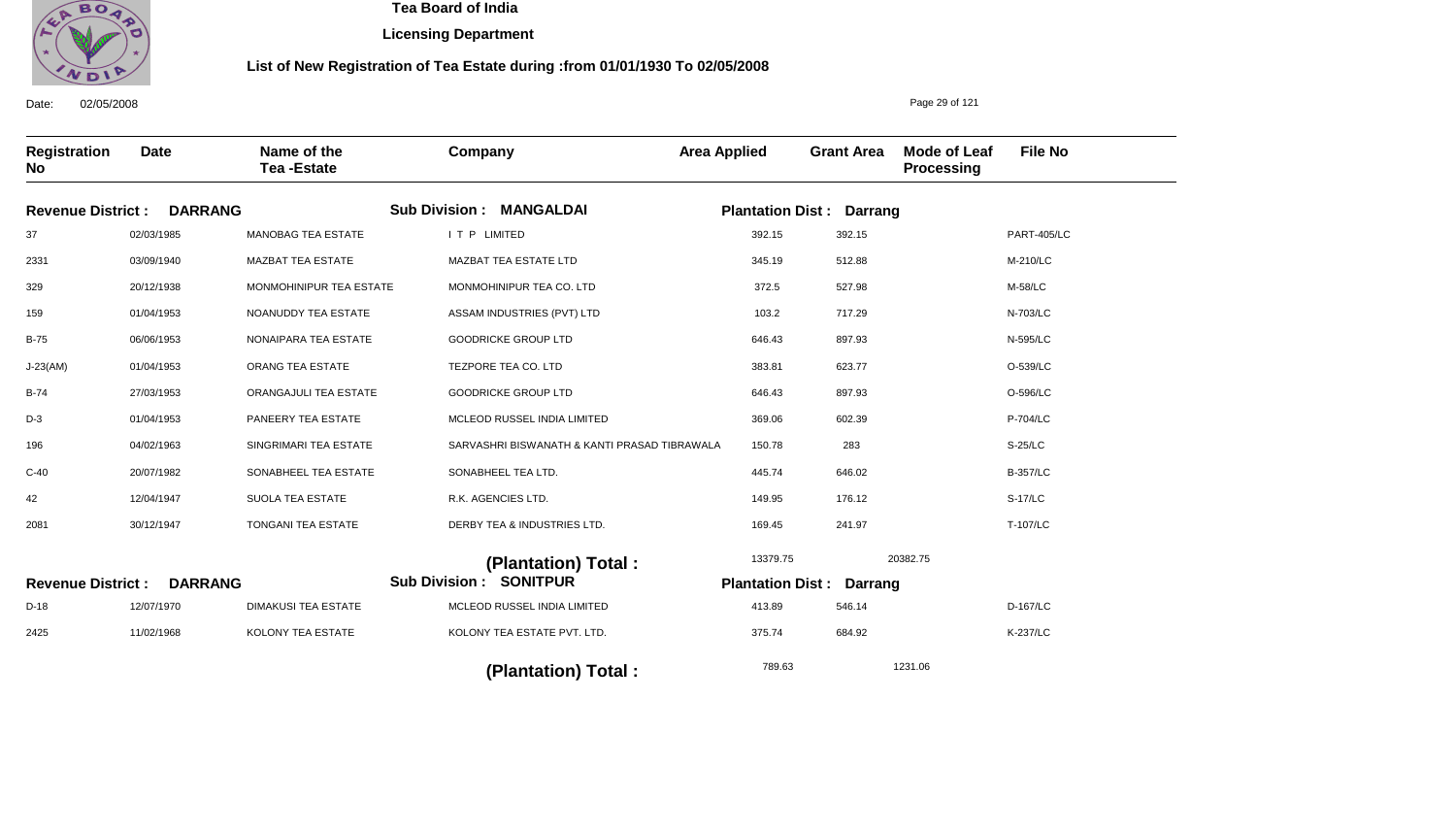

D-22

01/04/1953

GOHPUR TEA ESTATE

 **Tea Board of India** 

**Licensing Department**

#### **List of New Registration of Tea Estate during :from 01/01/1930 To 02/05/2008**

Date: 02/05/2008 **Registration No Date Name of the Tea -Estate Company Area Applied Grant Area Mode of Leaf Processing File No Revenue District : DARRANG Sub Division : TEZPUR Plantation Dist : Darrang** 114 N-24 143 C-52 D-4 D-27 2481 273 Q-5 E-28(ASSAM) D-15 2439 D-79 D-8(AM) 2414 142 Q-28 V-4 1664 Q-34 N-26 02/06/1940 01/04/1953 01/04/1953 20/07/1982 01/04/1953 08/04/1953 20/03/1966 03/10/1935 20/04/1953 09/04/1953 01/04/1953 20/09/1961 17/03/1990 07/04/1953 05/03/1960 01/04/1953 10/04/1953 01/04/1953 01/04/1953 03/04/1953 01/04/1953 BHOLAGURI TEA ESTATE ADDABARIE TEA ESTATE ARUN TEA ESTATE BAMGAON TEA ESTATE BARGANG TEA ESTATE BEHALI TEA ESTATE BELSERI TEA ESTATE BORCHOLA TEA ESTATE BORJULI TEA ESTATE BORMAHJAN TEA ESTATE BOROI TEA ESTATE CHARDWAR TEA ESTATE DECKIAJULI TEA ESTATE DEKORAI TEA ESTATE DHENDAI TEA ESTATE DHERAI TEA ESTATE DHULAPADUNG TEA ESTATE DHULLIE TEA ESTATE DURRUNG TEA ESTATE GHOIRALLIE TEA ESTATE GINGIA TEA ESTATE BAGHBARI TEA CO.PVT.LTD. MCLEOD RUSSEL INDIA LIMITED GILLANDERS ARBUTHNOT & CO.LTD. SONABHEEL TEA LTD. MCLEOD RUSSEL INDIA LIMITED MCLEOD RUSSEL INDIA LIMITED BELSERI TEA CO. (INDIA) LTD PANBARI TEA CO. LTD EMPIRE & SINGLO TEA LIMITED BORMAH JAN TEA COMPANY(1936) LTD. MCLEOD RUSSEL INDIA LIMITED P.C.BHANJ DEO PARRY AGRO INDUSTRIES LTD. MCLEOD RUSSEL INDIA LIMITED GILLAPUKRI TEA & SEED CO. LTD KOTHARI PLANTATIONS & INDUSTRIES LTD EMPIRE & SINGLO TEA LIMITED ASSAMBROOK LTD. SPBP TEA (INDIA) LTD. EMPIRE & SINGLO TEA LIMITED M.K.SHAH EXPORTS LTD. 104.24 701.6 330.33 232.09 961.31 493.5 340.75 160.14 558.05 481.95 372.74 406.3 657.21 874.55 380.21 167.36 682.3 748.78 320.19 612.12 420.05 B-32/LC A-533/LC A-705/LC B-357/LC/2 B-706/LC B-547/LC B-344/LC B-9/LC B-561/LC B-606/LC B-707/LC C-159/LC B-1/PART-240/LC D-546/LC D-177/LC D-708/LC D-555/LC D-709/LC D-530/LC G-554/LC G-534/LC 248.44 1172.75 442.97 369.55 1448.75 852.13 790.66 202.09 910.56 693.84 640.63 912.4 989.55 1415.09 580.21 215.36 1146.28 1088.96 571.72 930.6 557.24

236.53

719.45

GOHPUR TEA CO. LTD

Page 30 of 121

G-745/LC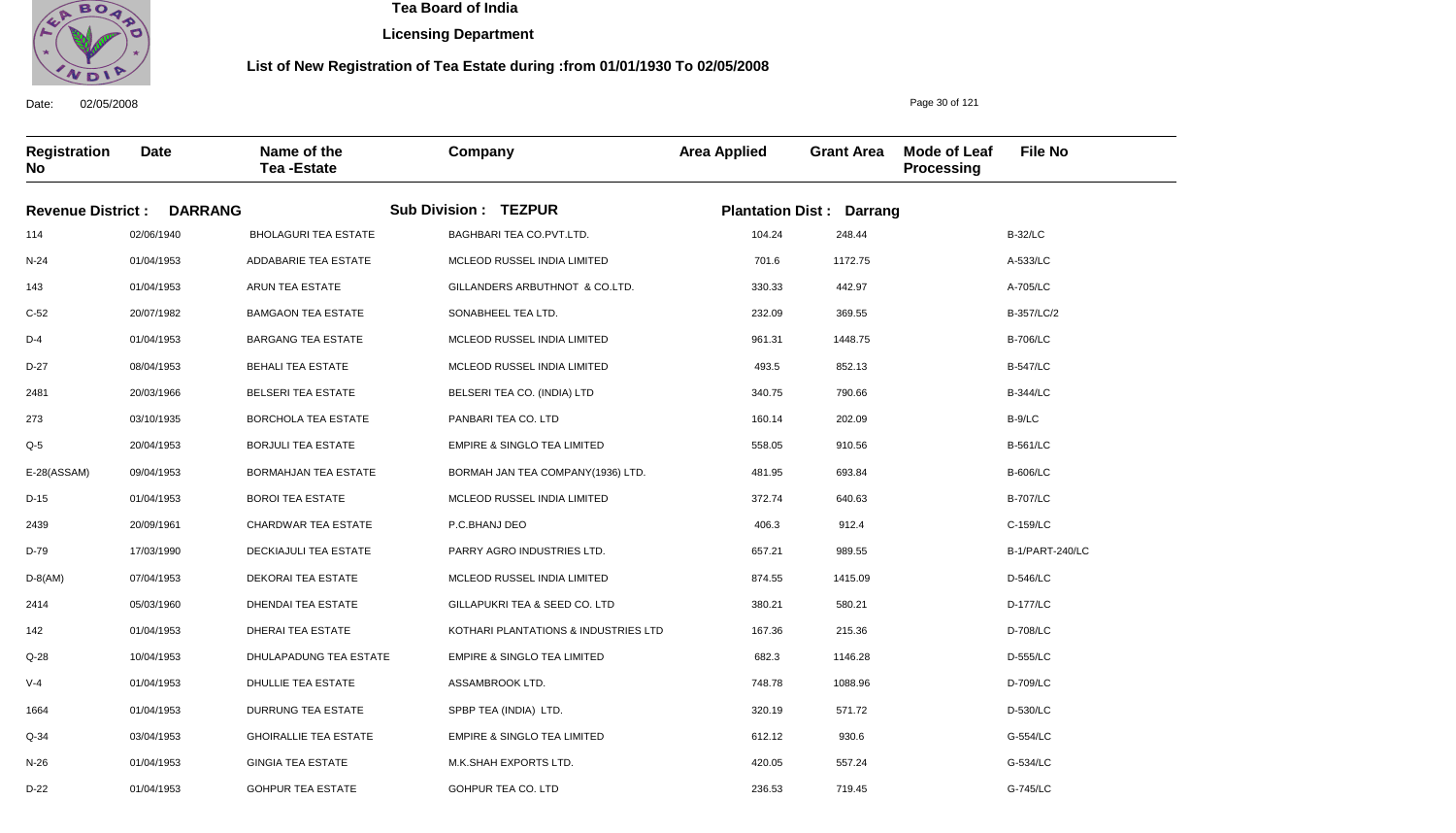

Date: 02/05/2008

01/04/1953

 **Tea Board of India** 

**Licensing Department**

#### **List of New Registration of Tea Estate during :from 01/01/1930 To 02/05/2008**

Page 31 of 121

593.91

**Registration No Date Name of the Tea -Estate Company Area Applied Grant Area Mode of Leaf Processing File No Revenue District : DARRANG Sub Division : TEZPUR Plantation Dist : Darrang** N-27 D-12 140 2392 2523 2536 D-29 D-28 N-22 A-41 2522 2464 2389 105 1904 N-28 D-7 138 2608 D-6 D-11 D-38 01/04/1953 01/04/1953 08/02/1946 06/05/1959 16/07/1975 17/06/1972 29/01/1963 12/04/1953 01/04/1953 01/04/1953 29/12/1982 20/04/1994 06/04/1953 23/04/1934 07/07/1942 01/04/1953 08/04/1953 10/08/1940 11/11/1977 04/03/1973 01/04/1953 HALEM TEA ESTATE HARCHURAH TEA ESTATE HIRAJULI TEA ESTATE HOOGRAJULI TEA ESTATE KACHARIGAON TEA ESTATE KETTELA TEA ESTATE MAJULIGHUR TEA ESTATE MIJICAJAN TEA ESTATE MONABARIE TEA ESTATE NAHORANI TEA ESTATE NARAYANPUR TEA ESTATE NEW PURUPBARI TEA ESTATE NILPUR TEA ESTATE NIRMALA TEA ESTATE NOORBARI TEA ESTATE NYA-GOGRA TEA ESTATE PABHOI TEA ESTATE PANBARI TEA ESTATE PATEL TEA ESTATE PERTABGHUR TEA ESTATE PHULBARI TEA ESTATE RUPAJULI TEA ESTATE MCLEOD RUSSEL INDIA LIMITED MCLEOD RUSSEL INDIA LIMITED HIRAJULI TEA COMPANY LTD. HOOGRAJULI(ASSAM)TEA CO. LTD MANABARRIE TEA CO.LTD. FARMEX TEA CO. (P) LIMITED M.K.SHAH EXPORTS LTD. MCLEOD RUSSEL INDIA LIMITED MCLEOD RUSSEL INDIA LIMITED TATA TEA LTD. LUXMI TEA CO. LTD KYANG TEA SEED CO. LTD NILPUR TEA CO.(PVT) LTD NEW MANAS TEA ESTATE (P) LTD NOORBARI TEA CO.(PVT) LTD MCLEOD RUSSEL INDIA LIMITED NARSINGPORE TEA CO.(P) LTD PANBARI TEA CO. LTD ASSAM AGRICULTURAL CORP. DEVELOPMENT FARM MCLEOD RUSSEL INDIA LIMITED MCLEOD RUSSEL INDIA LIMITED MCLEOD RUSSEL INDIA LIMITED 596.89 390.24 356.01 346.05 427.24 315.97 517.62 601 1143.6 694.2 423.79 172.7 168.47 222 136 656.83 399.68 420.48 118.02 902.42 725.72 351.13 H-535/LC H-710/LC H-12/LC H-87/LC K-241/LC K-242/LC W-1(PART-78)/LC M-548/LC M-711/LC N-543/LC N-117/LC N-130/LC N-571/LC N-11/LC N-102/LC N-536/LC P-553/LC P-3/LC P-179/LC P-178/LC P-712/LC R-713/LC 821.25 706.78 540.54 718.9 716.32 590.01 908.78 1073.27 1415.86 1115.26 730.98 465.13 168.47 298.19 257.68 1121.04 697.36 547.34 118.02 1449.6 1307.04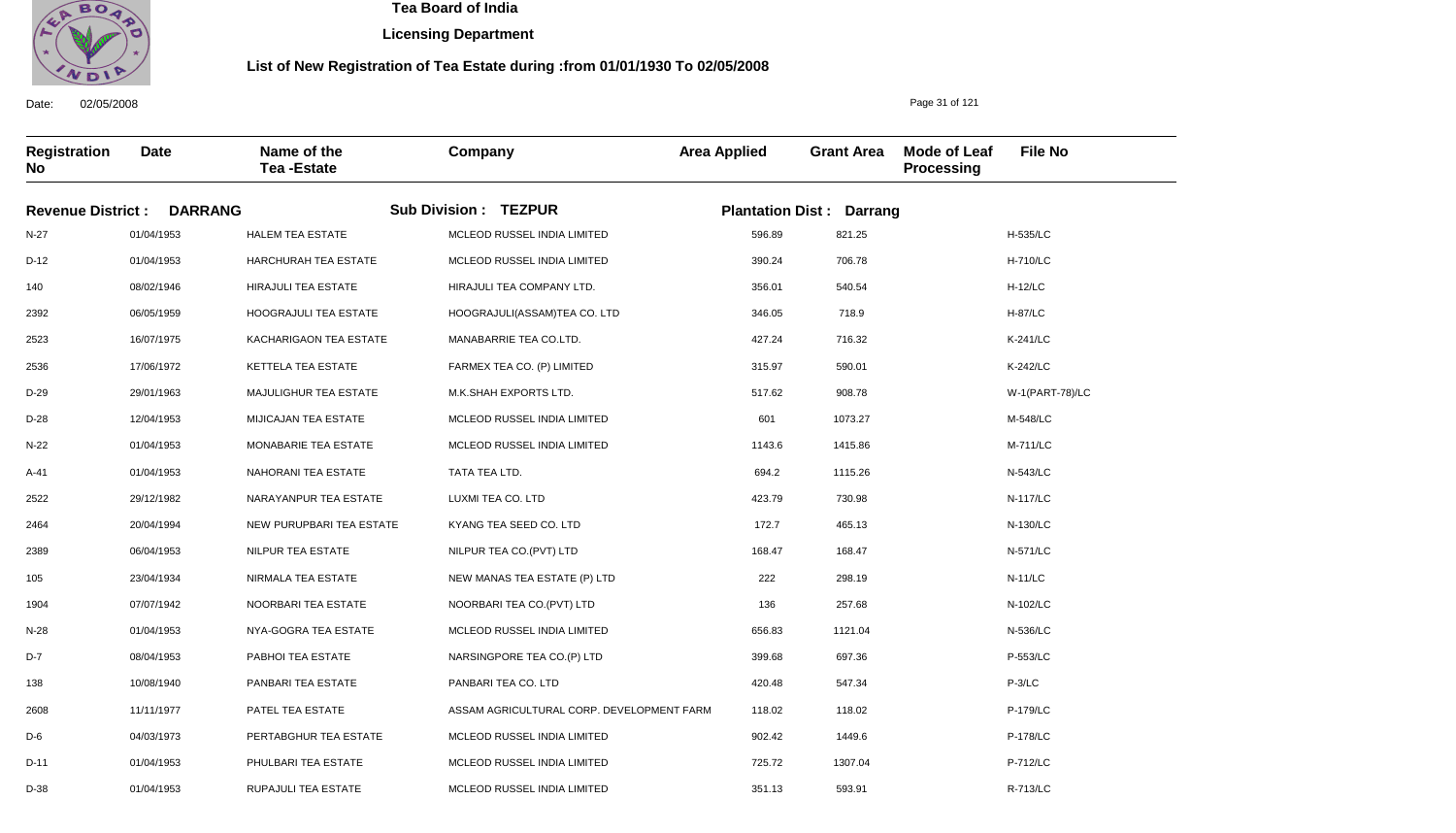

**Licensing Department**

#### **List of New Registration of Tea Estate during :from 01/01/1930 To 02/05/2008**

Date: 02/05/2008 **Registration No Date Name of the Tea -Estate Company Area Applied Grant Area Mode of Leaf Processing File No** Page 32 of 121 **Revenue District : DARRANG Sub Division : TEZPUR Plantation Dist : Darrang** 2324 Q-27 2461 2016 2530 358 2449 N-23 2874 N-6(ASSAM) V-2 1889 84 141 23/08/1955 04/03/1959 10/02/1965 21/04/1953 07/04/1953 08/03/1934 05/03/1953 01/04/1953 12/09/1994 01/04/1953 29/07/1957 17/02/1945 01/04/1953 03/10/1933 SAPOI TEA ESTATE SESSA TEA ESTATE SHAKOMATO TEA ESTATE SHYAMGURI TEA ESTATE SINGRI TEA ESTATE SOGRA TEA ESTATE SONAJULI TEA ESTATE TARAJULIE TEA ESTATE TEZALPUTTY TEA ESTATE TEZPORE/GOGRA TEA ESTATE TINKHARIA TEA ESTATE TOPEA TEA ESTATE TOPIA TEA ESTATE TULIP TEA ESTATE SAPOI TEA CO. LTD EMPIRE & SINGLO TEA LIMITED DARSHANLAL JAGDISHPARSHAD PVT. LTD. I T P LIMITED HOOGRAJULI(ASSAM)TEA CO. LTD JANAB MM JAHIR AHMED & OTHERS HANUMAN TEA CO. LTD MCLEOD RUSSEL INDIA LIMITED MR. RUMENA RAHMAN MCLEOD RUSSEL INDIA LIMITED ASSAMBROOK LTD. TONGANAGAON TEA CO. PVT. LTD. TONGANAGAON TEA CO. PVT. LTD. TULIP TEA CO. LTD. 657.59 653.59 514.72 429.32 365.12 95 555.24 483.4 291.37 527.21 671.46 25.29 131 286.81 S-315/LC G-2(PART-37)/LC S-342/LC S-597/LC S-622/LC B-66/LC S-556/LC T-532/LC T-76/LC T-714/LC B-5/LC T-13D/LC T-715/LC A-15/LC 26015.48 43665.46  **(Plantation) Total :**  1049.23 1018.39 971.85 758.31 851.85 300 928 492.46 291.37 779.06 2384.66 25.29 200 354.03

**(Revenue) Total :** 

40184.86 65279.27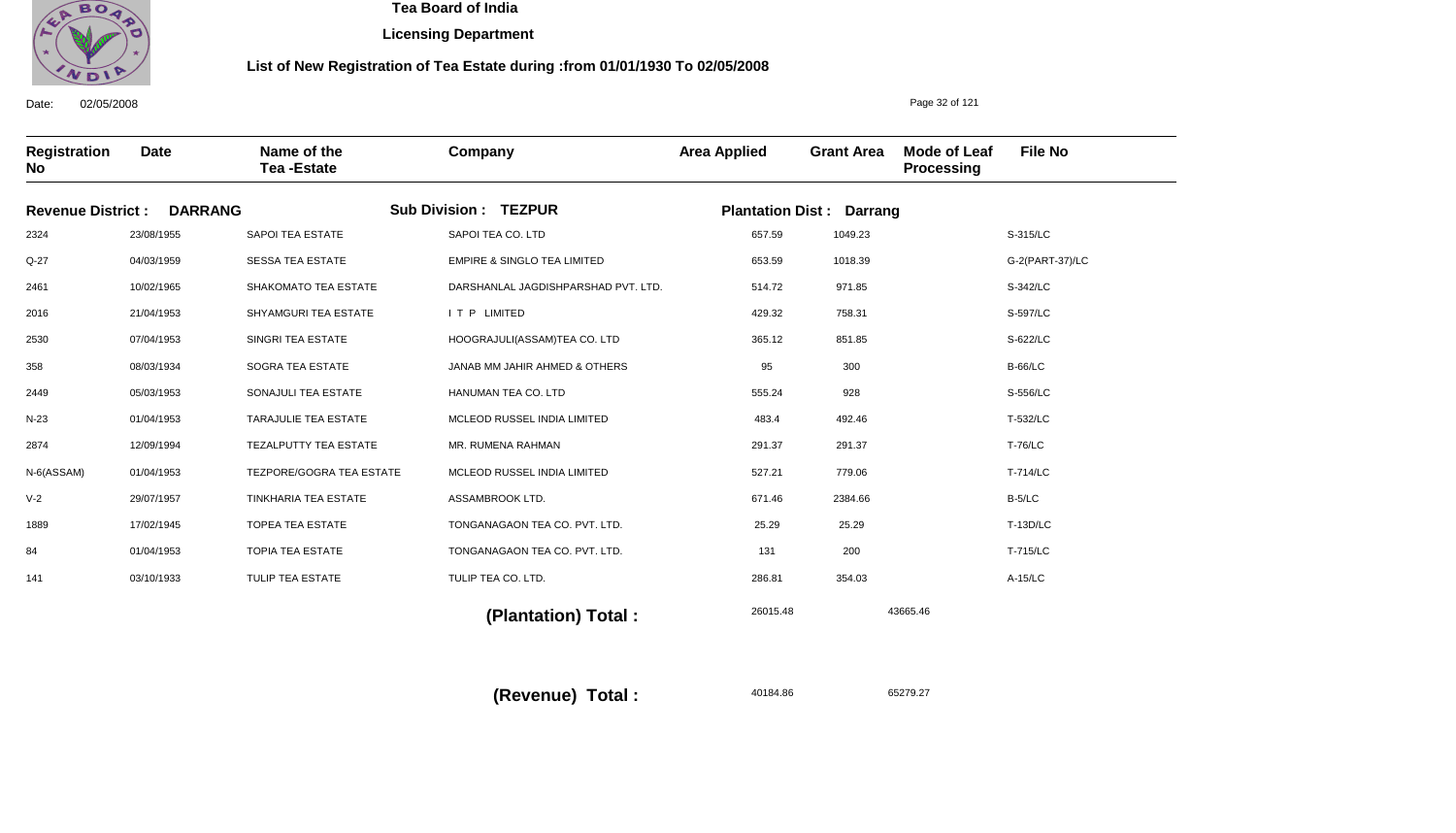

**Licensing Department**

| 02/05/2008<br>Date:       |                  |                                  |                                            | Page 33 of 121          |                                 |                                   |                |  |
|---------------------------|------------------|----------------------------------|--------------------------------------------|-------------------------|---------------------------------|-----------------------------------|----------------|--|
| <b>Registration</b><br>No | <b>Date</b>      | Name of the<br><b>Tea-Estate</b> | Company                                    | <b>Area Applied</b>     | <b>Grant Area</b>               | <b>Mode of Leaf</b><br>Processing | <b>File No</b> |  |
| <b>Revenue District:</b>  | <b>DEHRA DUN</b> |                                  | <b>Sub Division : DEHRA DUN</b>            |                         | <b>Plantation Dist: Tripura</b> |                                   |                |  |
| 423                       | 24/04/1940       | NIRANJANPORE TEA ESTATE          | NIRANJANPORE TEA ESTATE                    | 240.12                  | 274.93                          |                                   | $N-12/LC$      |  |
|                           |                  |                                  | (Plantation) Total:                        | 240.12                  |                                 | 274.93                            |                |  |
| <b>Revenue District:</b>  | <b>DEHRA DUN</b> |                                  | <b>Sub Division : DEHRA DUN</b>            | <b>Plantation Dist:</b> | <b>Uttar Pradesh</b>            |                                   |                |  |
| 381                       | 01/04/1953       | AMBARI TEA ESTATE(UP)            | LALA KARAMCHAND GARWARA                    | 84.09                   | 88.14                           |                                   | A-805/LC       |  |
| 498                       | 20/09/1937       | AMBIWALLA TEA ESTATE             | EAST HOPETOWN TEA ESTATE                   | $\mathbf 0$             | .21                             |                                   | A-47/LC        |  |
| 226                       | 18/06/1938       | ARCADIA TEA ESTATE               | DEHRA DUN TEA CO. LTD                      | 185.63                  | 245.12                          |                                   | $D-69/LC$      |  |
| 363                       | 10/06/1942       | <b>BUNJARA TEA ESTATE</b>        | <b>BUNJARA TEA ESTATE</b>                  | 78.91                   | 111.28                          |                                   | <b>B-84/LC</b> |  |
| 228                       | 18/12/1958       | EAST HOPETOWN TEA ESTATE         | EAST HOPETOWN ESTATES CO. LTD              | 250.18                  | 315.74                          |                                   | $E-18/LC$      |  |
| 343                       | 18/05/1949       | <b>GOODRICH TEA ESTATE</b>       | MOHONT INDRESH CH. DAS                     | 65                      | 65                              |                                   | G-23/LC        |  |
| 227                       | 01/04/1953       | HURBANSWALLA TEA ESTATE          | DEHRA DUN TEA CO. LTD                      | 148.72                  | 221.16                          |                                   | H-802/LC       |  |
| 372                       | 18/06/1945       | KOWALAGARH TEA ESTATE            | LT.COL.H.H.MAHARAJA                        | 23.45                   | 60.62                           |                                   | <b>K-37/LC</b> |  |
| 61                        | 21/02/1956       | LAKHONWALLA TEA ESTATE           | J.OWNERS: SHILAVATI (MS)& OTHERS           | 29                      | 29.34                           |                                   | $L-20/LC$      |  |
| 2364                      | 01/04/1953       | MULUKWALA TEA ESTATE             | <b>BHAGAT SINGH</b>                        | 33.54                   | 35.88                           |                                   | M-801/LC       |  |
| 373                       | 10/12/1940       | <b>RAIPUR TEA ESTATE/2</b>       | KANWAR CHANDRA BAHADUR SINGH               | 99.75                   | 99.75                           |                                   | <b>R-28/LC</b> |  |
| 459                       | 01/04/1953       | SAILAKUI TEA ESTATE              | LALA MANGALAM HAZARIMULL KUTHIALA & OTHERS | 18.19                   | 18.19                           |                                   | S-800/LC       |  |
| 548                       | 01/04/1953       | SANKARBAG TEA ESTATE             | <b>JANG BAHADUR SINGH</b>                  | 10.12                   | 10.93                           |                                   | S-799/LC       |  |
| 232                       | 24/05/1946       | <b>UDHIYABAGH TEA ESTATE</b>     | MOHANT INDRESH CHARAN DAS                  | 136.92                  | 169.24                          |                                   | R-138/LC       |  |
|                           |                  |                                  | (Plantation) Total:                        | 1163.5                  |                                 | 1470.6                            |                |  |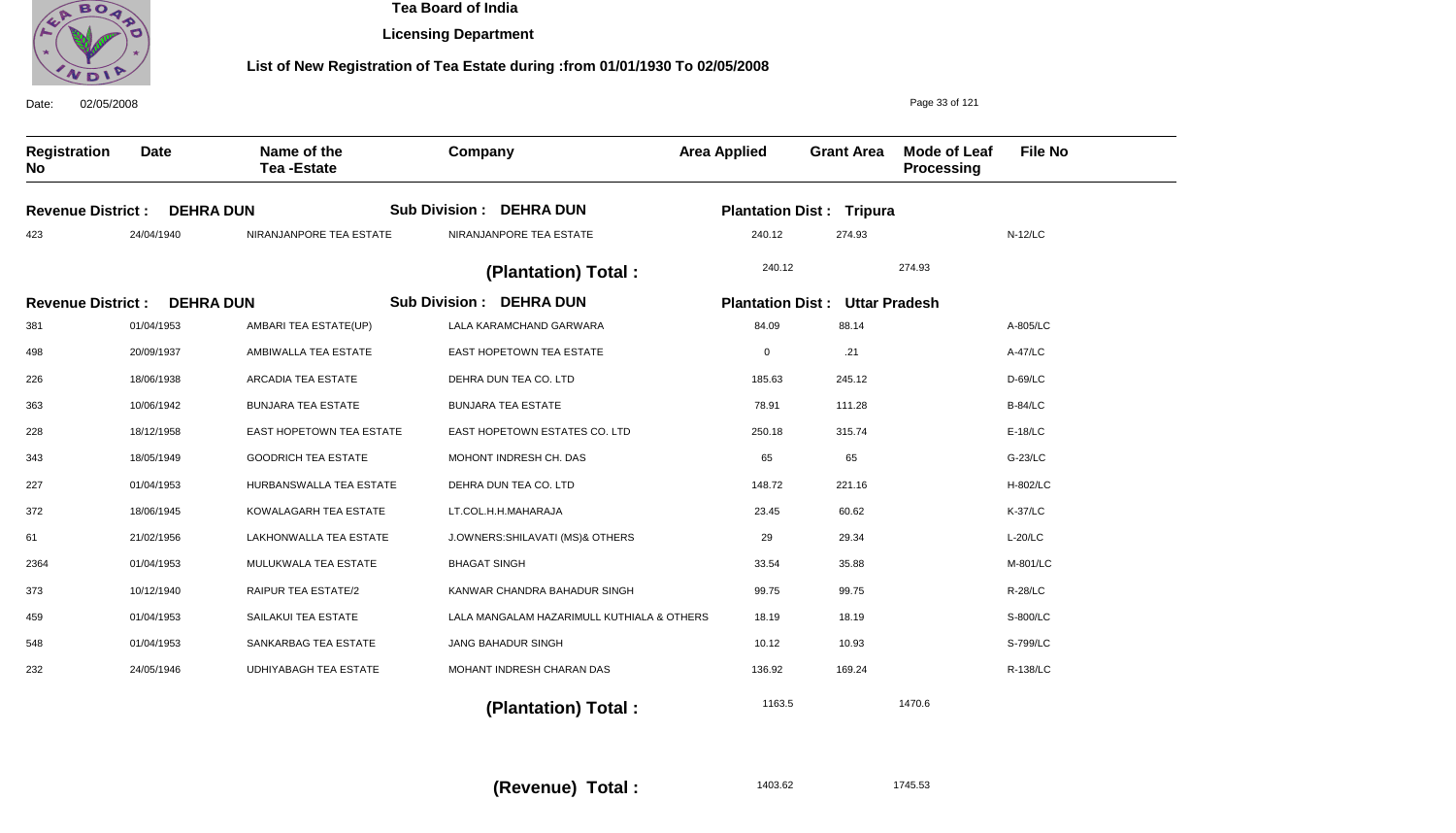

**Licensing Department**

| 02/05/2008<br>Date:              |                 |                                  |                                              |                     |                                       | Page 34 of 121                            |                |
|----------------------------------|-----------------|----------------------------------|----------------------------------------------|---------------------|---------------------------------------|-------------------------------------------|----------------|
| <b>Registration</b><br><b>No</b> | <b>Date</b>     | Name of the<br><b>Tea-Estate</b> | Company                                      | <b>Area Applied</b> | <b>Grant Area</b>                     | <b>Mode of Leaf</b><br>Processing         | <b>File No</b> |
| <b>Revenue District:</b>         |                 | <b>DHARMANAGAR</b>               | <b>Sub Division:</b><br><b>DHARMANAGAR</b>   |                     | <b>Plantation Dist: Tripura</b>       |                                           |                |
| 106                              | 13/07/1946      | <b>DHARMANAGAR TEA ESTATE</b>    | VIKRAMPUR TEA & INDUST. CO. LTD              | 274                 | 806.37                                |                                           | $V-2/LC$       |
| 162                              | 20/02/1938      | KALACHERRA TEA ESTATE            | SIMNA TEA & TRADING CO. LTD                  | 278.25              | 1000                                  |                                           | <b>P-11/LC</b> |
| 124                              | 11/09/1946      | KRISHNAPUR TEA ESTATE            | KRISHNAPUR TEA CO. LTD                       | 202.34              | 204.34                                |                                           | <b>K-22/LC</b> |
| 2712                             | 13/06/1985      | MACHMARA TEA ESTATE              | TRIPURA TEA DEVELOPMENT CORPN. LTD           | $\mathbf 0$         | 1133.13                               |                                           | NC/PART-449/LC |
|                                  |                 |                                  | (Plantation) Total:                          | 754.59              |                                       | 3143.84                                   |                |
|                                  |                 |                                  | (Revenue) Total :                            | 754.59              |                                       | 3143.84                                   |                |
| <b>Revenue District:</b>         | <b>DHERADUN</b> |                                  | <b>Sub Division: CHOHARPUR</b>               |                     | <b>Plantation Dist: Uttar Pradesh</b> |                                           |                |
| 370                              | 12/01/1934      | ANNFIELD TEA ESTATE              | <b>ALARK SINGH</b>                           | 89.19               | 99.94                                 |                                           | A-31/LC        |
|                                  |                 |                                  | (Plantation) Total:                          | 89.19               |                                       | 99.94                                     |                |
|                                  |                 |                                  | (Revenue) Total :                            | 89.19               |                                       | 99.94                                     |                |
| <b>Revenue District:</b>         |                 | <b>DIBANG VALLEY</b>             | <b>DIBANG VALLEY</b><br><b>Sub Division:</b> |                     |                                       | <b>Plantation Dist: Arunachal Pradesh</b> |                |
| NEG B-1                          | 01/04/1953      | <b>DIBANG TEA ESTATE</b>         | AMAN TAYENG(MS)                              | $\mathbf 0$         | 26.48                                 |                                           | D-807/LC       |
| 2852                             | 08/05/1994      | <b>IDULI TEA ESTATE</b>          | IDULI TEA CO.PVT.LTD.                        | 4.45                | 12                                    |                                           | $I-9/LC$       |
| 2865                             | 08/08/1992      | <b>LONGRAN TEA ESTATE</b>        | A.P.FOREST CORPN. LTD                        | 32.15               | 32.15                                 |                                           | $L-54/LC$      |
| 2801                             | 19/02/1990      | ROING TEA ESTATE                 | DIBANG VALLEY TEA CO. (PVT) LTD              | 40                  | 375                                   |                                           | R-101/LC       |
|                                  |                 |                                  | (Plantation) Total:                          | 76.6                |                                       | 445.63                                    |                |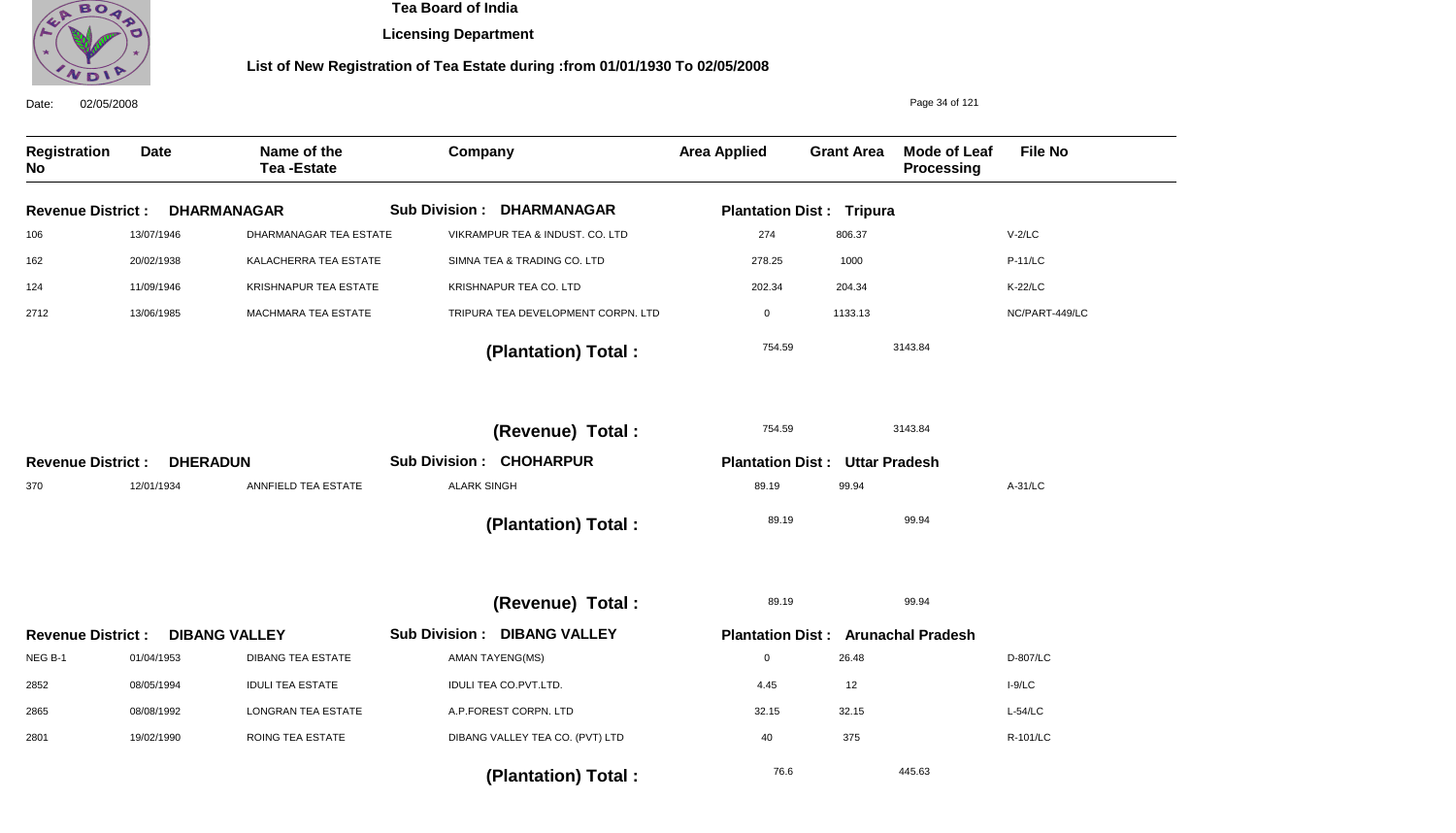

**Licensing Department**

| 02/05/2008<br>Date:       |                  |                           |                                          | Page 35 of 121                    |                   |                                   |                |  |
|---------------------------|------------------|---------------------------|------------------------------------------|-----------------------------------|-------------------|-----------------------------------|----------------|--|
| Registration<br><b>No</b> | Date             | Name of the<br>Tea-Estate | Company                                  | <b>Area Applied</b>               | <b>Grant Area</b> | <b>Mode of Leaf</b><br>Processing | <b>File No</b> |  |
|                           |                  |                           | (Revenue) Total:                         | 76.6<br>445.63                    |                   |                                   |                |  |
| <b>Revenue District:</b>  | <b>DIBRUGARH</b> |                           | <b>BHOKLAJAN</b><br><b>Sub Division:</b> | <b>Plantation Dist: Dibrugarh</b> |                   |                                   |                |  |
| 2831                      | 27/09/1991       | ASITPUR TEA ESTATE        | ASITPUR TEA PVT LTD                      | 87                                | 205.92            |                                   | A-1/LC/91      |  |
|                           |                  |                           | (Plantation) Total:                      | 87                                |                   | 205.92                            |                |  |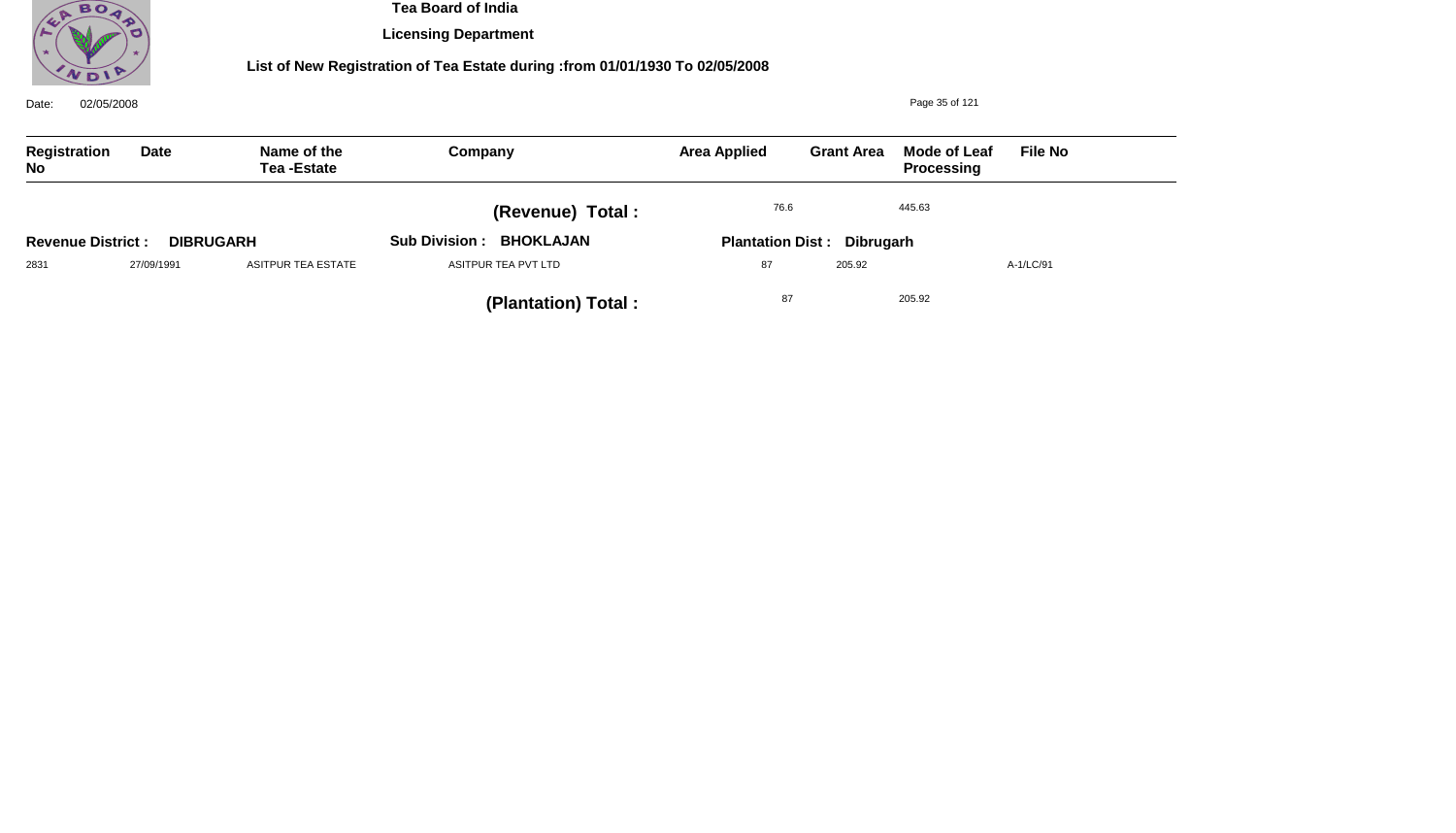

Date: 02/05/2008

2114

20/05/1953

BEHEATING TEA ESTATE

 **Tea Board of India** 

**Licensing Department**

#### **List of New Registration of Tea Estate during :from 01/01/1930 To 02/05/2008**

Page 36 of 121

B-293/LC

**Registration No Date Name of the Tea -Estate Company Area Applied Grant Area Mode of Leaf Processing File No Revenue District : DIBRUGARH Sub Division : DIBRUGARH Plantation Dist : Dibrugarh** H-30 2723 A-58 2710 336 2696 2779 424 396 313 555 2692 292 268 2358 H-16 H-1 2092 2726 M-4(D) 2485 01/04/1953 30/10/1985 01/04/1953 25/02/1985 23/08/1933 22/11/1983 29/09/1969 01/04/1953 25/02/1946 01/11/1933 14/07/1933 09/03/1983 01/04/1953 23/06/1936 01/04/1953 06/09/1957 01/01/1954 10/02/1959 20/03/1986 01/04/1953 12/10/1995 ZALONI TEA ESTATE AASHOOBAG TEA ESTATE ACHABAM TEA ESTATE ADITYANAGAR TEA ESTATE AHMEDDY TEA ESTATE ALAKANANDA TEA ESTATE ALIMUR TEA ESTATE ALISIGA TEA ESTATE AMULGURI TEA ESTATE ANANDABARI TEA ESTATE ARUN TEA ESTATE II ARUNSHREE TEA ESTATE AZIZBAGH TEA ESTATE BAGRODIA TEA ESTATE BAJRANGBALI TEA ESTATE BALIJAN NORTH TEA ESTATE BALIJAN TEA ESTATE(H) BALIMARA TEA ESTATE BANPITHA TEA ESTATE BASMATIA TEA ESTATE BEESAKOPIE TEA ESTATE WARREN TEA LTD. AASHOOBAG TEA ESTATE TATA TEA LTD. SHRI.S.P.CHAKRABORTY SHRI JAYANTILAL BAGRODIA CO. BUDHKARAN PRABHUDAYAL CHOUKHANY DHER SEWBHAGOVAN & CO. SHEWBHAGAVAN AGARWALLA & OTHERS AMULGURI TEA & SEED ESTATE ANANDABARI TEA CO.PVT.LTD. ARUN TEA ESTATE II ARUNSHREE TEA ESTATE KESHAVA PLANTATIONS PVT.LTD. BAGRODIA PLANTATIONS & INDUSTRIES (P) LTD. GONESHBARI TEA CO.(PVT) LTD WARREN TEA LTD. WARREN TEA LTD. BALIMARA TEA CO.(PVT) LTD R.AGARWALLA ANDREW YULE & CO LTD. MCLEOD RUSSEL INDIA LIMITED 397.42 5.62 405.01 5.28 22.73 57.06 4.31 14.16 65.08 91.5 10.12 12.14 130.31 105.3 35.7 737.02 44348 129.38 5.3 346.05 1082.43 Z-733/LC A-131/LC/84 A-500/LC NC/PART-356/LC A-28/LC PART-412/81/LC M-3/PART/158/LC A-747/LC A-35/VOL-2/ A-22/LC A-18/LC NC/PART-435/LC A-579/LC B-44-36 B-744/LC D/517/LC D-519/LC B-290/LC B-360/LC B-506/LC D-185/LC/2 544.18 13.9 683.68 5.28 55.65 57.06 43.62 15.13 71.35 110.73 10.12 12.14 395.88 146.24 65.96 786.76 71612 247.64 5.3 346.05 1812.1

BEHETING TEA ESTATE

188.46

298.94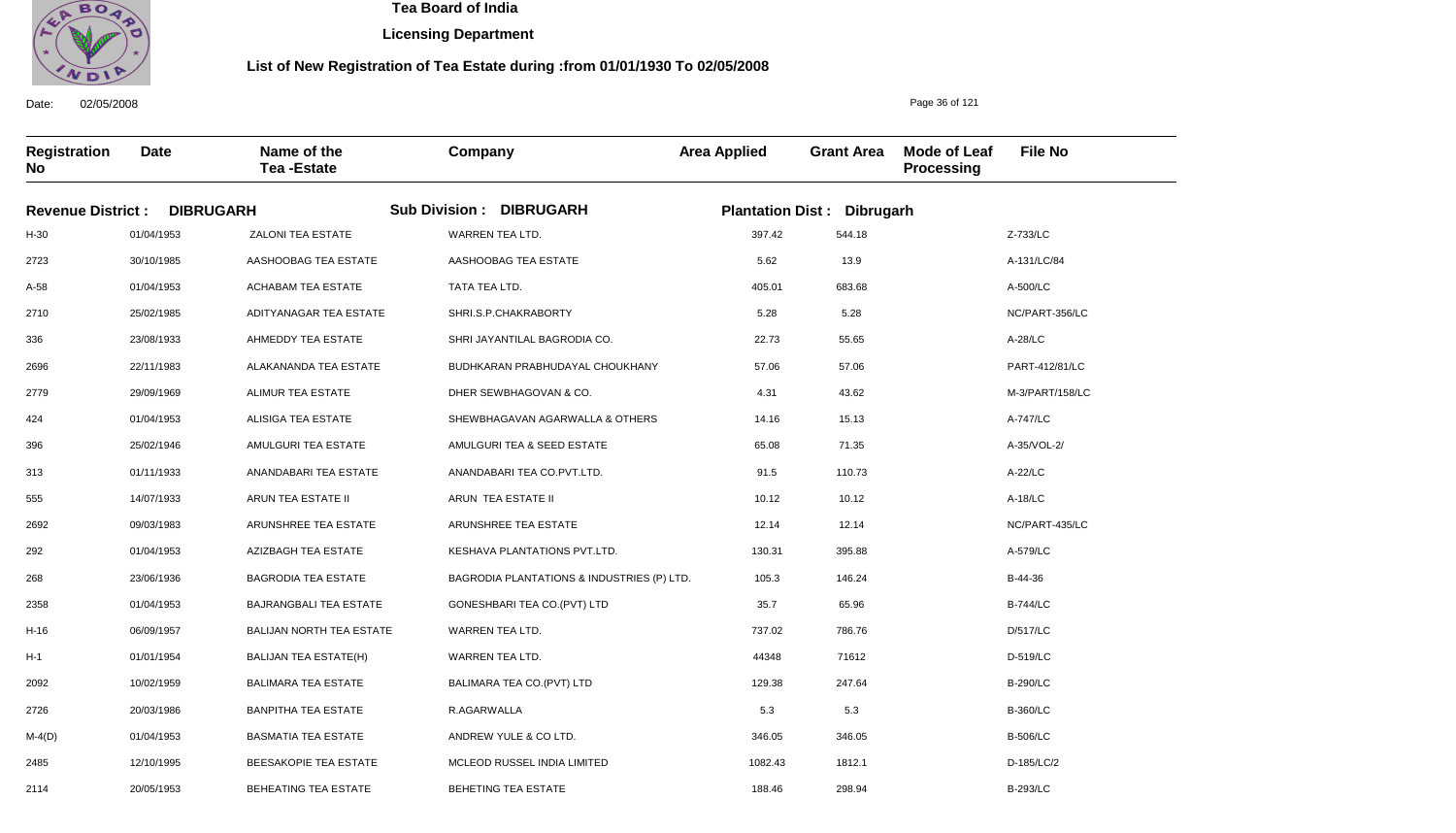

**Licensing Department**

#### **List of New Registration of Tea Estate during :from 01/01/1930 To 02/05/2008**

**Registration No Date Name of the Tea -Estate Company Area Applied Grant Area Mode of Leaf Processing File No Revenue District : DIBRUGARH Sub Division : DIBRUGARH Plantation Dist : Dibrugarh** 1983 2705 2698 2803 K-1 2527 G-17 2682 2747 2780 A-64 2554 2618 2452 2761 958 KC-521 111 G-31 D-62 77 23/06/1944 10/08/1989 12/09/1983 23/02/1990 16/12/1977 10/03/1969 01/04/1953 14/03/1997 25/11/1981 30/10/1980 01/04/1953 12/01/1989 01/04/1953 28/04/1952 23/08/1988 02/09/1930 20/09/1935 10/10/1934 01/04/1953 01/04/1953 01/04/1953 BIJLIBARI TEA ESTATE BILASHPUR TEA ESTATE BIMI TEA ESTATE BINAYAK TEA ESTATE BOKEL TEA ESTATE BORBARI TEA ESTATE BORBOROOAH TEA ESTATE BRIBANDA TEA ESTATE BUDHA TEA ESTATE CHOWDUNG TEA ESTATE CHUBWA TEA ESTATE DEKHARI TEA ESTATE DESAM TEA ESTATE DHELIA TEA ESTATE DHONJAN TEA ESTATE DIKSAM TEA ESTATE DILLI TEA ESTATE DINJOYE TEA ESTATE DIRAI TEA ESTATE DIRIAL TEA ESTATE DIRIOIBAM TEA ESTATE SHIVDHAM INDUSTRIES (PVT) LTD BIRENDRA KR. BAWARI SRI. D.K.SARMA BINAYAK TEA ESTATE M.K.SHAH EXPORTS LTD. JALAN INDUSTRIES (PVT) LTD ASSAM COMPANY LTD. BRINDAVAN TEA PLANTATION CO-OPERATIVE SOCIETY LTD SBC ENTERPRISE DHER SEWBHAGOVAN & CO. TATA TEA LTD. SHAMSHUN TEA & INDUSTRIAL (P) LTD ANDREW YULE & CO LTD. PITHAGOOTI TEA ESTATE DANGRI AND DHONJAN TEA & TEA SEED CO. MOHEEMA LTD. DHUNSERI TEA & INDUSTRIES LTD. DINJOYE TEA ESTATE PVT LTD. MCLEOD RUSSEL INDIA LIMITED MCLEOD RUSSEL INDIA LIMITED THE AHMED TEA CO.(P) LTD. (INC.1938) 132.63 4.15 2.43 5 697.43 53.8 266.7 15 10.72 39.31 756.59 337.83 324.54 32.87 22.98 99.71 250.9 140.31 638.62 546.97 199 B-67/LC NC/PART-497/LC E/NC/PART-239/LC B-362/LC J-107/LC/1977/1 B-347/LC B-648/LC NC/PART-426/LC NC/PART-436/LC A-33/PART/158/LC C-512/LC D-191/LC D-503/LC D-171/51/LC D-207/LC D-17/LC/2 N-3/LC D-37/LC D-514/LC D-743/LC D-525/LC 207.28 4.15 2.43 9.77 1731.49 65.16 397.87 35.07 10.72 45.1 1972.76 592.22 477.94 73.34 22.98 138.74 391.27 195.66 1138.33 898.33 242

ASSAM TEA & TEA SEED PLANTATION (PVT) LTD

65.85

75.3

Date: 02/05/2008

2519

10/03/1967

DOOLIA TEA ESTATE

Page 37 of 121

D-186/LC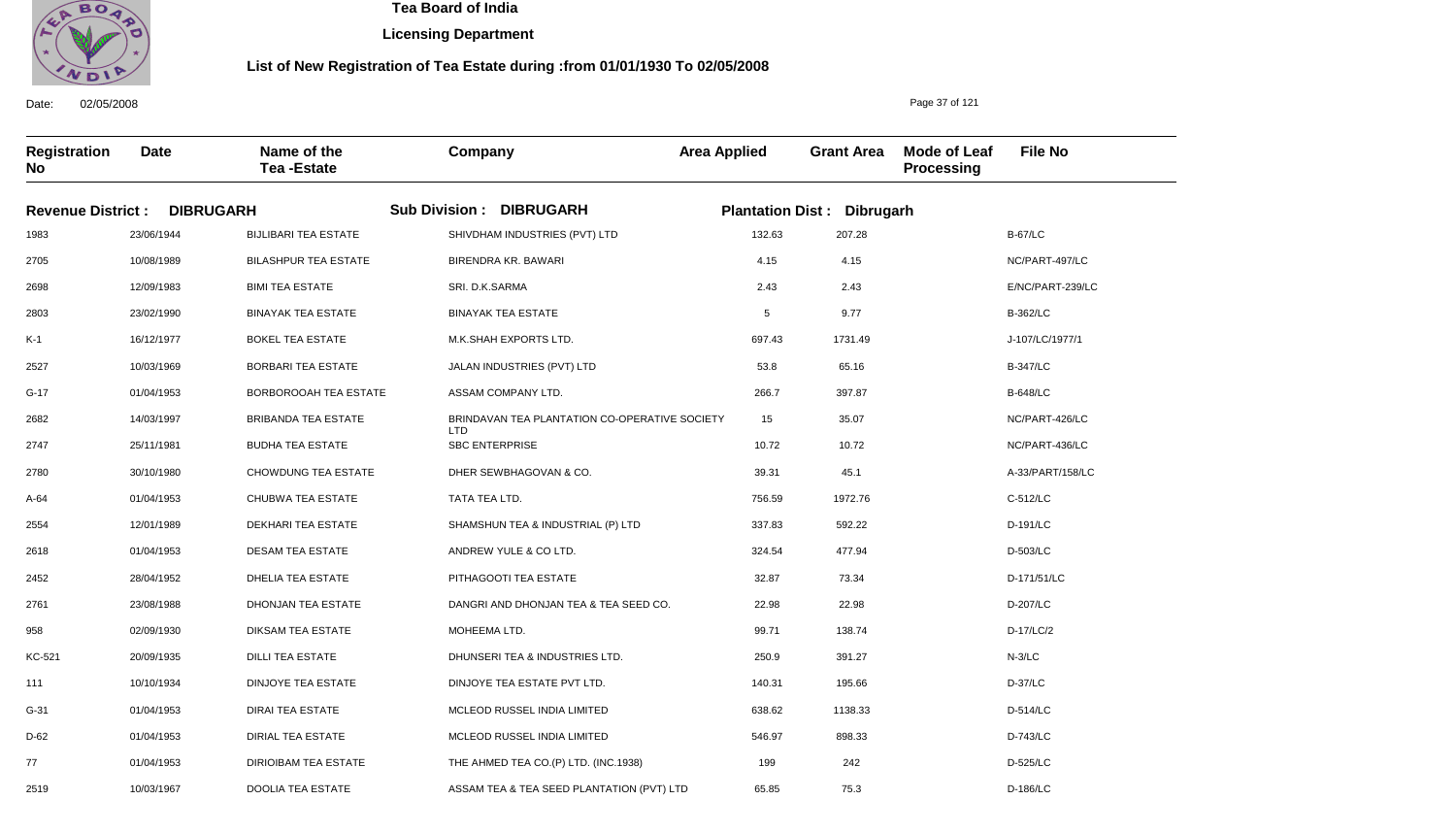

**Licensing Department**

#### **List of New Registration of Tea Estate during :from 01/01/1930 To 02/05/2008**

**Registration No Date Name of the Tea -Estate Company Area Applied Grant Area Mode of Leaf Processing File No Revenue District : DIBRUGARH Sub Division : DIBRUGARH Plantation Dist : Dibrugarh** 1579 2609 247 172 2695 K-4 2660 2095 418 182 2108 131 G-26 379 67 2802 356 K-7 G-22 2555 2284 16/03/1939 08/06/1988 10/03/1940 10/02/1988 16/07/1983 16/12/1977 23/05/1981 06/02/1964 20/08/1935 10/01/1934 08/03/1949 18/12/1934 01/04/1953 10/04/1940 10/01/1981 01/04/1953 14/04/1952 16/12/1977 01/04/1953 01/04/1953 27/01/1958 DUARABARI TEA ESTATE DUBBA TEA ESTATE DULIABAM TEA ESTATE DURGAPUR TEA ESTATE DWARIKAPUR TEA ESTATE Dikom Tea Estate Dwarka Tea Estate ETHELWOLD TEA ESTATE GANGABARI TEA ESTATE GHOGRAJAN TEA ESTATE GHOORONIA TEA ESTATE GONESHBARI TEA ESTATE GREENWOOD TEA ESTATE HALENBARI TEA ESTATE HAPJAN PURBAT TEA ESTATE HATIGHORA TEA ESTATE HATKHOLA TEA ESTATE HATTIALI TEA ESTATE HAZELBANK TEA ESTATE JAIPUR TEA ESTATE JALANNAGAR SOUTH TEA ESTATE DUARABARI TEA ESTATE BAGASA PLANTATION (P) LTD AMARAWATI TEA COMPANY LIMITED. DURGAPUR TEA CO. DWARIKAPUR TEA ESTATE ROSSELL TEA LTD. SHRI SAMARENDRA NATH BANERJEE ETHELWOLD ESTATE PVT LTD GANGABARI TEA COMPANY PRIVATE LTD. SITARAM BUDHKARAN CHOWKHANY & CO GHOORONIA TEA CO.(P) LTD. GONESHBARI TEA CO.(PVT) LTD ASSAM COMPANY LTD. BANSHIDHAR DOYALCHAND & C0 MOHEEMA LTD. PRAKASH CHOUKHANG BHAGWANDAS DEWKINENDAR & ORS M.K.SHAH EXPORTS LTD. ASSAM COMPANY LTD. SPBP TEA PLANTATION LTD. ETHELWOLD ESTATE PVT LTD 16.28 169.97 163.9 41.78 5.26 271.46 7.67 156.04 137.72 116.43 147.93 202.59 587.52 22.24 248.85 36.75 11.92 395.11 298.73 302.36 346.49 D-114/LC D-199/LC D-11/LC E-4/LC NC/PART-452/LC J-107/LC/4 NC/PART/369/LC E-33/LC G-4/LC G-11/LC G-111/LC G-8/LC G-651/LC H-20/LC PART-408/LC/80/3 H-742/LC H-21/LC J-107/LC/77/7 H-650/LC J-575/LC C-140/LC 33.18 261.21 238.48 55.52 5.26 271.46 14.67 195.64 188.4 152.57 313.74 273.17 969.93 27.53 617.92 36.75 11.92 653.37 387.64 500.62 589.2

JALANNAGAR TEA ESTATE PVT. LTD.

208.09

330.98

Date: 02/05/2008

1974

10/12/1964

JALANNAGAR TEA ESTATE

Page 38 of 121

J-90/LC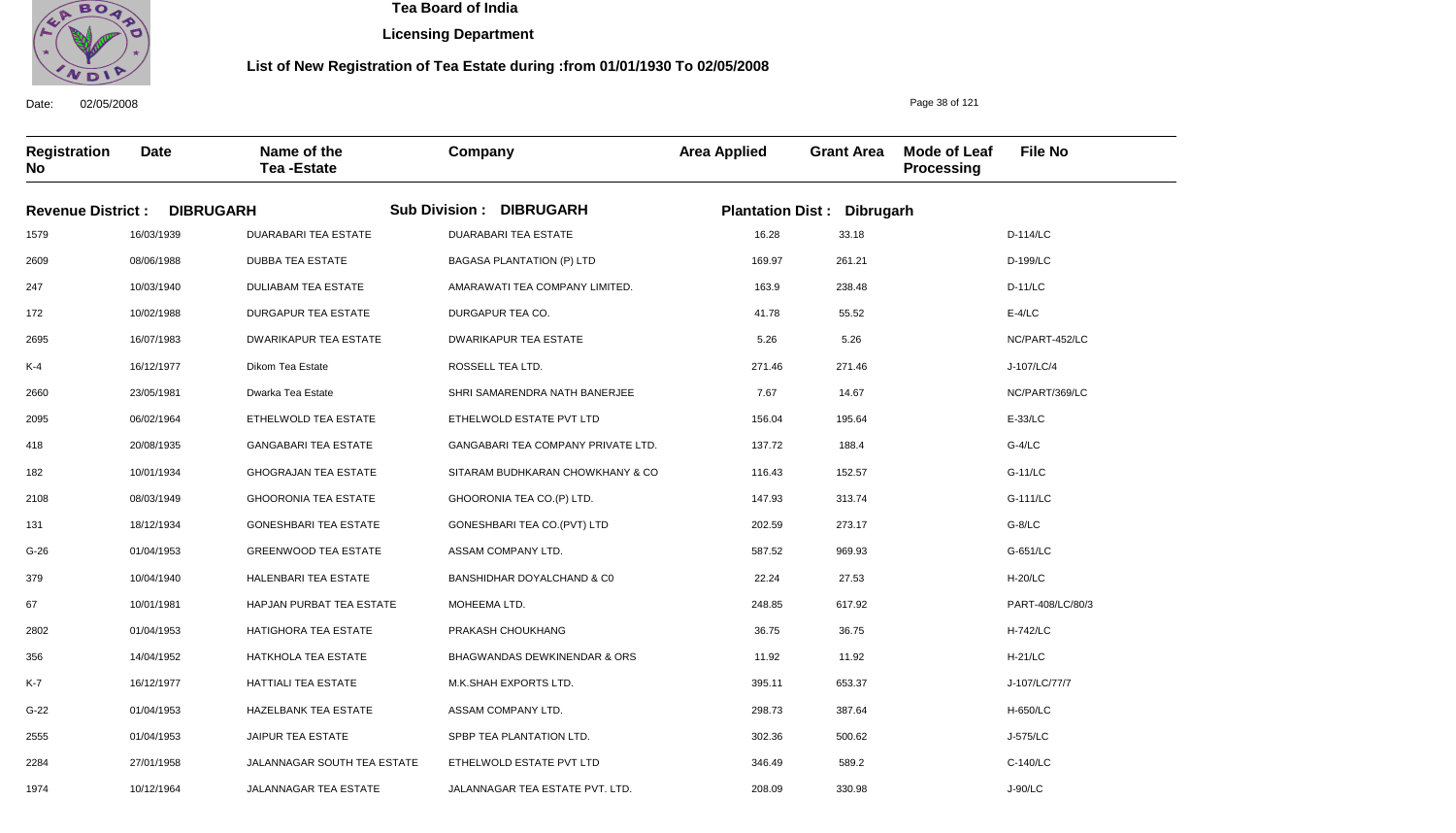

**Licensing Department**

#### **List of New Registration of Tea Estate during :from 01/01/1930 To 02/05/2008**

**Registration No Date Name of the Tea -Estate Company Area Applied Grant Area Mode of Leaf Processing File No Revenue District : DIBRUGARH Sub Division : DIBRUGARH Plantation Dist : Dibrugarh** 392 K-6 Z-2 1468 1699 434 1604 233 2105 69 2691 D-61 2103 1617 2619 2685 355 331 2565 D-26 1815 06/08/1947 06/12/1972 30/01/1979 15/06/1945 07/12/1940 08/08/1936 12/12/1939 28/05/1946 10/03/1949 10/06/1933 26/10/1983 01/04/1953 07/12/1959 12/06/1939 01/04/1953 15/03/1982 01/04/1953 03/06/1940 11/07/1969 01/04/1953 10/02/1942 JALPUNIA TEA ESTATE JAMIRAH TEA ESTATE JOONKTOLLEE TEA ESTATE KAILASHPUR TEA ESTATE KALIAPANI TEA ESTATE KAMAKHYABARI TEA ESTATE KAMINI TEA ESTATE KATHALGURI TEA ESTATE KAYANIBARI TEA ESTATE KENDUGURI TEA ESTATE KESAGURI TEA ESTATE KEYHUNG TEA ESTATE KHANIKAR TEA ESTATE KHEREONIA TEA ESTATE KHOWANG TEA ESTATE KISHANPUR TEA ESTATE KORANGANI TEA ESTATE LAHOALBARI TEA ESTATE LENGRAI TEA ESTATE LEPETKATTA TEA ESTATE MADARKHAT TEA ESTATE KHEMANI TEA CO.(PVT) LTD JAMIRAH TEA CO. LTD JOONKTOLLEE TEA & INDUSTRIES LTD. BOCHAPATHAR TEA ESTATE (PVT) LTD ANANDA TEA CO.(I) LTD MOKALBARI KANOI TEA ESTATE (PVT) LTD KAMINI TEA CO (PVT) LTD MADHUTING TEA PVT.LTD. KAYANIBARI TEA ESTATE PVT. LTD KALYANI TEA CO. LTD SHRI. MURLI LAHOTI MCLEOD RUSSEL INDIA LIMITED ENVER PLANTATIONS(PVT)LTD. BAJRANGLALL CHOWKHANI & OTHERS ANDREW YULE & CO LTD. SRI. KISHANLAL GOENKA GREEN GOLD (ASSAM)PVT.LTD. MADARKHAT TEA CO. (P)LTD. LENGRAI PLANTATION LTD THE MORAN TEA CO.(INDIA) LTD MADARKHAT TEA CO. (P)LTD. 104.91 343.21 470.93 133.09 95.64 243.16 190 188.28 36.42 416 3.91 594.09 330 48 994 4.86 174.35 145.09 222.98 440.95 186.24 J-6/LC J-102/LC PART-362/LC K-136/LC K-142/LC K-47/LC K-139/LC I-5/LC K-103/LC K-16/LC NC/PART-430/LC K-741/LC K-199/LC K-67/LC K-504/LC NC/PART-424/LC K-513/LC L-28/LC L-98/LC L-740/LC M-146/LC 104.91 573.75 751.96 234.45 100.69 387.25 240 220.36 54.22 416 3.91 1006.79 595.84 61 1889.39 4.86 341.35 239.66 411.41 1027.2 318.58

MADHUTING TEA PVT.LTD.

243.64

303.18

Date: 02/05/2008

234

31/03/1947

MADHUTING TEA ESTATE

Page 39 of 121

I-5/LC/2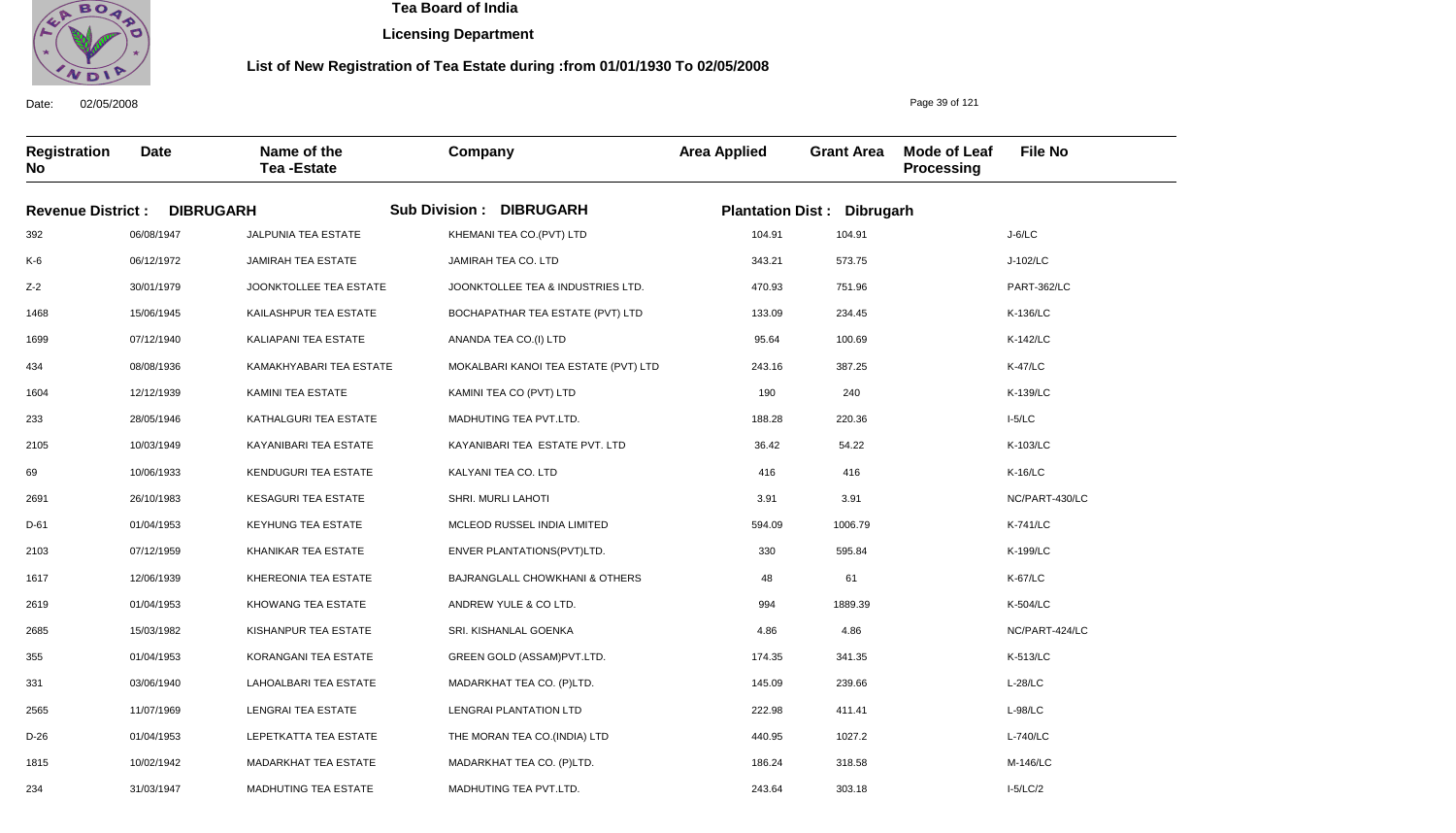

**Licensing Department**

#### **List of New Registration of Tea Estate during :from 01/01/1930 To 02/05/2008**

**Registration No Date Name of the Tea -Estate Company Area Applied Grant Area Mode of Leaf Processing File No Revenue District : DIBRUGARH Sub Division : DIBRUGARH Plantation Dist : Dibrugarh** 2356 2004 G-15/16 2121 2504 2538 278 2087 940 1852 338 2355 H-18 2120 302 D-32 2410 K-2 A-34 A-43(ASSAM) A-35 13/10/1940 10/12/1935 11/11/1964 01/04/1953 08/09/1940 03/11/1940 10/05/1946 30/10/1941 01/04/1953 28/01/1940 18/02/1946 02/02/1957 18/07/1971 12/04/1953 01/04/1953 01/04/1953 03/06/1990 16/12/1977 01/04/1953 01/04/1953 01/04/1953 MAHABIR TEA ESTATE (A) MAHABIRBARI TEA ESTATE MAIJAN/NAGRAJULI TEA ESTATE MAKALBARI EAST MANABARRIE TEA ESTATE-2 MANCOTTA TEA ESTATE MANKHOWA TEA ESTATE MANOHARI TEA ESTATE MANOJKUNJ TEA ESTATE MAUD TEA ESTATE MAYAJAN TEA ESTATE MOHEEMA TEA ESTATE MOHUNBAREE TEA ESTATE MOKALBARI TEA ESTATE MOLAN TEA ESTATE MORAN TEA ESTATE MOTHOLA TEA ESTATE MUTTUCK TEA ESTATE NAHORKUTIA TEA ESTATE NAHORTOLI TEA ESTATE NAMROOP TEA ESTATE MADARKHAT TEA CO. (P)LTD. MURALIDHAR JALLAN & ORS. ASSAM COMPANY LTD. MOKALBARI KANOI TEA ESTATE (PVT) LTD MANABARRIE TEA CO.LTD. M/S. ARUNACHAL TEA & INDUSTRIES PVT. LTD. HAJARIMALL NANDLALL SHREE KAMAKHYA TEA CO.(P)LTD MANOHAR JALAN MAUD TEA & SEED CO.LTD. MAYAJAN TEA CO.(PVT) LTD MOHEEMA LTD. DHELAKHAT TEA COMPANY LTD. MOKALBARI KANOI TEA ESTATE (PVT) LTD TILOK CHAND KESHAN N L KESHAN & OTHERS THE MORAN TEA CO.(INDIA) LTD THE MORAN TEA CO.(INDIA) LTD M.K.SHAH EXPORTS LTD. TATA TEA LTD. TATA TEA LTD. TATA TEA LTD. 68.79 73.18 561.11 535.68 248 208.95 80.53 253.71 40.13 154.58 85.55 300.85 210.21 535.68 99.8 644.71 165 328.1 253.22 481.45 408.41 M-212/LC M-17/LC M-3/PART/LC M-527/LC M-236/LC M-237/LC M-32/LC M-15/LC M-739/LC M-148/LC M-37/LC M-213/57/LC J-2/PART-191/LC M-526/LC M-738/LC M-737/LC M-220/LC J-107/LC/1977/2 N-620/LC N-509/LC N-510/LC 80.93 121.45 561.11 833.06 402.83 416.6 187.1 363.15 51.85 244.35 110.75 646.69 322.12 833.06 99.8 1094 403 868.1 370.26 797.75 650.88

DHUNSERI TEA & INDUSTRIES LTD.

298.36

437.75

Date: 02/05/2008

2564

11/12/1980

NAMSANG TEA ESTATE

Page 40 of 121

N-18/LC/79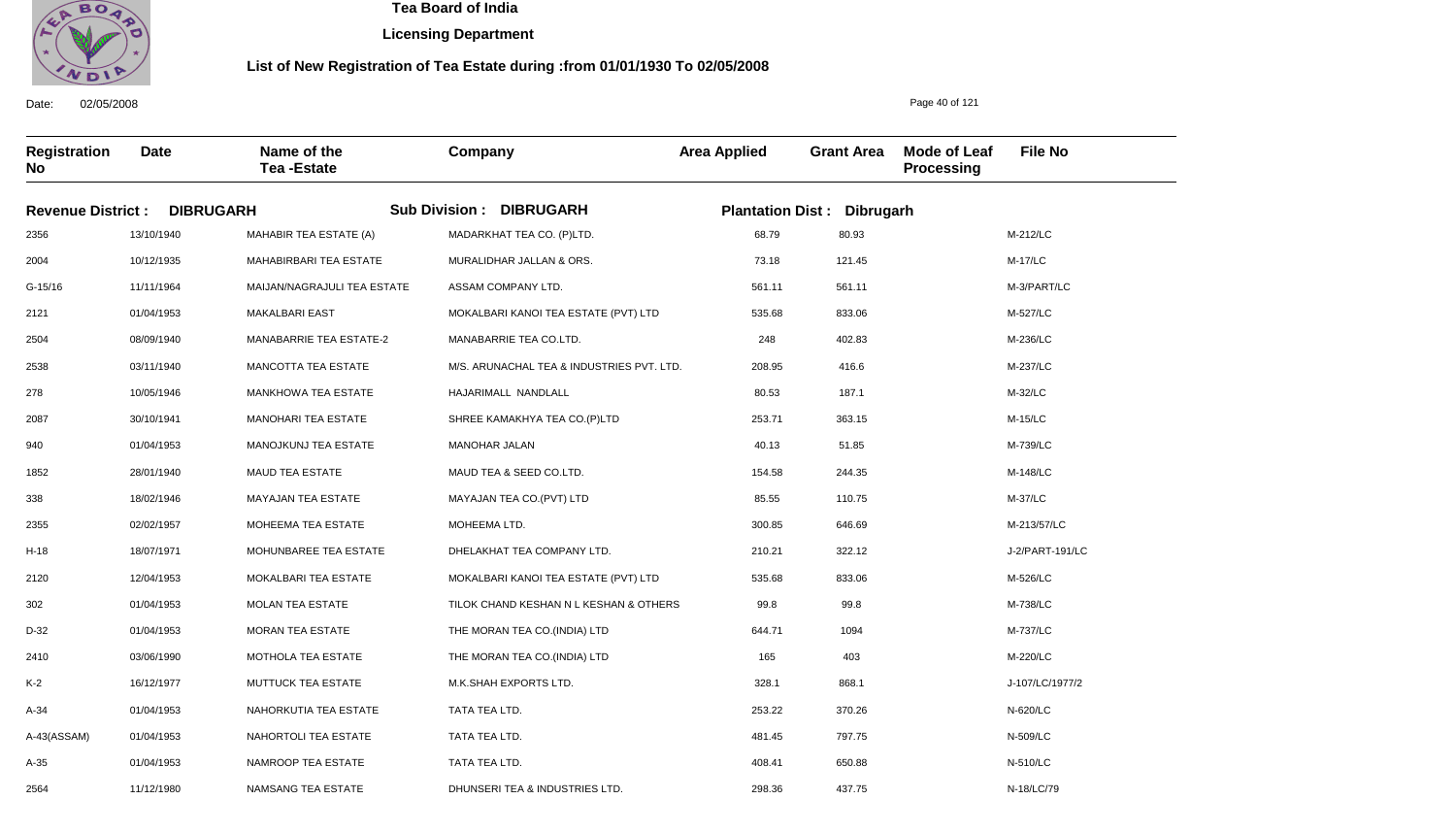

**Licensing Department**

#### **List of New Registration of Tea Estate during :from 01/01/1930 To 02/05/2008**

**Registration No Date Name of the Tea -Estate Company Area Applied Grant Area Mode of Leaf Processing File No Revenue District : DIBRUGARH Sub Division : DIBRUGARH Plantation Dist : Dibrugarh** 2697 339 960 683 G-18 E-30 1437 1469 2560 400 352 A-11 553 2686 2637 397 K-8 2476 M-27 2132 2561 12/04/1985 28/12/1935 14/03/1954 28/11/1938 01/04/1953 11/05/1953 10/02/1935 27/02/1963 08/10/1975 27/09/1991 10/02/1938 01/04/1953 18/09/1936 19/09/1994 18/03/1985 07/02/1950 16/12/1977 12/07/1963 01/04/1953 12/12/1949 10/02/1975 NANDA TEA ESTATE NANDANBAN TEA ESTATE NILIMA TEA ESTATE NILMONI TEA ESTATE NUDWA TEA ESTATE OUPHULLIA TEA ESTATE PADUMANI TEA ESTATE PARBATIPUR TEA ESTATE PARBATIPUR TEA ESTATE (2) PHUKENBARI TEA ESTATE PIPRATOLY TEA ESTATE POWAI TEA ESTATE PRABHAT TEA ESTATE PRADIP TEA ESTATE PRAKASH PRATISTHAN TEA ESTATE PRITHUNAGAR TEA ESTATE Panitola Tea Estate RADHESHYAM TEA ESTATE RAJGARH TEA ESTATE RAJGHAR TEA ESTATE ROMAI TEA ESTATE BUDHKARAN PRABHUDAYAL BOCHAPATHAR TEA ESTATE (PVT) LTD MANOHAR JALAN SHYAM SUNDAR TEA CO.(PVT) LTD ASSAM COMPANY LTD. BORMAH JAN TEA COMPANY(1936) LTD. BALABOX LAXMINARAYAN MADARKHAT TEA CO. (P)LTD. BHAURAM JADHRAJ & CO. ASITPUR TEA PVT LTD PIPRATOLY TEA ESTATE TATA TEA LTD. PRABHAT TEA CO (P) LTD PRADIP TEA ESTATE JOONKTOLLEE TEA & INDUSTRIES LTD. PRITHUNAGAR TEA CO.(P) LTD M.K.SHAH EXPORTS LTD. RADHESHYAM AGARWALLA & BROS. ANDREW YULE & CO LTD. N.K.AGARWALA ROSSELL TEA LTD. RUKONG TEA ESTATE 49.58 120.87 71.69 235.28 271.46 371.63 69.07 167.65 85.03 93.52 149.31 903.2 118.57 4.32 12.99 56.66 630.85 13.92 269.69 68.21 314.39 96.76 NC/PART-498/LC B-55/LC B-161/LC N-75/LC N-649/LC O-605/LC P-19/LC P-94/LC P-181/LC A-1/LC/2 P-13/LC P-508/LC T-27/LC P-415/PART/LC NC/PART-295/LC P-70/LC J-107/LC/77/8 R-169/LC R-504/LC R-137/LC R-174/LC R-14/LC 49.58 285.64 113.51 348.88 271.46 508.87 77.43 317.3 85.03 205.92 201.71 1266.03 118.57 14.77 12.99 80.94 1305.75 18.92 485.79 157.1 314.39 132.06

Date: 02/05/2008

112

12/01/1936

RUKONG TEA ESTATE

Page 41 of 121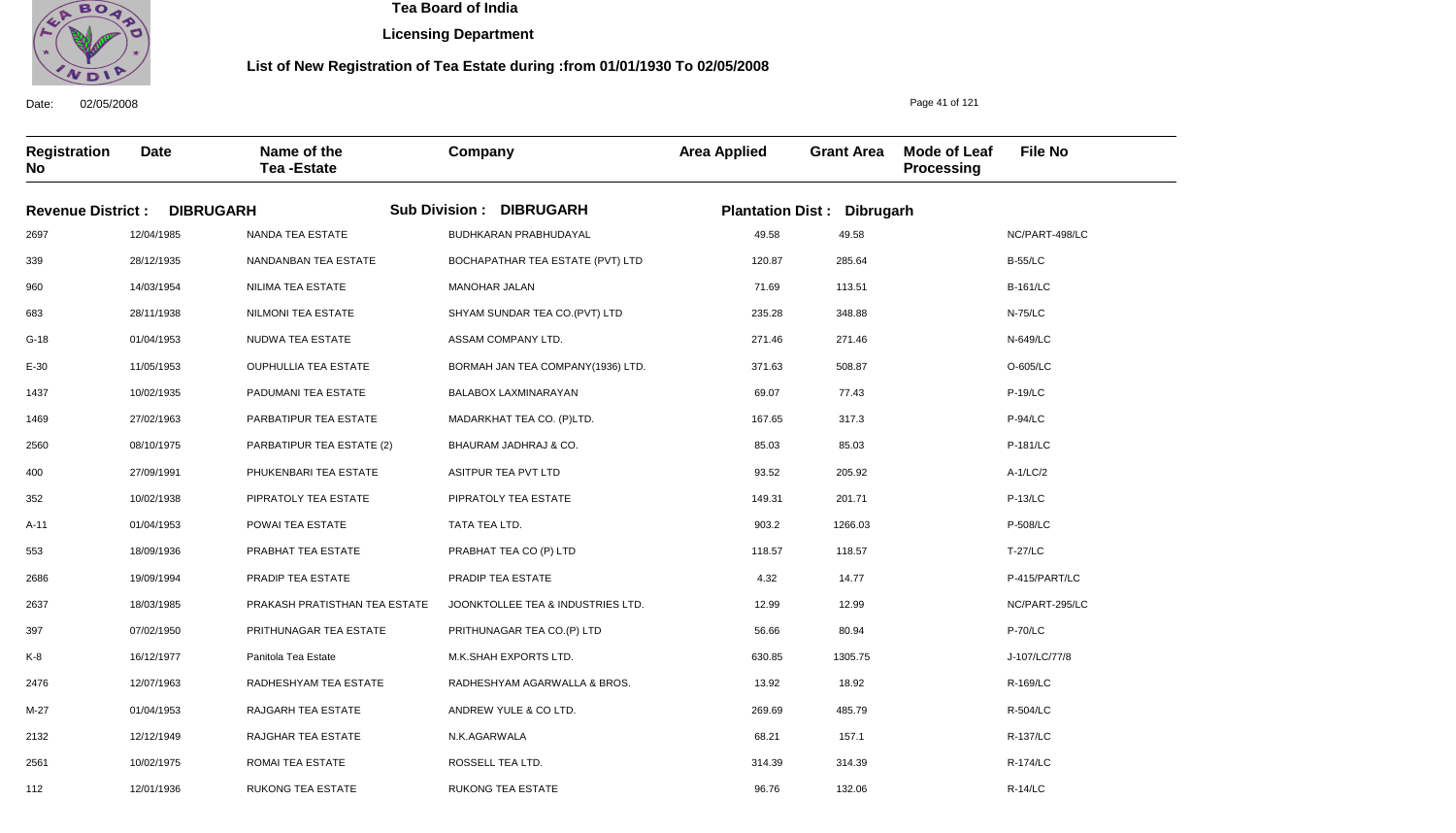

**Licensing Department**

#### **List of New Registration of Tea Estate during :from 01/01/1930 To 02/05/2008**

**Registration No Date Name of the Tea -Estate Company Area Applied Grant Area Mode of Leaf Processing File No Revenue District : DIBRUGARH Sub Division : DIBRUGARH Plantation Dist : Dibrugarh** 2245 1816 2725 354(D) 2057 2693 2575 2093 H-19 113 D-33 K-25 965 Z-3 2683 2594 K-3 401 2091 2514 C-42 20/09/1951 26/04/1944 09/11/1984 01/04/1953 07/05/1947 01/11/1983 10/12/1972 28/02/1955 01/04/1953 02/02/1949 01/04/1953 24/10/1983 02/10/1942 01/04/1953 25/05/1981 12/12/1974 16/12/1977 18/02/1942 31/03/1948 11/01/1969 01/04/1953 RUNGLITING TEA ESTATE SADASIVA TEA ESTATE SAINAGAR TEA ESTATE SANTI TEA ESTATE SAROJINI TEA ESTATE (ASSAM) SATISPUR TEA ESTATE SATKARTAR TEA ESTATE SATYANARAYAN TEA ESTATE SEALKOTEE TEA ESTATE SEGUNBARIE TEA ESTATE SEPON TEA ESTATE SESSA TEA ESTATE (ASSAM) SHALMARI TEA ESTATE SHREE GANGA TEA ESTATE SHYMURTI TEA ESTATE SURESHNAGAR TEA ESTATE Singlijan Tea Estate TAMULBARI TEA ESTATE TARAJAN TEA ESTATE TARINIPUR TEA ESTATE TEENALI TEA ESTATE GANESHKA KANOI TEA CO.(P) LTD SADASIVA TEA CO.(PVT) LTD SAINAGAR TEA ESTATE DHUNSERI TEA & INDUSTRIES LTD. SAROJINI TEA CO. (PVT) LTD SATISPUR TEA ESTATE UPPER ASSAM TEA INDUSTRIES SATYANARAYAN TEA CO. PVT. LTD WARREN TEA LTD. SEGUNBARI TEA CO. LTD THE MORAN TEA CO.(INDIA) LTD AMGOORIE INDIA LTD ANANDA TEA CO.(I) LTD JOONKTOLLEE TEA & INDUSTRIES LTD. ASSAM DAIRY FARM SURESHNAGAR PLANTATION PVT. LTD. M.K.SHAH EXPORTS LTD. TAMULBARI TEA CO.(PVT) LTD CONTEMPORARY INDUSTRIES LTD. T.P.CHAKRABORTY GROB TEA CO. LTD 374.17 92.68 23.7 144.03 180.54 108.46 49.88 213.57 464.7 60.77 586.46 342.12 0 95.44 12 7.12 243.9 322.57 330.01 18.2 347.62 R-146/LC S-228/LC S-368/LC S-537/LC S-278/LC NC/PART-461/LC S-352/LC S-287/LC S-518/LC S-284/LC S-736/LC S-365/LC/2/83 S-142/LC/2 S-735/LC NC/PART-402/LC S-355/LC J-107/LC/1977/3 T-17/LC T-110/LC T-131/LC T-524/LC 469.72 155.61 23.7 212.02 374.82 108.46 116.52 218.11 886.02 65.35 930.71 598 162.29 96 12.08 11 432.57 430.78 969.76 18.2 683.88

THE TELOIJAN TEA CO.LTD.

340.47

641.47

Date: 02/05/2008

E-27

01/04/1953

TELOIJAN TEA ESTATE

Page 42 of 121

T-515/LC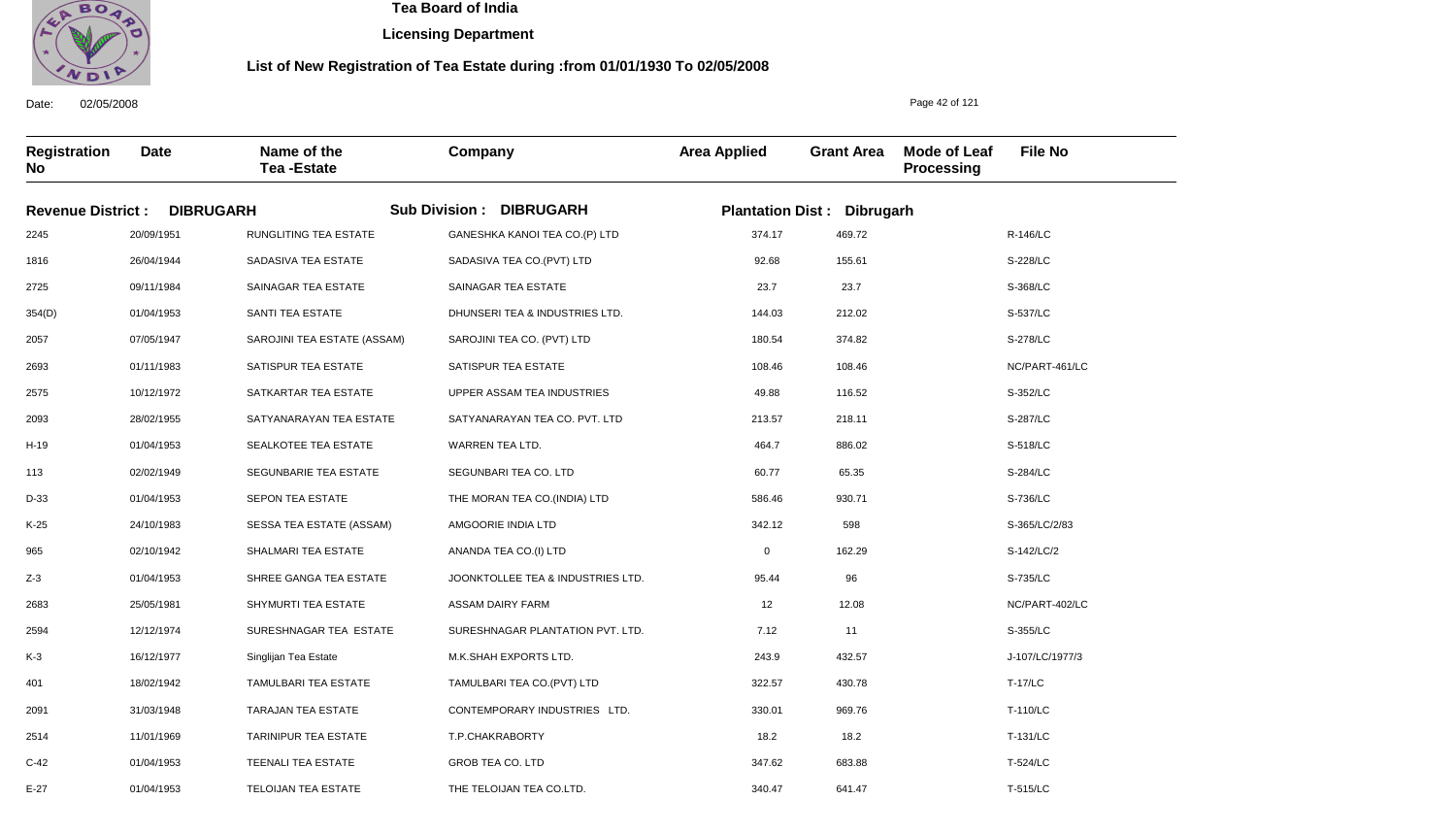

**Licensing Department**

#### **List of New Registration of Tea Estate during :from 01/01/1930 To 02/05/2008**

Date: 02/05/2008 **Registration No Date Name of the Tea -Estate Company Area Applied Grant Area Mode of Leaf Processing File No** Page 43 of 121 **DIBRUGARH DIBRUGARH DIBRUGARH Revenue District : Revenue District : Revenue District :** Sub Division : DIBRUGARH Sub Division : DIBRUGARH **NAHARKATIA Sub Division : Plantation Dist : Dibrugarh Plantation Dist : Lakhimpur Plantation Dist : Dibrugarh** G-23 2776 2597 395 2739 2672 2048 2483 154 2196 2584 2248 01/04/1953 03/02/1989 01/04/1953 17/08/1938 08/05/1986 03/03/1980 11/11/1948 08/12/1966 01/09/1953 15/06/1981 02/05/1985 18/02/1956 THANAI TEA ESTATE TINGAMIRA TEA ESTATE TINKONG TEA ESTATE TIPAM TEA ESTATE TRIVENI TEA ESTATE Todi Tea Estate UDALGURI TEA ESTATE UMATARA TEA ESTATE HALMARI TEA ESTATE BHARTIA TEA ESTATE LANGHARJAN TEA ESTATE LONGBOI TEA ESTATE ASSAM COMPANY LTD. JALANNAGAR DEVELOPMENT PVT. LTD. ANDREW YULE & CO LTD. PADMADHAN TEA CO.(P) LTD TRIVENI TEA EXCHANGE M/S. TODI TEA ESTATE UDALGURI TEA CO (PVT) LTD UMATARA TEA CO. LTD AMARAWATI TEA CO. LTD. G.BHARTIA & ORS. THE JOREHAUT TEA LTD LONGBOI TEA CO (PVT) LTD 522.95 110.22 501.24 38.82 0 0 163.77 333.22 240.99 25.52 314.14 148.3 T-556/LC NC/PART-500/LC T-507/LC T-7/LC NC-338/LC NC/PART/330/LC U-19/LC U-27/LC A-6, VOL-2/LC B-281/LC B-358/LC/2 L-82/LC 78585.84 240.99 487.96 127651.21 534.1 784.46  **(Plantation) Total : (Plantation) Total : (Plantation) Total :**  854.46 110.22 706.14 45.14 34.28 6.49 191.42 333.22 534.1 30.31 557.33 196.82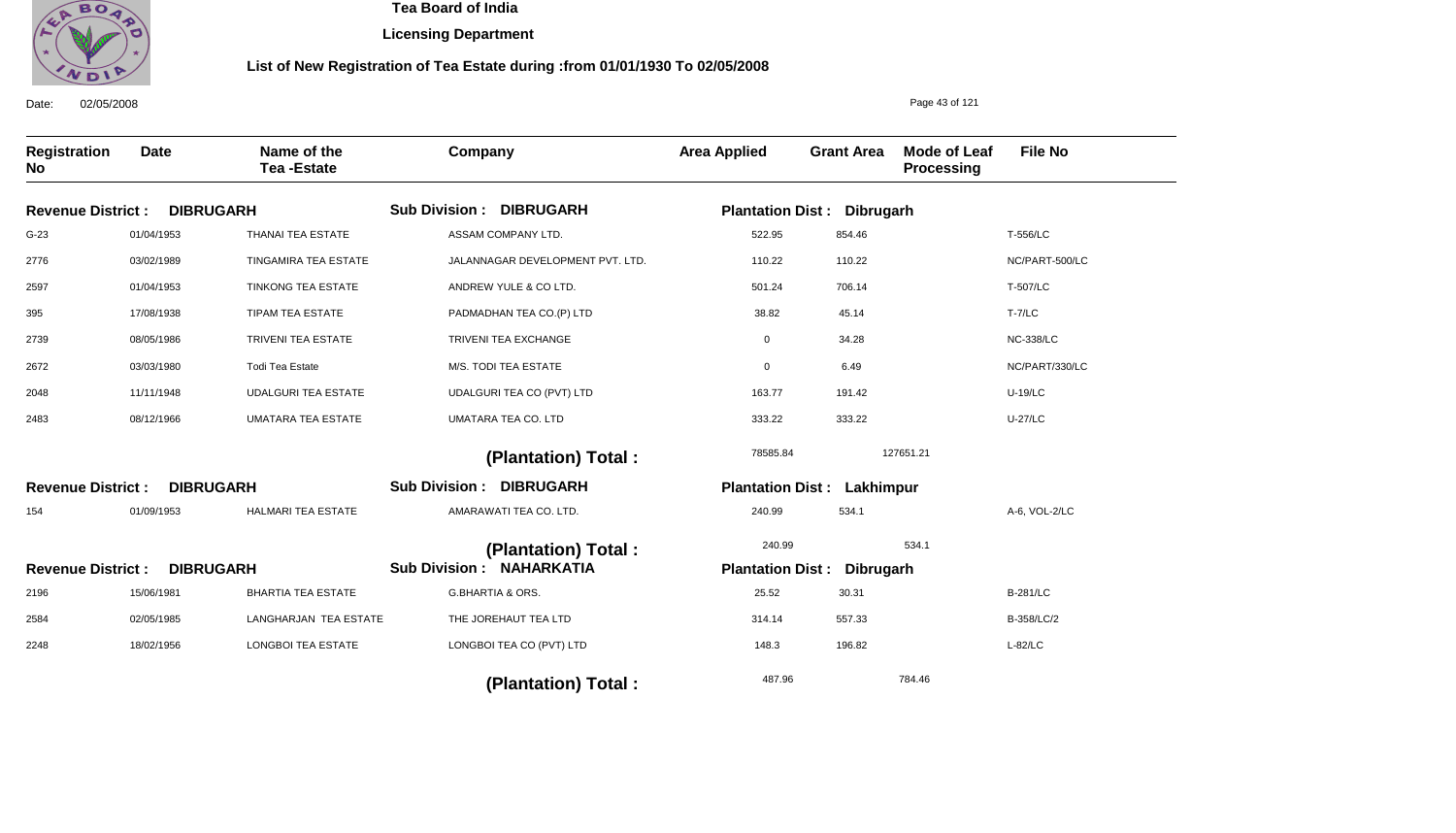

Date: 02/05/2008

2604

23/02/1959

DEHING TEA ESTATE

 **Tea Board of India** 

**Licensing Department**

#### **List of New Registration of Tea Estate during :from 01/01/1930 To 02/05/2008**

Page 44 of 121

B-1/PART-204/LC

**Registration No Date Name of the Tea -Estate Company Area Applied Grant Area Mode of Leaf Processing File No Revenue District : DIBRUGARH Sub Division : TINSUKIA Plantation Dist : Dibrugarh** 2563 2731 Q-3 G-30 272 C-45 Q-1 269 2607 2435 D-10 2878 J-12 2566 2319 415 936 2704 2642 K-13 H-3 25/01/1967 11/01/1991 15/04/1953 05/04/1953 22/06/1933 01/04/1953 01/04/1953 10/03/1957 01/04/1953 02/06/1961 07/05/1953 29/12/1994 28/07/1979 12/07/1972 29/06/1955 11/05/1934 20/07/1939 12/10/1989 14/12/1979 16/12/1977 01/04/1953 AMBIKA TEA ESTATE ANANDAPOOR TEA ESTATE ANANDBAG TEA ESTATE BAGHJAN TEA ESTATE BAHADUR TEA ESTATE BAZALONI TEA ESTATE BETJAN TEA ESTATE BHERJAN TEA ESTATE BOGAPANI TEA ESTATE BORBHETA TEA ESTATE BORDUBI TEA ESTATE BRAHMAJAN TEA ESTATE BUDLABETA TEA ESTATE CATO TEA & TEA SEED TEA ESTATE CHANDMARI TEA ESTATE CHARALI TEA & TEA SEED CHOTA TINGRAI TEA ESTATE DAISA BARI TEA ESTATE DAISA ORANGE TEA ESTATE DAISAJAN TEA ESTATE DEAMOOLIE TEA ESTATE V.K.BANERJEE AND RATAN BANERJEE ANANDAPUR TEA ESTATE THE ANANDA-BAG TEA CO. LTD. MCLEOD RUSSEL INDIA LIMITED DHUNSERI TEA & INDUSTRIES LTD. BAZALONI GROUP LTD. GILLANDERS ARBUTHNOT & CO.LTD. CHUNILAL MURLIDHAR MCLEOD RUSSEL INDIA LIMITED JALANNAGAR DEVELOPMENT PVT. LTD. MCLEOD RUSSEL INDIA LIMITED ARUNODAY TEA CO.(PVT) LTD APEEJAY TEA LIMITED BURAGOHAIN TEA CO. (PVT) LTD CHANDMARI TEA CO, PVT, LTD. SINGH ENTERPRISES JALANNAGAR DEVELOPMENT PVT. LTD. ARUP KR. BARUAH SMT.GINI AGARWAL M.K.SHAH EXPORTS LTD. WARREN TEA LTD. 29.25 2.99 280.8 585.08 153.58 694.64 482.81 26.23 796.11 796.11 849.02 69.05 989.51 14.12 165.9 56.68 332.41 1.029 9.14 367.73 775.34 A-126/LC NC/PART-484/LC A-602/LC B-550/LC B-36/LC B-531/LC B-573/LC B-108-LC B-732/LC B-337/LC B-598/LC B-190/LC A-130/LC/79/1 C-166/LC C/148/4C C-25/LC C-98/LC NC/PART-471/LC NC/PART-343/LC J-107/LC/13 D-516/LC 33.25 11.29 350.5 778.29 265.17 941.7 662.08 26.23 1091.39 1091.39 1216.33 69.05 1500.75 66.45 242.48 69.36 501.74 1.029 15.71 655.8 1215

MCLEOD RUSSEL INDIA LIMITED

471.7

649.7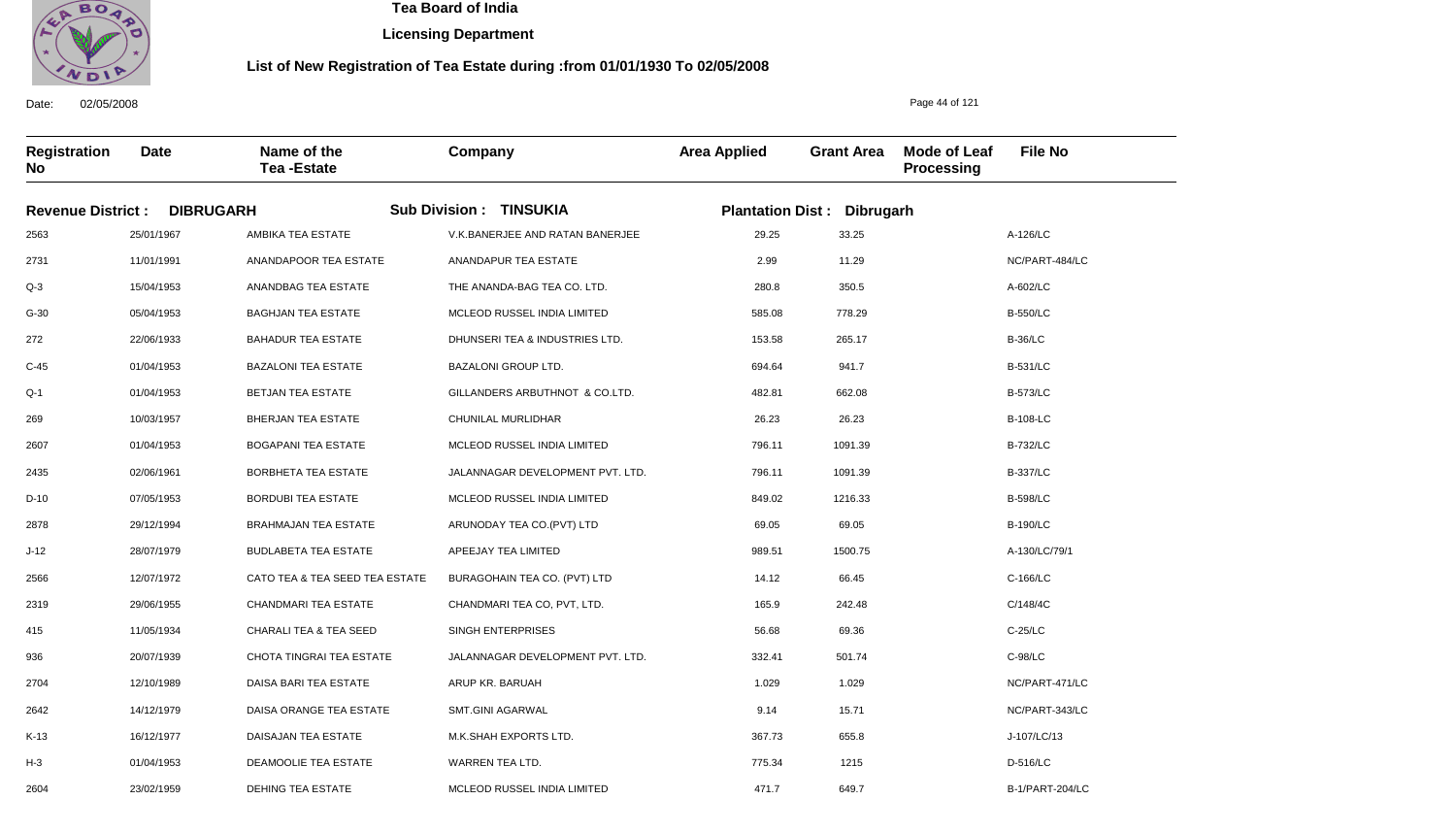

Date: 02/05/2008

315

11/05/1956

HOLLONGHABI TEA ESTATE

 **Tea Board of India** 

**Licensing Department**

#### **List of New Registration of Tea Estate during :from 01/01/1930 To 02/05/2008**

Page 45 of 121

H-19/LC

**Registration No Date Name of the Tea -Estate Company Area Applied Grant Area Mode of Leaf Processing File No Revenue District : DIBRUGARH Sub Division : TINSUKIA Plantation Dist : Dibrugarh** H-5 H-33 H-24 2246 G-25 G-27 2605 H-77 2563/F 2306 535 2699 2484 2745 J-9 353 237 H-78 959 J-4 J-5 01/04/1953 01/04/1953 01/04/1953 10/08/1951 20/04/1953 01/04/1953 23/02/1959 01/04/1953 01/04/1953 18/03/1962 15/02/1935 02/12/1983 12/12/1994 10/08/1985 28/07/1979 19/07/1947 11/02/1994 31/12/1963 18/07/1948 29/07/1979 28/07/1979 DEOHALL TEA ESTATE DHELAKHAT TEA ESTATE DHOEDAAM TEA ESTATE DHOLLA TEA ESTATE DIGULTURRUNG TEA ESTATE DINJAN TEA ESTATE DIROK TEA ESTATE DUAMARA TEA ESTATE FATHEPUR TEA ESTATE GILLAPUKRI TEA ESTATE GOHAIN TEA ESTATE GOVINDABAG TEA ESTATE HANSARA TEA ESTATE HANUMAN TEA ESTATE HAPJAN TEA ESTATE HARISHPUR TEA ESTATE HATIJAN TEA ESTATE HATIMARA TEA ESTATE HAVEDA TEA ESTATE HILIKA TEA ESTATE HOKONGURI TEA ESTATE WARREN TEA LTD. DHELAKHAT TEA COMPANY LTD. WARREN TEA LTD. SADIYA FRONTIER TEA CO. (P) LTD ASSAM COMPANY LTD. ASSAM COMPANY LTD. MCLEOD RUSSEL INDIA LIMITED WARREN TEA LTD. ETHELWOLD ESTATE PVT LTD GILLAPUKRI TEA COMPANY LTD. BORGOHAIN AGRO ASSOCIATES HARI NARAYAN AGARWAL HINDUSTAN UNILEVER LIMITED SEGUNBARI TEA CO. LTD APEEJAY TEA LIMITED HARISHPUR TEA CO.(PVT)LTD DHUNSERI TEA & INDUSTRIES LTD. WARREN TEA LTD. HARISHPUR TEA CO.(PVT)LTD ASSAM FRONTIER TEA LTD APEEJAY TEA LIMITED 486.54 366.94 877.9 204.96 612.04 443.16 727.45 474.21 54.63 375.33 56.2 2.17 29.49 16.78 746.66 133.39 163.68 265.95 94.34 630.9 750.57 D-517/LC D-731/LC D-520/LC D-162/LC D-594/LC D-652/LC B-1/PART-204/LC/2 D-523/LC F-730/LC G-123/LC G-33/LC NC/PART-441/LC D-185/LC H-99/LC A-130/LC/79/2 H-18/LC H-23/LC J-2/PART-91/LC H-43/LC A-130/LC/79/6 A-130/LC/79 486.54 542.15 1205.05 566.65 804.69 622.68 1116.71 474.21 85.62 614.47 64.75 4.59 49.43 16.78 940.91 221.97 207.67 452.76 176.52 822.9 1070.99

HOLLONGHABI TEA ESTATE

167.24

216.24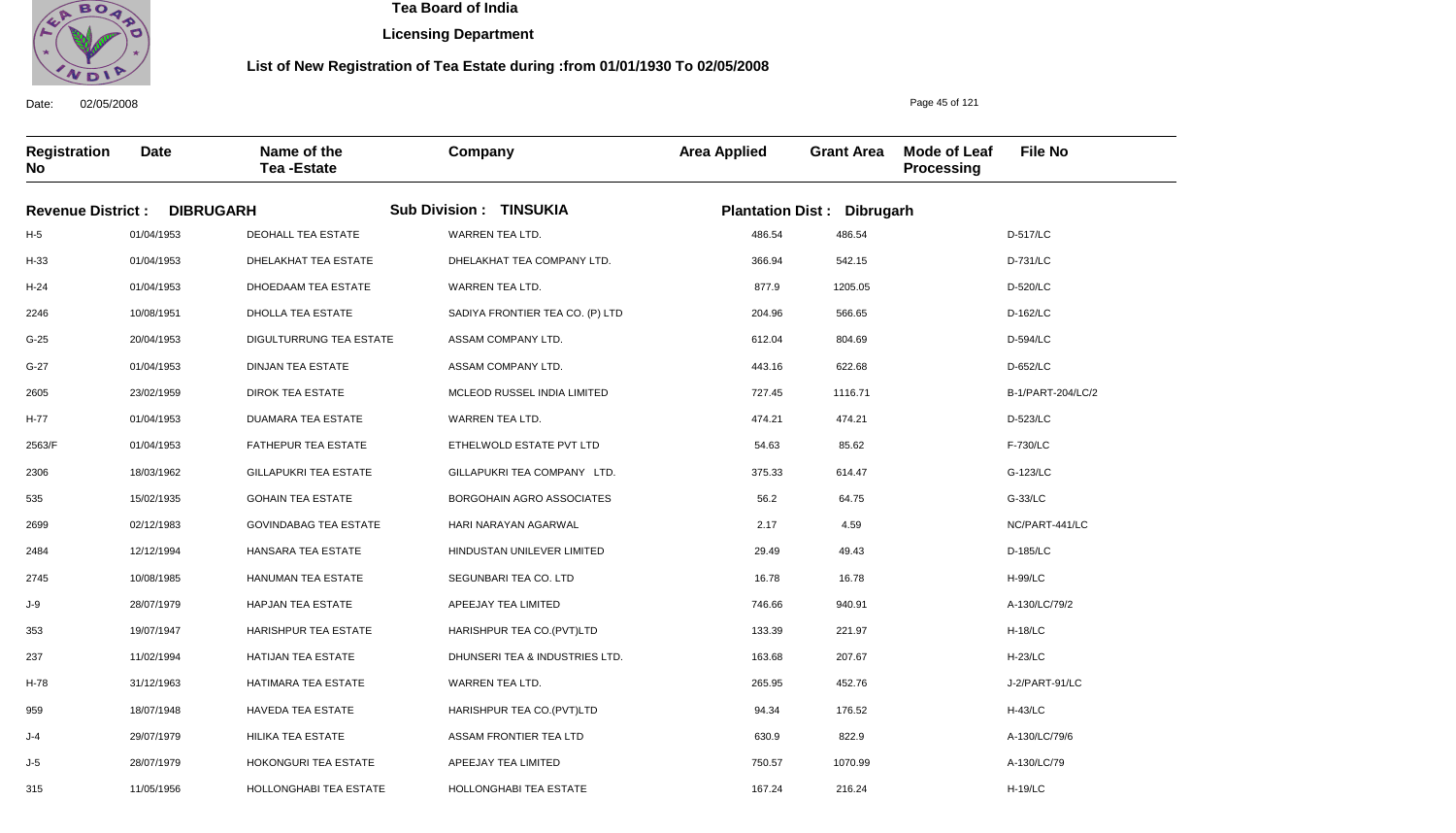

**Licensing Department**

#### **List of New Registration of Tea Estate during :from 01/01/1930 To 02/05/2008**

**Registration No Date Name of the Tea -Estate Company Area Applied Grant Area Mode of Leaf Processing File No Revenue District : DIBRUGARH Sub Division : TINSUKIA Plantation Dist : Dibrugarh** 2612 D-23  $O-4$ 2675 J-15 283 267 J-7 D-25 2636 2553 B-79 2535 2433 321 G-28 2503 2603 2743 2665 G-29 1585 01/04/1953 01/04/1953 01/04/1953 30/10/1981 27/07/1979 08/08/1935 20/06/1934 28/07/1979 01/04/1953 04/01/1978 01/04/1953 10/01/1986 17/09/1972 09/12/1940 03/10/1933 04/04/1953 10/12/1940 30/09/1994 18/09/1986 03/01/1983 01/04/1953 11/02/1943 HUKANPUKRI TEA ESTATE ITAKHOOLI TEA ESTATE JUTLIBARI TEA ESTATE Jewrajnagar Tea Estate KHARJAN TEA ESTATE KHATANGPANI TEA ESTATE KHETOJAN TEA ESTATE KHOBONG TEA ESTATE KOOMSONG TEA ESTATE Kissness Tea Estate LANKASHI TEA ESTATE LEDO TEA ESTATE LIMBUGURI TEA ESTATE MADHUBAN TEA ESTATE MAHADEOBARI TEA ESTATE MAHAKALI TEA ESTATE MANGLESH TEA ESTATE MARGHERITA TEA ESTATE MICKLYJAN TEA ESTATE MISIMI COTTA TEA ESTATE MONKHOOSHI TEA ESTATE MONOHARPUR TEA ESTATE NANDALAL & SONS TEA INDUSTRIES (PVT) LTD MCLEOD RUSSEL INDIA LIMITED GILLANDERS ARBUTHNOT & CO.LTD. RAM GOPAL SAJJAN KUMAR(H.U.F) KHARJAN TEA ESTATES PRIVATE LIMITED J.N.SARMA & OTHERS ( H.U.F.) DHUNSERI TEA & INDUSTRIES LTD. APEEJAY TEA LIMITED MCLEOD RUSSEL INDIA LIMITED SHRI DHANNALAL AGARWAL LANKASHI TEA & SEED ESTATE (PVT) LTD LEDO TEA CO. LTD LIMBUGURI TEA ESTATE PVT. LTD. BORBHETA ESTATE (PVT) LTD MAHADEOBARI TEA CO (P) LTD MCLEOD RUSSEL INDIA LIMITED NORTHERN TEA ESTATE (PVT) LTD MCLEOD RUSSEL INDIA LIMITED MR.J.BARUAH SRI. S.MEHOR SINGH THE BISHNAUTH TEA CO.LTD JALANNAGAR DEVELOPMENT PVT. LTD. 486.8 387.67 543.94 3.54 551.88 195.65 99 1548.43 609.7 4.94 182.64 374.8 352.97 177.1 98.53 559.65 9.04 590.39 3.71 2.02 217.64 58.9 H-729/LC I-728/LC J-578/LC NC/PART/381/LC A-130/LC/79/7 K-70/LC K-25 A-130/LC/79/5 K-727/LC E/NC/PART-323/LC L-577/LC L-99/LC L-96/LC M-224/LC M-52/LC M-549/LC M-231/LC M-242/LC M-249/LC NC/PART-335/LC M-726/LC M-196/LC 1007.32 637.36 709.7 3.54 658.64 328.75 112.07 1548.43 1002.18 4.94 237.38 646.87 635.64 285.31 147.6 881 15.77 946.43 3.71 4.26 522 87.27

Date: 02/05/2008

Page 46 of 121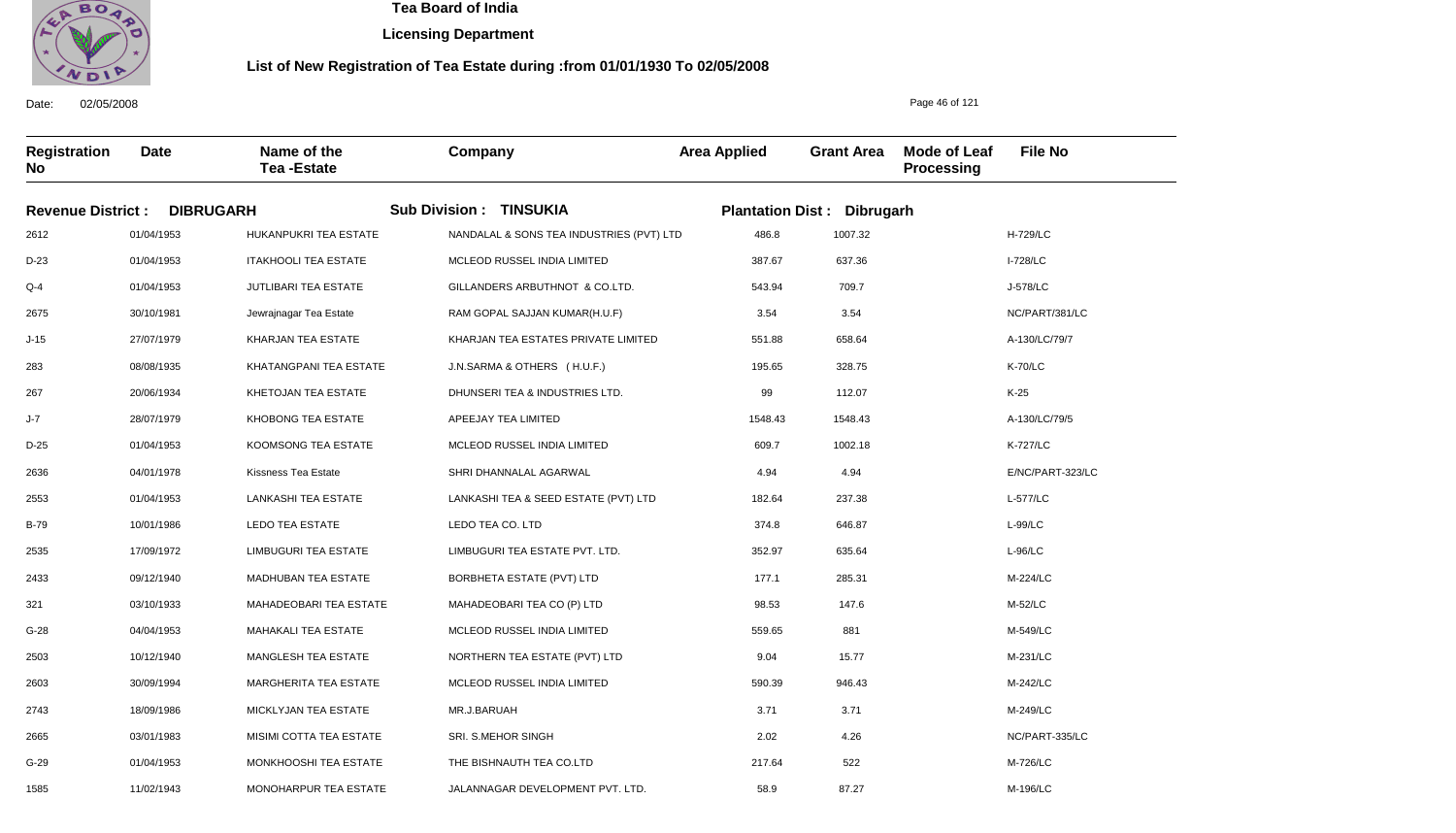

**Licensing Department**

#### **List of New Registration of Tea Estate during :from 01/01/1930 To 02/05/2008**

**Registration No Date Name of the Tea -Estate Company Area Applied Grant Area Mode of Leaf Processing File No Revenue District : DIBRUGARH Sub Division : TINSUKIA Plantation Dist : Dibrugarh** 2458 2475 2606 K-10 K-9 2247 2890 J-16 D-74 399 2487 H-25 2760 2586 H-27 2486 2558 133 2708 2506 109 08/08/1940 21/06/1965 18/02/1975 16/12/1977 16/12/1977 10/06/1958 14/12/1996 28/07/1979 01/04/1953 11/05/1973 12/02/1995 01/04/1953 04/04/1988 02/05/1985 01/04/1953 12/12/1994 07/07/1971 10/02/1943 12/10/1984 13/10/1975 17/05/1956 MUKUL TEA ESTATE NABADURGA TEA ESTATE NAMDANG TEA ESTATE Nalani Tea Estate Nokhroy Tea Estate PARSURAM TEA ESTATE PATKAI TEA ESTATE PENGAREE TEA ESTATE PHILLOBARI TEA ESTATE PHOENIX TEA ESTATE RAIDANG TEA ESTATE RAJAHALLI TEA ESTATE RAMJI MOHAN TEA ESTATE RUNGAGORA TEA ESTATE RUPAI TEA ESTATE SAMDANG TEA ESTATE SANJIB BARI TEA ESTATE SANKAR TEA ESTATE SAPARTOLI TEA ESTATE SAVITRI TEA ESTATE SEWPUR TEA ESTATE ETHELWOLD ESTATE PVT LTD GULABCHAND KANOI & SATYANARAIN KANOI MCLEOD RUSSEL INDIA LIMITED M.K.SHAH EXPORTS LTD. ROSSELL TEA LTD. CHUNILAL PANNALAL & CO. MR.D.B.SONAR APEEJAY TEA LIMITED MCLEOD RUSSEL INDIA LIMITED PHOENIX TEA & AGRICULTURAL FARM PVT. LTD MCLEOD RUSSEL INDIA LIMITED WARREN TEA LTD. RAMJI MOHAN TEA ESTATE THE JOREHAUT TEA LTD WARREN TEA LTD. MCLEOD RUSSEL INDIA LIMITED CONTEMPORARY INDUSTRIES LTD. SANKAR TEA COMPANY PRIVATE LIMITED DR. U.C.SHARMA SAVITRI TEA ESTATE SEWPUR TEA CO. LTD 19.84 8.96 701.44 462.29 321.19 123.84 17.29 552.52 407.68 55.49 703.84 260.36 0 480 628.32 265.04 47.36 132.71 80 113 0 M-227/LC N-103/LC N-136/LC J-107/LC/10 J-107/LC/9 P-156/LC P-77/LC A-130/LC/79/4 P-725/LC P-177/LC D-185/LC/4 R-521/LC R-93/LC B-358/LC/4 R-519/LC D-185/LC/3 S-350/LC M-36/LC S-367/LC S-354/LC S-5/LC 27.39 10.32 1405 1119.59 512.04 178.23 20 696.8 556.3 157.86 1302.46 277.18 31.87 679.24 686.17 876.11 93 174.9 102 138.13 196.6

SOOKERATING TEA ESTATE PRIVATE LIMITED

234.65

444

Date: 02/05/2008

2102

22/01/1964

SOOKERATING TEA ESTATE

Page 47 of 121

S-288/LC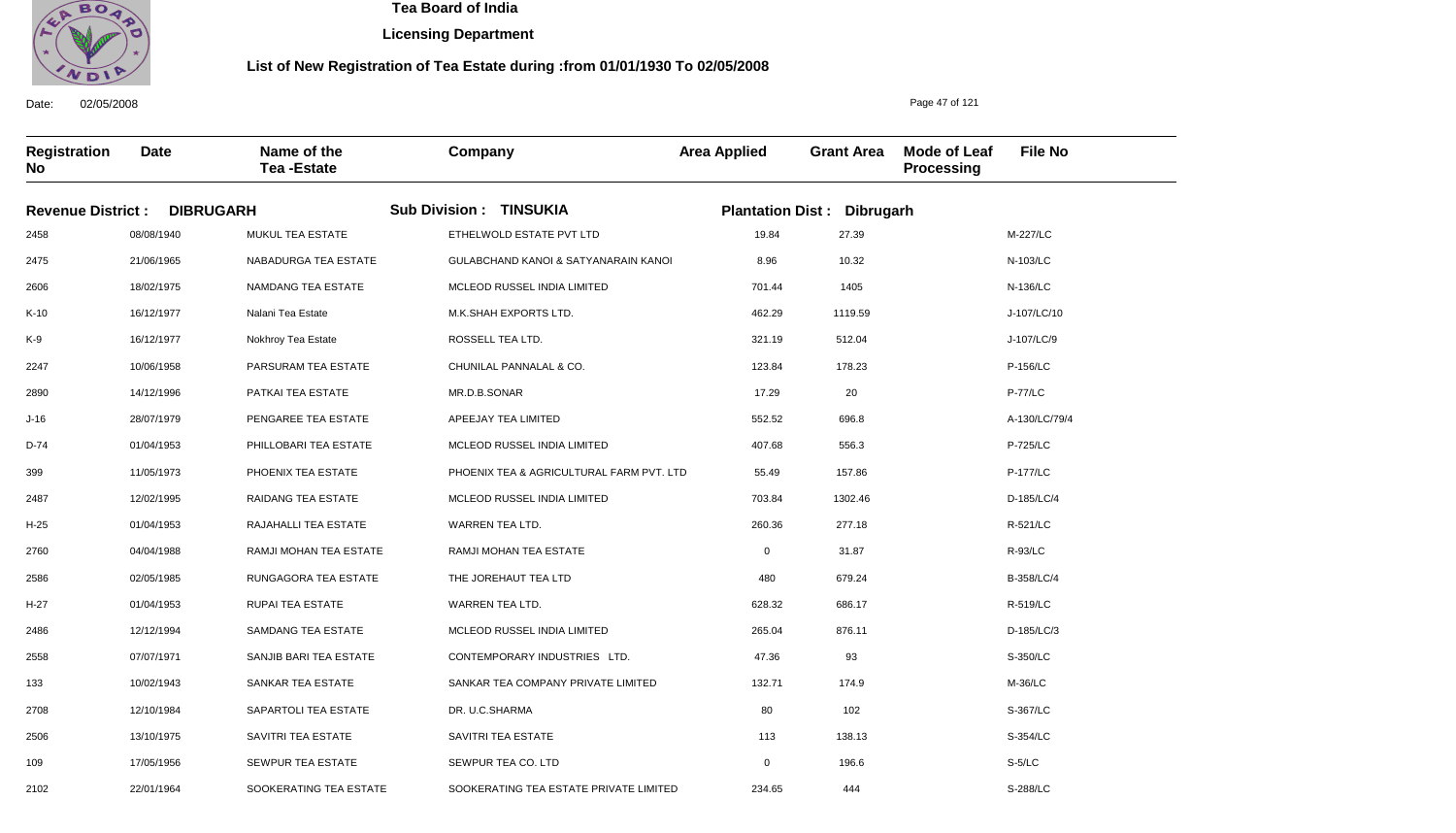

**Licensing Department**

### **List of New Registration of Tea Estate during :from 01/01/1930 To 02/05/2008**

| 02/05/2008<br>Date:                           |             |                                  |                                           |                     |                                           | Page 48 of 121                    |                |
|-----------------------------------------------|-------------|----------------------------------|-------------------------------------------|---------------------|-------------------------------------------|-----------------------------------|----------------|
| Registration<br>No                            | <b>Date</b> | Name of the<br><b>Tea-Estate</b> | Company                                   | <b>Area Applied</b> | <b>Grant Area</b>                         | Mode of Leaf<br><b>Processing</b> | <b>File No</b> |
| <b>Revenue District:</b>                      |             | <b>DIBRUGARH</b>                 | <b>Sub Division : TINSUKIA</b>            |                     | <b>Plantation Dist: Dibrugarh</b>         |                                   |                |
| 284                                           | 10/07/1954  | SREE KRISHNA TEA ESTATE          | KANOI ESTATE (PVT) LTD                    | 290.2               | 390.33                                    |                                   | S-309/LC       |
| $J-3$                                         | 28/07/1979  | TALUP TEA ESTATE                 | APEEJAY TEA LIMITED                       | 789.51              | 1831.63                                   |                                   | A-130/LC/79/3  |
| H-29                                          | 01/04/1953  | TARA TEA ESTATE                  | WARREN TEA LTD.                           | 765.92              | 1046.29                                   |                                   | T-522/LC       |
| $Q-2$                                         | 01/04/1953  | TENGAPANI TEA ESTATE             | THE TENGPANI TEA CO. LTD.                 | 429.98              | 538.04                                    |                                   | T-576/LC       |
| 2602                                          | 01/04/1953  | <b>TIPPUK TEA ESTATE</b>         | WARREN TEA LTD.                           | 482.63              | 890.86                                    |                                   | T-526/LC       |
| 1932                                          | 11/12/1945  | TONGANAGAON TEA ESTATE           | TONGANAGAON TEA CO. PVT. LTD.             | 462.85              | 1256.38                                   |                                   | <b>T-97/LC</b> |
| 2706                                          | 16/08/1984  | <b>UMESH TEA ESTATE</b>          | KATLACHERRA KHANDSARI SUGAR MILL          | 269.29              | 269.29                                    |                                   | NC/PART-496/LC |
| 2869                                          | 24/06/1994  | VISHNU TEA ESTATE                | SEGUNBARI TEA CO. LTD                     | 20                  | 50                                        |                                   | $V-5/LC$       |
|                                               |             |                                  | (Plantation) Total:                       | 31814.899           |                                           | 48603.149                         |                |
|                                               |             |                                  | (Revenue) Total :                         | 111216.689          |                                           | 177778.839                        |                |
| <b>EAST SIASG</b><br><b>Revenue District:</b> |             |                                  | <b>EAST SIASG</b><br><b>Sub Division:</b> |                     | <b>Plantation Dist: Arunachal Pradesh</b> |                                   |                |
| 2820                                          | 25/04/1991  | <b>DEKI TEA ESTATE</b>           | DEKI TEA PLANTATION PVT LTD               | 150                 | 515.5                                     |                                   | D-129/LC       |
| 2751                                          | 18/03/1988  | DONYI POLO TEA ESTATE            | SIANG TEA INDUSTRIES (P) LTD              | 223.36              | 600                                       |                                   | D-206/LC       |
| 2885                                          | 01/02/1996  | <b>LEYSING TEA ESTATE</b>        | LEYSING TEA PLANTATIONS (P) LTD           | $\mathbf 0$         | 461                                       |                                   | $L-57/LC$      |
| 2716                                          | 08/11/1985  | <b>OLINGTONG TEA ESTATE</b>      | NEWLAI TINGKHATRA                         | 19                  | 19                                        |                                   | 0-20/LC        |
|                                               |             |                                  | /Diantation) Total :                      | 392.36              |                                           | 1595.5                            |                |

 **(Plantation) Total :** 

**(Revenue) Total :** 

392.36

1595.5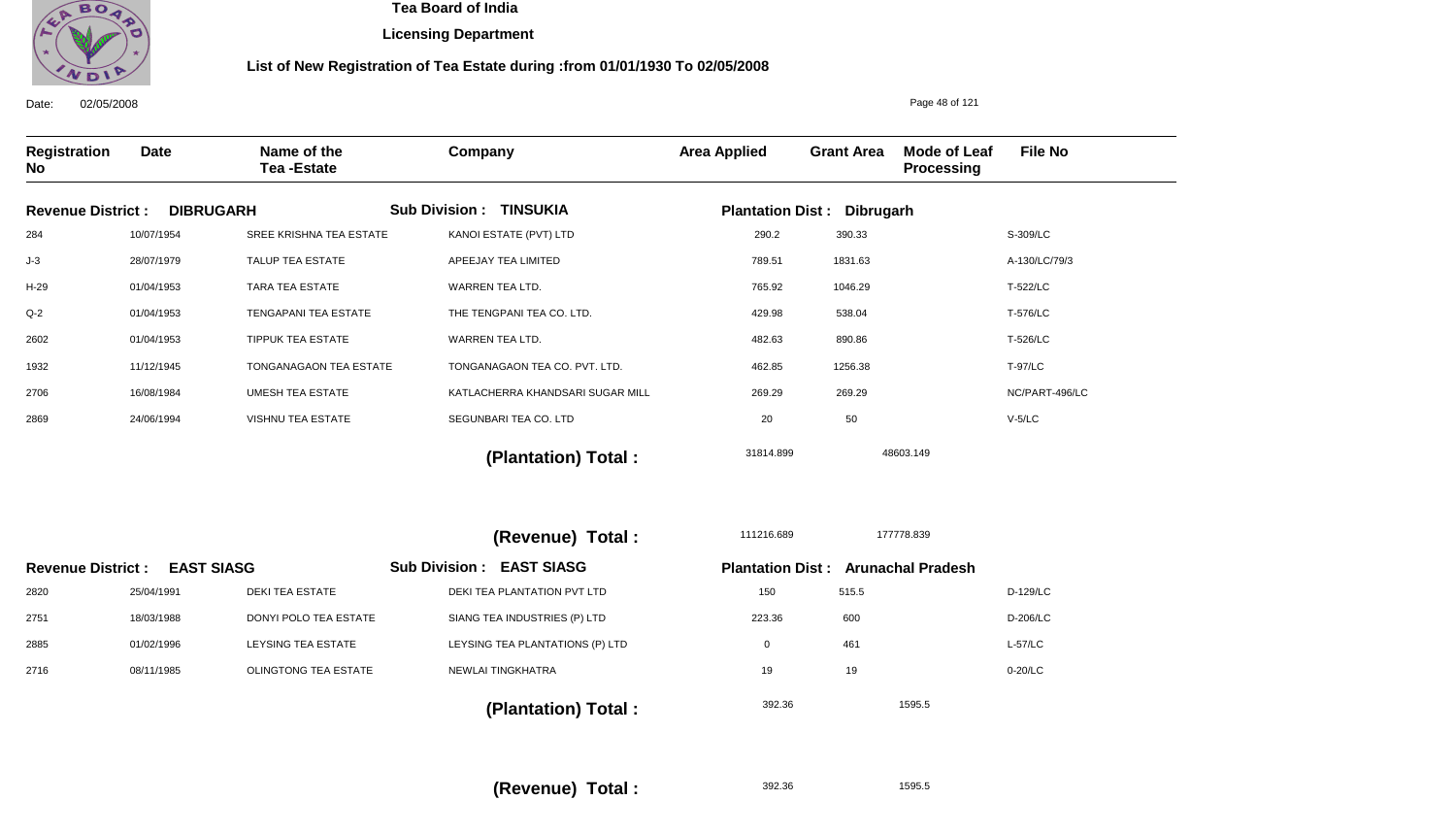

**Licensing Department**

## **List of New Registration of Tea Estate during :from 01/01/1930 To 02/05/2008**

| 02/05/2008<br>Date:                         |                 |                                  |                                   | Page 49 of 121                   |                      |                            |                |  |
|---------------------------------------------|-----------------|----------------------------------|-----------------------------------|----------------------------------|----------------------|----------------------------|----------------|--|
| <b>Registration</b><br>No                   | <b>Date</b>     | Name of the<br><b>Tea-Estate</b> | Company                           | <b>Area Applied</b>              | <b>Grant Area</b>    | Mode of Leaf<br>Processing | <b>File No</b> |  |
| <b>Revenue District:</b>                    | <b>GARHWAL</b>  |                                  | <b>Sub Division: GARHWAL</b>      | <b>Plantation Dist:</b>          | <b>Uttar Pradesh</b> |                            |                |  |
| 972                                         | 10/05/1934      | <b>BENITAL TEA ESTATE</b>        | P.N.SARIN                         | 120                              | 120                  |                            | <b>B-33/LC</b> |  |
|                                             |                 |                                  | (Plantation) Total:               | 120                              |                      | 120                        |                |  |
|                                             |                 |                                  | (Revenue) Total :                 | 120                              |                      | 120                        |                |  |
| <b>Revenue District:</b><br><b>GOALPARA</b> |                 |                                  | <b>Sub Division: DHUBRI</b>       | <b>Plantation Dist: Goalpara</b> |                      |                            |                |  |
| 164                                         | 20/09/1933      | <b>CHAPAR TEA ESTATE</b>         | DOOARS ASSAM UNION TEA CO. LTD.   | 347.65                           | 474.71               |                            | D-28/LC        |  |
| 2562                                        | 01/04/1953      | CHOIBARI TEA ESTATE              | CHOIBARI TEA & INDUSTRIES LIMITED | 567.33                           | 813.74               |                            | C-716/LC       |  |
| 387                                         | 06/02/1964      | KRISHNAKALI TEA ESTATE           | RADHA RANI TEA ESTATE PVT LTD     | 174.85                           | 211.36               |                            | S-39/LC        |  |
| 2664                                        | 23/07/1979      | Sunita Tea Estate                | SMT. SUNITA DAGA                  | 3.54                             | 3.54                 |                            | NC/PART-380/LC |  |
|                                             |                 |                                  | (Plantation) Total:               | 1093.37                          |                      | 1503.35                    |                |  |
| <b>Revenue District:</b>                    | <b>GOALPARA</b> |                                  | <b>Sub Division: GOALPARA</b>     | <b>Plantation Dist:</b>          | Goalpara             |                            |                |  |
| 40                                          | 10/11/1933      | <b>BIRJHORA TEA ESTATE</b>       | BHUTAN DUARS TEA ASSOCIATION LTD. | 568.7                            | 568.7                |                            | <b>B-13/LC</b> |  |
| 1955                                        | 09/04/1953      | MAIJONGA TEA ESTATE              | REFULLA TEA & INDUST. LTD         | 112.05                           | 197.57               |                            | M-604/LC       |  |
| 979                                         | 02/01/1939      | SIMLITOLA TEA ESTATE             | SUBRATA KR. BANERJEE & OTHERS     | 188.78                           | 382.12               |                            | S-38/LC        |  |
| 2661                                        | 15/06/1979      | Sudha Tea Estate                 | SMT. SUDHA BAID                   | 1.16                             | 1.16                 |                            | NC/PART-373/LC |  |
|                                             |                 |                                  | (Plantation) Total:               | 870.69                           |                      | 1149.55                    |                |  |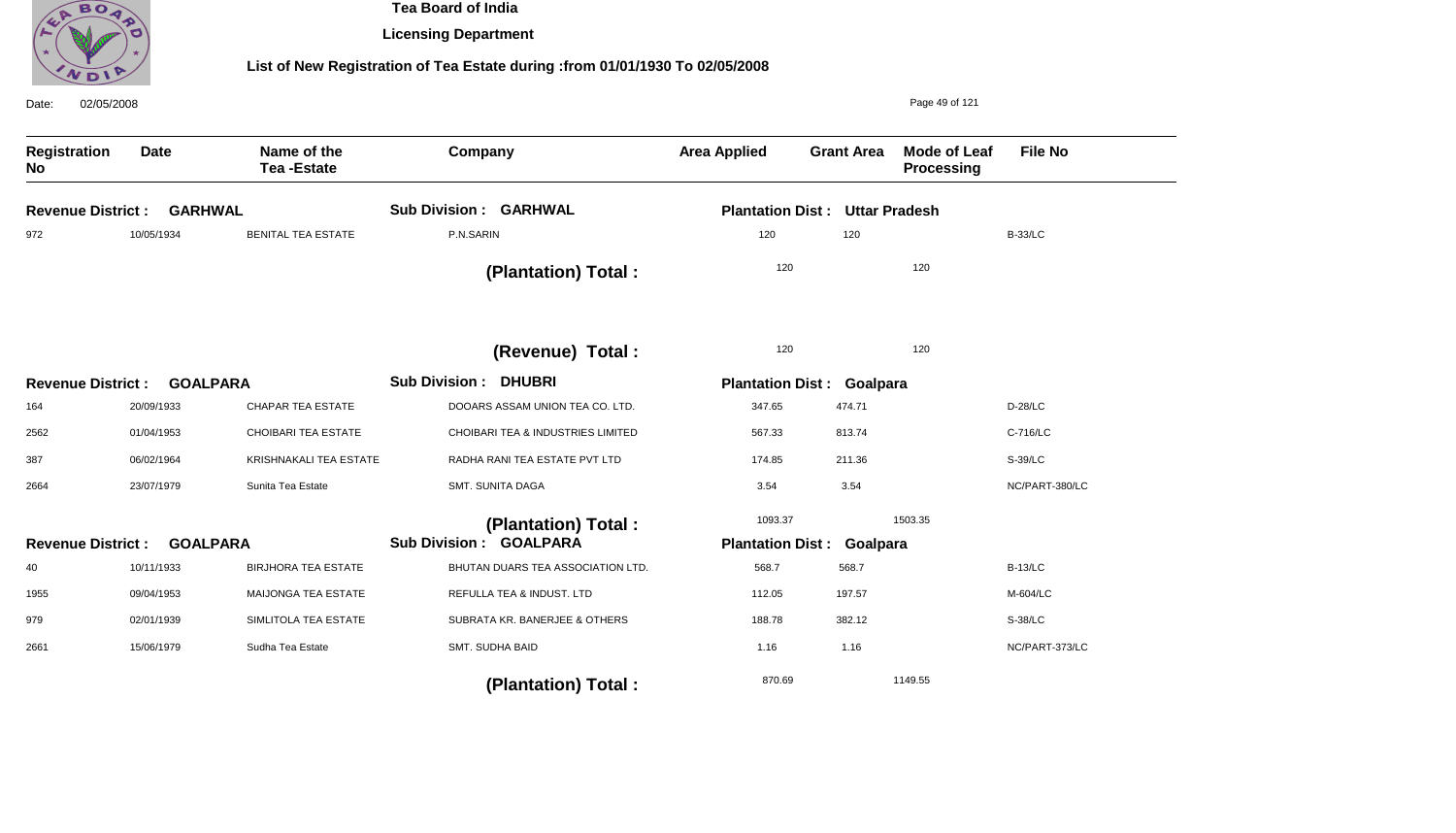

**Licensing Department**

## **List of New Registration of Tea Estate during :from 01/01/1930 To 02/05/2008**

| 02/05/2008<br>Date:       |                 |                                  |                                                      |                         |                                  | Page 50 of 121                    |                  |
|---------------------------|-----------------|----------------------------------|------------------------------------------------------|-------------------------|----------------------------------|-----------------------------------|------------------|
| <b>Registration</b><br>No | <b>Date</b>     | Name of the<br><b>Tea-Estate</b> | Company                                              | <b>Area Applied</b>     | <b>Grant Area</b>                | <b>Mode of Leaf</b><br>Processing | <b>File No</b>   |
| <b>Revenue District:</b>  | <b>GOALPARA</b> |                                  | <b>Sub Division : KOKRAJHAR</b>                      |                         | <b>Plantation Dist: Goalpara</b> |                                   |                  |
| 243                       | 01/06/1947      | <b>BANGLABARI TEA ESTATE</b>     | EASTERN DOOARS TEA CO. LTD.                          | 299.99                  | 404.53                           |                                   | A-12, VOL-2/LC/1 |
| 242                       | 02/12/1980      | DALOABARI TEA ESTATE             | EASTERN DOOARS TEA CO. LTD.                          | 219.82                  | 419.65                           |                                   | A-12, VOL-2/LC   |
| 241                       | 01/04/1953      | KOKRAJHAR TEA ESTATE             | BIJNI DOOARS TEA CO. LTD.                            | 346.65                  | 404.76                           |                                   | <b>K-717/LC</b>  |
| 134                       | 03/03/1944      | MORNAI TEA ESTATE                | TRUST ASSOCIATION OF THE NORTHERN EVANGELICAL        | 425.06                  | 570.34                           |                                   | $L - 7/LC$       |
|                           |                 |                                  | (Plantation) Total:                                  | 1291.52                 |                                  | 1799.28                           |                  |
|                           |                 |                                  | (Revenue) Total :                                    | 3255.58                 |                                  | 4452.18                           |                  |
| <b>Revenue District:</b>  | <b>GOLAGHAT</b> |                                  | <b>Sub Division: GOLAGHAT</b>                        |                         | <b>Plantation Dist: GOLAGHAT</b> |                                   |                  |
| <b>NEG/699</b>            | 15/06/2006      |                                  | SUNDARPUR TEA ESTATE(GOLAGHAT) BIJULEE TEA PVT. LTD. | 10.02                   | 10.02                            |                                   | G-17/LC          |
|                           |                 |                                  | (Plantation) Total:                                  | 10.02                   |                                  | 10.02                             |                  |
|                           |                 |                                  | (Revenue) Total :                                    | 10.02                   |                                  | 10.02                             |                  |
| <b>Revenue District:</b>  | <b>HAFLONG</b>  |                                  | <b>Sub Division : NORTH CACHAR HILLS</b>             | <b>Plantation Dist:</b> | <b>North Cachar</b>              |                                   |                  |
| 2903                      | 30/03/1998      | ELLI-FALLS TEA ESTATE            | N.C.HILLS RISING PLANTATION PVT LTD                  | 135                     | 404.86                           |                                   | E-40/LC          |
|                           |                 |                                  | (Plantation) Total:                                  | 135                     |                                  | 404.86                            |                  |
|                           |                 |                                  | $(Revenue)$ Total $\cdot$                            | 135                     |                                  | 404.86                            |                  |

**(Revenue) Total :**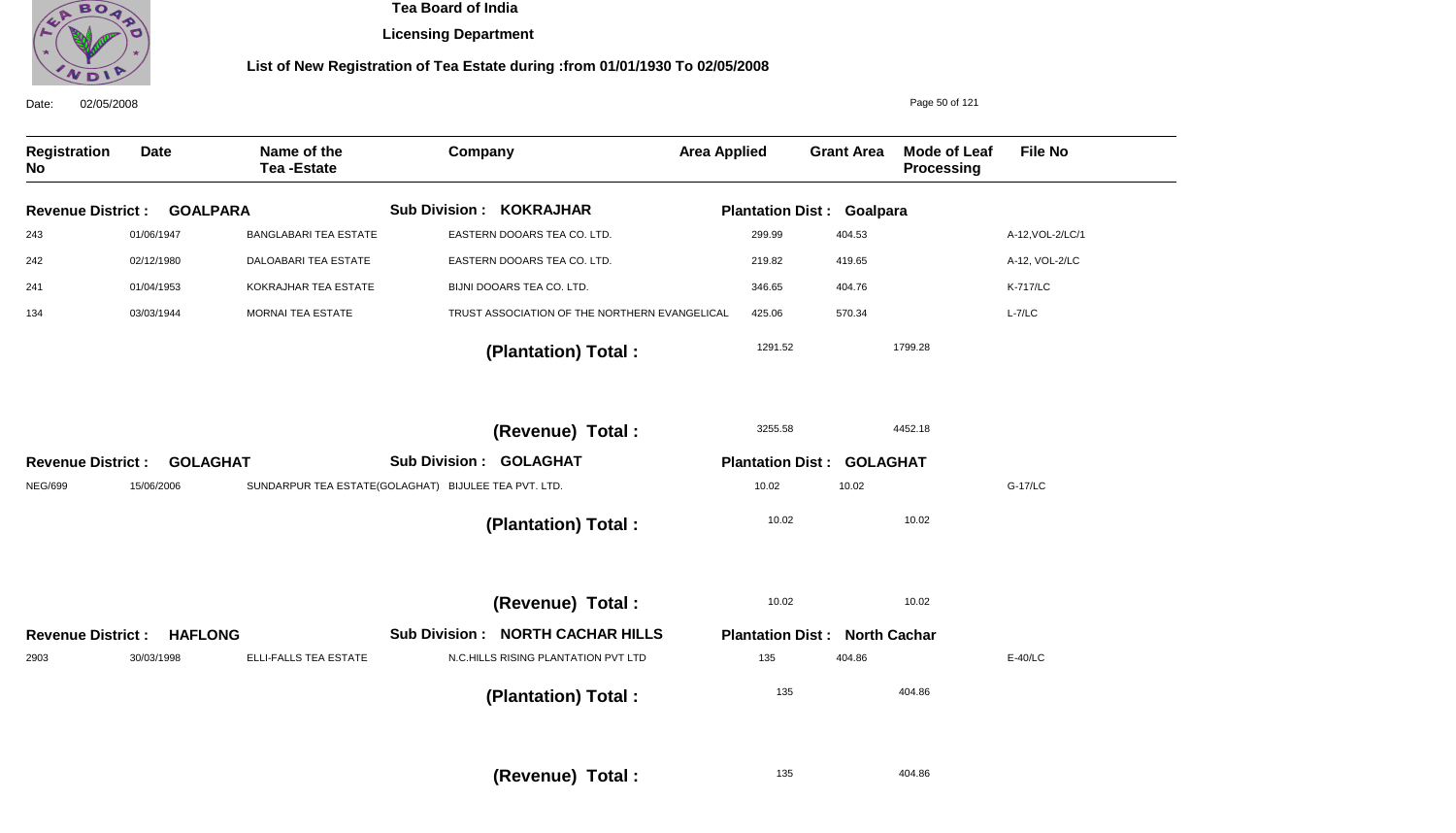

**Licensing Department**

## **List of New Registration of Tea Estate during :from 01/01/1930 To 02/05/2008**

| 02/05/2008<br>Date:      |               |                                  |                                           |                     |                                |                                   |                    |
|--------------------------|---------------|----------------------------------|-------------------------------------------|---------------------|--------------------------------|-----------------------------------|--------------------|
| Registration<br>No       | Date          | Name of the<br><b>Tea-Estate</b> | Company                                   | <b>Area Applied</b> | <b>Grant Area</b>              | <b>Mode of Leaf</b><br>Processing | <b>File No</b>     |
| <b>Revenue District:</b> | <b>HASSAN</b> |                                  | <b>Sub Division:</b><br><b>MANJIRABAD</b> |                     | <b>Plantation Dist: Hassan</b> |                                   |                    |
| BD -10                   | 17/02/1988    | KADAMANE TEA ESTATE              | KADAMANE ESTATES CO.                      | 395                 | 2586.14                        |                                   | 11-LCS(1)(K-68)/68 |
|                          |               |                                  | (Plantation) Total:                       | 395                 |                                | 2586.14                           |                    |
|                          |               |                                  | (Revenue) Total:                          | 395                 |                                | 2586.14                           |                    |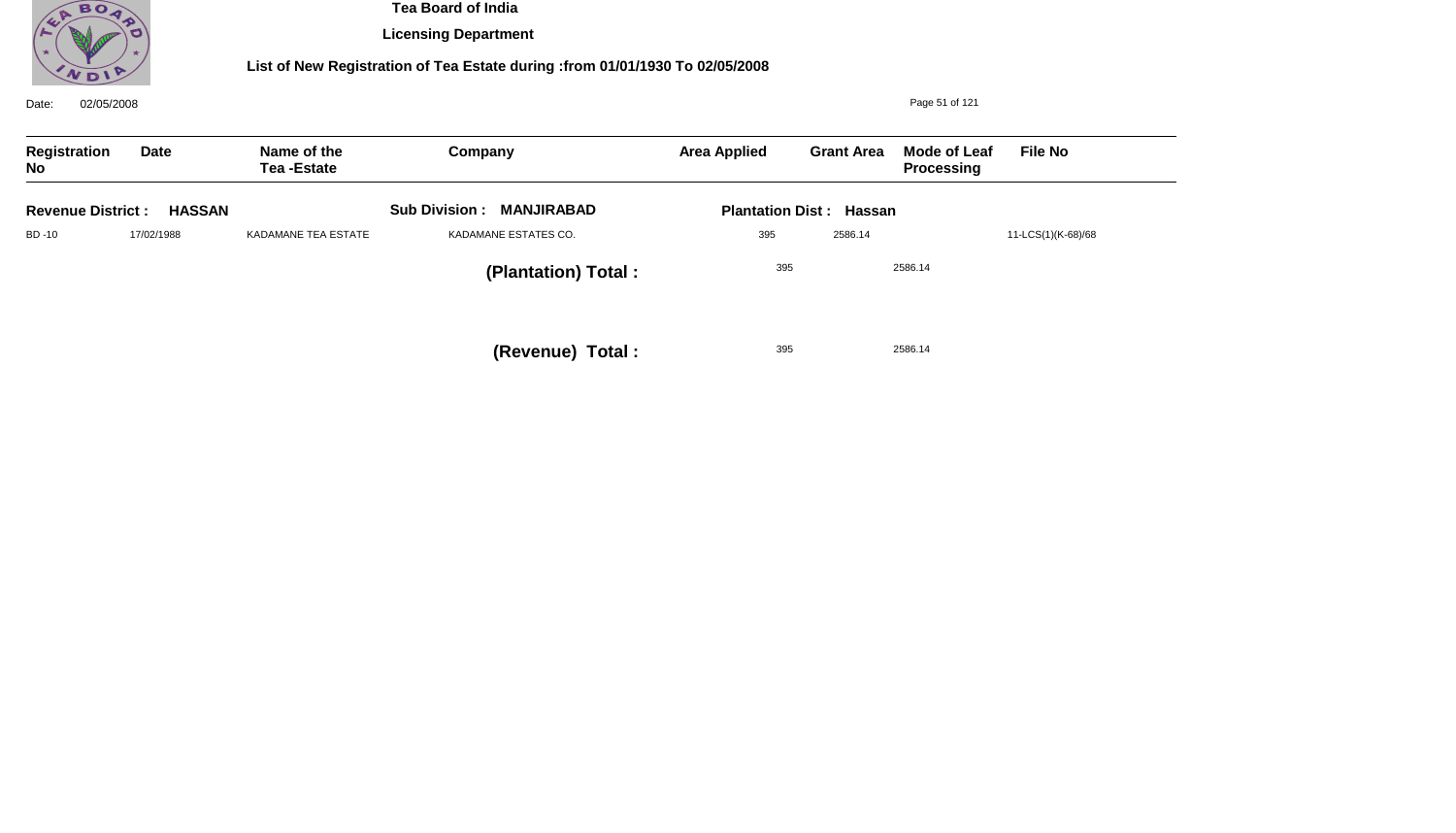

**Licensing Department**

#### **List of New Registration of Tea Estate during :from 01/01/1930 To 02/05/2008**

Date: 02/05/2008 **Registration No Date Name of the Tea -Estate Company Area Applied Grant Area Mode of Leaf Processing File No** Page 52 of 121 **Revenue District : IDIKKI Sub Division : DEVIKULAM Plantation Dist : Idukki** FH.33 J- 39 FH.6 FH.7 FH.8 FH.9 RH-42 RH-40 FH.1 FH.10 DJ.16 FH.12(S) FH.13(S) FH.14 FH.15 DJ.17 FH.16 DJ.18 FH.17 HH.37 FH.19 FH.11 20/02/1962 02/02/1962 20/02/1962 20/02/1962 20/02/1962 20/02/1962 01/02/1962 01/02/1962 20/02/1962 20/02/1962 20/02/1962 20/02/1962 20/02/1962 20/02/1962 20/02/1962 20/02/1962 20/02/1962 20/02/1962 20/02/1962 20/01/1962 20/02/1962 20/02/1962 THENMALLAY TEA ESTATE ALAMPALLY TEA ESTATE ARIVIKAD TEA ESTATE CHITTAVURRAI TEA ESTATE CHOKANAD TEA ESTATE CHUNDAVURRAI TEA ESTATE Chattanaannar Tea Estate Craiglamont Tea Estate DEVIKULAM TEA ESTATE GAHAMSLAND TEA ESTATE GLENMARY TEA ESTATE GUNDUMALLY TEA ESTATE KADALAAR TEA ESTATE KALAAR TEA ESTATE KANNIAMALLAY TEA ESTATE KUDUAKARNAM TEA ESTATE KUNDALY TEA ESTATE LADRUM TEA ESTATE LETCHMI TEA ESTATE LOCKHART TEA ESTATE MADUPATTY TEA ESTATE NETTIGUDI(GIDERALE) TEA ESTATE KANAN DEVAN HILLS PLANTATIONS COMPANY PVT. LTD. E.K. MALTHEW & BROS. KANAN DEVAN HILLS PLANTATIONS COMPANY PVT. LTD. KANAN DEVAN HILLS PLANTATIONS COMPANY PVT. LTD. KANAN DEVAN HILLS PLANTATIONS COMPANY PVT. LTD. KANAN DEVAN HILLS PLANTATIONS COMPANY PVT. LTD. TALAYAR TEA CO. LTD., TALAYAR TEA CO. LTD., KANAN DEVAN HILLS PLANTATIONS COMPANY PVT. LTD. TATA INTERNATIONAL HOPE PLANTATION(A DIVISION OF PODDAR UDYOG LTD) KANAN DEVAN HILLS PLANTATIONS COMPANY PVT. LTD. KANAN DEVAN HILLS PLANTATIONS COMPANY PVT. LTD. KANAN DEVAN HILLS PLANTATIONS COMPANY PVT. LTD. KANAN DEVAN HILLS PLANTATIONS COMPANY PVT. LTD. HOPE PLANTATION(A DIVISION OF PODDAR UDYOG LTD) TATA TEA LTD. HOPE PLANTATION(A DIVISION OF PODDAR UDYOG LTD) KANAN DEVAN HILLS PLANTATIONS COMPANY PVT. LTD. HARRISONS MALAYALAM LTD KANAN DEVAN HILLS PLANTATIONS COMPANY PVT. LTD. KANAN DEVAN HILLS PLANTATIONS COMPANY PVT. LTD. 376.16 129.58 323.26 360.32 486.07 352.14 121.41 15.38 260.82 258.11 392.29 593.67 249.42 325.9 299.85 323.51 252.28 292.54 488.94 393.45 396.92 464.9 11-LCS(1)(T-31)/77/THE 11-LCS(1)(A-10)/56 11-LCS(1)(T.31)/77 11-LCS(1)(T-31)/77/CHI 11-LCS(1)(T-31)/77/CHO 11-LCS(1)(T-31)/77/CHU 11-LCS(1)(T27)/71 11-LCS(1)(T-27)/71 11-LCS(1)(T-31)/77/DEV 11-LCS(1)(T-31)/77/GAL 11-LCS(1)(P-59)/88/GLE 11-LCS(1)(T-31)/77/GUN/ 11-LCS(1)(T-31)/77/KAD 11-LCS(1)(T-31)/77/KAL 11-LCS(1)(T-31)/77/KAN 11-LCS(1)(P-59)/88/KUD 11-LCS(1)(T-31)/77/KUN 11-LCS(1)(P-59)/88/LAD 11-LCS(1)(T-31)/77/LET 11-LCS(1)(H-1)/80/LOC 11-LCS(1)(T-31)/77/MAD 11-LCS(1)(T-31)/77/NET 887.47 129.58 651.95 1041.32 958.75 1157.7 121.41 15.38 260.82 861.34 666.47 1815.61 763.77 999.5 830.43 482.25 1029.83 351.86 932.51 645.25 1137.99 1284.21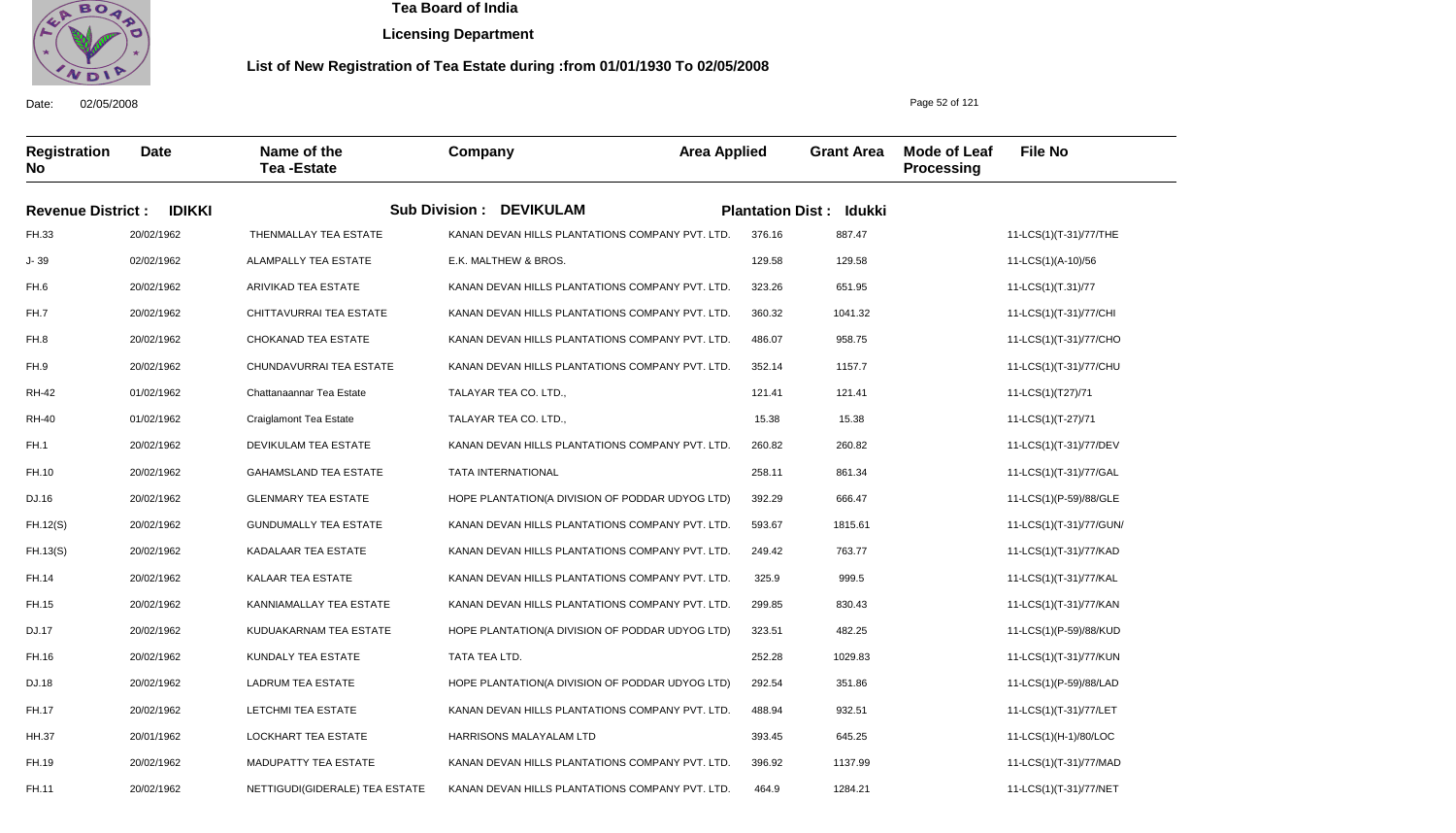

**Licensing Department**

#### **List of New Registration of Tea Estate during :from 01/01/1930 To 02/05/2008**

Date: 02/05/2008 **Registration No Date Name of the Tea -Estate Company Area Applied Grant Area Mode of Leaf Processing File No** Page 53 of 121 **Revenue District : IDIKKI Sub Division : DEVIKULAM Plantation Dist : Idukki** FH.23 FH.24 FH.26 FH.3 RH-43 FH.2 FH.29 FH.31 RH-41 FH.18 RH - 45 FH.35 20/02/1962 20/02/1962 20/02/1962 20/02/1962 01/02/1962 20/02/1962 20/02/1962 20/02/1962 01/02/1962 20/02/1962 01/02/1962 20/02/1962 NULLATANNI TEA ESTATE NYMAKAD TEA ESTATE PERIAVURRAI TEA ESTATE PULLIVASAL TEA ESTATE Pambrumallay Tea Estate Periakanal Tea Estate SEVENMALLAY TEA ESTATE SILENT VALLEY TEA ESTATE TALAYAR TEA ESTATE VAGAVURRAI TEA ESTATE VAYALKADAVU TEA ESTATE YELLAPATTY TEA ESTATE TATA TEA LTD. TATA TEA LTD. KANAN DEVAN HILLS PLANTATIONS COMPANY PVT. LTD. TATA TEA LTD. TALAYAR TEA CO. LTD., TATA TEA LTD. TATA TEA LTD. TATA TEA LTD. TALAYAR TEA CO. LTD., KANAN DEVAN HILLS PLANTATIONS COMPANY PVT. LTD. TALAYAR TEA CO. LTD., KANAN DEVAN HILLS PLANTATIONS COMPANY PVT. LTD. 463.43 506.7 528.23 422.71 119.47 300.31 636.95 371.06 181.43 490.18 8.09 334.25 11-LCS(1)(T-31)/77/NUL 11-LCS(1)(T-31)/77/NYM 11-LCS(1)(T-31)/77/PER 11-LCS(1)(T-31)/77/PUL 11-LCS(1)(T-27)/71 (P.T.E.) 11-LCS(14)/PER 11-LCS(1)(T-31)/77/SEV 11-LCS(1)(T-31)/SIL 11-LCS(1)(T-27)/71 (T.T.E) 11-LCS(1)(T-31)/77/VAG 11-LCS(1)(V-7)/50 11-LCS(1)(T-31)/77/YEL 11519.73 27208.47 **(Plantation) Total :**  1002.55 2117.07 1610.29 607.05 119.47 517.86 1139.14 891.59 181.43 1081.03 8.09 907.5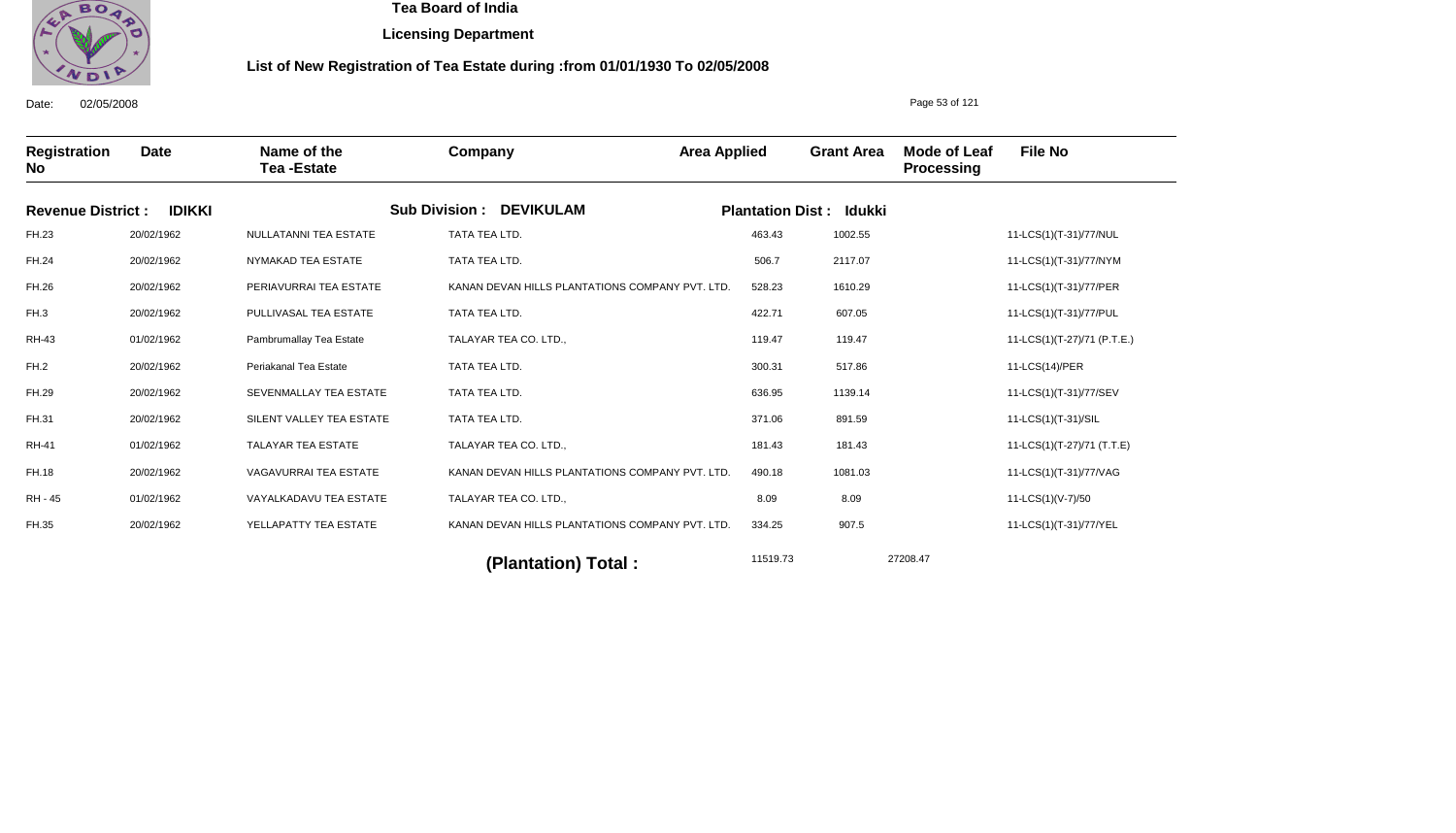

**Licensing Department**

#### **List of New Registration of Tea Estate during :from 01/01/1930 To 02/05/2008**

**Registration No Date Name of the Tea -Estate Company Area Applied Grant Area Mode of Leaf Processing File No Revenue District : IDIKKI Sub Division : PEERMADE Plantation Dist : Idukki** L-111 MJ-1 LJ- 35 J-65 J-46 J-53 QJ- 24 MJ -3 J-54 J - 42 CJ-14 RJ-40 L-104 J-80 RJ-15 TJ-25 L-117 RJ-4 J.6 L - 105 TJ-27 01/02/1962 01/02/1962 02/02/1962 01/02/1962 01/02/1962 01/02/1962 12/12/1983 01/02/1962 01/02/1962 01/02/1962 01/02/1962 01/02/1962 01/02/1962 01/02/1962 01/02/1962 10/09/1974 01/02/1962 01/02/1962 20/02/1962 01/02/1962 10/09/1974 High Crest Tea Estate ARNAKAL TEA ESTATE ASHLEY TEA ESTATE Akkara Kalam Tea Estate Amaravathy Tea Estate Arudayar Tea Estate BONAMI TEA ESTATE CARADY GOODY TEA ESTATE CHIDAMBARAM TEA ESTATE CHURAKULAM TEA ESTATE Cheenathalaar Tea Estate Chunnar Tea Estate Cumbumetho Tea Estate Earden Tea Estate Fairfield Tea Estate GRANBY TEA ESTATE Greenfield Tea Estate Haileyburia Tea Estate KARIMTHARUVI TEA ESTATE KOLAHALAMED TEA ESTATE KOLICKANAM TEA ESTATE SMT. ANNETTE ABRAHAM MIDLAND RUBBER & PRODUCE CO. LTD. UDAYAGIRI RUBBER CO. LTD. SHRI T.H. MOHAMMED ALI SHRI N. KRISHNA IYER SHRI G. NADARAT M.M.J. PLANTATIONS HIGHLAND PRODUCE CO. LTD. CHIDAMBARAM TEA ESTATE. CHURAKULAM TEA ESTATES (PVT) LTD. PEERMADE TEA CO. LTD., HAILEYBURIA TEA ESTATES LTD. SHRI MICHAEL A. KALLIVAYALIL M.K.S. PLANTATIONS TYFORD TEA LTD. RAM BAHADUR THAKUR PVT. LTD SHRI ABRAHAM THOMAS HAILEYBURIA TEA ESTATES LTD. KARIMTHARUVI TEA ESTATES LTD COCHIN MALABAR ESTATE & INDUSTRIES LTD RAM BAHADUR THAKUR PVT. LTD 17.43 534.76 161.07 8.62 95.4 20.66 267.39 262.68 45.25 199.73 640.57 121.41 20 11.05 201.94 210.61 12.73 250.38 214.36 92.94 298.34 11-LCS(1)(H-40)/76 11-LCS(1)(A-350/70 11-LCS(1)(A-37)/71 11-LCS(1)(A-6)/56 11-LCS(1)(A-12)/56 11-LCS(1)(A-22)/56 11-LCS(1)(B-42)/79 11-LCS(1)(C-31)/70 11-LCS(1)9C-9)/56 11-LCS910(C-20)/56/C.T.E 11-LCS(1)(C-32)/71 11-LCS(1)(H-34)/71 11-LCS(1)(C-25)/62/CUM 11-LCS(1)(E-21)/90 11-LCS(1)(F-8)/71 11-LCS(1)(R-27)/76 11-LCS(1)(G-34)/80 11-LCS(1)(H-34)/71 (H.T.E.) 11-LCS(1)(K-19)/56 11-LCS(1)(K-65)/92 11-LCS(1)(R-27)/76/K.T.E 17.43 1014.39 248.78 8.62 95.4 20.66 398.47 549.29 83.9 277.07 1110.68 166.68 20 11.05 304.55 380.3 12.73 459.28 250.77 161.87 471.46

SRI T. M. HASSAN RAWTHAR

27.31

27.31

Date: 02/05/2008

J-66

01/02/1962

Kalapurackal Tea Estate

Page 54 of 121

11-LCS(1)(K-7)/56/KAL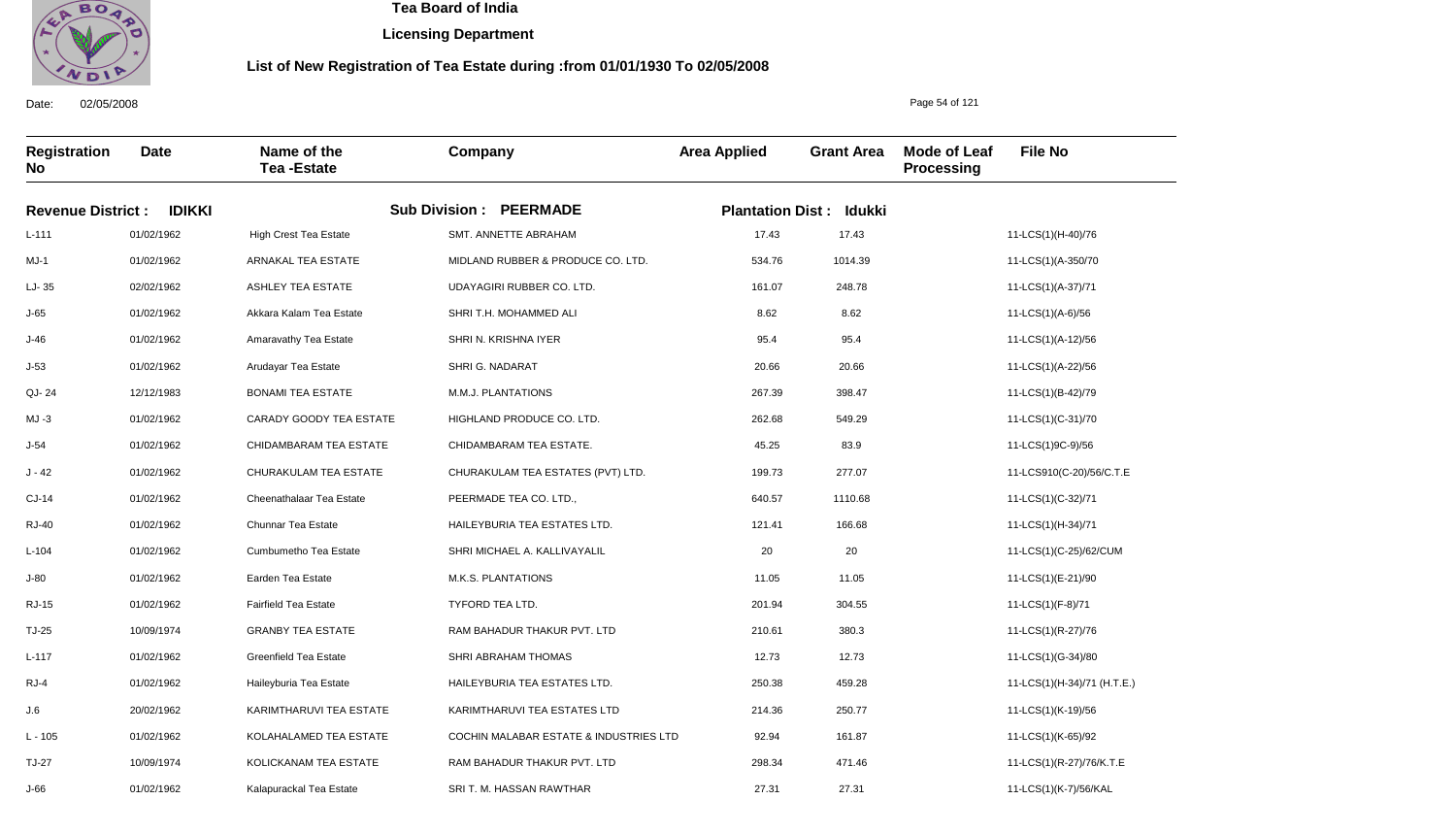

**Licensing Department**

#### **List of New Registration of Tea Estate during :from 01/01/1930 To 02/05/2008**

**Registration No Date Name of the Tea -Estate Company Area Applied Grant Area Mode of Leaf Processing File No Revenue District : IDIKKI Sub Division : PEERMADE Plantation Dist : Idukki** J-23 J-13 J-62 J-55 L-120 J-48 HJ.9 TJ 28 TJ -29 L-78 L-112 J-75 TJ-30 J-47 CL-4 TJ -31 TJ -32 MJ- 41 HJ.44 L - 118 J.12 01/02/1962 01/02/1962 01/02/1962 01/02/1962 01/02/1962 01/02/1962 20/02/1962 10/09/1974 10/09/1974 01/02/1962 01/02/1962 01/02/1962 10/09/1974 01/02/1962 01/02/1962 10/09/1974 10/09/1974 01/02/1962 20/02/1962 11/10/1984 20/02/1962 Kallar Tea Estate Kotamullai Tea Estate Kurusimalai Tea Estate LAKSHMIKOIL TEA ESTATE Lake View Tea Estate MLAMALLAY TEA ESTATES MOONGALAAR TEA ESTATE MOUNT TEA ESTATE MUNJAMULLAY TEA ESTATE Mekunanam Tea Estate Midridge Tea Estate Musaliar Tea Estste NELLIKAI TEA ESTATE Nilgiri Tea Estate Orkadem Tea Estate PAMBANAR TEA ESTATE PASUMULLAY TEA ESTATE PASUPARAI TEA ESTATE PATTUMALAY TEA ESTATE PATTUMUDY TEA ESTATE PENSHURST TEA ESTATE KALLAR KALLUMKAL ESTATE M.M.J. PLANTATIONS SHRI M. MARIA PILLAI LAKSHMIKOIL TEA FACTORY KALLUVAYALL PAPPEN MEMORIAL CHARITABLE TRUST MLAMALLAY TEA ESTATES LTD. HARRISONS MALAYALAM LTD RAM BAHADUR THAKUR PVT. LTD RAM BAHADUR THAKUR PVT. LTD SHRI MICHAEL A. KALLIVAYALIL HANDIQUE TEA PVT.LTD SHRI T.A.MOHAMED MUSTAPHA RAM BAHADUR THAKUR PVT. LTD MR. N. RAMACHANDRAN M/S. TRAVANCORE RUBBER & TEA CO LDT., RAM BAHADUR THAKUR PVT. LTD RAM BAHADUR THAKUR PVT. LTD HIGHLAND PRODUCE CO. LTD. HARRISONS MALAYALAM LTD GEMRAJ PLANTATIONS KARIMTHARUVI TEA ESTATES LTD 23.96 355.71 21.66 130.22 9.19 205.29 750.91 210.66 272.36 17.48 13.94 46.59 181.51 209.44 15.99 225.06 198.31 158.22 198.08 27.94 113.91 11-LCS(1)(K-8)/ 11-LCS(1)(M-59)/84/KTE 11-LCS(1)(K-44)/56 11-LCS(1)(L-10/56 11-LCS(1)(L-8)/92 11-LCS(1)(M-21)/56 11-LCS(1)(H-1)/80/MOO 11-LCS(1) R-27/76 11-LCS(1)(R-27)/76/M.U.T.E 11-LCS(1)(M-19)/56 11-LCS(1)(M-52)/76 11-LCS(1)(M-39)/60 11-LCS(1)(R-27)/76/N.T.E 11-LCS(1)(N-5)/ 11-LCS(1)(O-3)/64 11-LCS(10(R-27)/76/P.B.T 11-LCS(1)(R-27)/76/P.T.E 11-LCS(1)(P-450/70 11-LCS(1)(H-1)/80/PAT 11-LCS(1)(P-62)/87 11-LCS(1)(P-14)/56 23.96 736.81 24.97 194.65 60.7 212.17 1145.88 334.75 551.58 37.48 13.94 56.3 267.39 304.58 15.99 449.56 334.69 301.58 300.08 27.94 166.97

K.M. BASHEER & OTHERS.

10.12

10.29

Date: 02/05/2008

 $L - 116$ 

01/02/1962

POONGAVANAM 'B' TEA ESTATE

Page 55 of 121

11-LCS(1)P-55)/77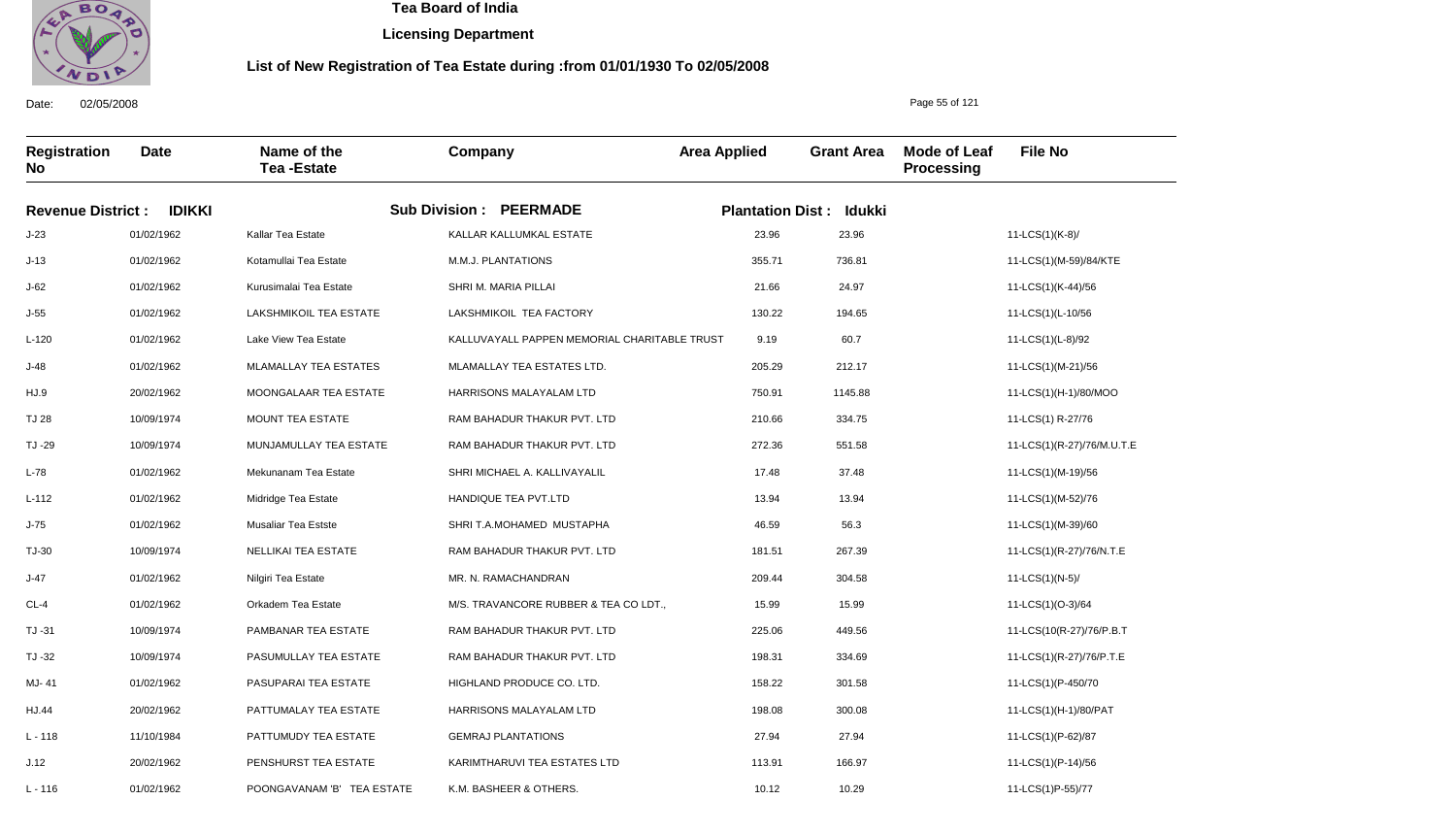

**Licensing Department**

#### **List of New Registration of Tea Estate during :from 01/01/1930 To 02/05/2008**

**Registration No Date Name of the Tea -Estate Company Area Applied Grant Area Mode of Leaf Processing File No Revenue District : IDIKKI Sub Division : PEERMADE Plantation Dist : Idukki** J-50 L-115 J-49 L-87 J-73 J-76 J-78 RJ-2 LJ 22 J -56 L-113 TJ -33 TJ -34 TJ 34 L- 81 RJ-36 J-63 J-37 HJ.10 01/02/1962 01/02/1962 01/02/1962 01/02/1962 01/02/1962 01/02/1962 01/02/1962 01/02/1962 01/02/1962 01/02/1962 01/02/1962 10/09/1974 10/09/1974 10/09/1974 01/02/1962 01/02/1962 01/02/1962 01/02/1962 20/02/1962 Periyar / connemara Tea Estate Poongavanam 'A' Estate Pullikanam Tea Estate Pullupara Tea Estate REVENUE D. TEA ESTATE Ranimudy Dn-II Tea Estate Ranimudy Dn. IV Tea Estate SEMNIVALLEY TEA ESTATE STAGBROOK TEA ESTATE STAGMOOR TEA ESTATE Spring Valley Tea Estate THENGAKAL TEA ESTATE TUNGAMULLAY TEA ESTATE TUNGAMULLAY TEA ESTATE TURIN ROCK TEA ESTATE TYFORD TEA ESTATE Thenamackal Tea Estate Vaghamon Tea Estate WALLARDIE TEA ESTATE TROPICAL PLANTATIONS LTD ABDUL SATHAR & OTHERS COCHIN MALABAR ESTATE & INDUSTRIES LTD SHRI MICHAEL A. KALLIVAYALIL E.K. MALTHEW & BROS. SHRI T.M. HAMEED ROWTHER HAJEE T.M. HASSAN ROWTHER HAILEYBURIA TEA ESTATES LTD. NILGIRI TEA ESTATES LTD. STAGMOOR ESTATE MR. K.V.ABRAHAM VARGHESE RAM BAHADUR THAKUR PVT. LTD RAM BAHADUR THAKUR PVT. LTD RAM BAHADUR THAKUR LTD. K.V. ABRAHAM. TYFORD TEA LTD. SHRI SAYED MOHAMED RAWTHER M.M.J. PLANTATIONS HARRISONS MALAYALAM LTD 201.07 9.24 247.75 26.15 12.13 30.26 56.28 245.2 259.19 18.01 10.42 232.38 345.51 345.51 18.04 324.43 18.95 368.16 514.17 11-LCS(1)(P-16)/ 11-LCS(1)(P-54)/77 11-LCS(1)(P-29)/56 11-LCS(1)(P-32)/56 11-LCS(1)(R-11)/56 11-LCS(1)(R-4)/56 11-LCS(1)(R-6)/56 11-LCS(1)(H-34)/71 (S.V.T.E.) 11-LCS(1)(S-50)/71 11-LCS(1)(S-21)/56 11-LCS(1)(S-54)/76 11-LCS(109R-27)/76 11-LCS(1)(R-27)/76/T.M.T.E 11-LCS(1)R-27/76 11-LCS(1)(T-24)/66 11-LCS(1)(T-28)/71 11-LCS(1)(T-6)/56 11-LCS(1)(M-59)84/VTE 11-LCS(1)(H-1)/80/WAL 201.07 10.2 328.43 46.15 14.96 30.26 60.02 364.81 350.12 18.01 10.42 413.13 539.29 539.29 34.28 655.39 18.95 829.32 828.45

10394.03 16955.5 **(Plantation) Total :** 

Date: 02/05/2008

Page 56 of 121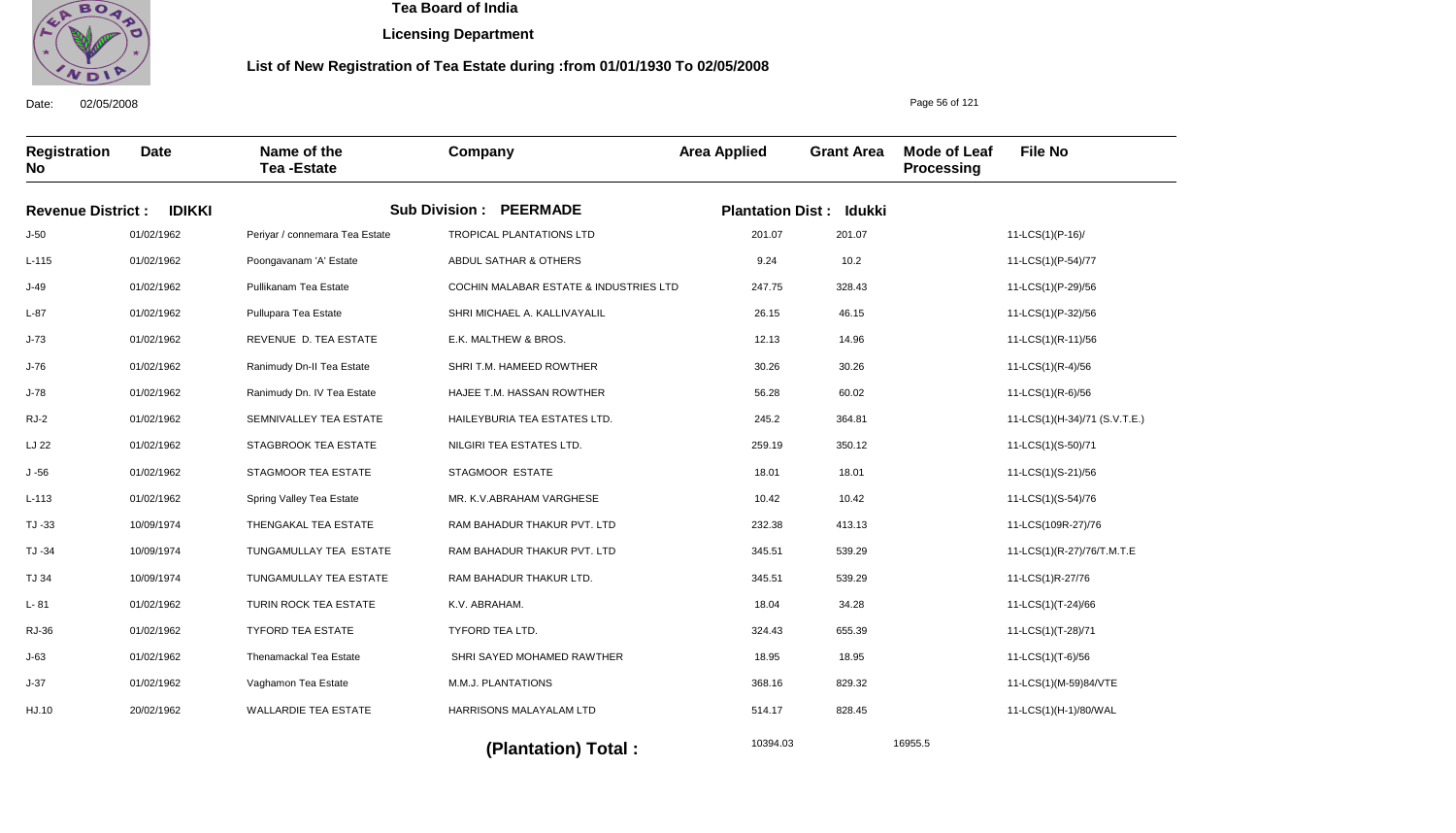

**Licensing Department**

# **List of New Registration of Tea Estate during :from 01/01/1930 To 02/05/2008**

| 02/05/2008<br>Date:       |               |                                  |                              |                                    |                                           |                                | Page 57 of 121                           |                       |
|---------------------------|---------------|----------------------------------|------------------------------|------------------------------------|-------------------------------------------|--------------------------------|------------------------------------------|-----------------------|
| <b>Registration</b><br>No | <b>Date</b>   | Name of the<br><b>Tea-Estate</b> | Company                      |                                    | <b>Area Applied</b>                       | <b>Grant Area</b>              | <b>Mode of Leaf</b><br><b>Processing</b> | <b>File No</b>        |
| <b>Revenue District:</b>  | <b>IDIKKI</b> |                                  |                              | Sub Division : THODUPUZHA          |                                           | <b>Plantation Dist: Idukki</b> |                                          |                       |
| $L-107$                   | 01/02/1962    | Methanathu Tea Estate            |                              | SRI M.S. VISWAMBHARAN              | 48.6                                      | 65.6                           |                                          | 11-LCS(1)(M-48)/67    |
|                           |               |                                  |                              | (Plantation) Total:                | 48.6                                      |                                | 65.6                                     |                       |
| <b>Revenue District:</b>  | <b>IDIKKI</b> |                                  |                              | <b>Sub Division : UDUNPANCHOLA</b> |                                           | <b>Plantation Dist: Idukki</b> |                                          |                       |
| $J - 61$                  | 01/02/1962    | <b>BISON VALLEY TEA ESTATE</b>   |                              | P.M. ABRAHAM & CO.                 | 69.45                                     | 96.72                          |                                          | 11-LCS(1)(B-17)/56    |
| LJ.45                     | 20/02/1962    | POOKULAM TEA ESTATE              |                              | <b>RATAN PLANTATIONS LTD</b>       | 100.8                                     | 133.75                         |                                          | 11-LCS(1)(P-48)/71    |
| $L-119$                   | 01/02/1962    | Rohit Tea Estate                 |                              | RATAN PLANTATIONS LTD              | 95.86                                     | 107.14                         |                                          | 11-LCS(1)(R-30)/92    |
| <b>HH.38</b>              | 20/02/1962    | SURIANALLA UPPER TEA ESTATE      |                              | HARRISONS MALAYALAM LTD            | 640.32                                    | 991.89                         |                                          | 11-LCS(1)(H-1)/80/SUR |
|                           |               |                                  |                              | (Plantation) Total:                | 906.43                                    |                                | 1329.5                                   |                       |
|                           |               |                                  |                              | (Revenue) Total :                  | 22868.79                                  |                                | 45559.07                                 |                       |
| <b>Revenue District:</b>  | <b>IMPHAL</b> |                                  | <b>Sub Division : IMPHAL</b> |                                    | <b>Plantation Dist:</b><br><b>Manipur</b> |                                |                                          |                       |
| 2690                      | 18/01/1983    | MANIPUR TEA ESTATE/3             |                              | WOODBRIAR ESTATE LIMITED           | 105                                       | 500                            |                                          | NC/PART-455/LC        |
| 2845                      | 10/10/1992    | <b>NILAI TEA ESTATE</b>          |                              | NILAI TEA CO (P) LTD               | 100                                       | 319                            |                                          | <b>N-73/LC</b>        |
|                           |               |                                  |                              | (Plantation) Total:                | 205                                       |                                | 819                                      |                       |
|                           |               |                                  |                              | (Revenue) Total :                  | 205                                       |                                | 819                                      |                       |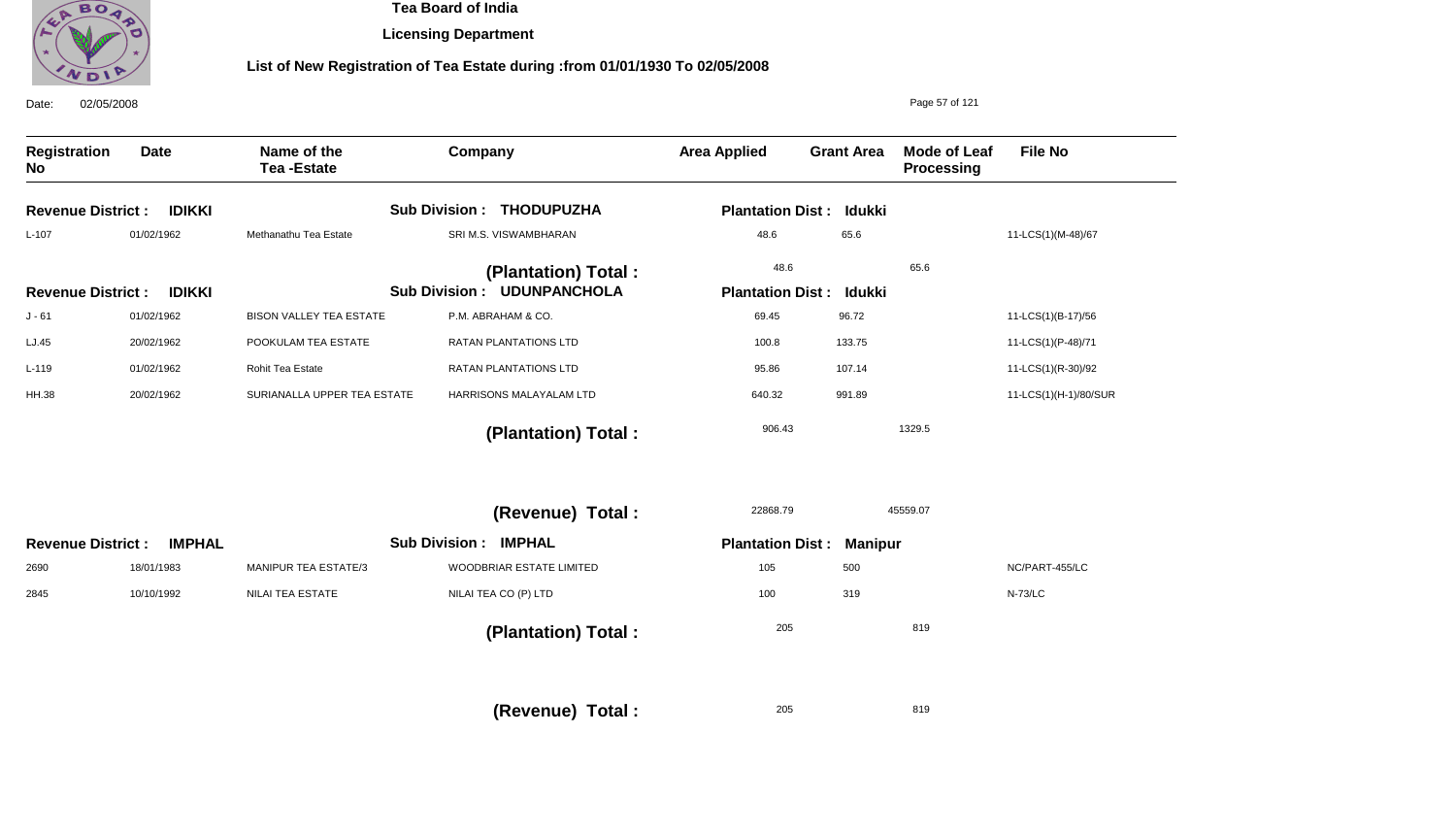

**Licensing Department**

#### **List of New Registration of Tea Estate during :from 01/01/1930 To 02/05/2008**

**Registration No Date Name of the Tea -Estate Company Area Applied Grant Area Mode of Leaf Processing File No Revenue District : JALPAIGURI Sub Division : ALIPURDUAR Plantation Dist : Dooars** 725 P-6 P-7 2381 N-2 2531 N-7(JA) 21 2622 C-67 C-66 2430 971 39 2534 B-17 2318 2631 152 825 B-16 10/08/1938 01/04/1953 20/07/1940 01/04/1953 01/04/1953 09/05/1979 01/04/1953 25/02/1934 20/09/1982 01/02/1940 10/05/1959 20/05/1962 18/05/1936 10/12/1935 09/05/1979 20/02/1967 15/09/1988 08/12/1976 16/07/1959 01/04/1953 20/02/1967 ATIABARI TEA ESTATE BEECH TEA ESTATE BHARNOBARI TEA ESTATE BUNDAPANI TEA ESTATE CENTRAL DOOARS TEA ESTATE CHINCHULA TEA ESTATE CHUAPARA TEA ESTATE CHUNIAJHORA TEA ESTATE DALGAON TEA ESTATE DALMORE TEA ESTATE DALSINGPORA TEA ESTATE DEM DIMA TEA ESTATE DHEKLAPARA TEA ESTATE DHOWLAJHORA TEA ESTATE DIMA TEA ESTATE DUMCHIPARA TEA ESTATE ETHELBARI TEA ESTATE GARGANDA TEA ESTATE GOPALPUR TEA ESTATE GOPIMOHAN TEA ESTATE HANTAPARA TEA ESTATE ATIABARI TEA CO. LTD THE DIBRUGARH COMPANY LIMITED BHARNOBARI TEA & INDUST. LTD ALIPURDUAR ENTERPRISES LTD. MCLEOD RUSSEL INDIA LIMITED SHIMANSU VYAPARIK KENDRA LTD. MCLEOD RUSSEL INDIA LIMITED CHUNIAJHORA TEA COMPANY LT D RNT PLANTATION LTD. OCTAVIUS TEA & INDUSTRIES LTD. OCTAVIUS TEA & INDUSTRIES LTD. SANTIPARA TEA COMPANY LIMITED DHEKLAPARA TEA CO. LTD BENGAL DOOARS NATIONAL TEA CO. LTD SURAJGOVIND ESTATES PRIVATE LIMITED DUNCAN INDUSTRIES LTD ETHELBARI TEA CO(1932) LTD DUNCAN INDUSTRIES LTD THE GOPALPUR TEA CO.LTD. GOPIMOHAN TEA ESTATE DUNCAN INDUSTRIES LTD 555.45 785.63 725.12 490.98 776.78 567.1 658.12 232.74 684.91 492.98 792.47 557.64 548.1 453.68 722.85 670.8 252.8 510.43 430.2 25.33 657.32 A-81/LC B-656/LC D-1/PART-502/LC B-657/LC C-583/LC B-355/LC/1979/1 C-584/LC C-19/LC D-200/LC D-198/LC D-197/LC D-178/LC D-67/LC B-37/LC-(VOL)/ B-355/LC/79/4 D-2/PART-135/LC E-36/LC G-134/LC G-41/LC G-658/LC D-2/PART-135/LC/2 757.64 934.66 867.12 1269.72 1225.6 613.1 933.64 581.47 1069.04 1195.15 1504.16 1072.72 1197 608.92 722.85 1040.79 364.18 764.48 821.9 73.33 1230.09

MCLEOD RUSSEL INDIA LIMITED

411.95

827.51

Date: 02/05/2008

N-18

01/04/1953

JAINTI TEA ESTATE

Page 58 of 121

J-586/LC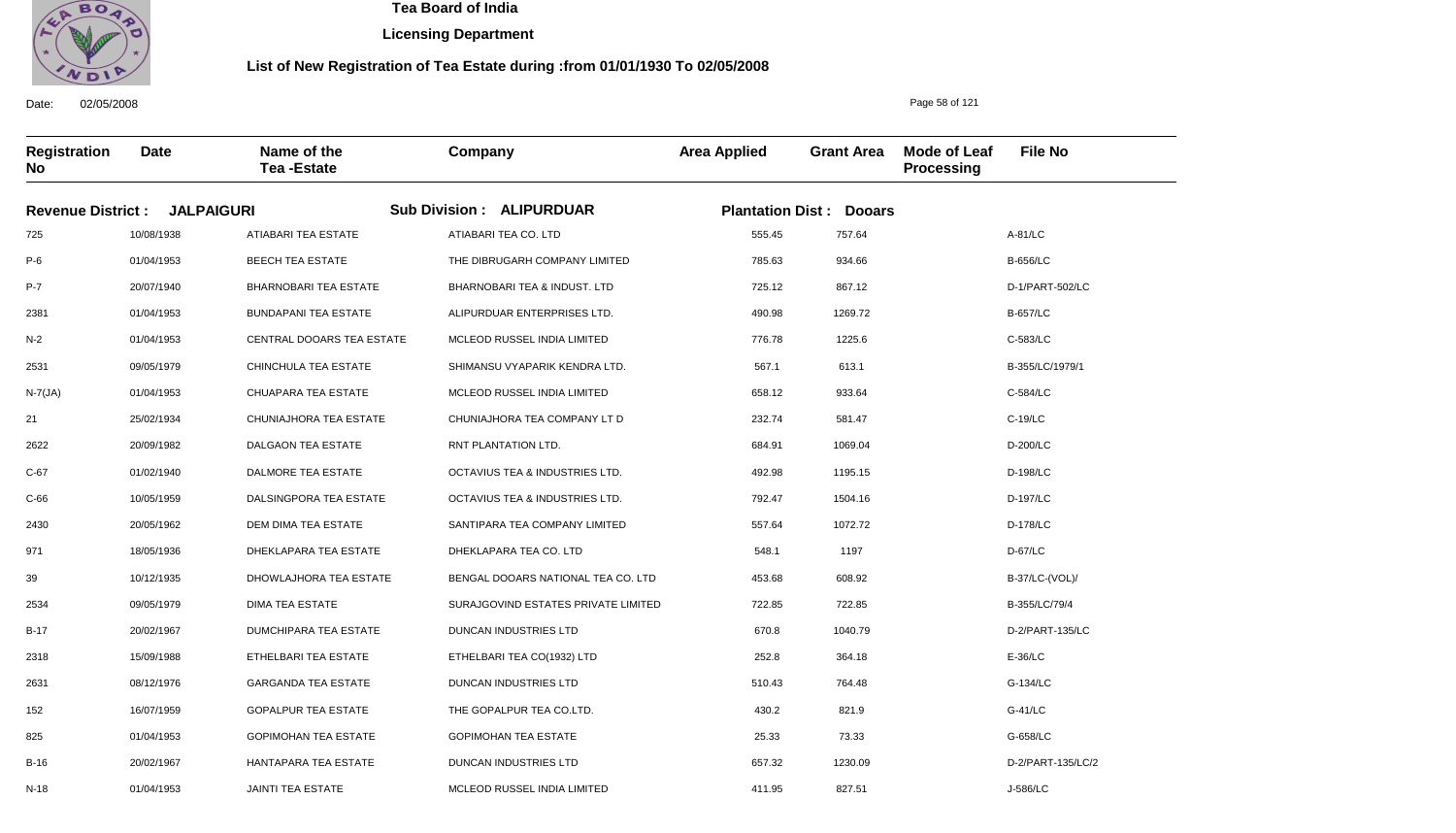

N-13

01/04/1953

RYDAK TEA ESTATE

 **Tea Board of India** 

**Licensing Department**

#### **List of New Registration of Tea Estate during :from 01/01/1930 To 02/05/2008**

Page 59 of 121

R-661/LC

Date: 02/05/2008 **Registration No Date Name of the Tea -Estate Company Area Applied Grant Area Mode of Leaf Processing File No Revenue District : JALPAIGURI Sub Division : ALIPURDUAR Plantation Dist : Dooars** 2462 149 2532 N-14 38 2632 55 175 426 9 2580 2546 425 2547 2577 730 48 29 2533 E-24 59 20/02/1998 08/07/1934 09/05/1979 01/04/1953 01/08/1943 27/08/1984 10/02/1940 01/04/1953 12/02/1934 03/01/1934 12/06/1958 03/08/1940 01/04/1953 23/03/1991 27/02/1975 20/12/1940 06/12/1939 02/08/1948 09/05/1979 01/10/1935 18/02/1936 JAYBIRPARA TEA ESTATE KADAMBINI TEA ESTATE KALCHINI TEA ESTATE KARTICK TEA ESTATE KOHINOOR TEA ESTATE LANKAPARA TEA ESTATE MADHU TEA ESTATE MAJHERDABRI TEA ESTATE MAKRAPARA TEA ESTATE MATHURA TEA ESTATE MECHPARA TEA ESTATE MORAGHAT TEA ESTATE MUJNAI TEA ESTATE NANGDALA TEA ESTATE NEWLANDS TEA ESTATE NIMTIJHORA TEA ESTATE RADHARANI TEA ESTATE RAHIMABAD TEA ESTATE RAIMATANG TEA ESTATE RAJAHBHAT TEA ESTATE RAMJHORA TEA ESTATE BHATKAWA TEA INDUSTRIES LTD. KADAMBINI TEA CO. LTD BUXA DOOARS TEA CO, (INDIA) LTD RYDAK SYNDICATE LTD KOHINOOR TEA COMPANY LTD DUNCAN INDUSTRIES LTD DIABARI TEA CO. LTD. RANGPUR TEA ASSOCIATION LTD ANOOP TEA CO. (P)LTD. MCLEOD RUSSEL INDIA LIMITED DARJEELING DOOARS PLANTATIONS(TEA) LTD BINAGURI TEA CO.(PVT) LTD ANJUMAN TEA CO. LTD M.K.TEA PVT.LTD. ENGO TEA CO. LTD KHAYERBARI TEA CO. LTD RADHA RANI TEA ESTATE PVT LTD RAHIMIA LANDS & TEA CO.(P) LTD BUXA DOOARS TEA CO, (INDIA) LTD RAJAHBHAT TEA CO. LTD HANUMAN TEA CO. LTD 183.58 298 735.42 271.19 398.83 1241.49 307.35 355.58 197.04 504.12 504.12 517.82 387.2 536.01 625.15 366.57 149.25 321.32 492.02 352.71 604.23 J-98/LC G-6/1/LC B-355/LC/79/2 K-659/LC K-20-43 D-2/PART-272/LC D-3/LC M-660/LC A-43,VOL-2/LC S-2/LC B-351/LC M-239/LC M-591/LC N-135/LC PART-242/LC N-74/LC R-2/LC R-11/LC B-355/LC/79/3 R-35/LC R-7/LC 392.18 910.09 1151.75 624.95 671.73 2020.49 451.42 486.43 603.75 984.01 752.45 614.38 759.96 870.07 849.03 575.45 383.88 781.05 663.07 420.54 604.46

726.49

1414.18

RYDAK SYNDICATE LTD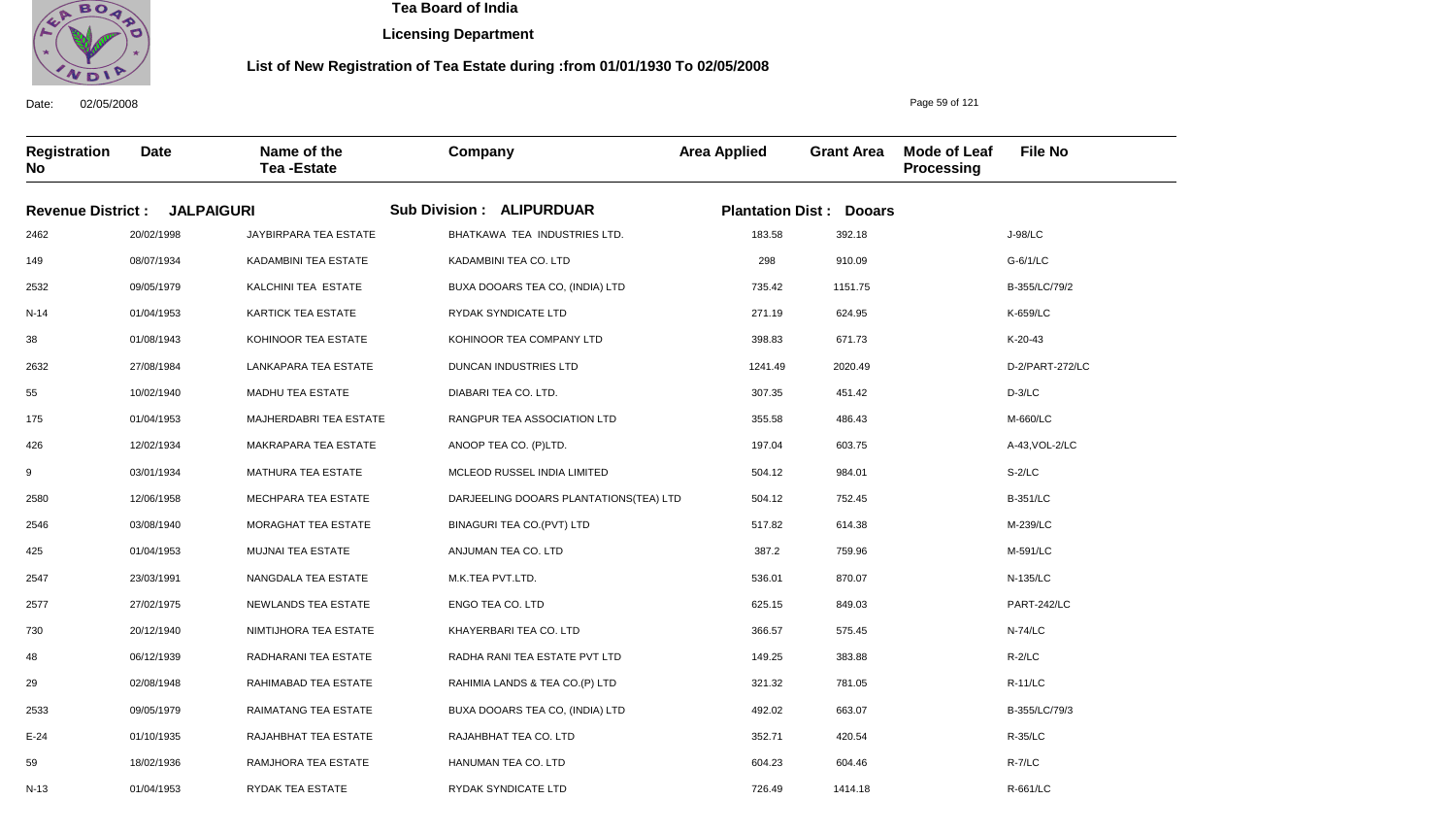

**Licensing Department**

#### **List of New Registration of Tea Estate during :from 01/01/1930 To 02/05/2008**

Date: 02/05/2008 **Registration No Date Name of the Tea -Estate Company Area Applied Grant Area Mode of Leaf Processing File No** Page 60 of 121 **JALPAIGURI Revenue District : JALPAIGURI Revenue District : JALPAIGURI Revenue District : ALIPURDUAR Sub Division : ALIPURDUAR Sub Division : ALIPURDUAR Sub Division : Plantation Dist : Dooars Plantation Dist : Jalpaiguri Plantation Dist : Terai** 46 B-23 2328 P-8 17 251 150 2639 2614 2677 166 E-23 2525 B-22 01/02/1961 01/04/1953 02/10/1956 01/04/1953 08/10/1966 09/06/1933 10/02/1956 01/04/1953 10/02/1977 01/04/1953 27/02/1939 01/12/1975 08/06/1970 01/04/1953 Rahimpur Tea Estate SANKOS TEA ESTATE SARUGAON TEA ESTATE SATALI TEA ESTATE SINGHANIA TEA ESTATE SRINATHPUR TEA ESTATYE SUBHASINI TEA ESTATE TASATI TEA ESTATE TOORSA TEA ESTATE TULSIPARA TEA ESTATE TURTURI TEA ESTATE BHATKAWA TEA ESTATE PHASKOWA TEA ESTATE KUMARGRAM TEA ESTATE RAHIMPUR TEA CO. LTD GOODRICKE GROUP LTD ETHELBARI TEA CO(1932) LTD HASIMARA INDUSTRIES LTD. SINGHANIA TEA CO.(PVT)LTD SRINATHPUR TEA CO. LTD BIJOYNAGAR TEA CO LTD TASATI TEA LTD. TOORSA TEA COMPANY PRIVATE LTD DUNCAN INDUSTRIES LTD ALIPURDUAR TEA CO.LTD BHATKAWA TEA INDUSTRIES LTD. PHASKOWA TEA PLANTATIONS LIMITED GOODRICKE GROUP LTD 94.36 672.1 319.03 886.81 207.47 137.88 369.18 434.07 482.26 476.92 293.16 625.14 137.45 646.85 R-3/LC S-662/LC S-316/LC S-663/LC S-346/LC S-19/LC B/42/LC T-665/LC T-137/LC T-664/LC A-20/LC M-5/LC P-174/LC K-616/LC 26452.11 762.59 646.85 43436.64 1044.41 871.62  **(Plantation) Total : (Plantation) Total : (Plantation) Total :**  315.63 933.25 629.27 1096.45 348.03 324.03 526.18 600.51 791 758.38 453.52 783.46 260.95 871.62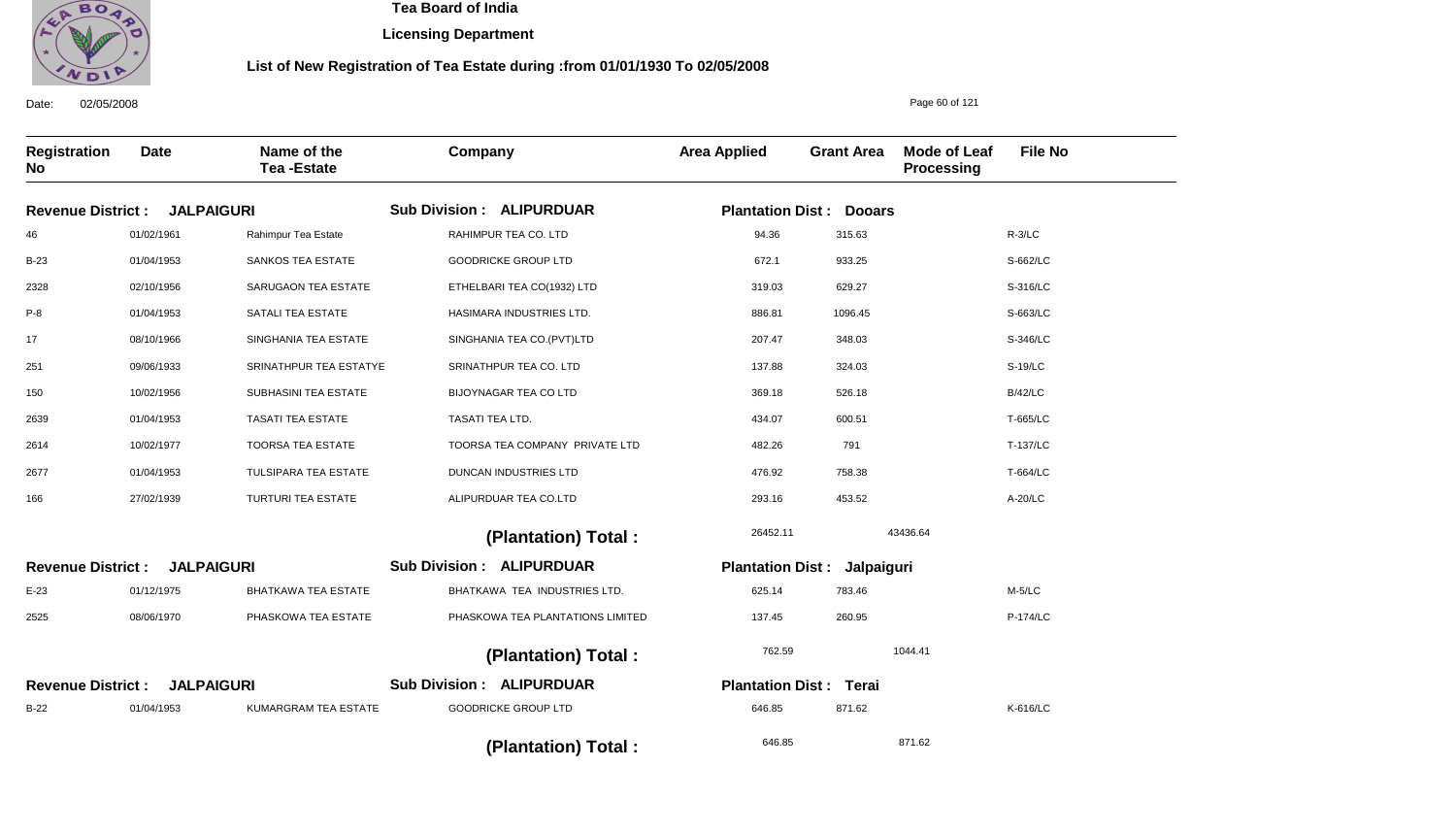

**Licensing Department**

#### **List of New Registration of Tea Estate during :from 01/01/1930 To 02/05/2008**

**Registration No Date Name of the Tea -Estate Company Area Applied Grant Area Mode of Leaf Processing File No Revenue District : JALPAIGURI Sub Division : JALPAIGURI SADAR Plantation Dist : Dooars** B-81 2811 P-1 52 2810 2730 2626 2382 2767 2763 1614 30 2662 215 2598 1612 2520 B-7 19 2613 B-26 18/03/1972 01/04/1953 01/04/1953 01/04/1953 01/04/1953 10/03/1986 01/04/1953 10/04/1958 01/04/1953 20/09/1988 10/02/1956 28/05/1934 17/08/1981 08/01/1934 20/04/1974 05/06/1939 20/02/1973 01/04/1953 23/02/1934 20/10/1975 01/04/1953 AIBHEEL TEA ESTATE AMARPUR TEA ESTATE AMBARI TEA ESTATE ANANDAPUR TEA ESTATE(W.B.) ARUNAPUR UNIT-1 TEA ESTATE ASHOK TEA ESTATE BAINTGOORIE TEA ESTATE BAMANDANGA TEA ESTATE BANARHAT TEA ESTATE BANSIBAG TEA ESTATE BHANDAPUR TEA ESTATE BHANDIGURI TEA ESTATE BHOGOTPORE TEA ESTATE BHOLANATH TEA ESTATE BINAGURI TEA ESTATE Batabari Tea Estate CARRON TEA ESTATE CHALOUNI TEA ESTATE CHAMURCHI TEA ESTATE CHENGMARI TEA ESTATE CHULSA TEA ESTATE GOODRICKE GROUP LTD PHASKOWA TEA PLANTATIONS LIMITED DIANA TEA CO.LTD. ROOPACHERRA TEA CO.LTD. PHASKOWA TEA PLANTATIONS LIMITED LALCHAND GAJANANDA DIANA TEA CO.LTD. TONDOO TEA CO.(PVT)LTD. ANDREW YULE & CO LTD. BIHANJI FIBRE TEA & INDUSTRIAL LTD SHIKARPUR & BHANDAPUR TEA ESTATE GOODWILL TEA & INDUSTRIES LTD. BHAGATPUR TEA CO. LTD BHATKAWA TEA INDUSTRIES LTD. BINAGURI TEA CO (PVT) LTD TATA TEA LTD. BASU TEA PRIVATE LTD. GOODRICKE GROUP LTD CHAMURCHI AGRO(I) LTD CHENGMARI TEA CO. LTD GOODRICKE GROUP LTD TATA TEA LTD. 816.34 18.96 587.04 389.26 25.06 8.47 645.68 265.47 630.59 109.95 111.36 313.12 624.1 24.28 599.19 297.21 293.6 562.93 510.62 1190.89 421.58 D-2/PART-176/LC A-666/LC A-667/LC A-668/LC A-669/LC A-134/LC B-670/LC B-329/LC B-581/LC NC/B-176/LC B-222/LC B-30/LC G-2/PART-267/LC B-29/LC B-352/LC B-17-LC-1939 C-162/LC C-671/LC C-16/LC C-171/LC C-672/LC D-673/LC 1625.44 28.65 707.37 631.33 33.93 20.93 1056.33 890.78 796.29 109.95 208.55 392.36 976.59 153.25 724.78 475.96 581.55 778.96 872 1851.37 624.09 1361.52

750.03

Date: 02/05/2008

A-2

01/04/1953

DAM DIM TEA ESTATE

Page 61 of 121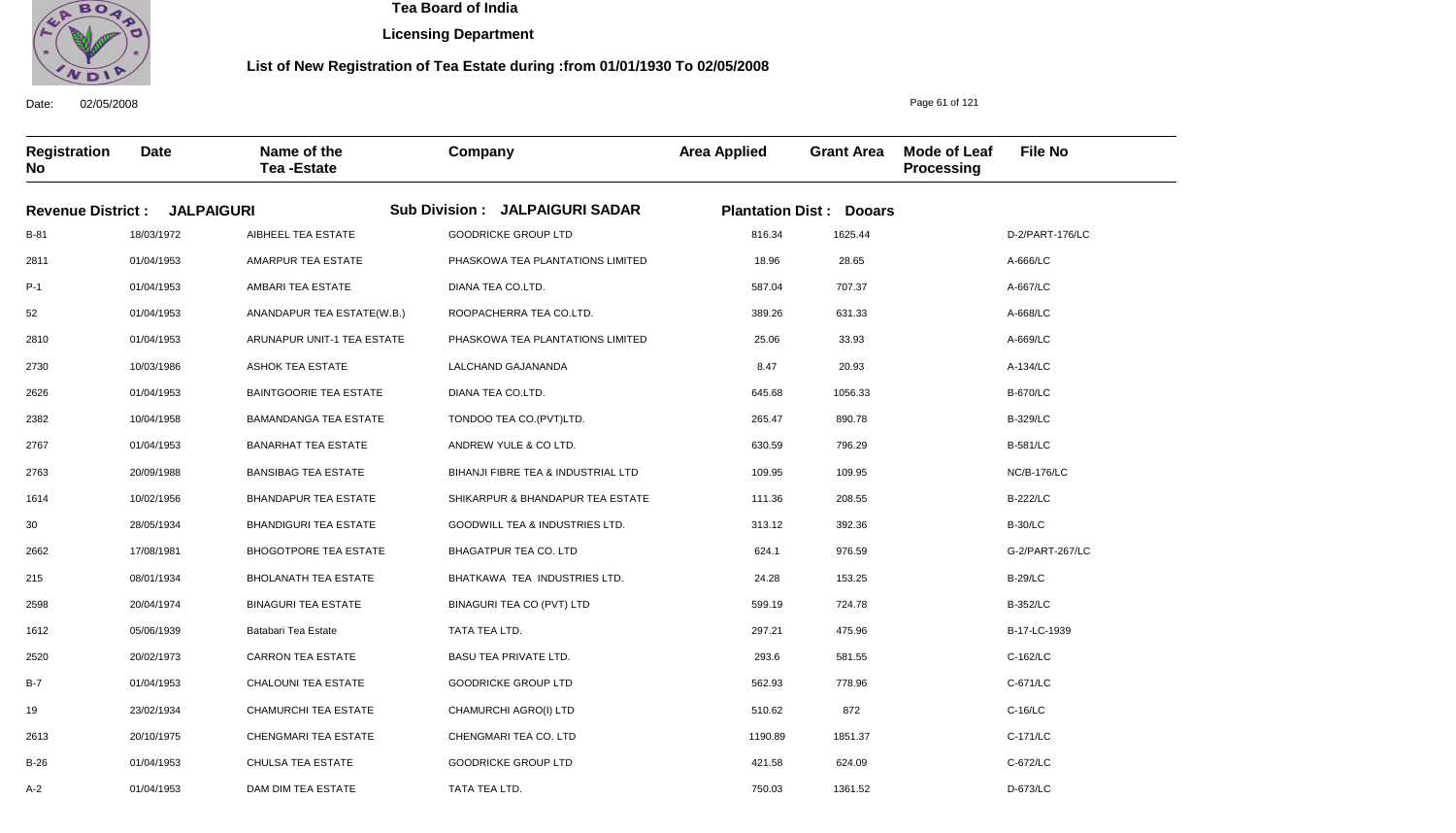

**Licensing Department**

#### **List of New Registration of Tea Estate during :from 01/01/1930 To 02/05/2008**

Date: 02/05/2008 **Registration No Date Name of the Tea -Estate Company Area Applied Grant Area Mode of Leaf Processing File No** Page 62 of 121 **Revenue District : JALPAIGURI Sub Division : JALPAIGURI SADAR Plantation Dist : Dooars** B-31 2872 12 2515 J-26 2472 2417 2799 Q-23 2624 2741 2663 25 2423 2765 B-10 968 2649 168 15 148 16 01/04/1953 19/08/1994 16/04/1955 18/09/1983 01/04/1953 20/04/1965 09/05/1945 14/01/1990 01/04/1953 10/02/1977 13/08/1986 18/10/1982 18/04/1949 08/08/1992 06/09/1990 01/04/1953 11/05/1945 01/04/1953 10/05/1945 10/08/1946 07/12/1953 25/06/1934 DANGUAJHAR TEA ESTATE DEBIPUR TEA ESTATE DEBPARA TEA ESTATE DHARANIPUR TEA ESTATE DIANA TEA ESTATE ELLENBARRIE TEA ESTATE ENGO TEA ESTATE GADRA TEA ESTATE GAIRKHATA TEA ESTATE GHATIA TEA ESTATE GOURANGA CH. TEA ESTATE GRASSMORE TEA ESTATE GURJANGJHORA TEA ESTATE HILLA TEA ESTATE HIRALAL TEA ESTATE HOPE TEA ESTATE HULDIBARI TEA ESTATE INDONG TEA ESTATE JADABPUR TEA ESTATE JALDACCA-ALTADANGA TEA ESTATE JOGESH CHANDRA TEA ESTATE JOYPUR TEA ESTATE GOODRICKE GROUP LTD DEWAKIPUR TEA PLANTATION PVT LTD DEBPARA TEA CO. LTD NEW RED BANK TEA CO.(P) LTD DIANA TEA CO.LTD. ELLENBARRIE TEA CO. LTD ENGO TRADING & TEA CO. PVT. LTD. BINAD BEHARI TEA INDUSTRIES (P) LTD GILLANDERS ARBUTHNOT & CO.LTD. RUNGAMATTEE TEA & INDUSTRIES LTD PRADIP DAS SVM CERA TEA BUILD LTD. GURJANGJHORA TEA & INDUSTRIES LTD. WEST BENGAL TEA DEVELOPMENT CORPN. LTD. HIRALAL TEA ESTATE(P) LTD GOODRICKE GROUP LTD HULDIBARI INDUSTRIES & PLANTATION CO. LTD. INDONG TEA CO. PVT. LTD JADABPUR TEA CO. LTD JALDACCA TEA PLANTATION (P) LTD MALHATI TEA & INDUSTRIES LTD SUNNY VALLEY TEA & INDUSTRIES LTD 609.75 8.09 536.24 215.13 418.87 211.4 108.38 14.25 707.83 479.57 5.41 489.75 268.36 318 15.67 413.93 1050.91 472.54 81.92 168.38 415.7 376.57 D-674/LC D-130/LC D-24/LC D-188/LC D-675/LC E-39/LC E-37/LC G-75/LC G-587/LC G-133/LC G-138/LC G-2/PART-267/LC/2 G-16/LC H-89/LC H-108/LC H-676/LC H-42/LC I-677/LC J-5/LC J-7/LC J-89/VOL-2/LC S-20/LC 940.25 11.92 851.12 461.59 536.62 382.22 109.14 16.79 1070.3 756.11 5.41 766.25 326.35 318 44.36 679.57 1130.3 750 81.92 405 577.11 383.85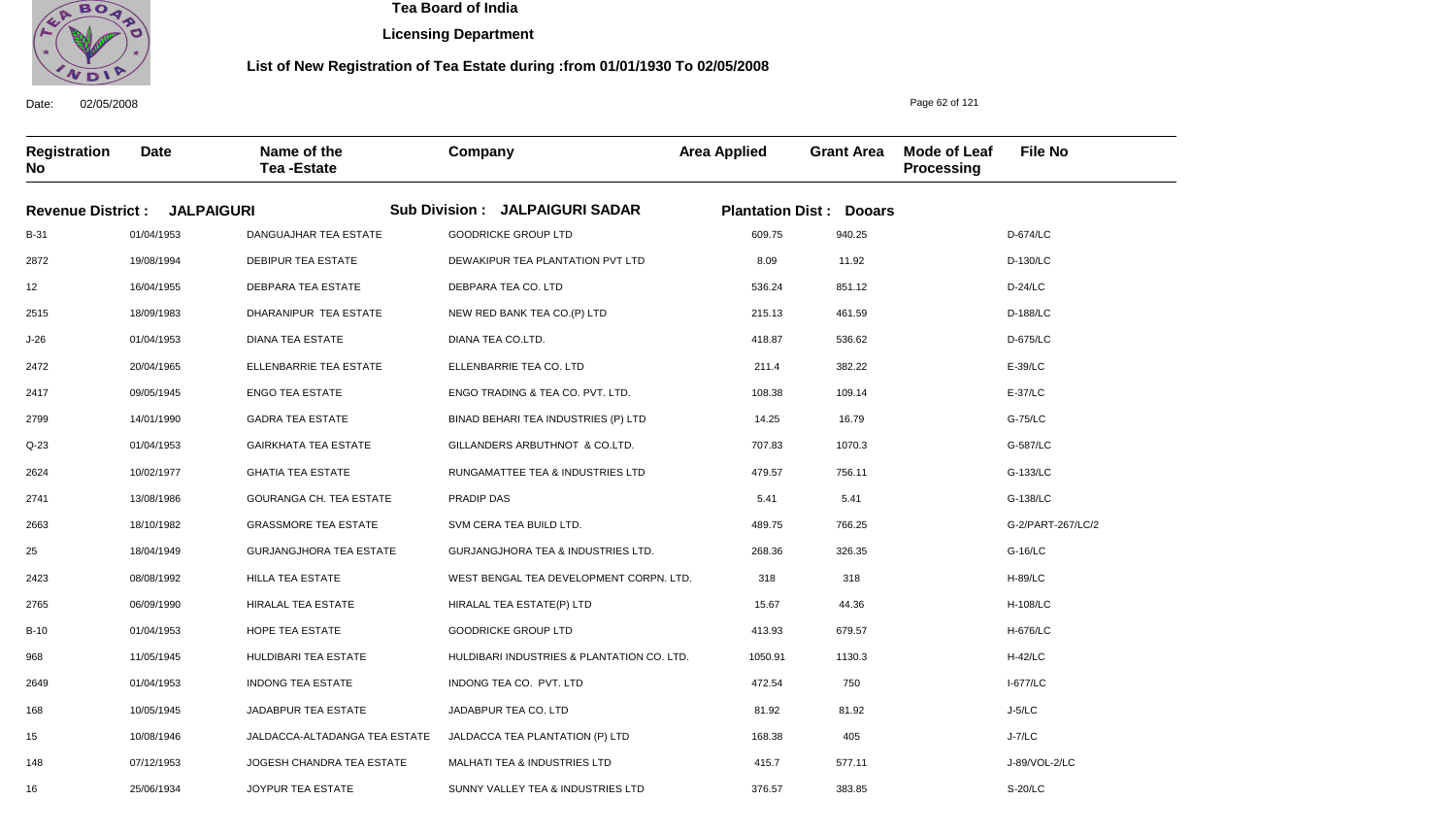

**Licensing Department**

#### **List of New Registration of Tea Estate during :from 01/01/1930 To 02/05/2008**

Date: 02/05/2008 **Registration No Date Name of the Tea -Estate Company Area Applied Grant Area Mode of Leaf Processing File No** Page 63 of 121 **Revenue District : JALPAIGURI Sub Division : JALPAIGURI SADAR Plantation Dist : Dooars** 145 2768 10 B-9 A-3 B-14 B-2 2441 N 8 &9 B-5 2524 2784 B-8 5 2769 A-7 C-60 2354 13 108 2611 129 20/12/1941 01/04/1953 08/09/1945 01/04/1953 19/02/1988 01/04/1953 01/04/1953 01/04/1953 01/04/1953 05/03/1962 10/02/1956 10/05/1990 10/09/1977 25/02/1937 01/04/1953 01/04/1953 06/12/1994 14/01/1958 18/09/1957 10/02/1940 12/03/1974 01/09/1933 KARALA VALLEY TEA ESTATE KARBALLA TEA ESTATE KATALGURI TEA ESTATE KILLCOTT TEA ESTATE KUMLAI TEA ESTATE LAKHIPARA TEA ESTATE LEESH RIVER TEA ESTATE LOOKSAN TEA ESTATE MATELLI TEA ESTATE MEENGLAS TEA ESTATE MOGULKATA TEA ESTATE MOKRADANGI TEA ESTATE NAGAISUREE TEA ESTATE NEPUCHAPUR TEA ESTATE NEW DOOARS TEA ESTATE NOWERA NUDDY TEA ESTATE NYA SYLEE TEA ESTATE OODLABARI TEA ESTATE PALASHBARI TEA ESTATE PATKAPARA TEA ESTATE PUTHARJHORA TEA ESTATE RAIPUR TEA ESTATE DARJEELING DOOARS PLANTATIONS(TEA) LTD ANDREW YULE & CO LTD. B.D.TEA ESTATES PVT.LTD. DUNCAN INDUSTRIES LTD KUMLAI TEA & INDST. LTD GOODRICKE GROUP LTD GOODRICKE GROUP LTD GIRIRAJ PLANTATIONS PVT. LTD. THE LUXMI TEA CO. LTD. GOODRICKE GROUP LTD BIJOYNAGAR TEA CO LTD UDAY NARAYAN AGARWALLA DUNCAN INDUSTRIES LTD NEPUCHAPUR TEA CO. LTD ANDREW YULE & CO LTD. TATA TEA LTD. OCTAVIUS TEA & INDUSTRIES LTD. THE OODLABARI CO. LTD PALASHBARI TEA CO.LTD DOOARS PLANTATIONS & INDUSTRIES LIMITED PUTHARJHORA TEA GARDEN PVT.TD. AMRITPUR TEA CO. LTD 221.51 750.06 499.29 424.23 405.14 586 603.29 417.7 708.09 639.4 382.96 0 622.03 268.73 742.65 237.3 484.11 453.92 321.33 418.2 362.84 239.83 K-14/LC K-580/LC K-41/LC K-678/LC K-248/LC L-617/LC L/679/LC L-590/LC M-585/LC D-2/PART-74/LC B/42/LC/1 M-153/LC D/2/PART-194/LC N-10/LC N-582/LC N-680/LC S-359/LC/2 0-18/LC G-15/LC D-6/LC P-180/LC A-7/LC 331.84 996.43 777.06 632.44 612.74 919.55 1029.43 747.56 1046 928.56 662.84 2.61 964.19 400.02 962.35 522.81 786.12 623.41 426.2 532.1 566.8 340.21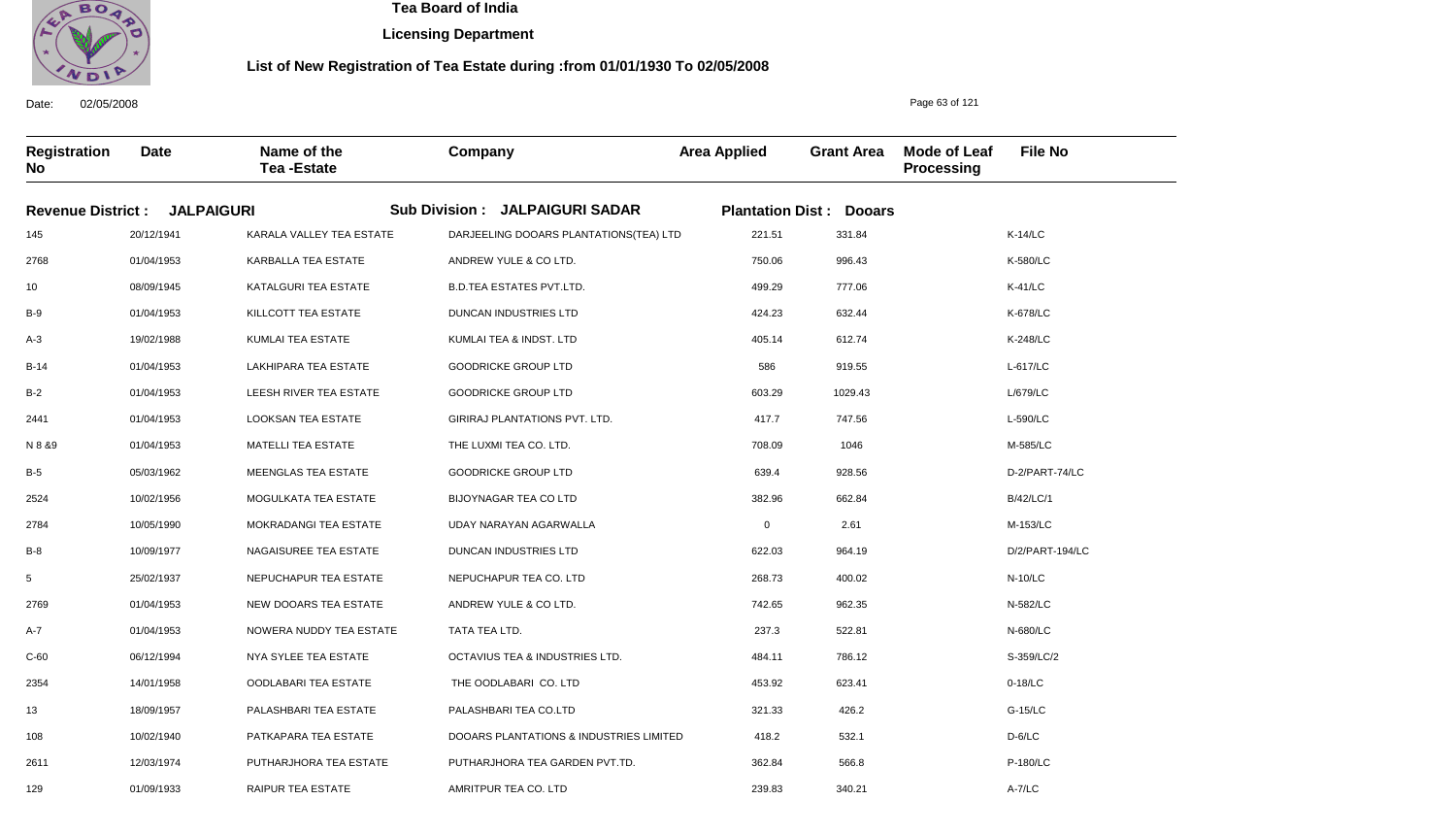

**Licensing Department**

#### **List of New Registration of Tea Estate during :from 01/01/1930 To 02/05/2008**

Date: 02/05/2008 **Registration No Date Name of the Tea -Estate Company Area Applied Grant Area Mode of Leaf Processing File No** Page 64 of 121 **Revenue District : JALPAIGURI Sub Division : JALPAIGURI SADAR Plantation Dist : Dooars** 1956 14 A-4 2293 B-24 31 B-27(NORTH) 1615 2434 2593 2415 C-59 1274 2809 2383 54(2120) 2721 2621 02/03/1974 18/12/1985 01/04/1953 01/04/1953 13/06/1997 18/12/1933 01/04/1953 18/12/1947 11/02/1961 01/04/1953 22/02/1956 06/12/1994 23/09/1979 19/04/1990 10/03/1968 22/02/1939 04/09/1985 20/12/1976 RED BANK TEA ESTATE RHEABARI TEA ESTATE RUNGAMUTTEE TEA ESTATE RUPALI(RAJA) TEA ESTATE SAMSING TEA ESTATE SARASWATIPUR TEA ESTATE SATHKYAH TEA ESTATE SHIKARPUR TEA ESTATE SONALI TEA ESTATE SOONGACHI TEA ESTATE SURENDRANAGAR TEA ESTATE SYLEE TEA ESTATE TELEPARA TEA ESTATE THALMA TEA ESTATE TONDOO TEA ESTATE TOONBARRIE TEA ESTATE UMA TEA ESTATE (I) ZURRANTEE TEA ESTATE NEW RED BANK TEA CO.(P) LTD RHEABARI TEA CO. LTD TATA TEA LTD. ABHIJIT TEA CO (PVT) LTD SAMSING PLANTATION & INDUSTRIES LTD. SARASWATIPUR TEA & INDUSTRIES LTD CHULSA TEA CO. LTD SHIKARPUR & BHANDAPUR TEA ESTATE SONALI TEA ESTATE SOONGACHI TEA INDUST.(PVT) LTD SURENDRANAGAR TEA ESTATE(PVT) LTD OCTAVIUS TEA & INDUSTRIES LTD. EXIMPO TEA LTD. SITA PLANTATION PVT LTD TONDOO TEA CO.(PVT)LTD. TOONBARRIE TEA CO.(P) LTD SMT.MAYA RAY DARJEELING DOOARS PLANTATION (TEA) LTD 368.04 360.57 775 345.23 872.15 323.28 441.77 389.42 194.12 681.39 172.16 559.31 657.16 2 343.53 350 0 504.99 R-1/LC R-23/LC R-681/LC R-682/LC S-362/LC S-3/LC S-683/LC S-206/LC S-336/LC S-621/LC S-333/LC S-359/LC G-2/PART-210/LC T-72/LC B-329/LC/2 T-5/LC U-29/LC Z-1/LC 473.04 510.57 1315.06 600.09 1247.61 379.31 961.44 434.93 218.62 1052.1 210 1033.62 1074.14 2.73 416 725 5.462 742.46

33711.11 51719.612 **(Plantation) Total :**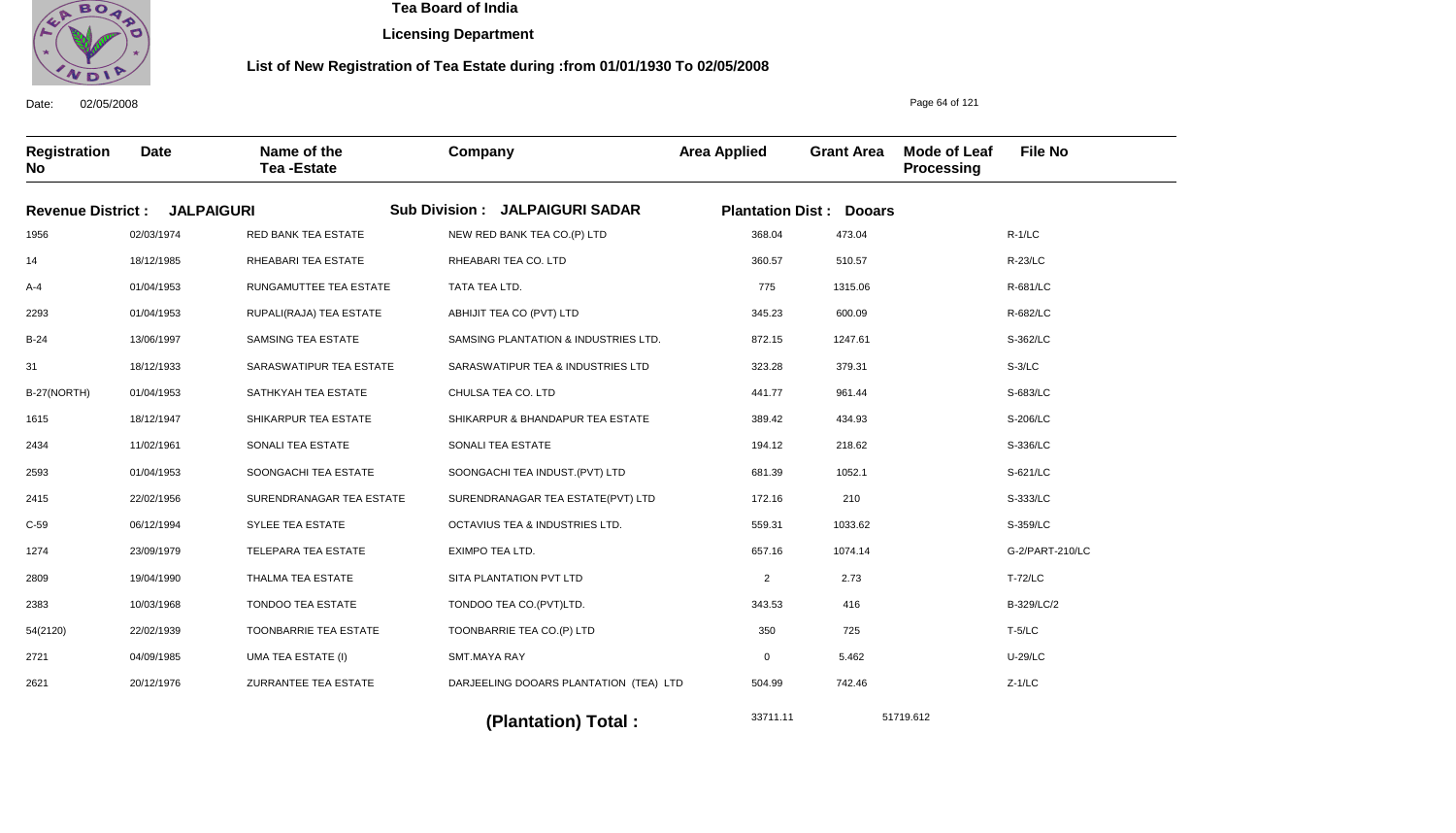

**Licensing Department**

#### **List of New Registration of Tea Estate during :from 01/01/1930 To 02/05/2008**

**Registration No Date Name of the Tea -Estate Company Area Applied Grant Area Mode of Leaf Processing File No** Page 65 of 121 **Revenue District : JALPAIGURI Sub Division : JALPAIGURI SADAR Plantation Dist : Jalpaiguri** 2192 3901 1812 436 2616 147 28 2307 2615 J-25 2782 3086 10/09/1966 16/08/2007 16/09/1981 08/12/1934 18/02/1976 09/09/1941 08/10/1940 12/01/1970 15/10/1975 09/03/1936 31/08/1989 23/04/2001 ARYA TEA ESTATE BUDS TEA ESTATE KAILASHPUR TEA ESTATE/2 KALABARI RANGATI TEA ESTATE KURTI TEA ESTATE LUXMIKANTA TEA ESTATE MALNADY TEA ESTATE MANABARRIE TEA ESTATE NAGRAKATA TEA ESTATE NEDAM TEA ESTATE PANIKAURI TEA ESTATE SAPTIBARI TEA ESTATE THE ARYA TEA CO. LTD BUDS TEA INDUSTRIES FRIENDS TEA CO. LTD EASTERN TEA COMPANY LTD QUALITY TEA PLANTATIONS PVT. LTD RANGAMATTEE TEA & INDUSTRIES LTD MALNADY TEA ESTATE (P) LTD TODI TEA CO. LTD QUALITY TEA PRODUCING CO.(P) LTD NORTHERN BENGAL TEA CORPN. LTD SMT.REBA KANDU GOLDENN LEAF TEA PLANTATIONS PVT. LTD. 0 20.74 279.06 310.36 388 63.8 97.69 248 480 247.79 3.41 8.32 A-109-LC B-363/LC/573 K-210/LC K-50/LC K-245/LC L-9/LC M-230/LC M-209/LC N-142/LC/76 N-26/LC P-66/LC S-215/LC/99 2147.17 4041.04 **(Plantation) Total :**  241.19 20.74 404.81 539.5 659 344.94 139.28 402.83 920.8 355.93 3.7 8.32

Date: 02/05/2008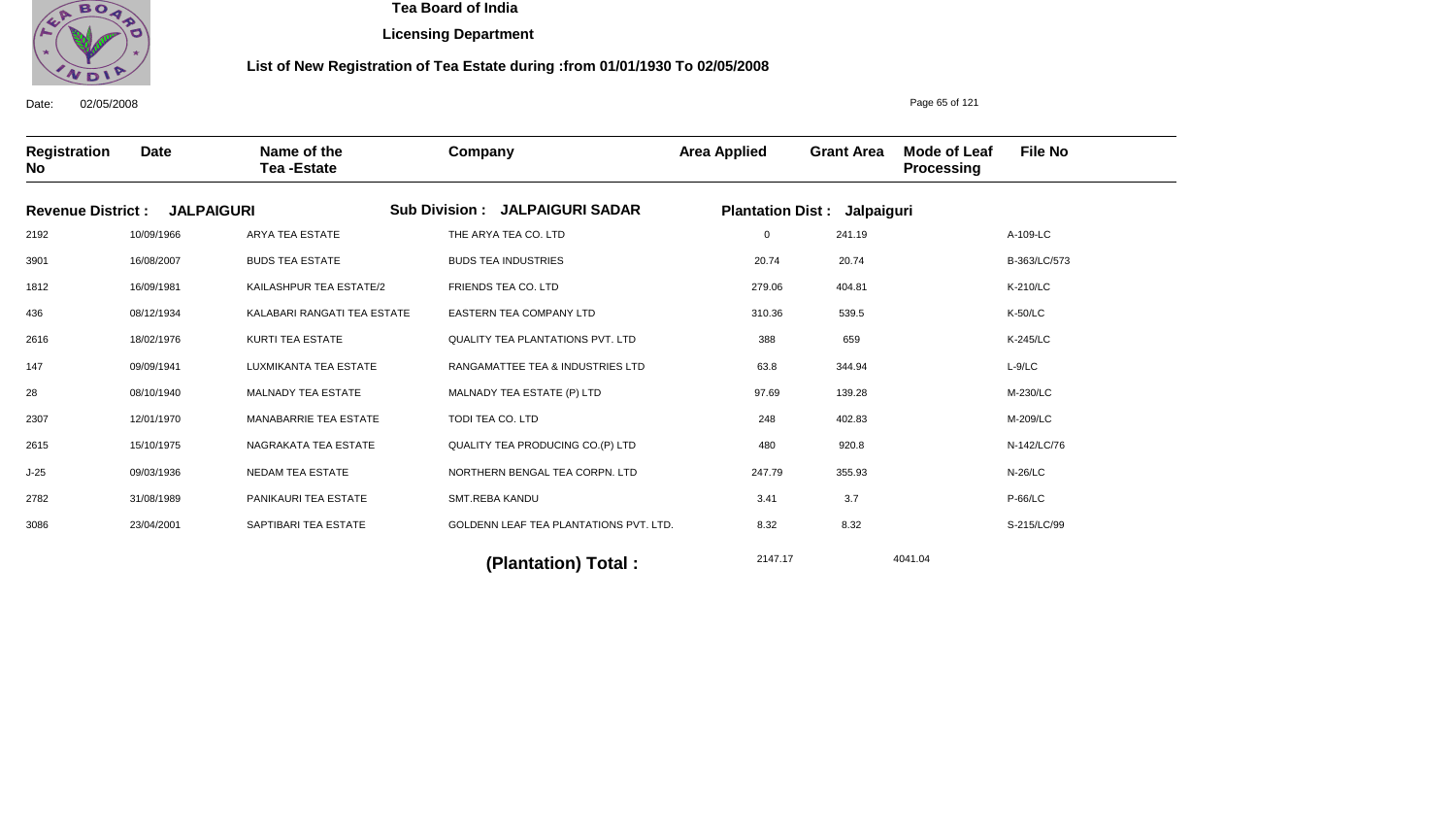

**Licensing Department**

#### **List of New Registration of Tea Estate during :from 01/01/1930 To 02/05/2008**

Date: 02/05/2008 **Registration No Date Name of the Tea -Estate Company Area Applied Grant Area Mode of Leaf Processing File No** Page 66 of 121 **Revenue District : JALPAIGURI Sub Division : JALPAIGURI SADAR Plantation Dist : Terai** 2625 N-12 B-15 2770 B-13 2294 B-11 2390 2740 2588 2592 2404 01/04/1953 01/04/1953 01/04/1953 01/04/1953 01/04/1953 01/04/1953 01/04/1953 01/04/1953 13/08/1986 01/04/1953 01/04/1953 18/02/1960 BAGRACOTE TEA ESTATE BARADIGHI TEA ESTATE BIRPARA TEA ESTATE CHOONABHUTTI TEA ESTATE GANDRAPARA TEA ESTATE GOOD HOPE TEA ESTATE JITI TEA ESTATE NEW GLENCOE TEA ESTATE PARBATI TEA ESTATE RANICHERRA TEA ESTATE TOTAPARA TEA ESTATE WASHABARIE TEA ESTATE DUNCAN INDUSTRIES LTD RYDAK SYNDICATE LTD DUNCAN INDUSTRIES LTD ANDREW YULE & CO LTD. GOODRICKE GROUP LTD DIANA TEA CO.LTD. GOODRICKE GROUP LTD THE NEW GLENCOE TEA CO. LTD. DILIP DAS RANICHERRA TEA CO. LTD NUDDEA PLANTATIONS LTD. WASHABARIE TEA CO. (PVT) LTD 501.64 566.01 910.63 363.6 773.43 478.96 543.48 242.76 6.07 586 333.53 478.58 B-610/LC B-612/LC B-609/LC C-608/LC G-615/LC G-613/LC J-614/LC N-611/LC P-187/LC R-618/LC T-619/LC W-12/LC 5784.69 9274.01  **(Plantation) Total :**  819 866.46 1529.4 539.95 979.31 599.8 934.46 552.81 6.07 1226.79 515.53 704.43

**(Revenue) Total :** 

69504.52 110387.332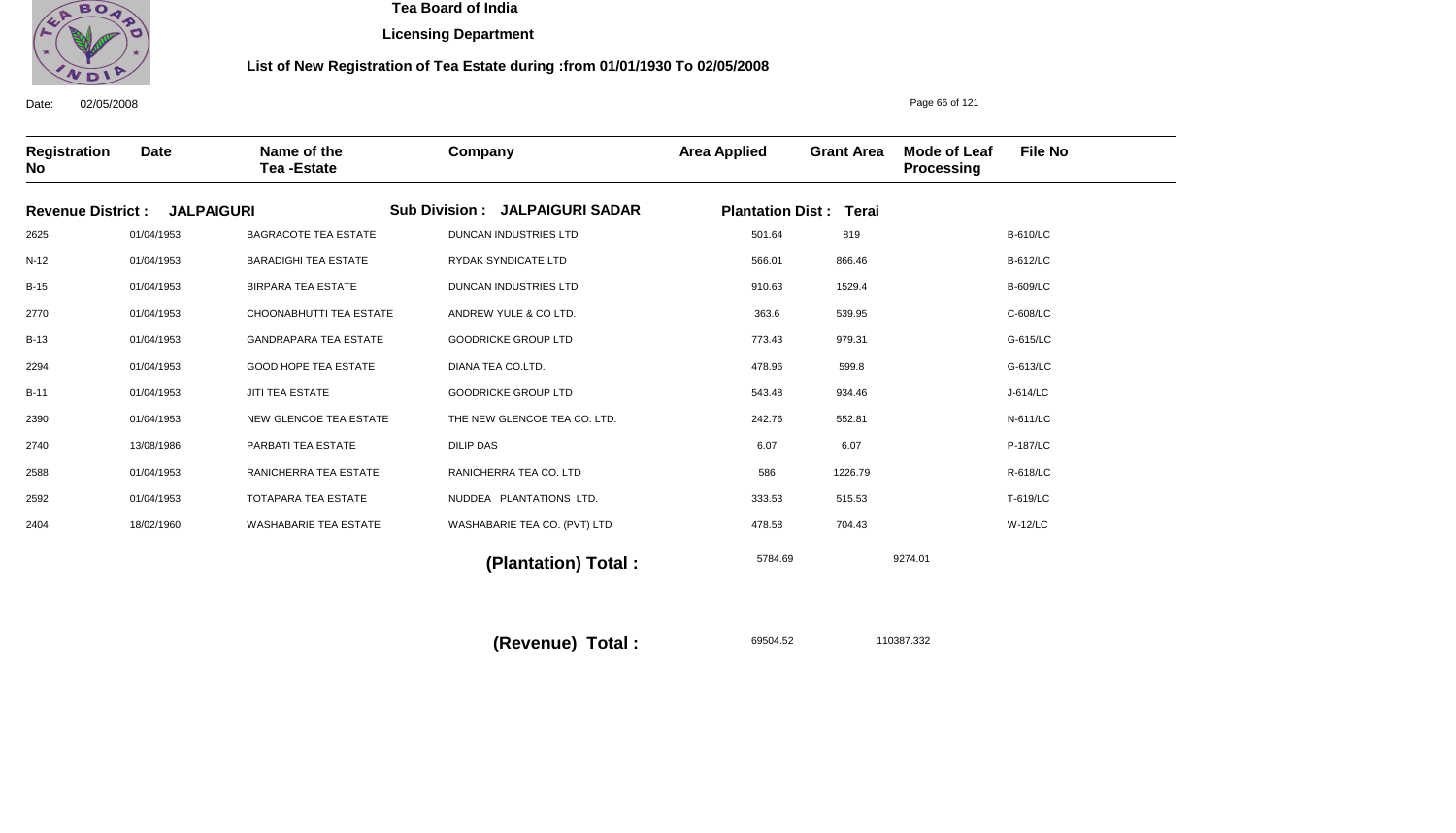

**Licensing Department**

## **List of New Registration of Tea Estate during :from 01/01/1930 To 02/05/2008**

| 02/05/2008<br>Date:       |                  |                                  |                                    | Page 67 of 121      |                                 |                                   |                |
|---------------------------|------------------|----------------------------------|------------------------------------|---------------------|---------------------------------|-----------------------------------|----------------|
| <b>Registration</b><br>No | <b>Date</b>      | Name of the<br><b>Tea-Estate</b> | Company                            | <b>Area Applied</b> | <b>Grant Area</b>               | <b>Mode of Leaf</b><br>Processing | <b>File No</b> |
| <b>Revenue District:</b>  |                  | <b>KAILASHAHAR</b>               | <b>Sub Division: KAILASHAHAR</b>   |                     | <b>Plantation Dist: Tripura</b> |                                   |                |
| 35                        | 10/09/1943       | KALISHASAN TEA ESTATE            | <b>GOLOKPUR TEA CO. LTD</b>        | 81.24               | 200                             |                                   | $K-11/LC$      |
| 85                        | 03/02/1942       | KHOWAI TEA ESTATE                | TRIPURA TEA DEVELOPMENT CORPN. LTD | 106.4               | 357.09                          |                                   | K-19/LC        |
| 63                        | 03/08/1934       | MANU VALLEY TEA ESTATE           | MANU VALLEY TEA CO. LTD            | 204.11              | 494.57                          |                                   | M-54/LC        |
| 185                       | 16/07/1965       | MURTICHERRA TEA ESTATE           | DILKHUSA TEA CO. LTD               | 210                 | 650                             |                                   | M-207/LC       |
| 68                        | 01/04/1953       | RANG RUNG TEA ESTATE             | SATYENDRALAL KUNDU & OTHERS        | 135.81              | 209.64                          |                                   | R-794/LC       |
| 2359                      | 10/02/1955       | SAROJINI TEA ESTATE              | SUJAY TEA INDUSTRIES LTD           | 63.37               | 97                              |                                   | K-202/LC       |
| 2448                      | 10/08/1976       | SOVA TEA ESTATE                  | SOVA TEA CO.                       | 64.51               | 64.51                           |                                   | S/338/LC       |
|                           |                  |                                  | (Plantation) Total:                | 865.44              |                                 | 2072.81                           |                |
|                           |                  |                                  | (Revenue) Total :                  | 865.44              |                                 | 2072.81                           |                |
| <b>Revenue District:</b>  | <b>KALAHANDI</b> |                                  | <b>Sub Division: KALAHANDI</b>     |                     | <b>Plantation Dist: Orissa</b>  |                                   |                |
| 2867                      | 13/05/1994       | <b>MANIKESHWARI TEA ESTATE</b>   | BAJRUNG IDCOL TEA CO. LTD          | 0                   | 143.77                          |                                   | M-161/LC       |
|                           |                  |                                  | (Plantation) Total:                | $\mathbf 0$         |                                 | 143.77                            |                |
|                           |                  |                                  | (Revenue) Total:                   | $\mathbf 0$         |                                 | 143.77                            |                |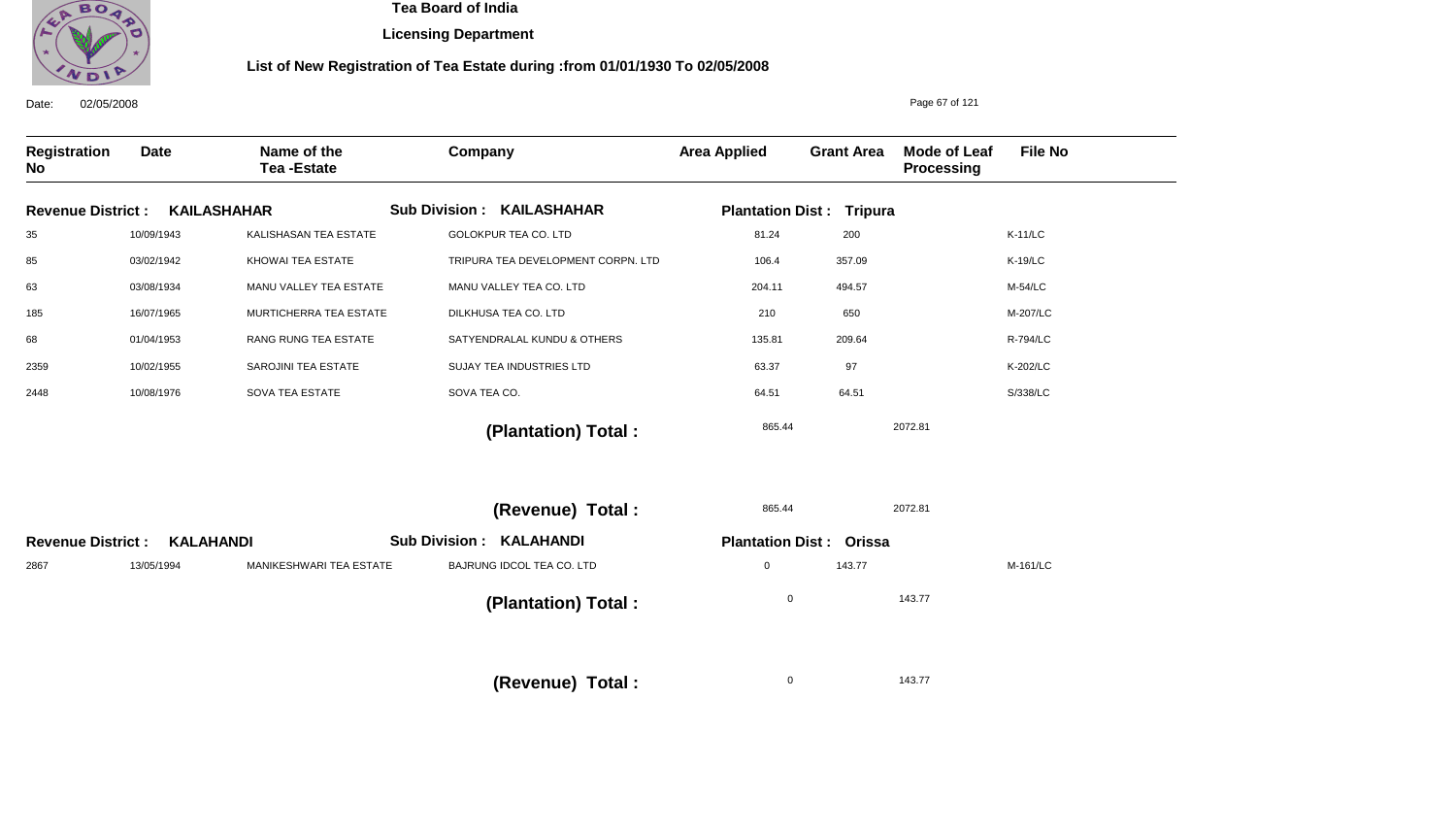

**Licensing Department**

#### **List of New Registration of Tea Estate during :from 01/01/1930 To 02/05/2008**

Date: 02/05/2008 **Registration No Date Name of the Tea -Estate Company Area Applied Grant Area Mode of Leaf Processing File No** Page 68 of 121 **Revenue District : KAMALPUR Sub Division : KAMALPUR Plantation Dist : Tripura** 117 2627 307 265 274 581 190 433 969 296 1602 314 165 01/04/1953 10/12/1957 25/09/1941 02/05/1957 30/09/1955 16/04/1958 16/03/1936 03/05/1941 01/04/1953 20/02/1958 10/07/1954 06/08/1956 28/07/1935 BINODINI TEA ESTATE(TRIPURA) BROJENDRANAGAR TEA ESTATE DARANG TILLA TEA ESTATE DEVASTHAL TEA ESTATE GARAD TILLA TEA ESTATE GOPALNAGAR TEA ESTATE HUPLONGCHERRA TEA ESTATE JAMTHUM TEA ESTATE KALKALIA(NORTH) TEA ESTATE MAHABIR TEA ESTATE MALABATI TEA ESTATE NOTTINGCHERRA TEA ESTATE RAMDURLABHPUR TEA ESTATE ANIL PLANTATIONS (PVT) LTD BROJENDRANAGAR TEA ESTATE DARANG TILA CHA SRAMIK SAMOBAJ SANITY LTD TRIPURA TEA CO. LTD BANKA BEHARI BHATTACHERJEE SUBHKARAN MADANLALL HUPLONGCHERRA TEA CO. LTD I T P LIMITED GOLOKPUR TEA CO. LTD MAHABIR TEA ESTATE PVT.LTD. MAHESHPUR TEA & INDUSTRIES (P) LTD RANIBARI TEA CO. LTD RAMDURLABHPUR TEA CO. LTD 121 60 0 68.74 56.6 108.5 184 63.91 13 180.81 46.94 48.18 181.94 B-787/LC B-343/LC D-15/LC D-18/LC K-18/LC G-62/LC H-8/LC J-12/LC K-790/LC G-13/LC M-47/LC J-13/LC R-20/LC 1133.62 2014.86  **(Plantation) Total :**  176 100 0 193.05 80.86 120 306 80.94 45.67 426.37 76.36 92.41 317.2

> 1133.62 2014.86 **(Revenue) Total :**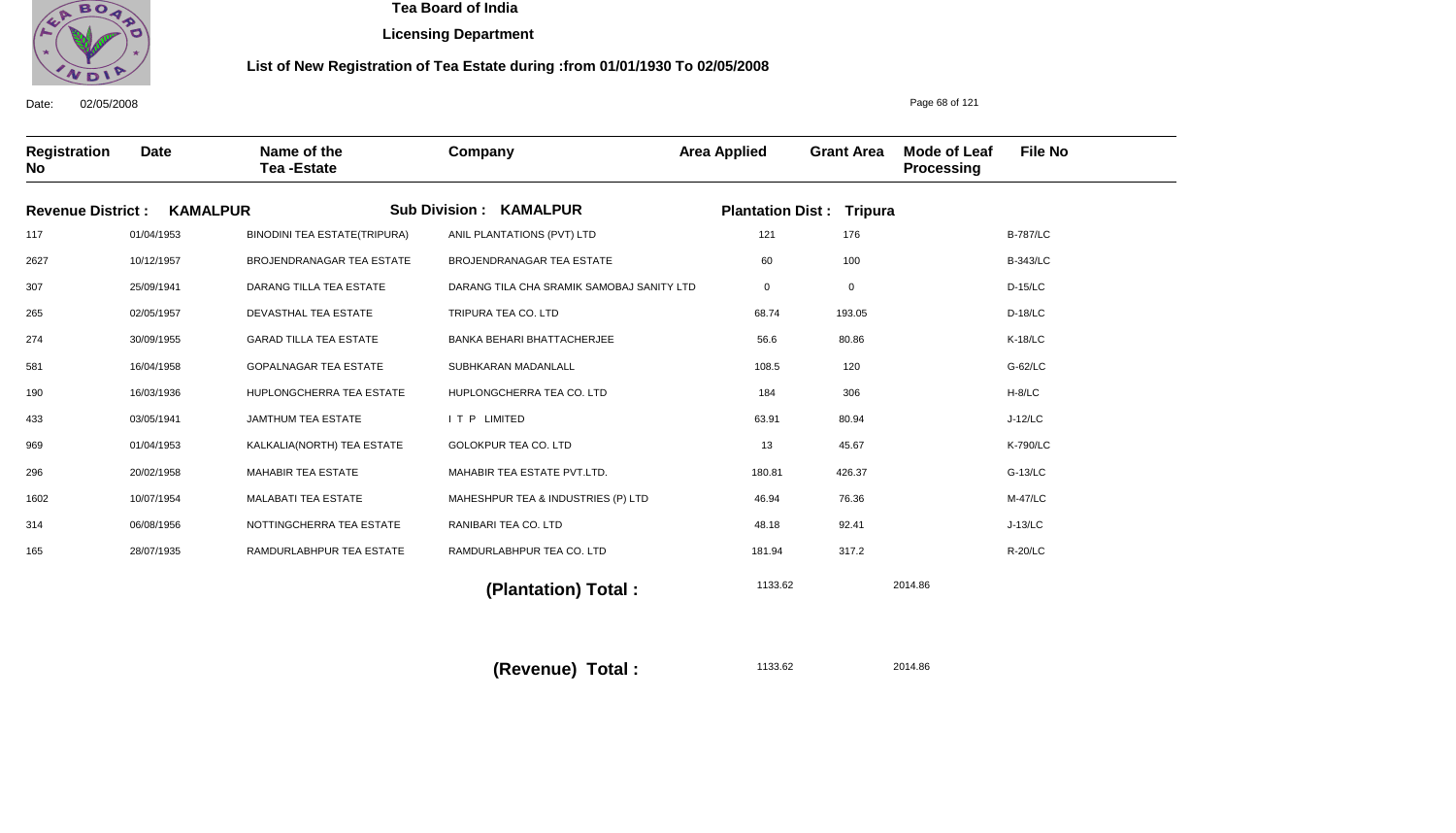

**Licensing Department**

#### **List of New Registration of Tea Estate during :from 01/01/1930 To 02/05/2008**

Date: 02/05/2008 **Registration No Date Name of the Tea -Estate Company Area Applied Grant Area Mode of Leaf Processing File No** Page 69 of 121 **Revenue District : KAMRUP Sub Division : GUWAHATI Plantation Dist : Kamrup** 2072 245 2193 2518 335 36 2428 1764 2323 299 1609 137 2071 75 20/05/1934 15/03/1957 06/04/1953 10/02/1972 05/03/1935 10/11/1956 03/11/1940 03/12/1940 19/07/1955 10/07/1949 03/02/1941 10/02/1937 01/02/1952 20/02/1936 AMCHONG TEA ESTATE BARANADI TEA ESTATE BARDUAR TEA ESTATE CHANDRA TEA ESTATE CHOONSALI TEA ESTATE FATEMABAD TEA ESTATE MANDAKATA TEA ESTATE MENOKA TEA ESTATE NAGRIJULI TEA ESTATE RAMGAON TEA ESTATE RAMSAHILL TEA ESTATE RANI TEA ESTATE SONAPUR TEA ESTATE (A) TAPASIA TEA ESTATE BHAURAM JODHRAJ K.K.BARUA & B.K.BARUA BARDUAR TEA & TIMBER CO. LTD ASSAM PROPER TEA CO. LTD M.B.D.OMBRAIN(MS) CHOUDHURY TEA & AGRO INDUSTRIES (P) LTD MANAS PRODUCTS(PROTEIN)PVT.LTD MENOKA TEA ESTATES PVT. LTD. ROSSELL TEA LTD. KEDARNATH DHAR & OTHERS MANAS PRODUCTS(PROTEIN)PVT.LTD C.R.DUTTA & ORS. SONAPUR TEA CO.(PVT) LTD SONAPUR TEA CO.(PVT) LTD 176.04 25.1 183.05 20.23 157.4 264.26 82.07 288.46 598.87 29.24 63 123.99 307.17 198 K-24/LC B/27/LC B-574/LC C-163/LC C-38/LC F-15/LC M-223/LC M-16/LC N-120/LC R-54/LC R-91/LC R-8/LC S-280/LC T-12/LC 2516.88 8482.36  **(Plantation) Total :**  971.63 25.1 1913.5 20.23 519.21 480.56 234 352.88 901.83 29.24 101 393.71 2140.33 399.14

> 2516.88 8482.36 **(Revenue) Total :**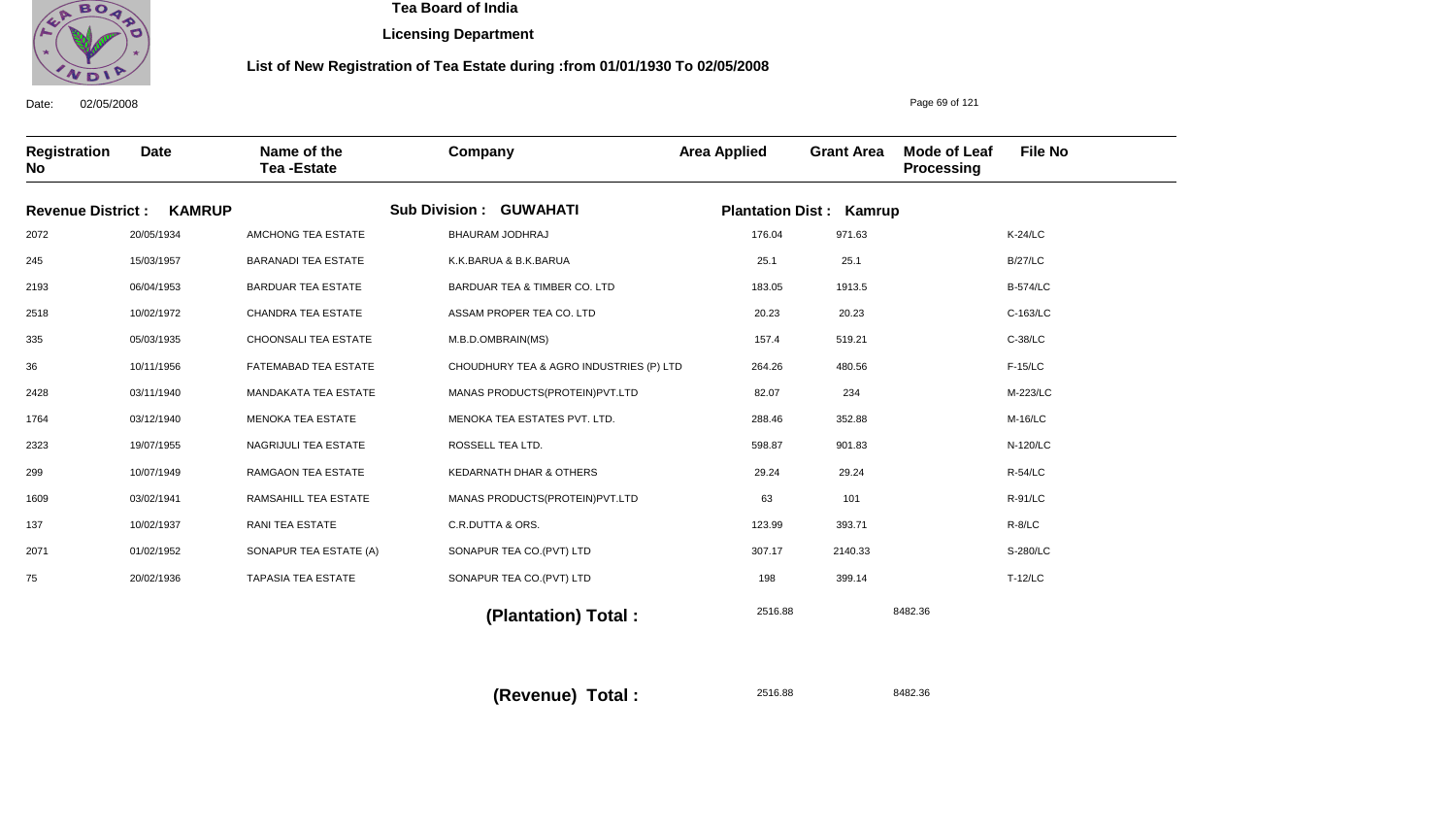

**Licensing Department**

#### **List of New Registration of Tea Estate during :from 01/01/1930 To 02/05/2008**

Date: 02/05/2008 **Registration No Date Name of the Tea -Estate Company Area Applied Grant Area Mode of Leaf Processing File No Revenue District : KANGRA Sub Division : KANGRA Plantation Dist : Himachal Pradesh** 2800 575 479 487 512 427(2) 427 2005 500 505 368 08/02/1990 01/04/1953 01/04/1953 01/04/1953 01/04/1953 29/05/1997 29/05/1997 18/02/1953 08/06/1936 23/04/1939 01/04/1953 ARLA TEA ESTATE ARTH TEA ESTATE BHATTU TEA ESTATE CHANDPUR TEA ESTATE DARANG TEA ESTATE DHARAMSALA TEA ESTATE WHITE HEVEN T.E. DHARAMSHALA TEA ESTATE MANN(A) JHIKKAR TEA ESTATE KHALET TEA ESTATE SALOH TEA ESTATE SIDHBARI TEA ESTATE ARLA TEA ESTATE YOGENDRA NATH BHARGAWA DINANATH PUROHIT & OTHERS N C SARIN SARALA BHANDARI (MS) S.GURBHAINIK SINGH MANN S.GURMIT SINGH MANN PANCHAND CHAND KATOCK & OTHERS KHALET TEA ESTATE SANAT KR, DESH RAJ, THAKUR DAS RUKMINI DEVI (MS) OTHERS 0 27 16 12.18 9.84 40.66 15.26 18 30 11.33 22 A-135/LC/86 A/812/LC B-813/LC C/814/LC D/815/LC D-135/LC D-125/LC J-78/LC K-56/LC S-24/LC S-368/LC/2 17.85 62 36 18.36 20.18 77.16 35.81 18 49.97 11.33 44

202.27 390.66 **(Plantation) Total :** 

Page 70 of 121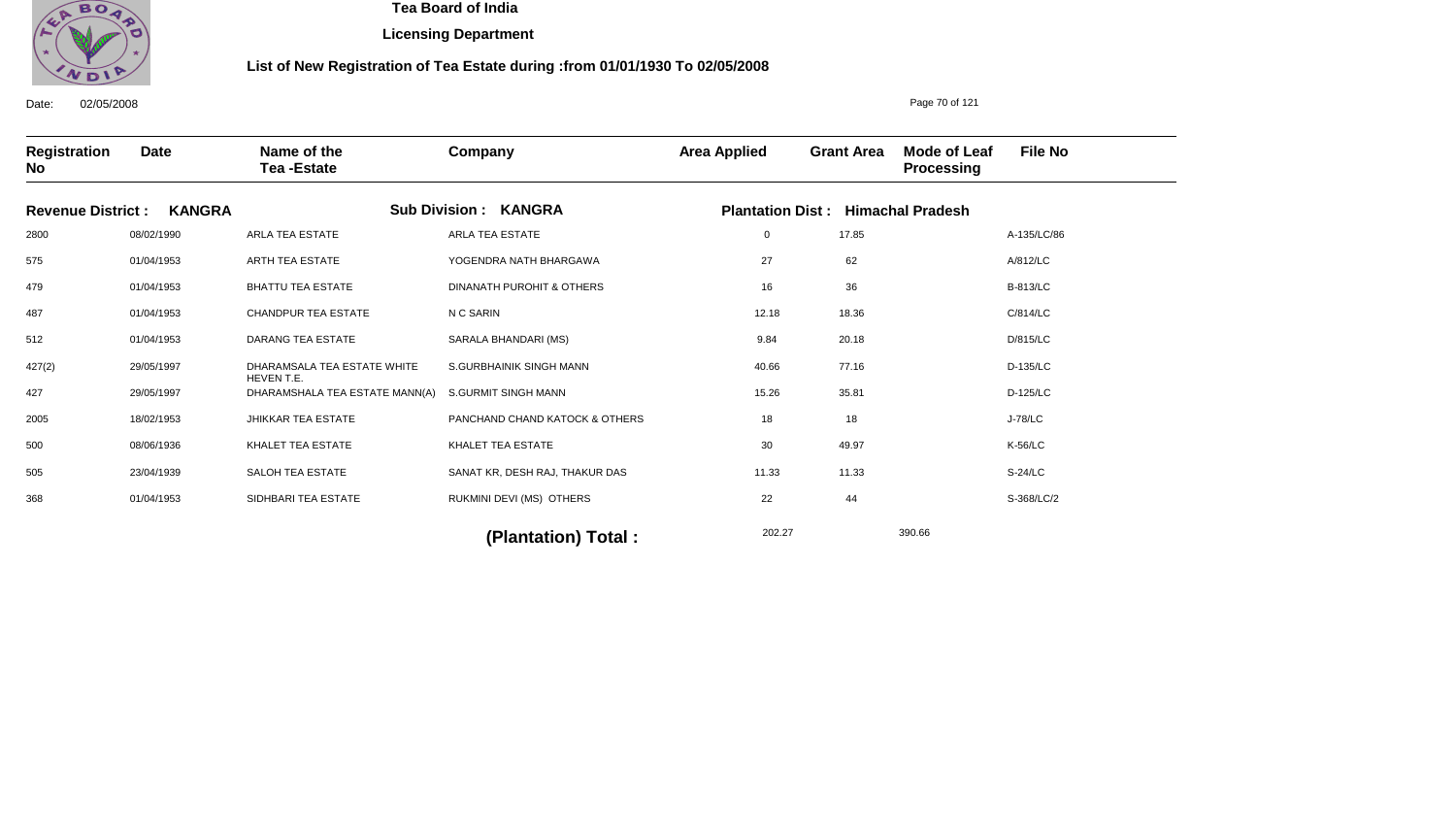

**Licensing Department**

#### **List of New Registration of Tea Estate during :from 01/01/1930 To 02/05/2008**

**Registration No Date Name of the Tea -Estate Company Area Applied Grant Area Mode of Leaf Processing File No Revenue District : KANGRA Sub Division : KANGRA Plantation Dist : KANGRA** 47/PLP DUMMY-4 DUMMY-8 DUMMY-5 DUMMY/1 1231/PLP 458/PLP 828/PLB 558/BJN 148/PLP 1662/PLP DUMMY-3 DUMMY-6 DUMMY-7 15/PLP 1623/PLB 628/PLP 432 04/01/2006 01/01/1984 01/01/1984 01/01/1984 01/01/1984 08/03/2006 05/01/2006 25/07/2005 10/04/2006 05/01/2006 08/03/2006 01/01/1984 01/01/1984 01/01/1984 20/08/2005 25/07/2005 08/03/2006 01/01/1998 ANIL KUMAR TEA ESTATE B.R. NAYITAL TEA ESTATE BALLA TEA ESTATE BHAWARNA TEA ESTATE JAI RAM & SONS TEA ESTATE KHALETE TEA ESTATE KUNTA DEVI TEA ESTATE MAHENDER TEA ESTATE MANGAT RAM TEA ESTATE MANSIMBAL TEA ESTATE (1) MANSIMBAL TEA ESTATE(2) MAT TEA ESTATE P.K. PATHIAR TEA ESTATE PURSHOTTAM SINGH & SONS TEA ESTATE SANGAT TEA ESTATE SHBHAS THAKUR TEA ESTATE SUNGAL TEA ESTATE WAH TEA ESTATE ANIL KUMAR DOGRA. HAR DIAL NAYITAL SHYAM SINGH MATASHARA SHARMA HEM RAJ & OTHERS. RAJINDER SINGH SMT. KUNTA DEVI. SHRI MAHENDER PARTAP SINGH. MANGAT RAM THAKUR BALWANT SINGH SURENDAR SINGH MALHA RAM, MAT TEA ESTATE SREE PRAN KRISHAN MEHARA PURSHOTTAM SINGH AJBINDER SINGH SHRI SUBHAS THAKUR. K.G. BUTAIL SHEOPARSHAD JAIPRAKASH & CO. 1 1.27 1.31 1.28 1.25 6.75 6.24 4.17 1 5 5 1.26 1.29 1.3 6.24 1.42 7.44 104 HP/PALAM/1 1/HP/4 1/HP/8 1/HP/5 1/HP/12 1/HP/13 HP/PALAM/2 S/2 1/HP/PALAM HP/PALAM/3 1/HP/15 1/HP/3 1/HP/6 1/HP/7 S(1)/HP S/1 1/HP/11 W-18/LC 157.22 218.22 1 1.27 1.31 1.28 1.25 6.75 6.24 4.17 1 5 5 1.26 1.29 1.3 6.24 1.42 7.44 165

 **(Plantation) Total :** 

359.49 608.88 **(Revenue) Total :** 

Date: 02/05/2008

Page 71 of 121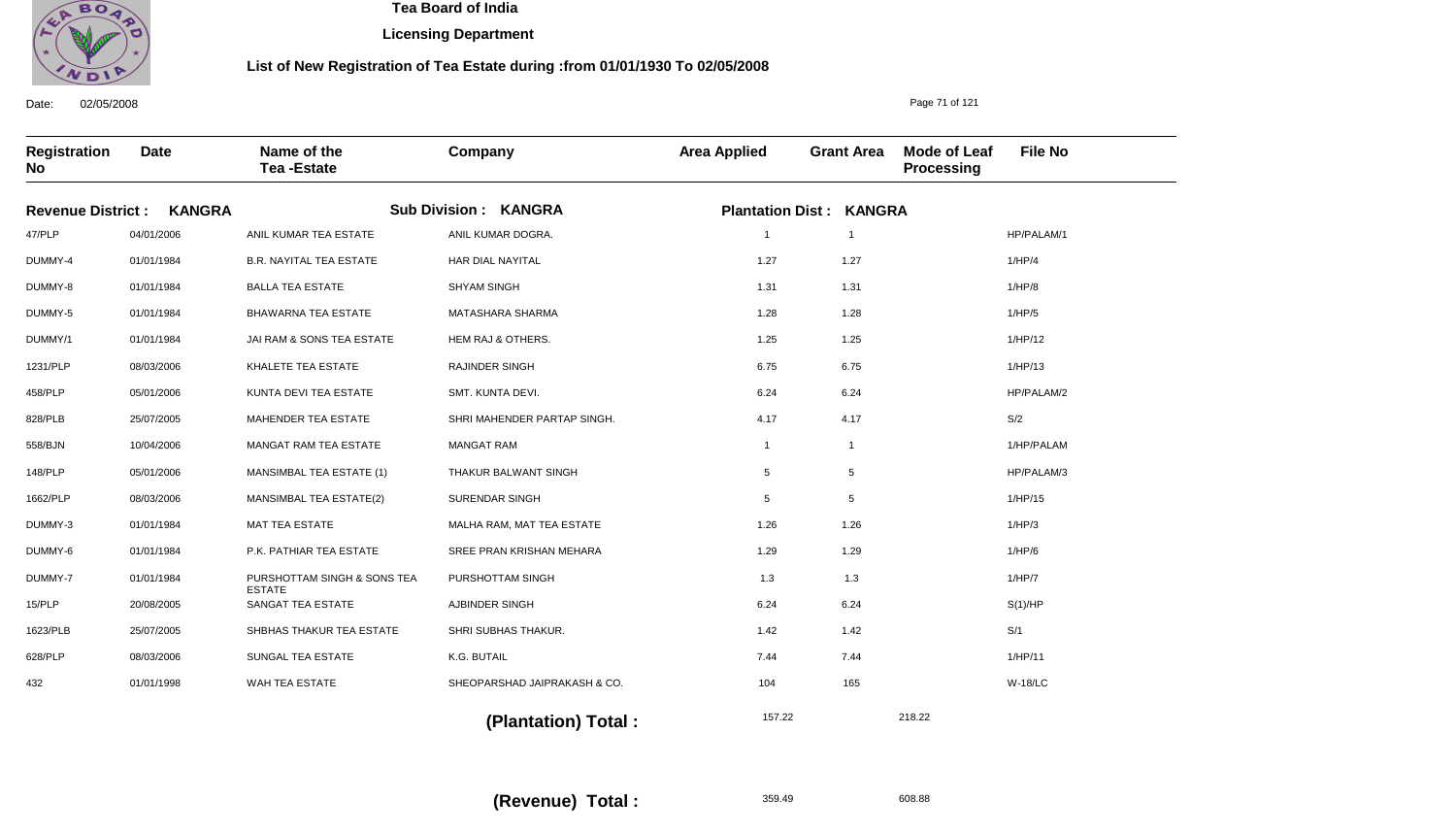

**Licensing Department**

## **List of New Registration of Tea Estate during :from 01/01/1930 To 02/05/2008**

| 02/05/2008<br>Date:       |             |                                  |                                | Page 72 of 121          |                                     |                                          |                    |  |
|---------------------------|-------------|----------------------------------|--------------------------------|-------------------------|-------------------------------------|------------------------------------------|--------------------|--|
| <b>Registration</b><br>No | <b>Date</b> | Name of the<br><b>Tea-Estate</b> | Company                        | <b>Area Applied</b>     | <b>Grant Area</b>                   | <b>Mode of Leaf</b><br><b>Processing</b> | <b>File No</b>     |  |
| <b>Revenue District:</b>  |             | <b>KANYANAKUMARI</b>             | <b>Sub Division : KALKULAM</b> |                         | <b>Plantation Dist: Kanyakumari</b> |                                          |                    |  |
| K-26                      | 02/02/1962  | <b>BALAMORE TEA ESTATE</b>       | BALAMORE ESTATES PVT. LTD.     | 94.29                   | 241.98                              |                                          | 11-LCS(1)(B-2)/56  |  |
| $K-15(S)$                 | 01/02/1962  | Red Fort Tea Estate              | <b>RED FORT ESTATE</b>         | 83.8                    | 85                                  |                                          | 11-LCS(1)(R-28)/86 |  |
| K-56                      | 01/02/1962  | St. George Tea Estate            | SHRI T.C. SAMUEL               | 15.78                   | 19.83                               |                                          | 11-LCS(1)(S-60)/90 |  |
|                           |             |                                  | (Plantation) Total:            | 193.87                  |                                     | 346.81                                   |                    |  |
| <b>Revenue District:</b>  |             | <b>KANYANAKUMARI</b>             | <b>Sub Division : THOVALA</b>  | <b>Plantation Dist:</b> | Kanyakumari                         |                                          |                    |  |
| K-45                      | 01/02/1962  | <b>DEVAGIRI TEA ESTATE</b>       | DEVAGIRI PLANTATIONS LTD.      | 36.83                   | 222.58                              |                                          | 11-LCS(1)(D-1)/56  |  |
|                           |             |                                  | (Plantation) Total:            | 36.83                   |                                     | 222.58                                   |                    |  |
|                           |             |                                  | (Revenue) Total :              | 230.7                   |                                     | 569.39                                   |                    |  |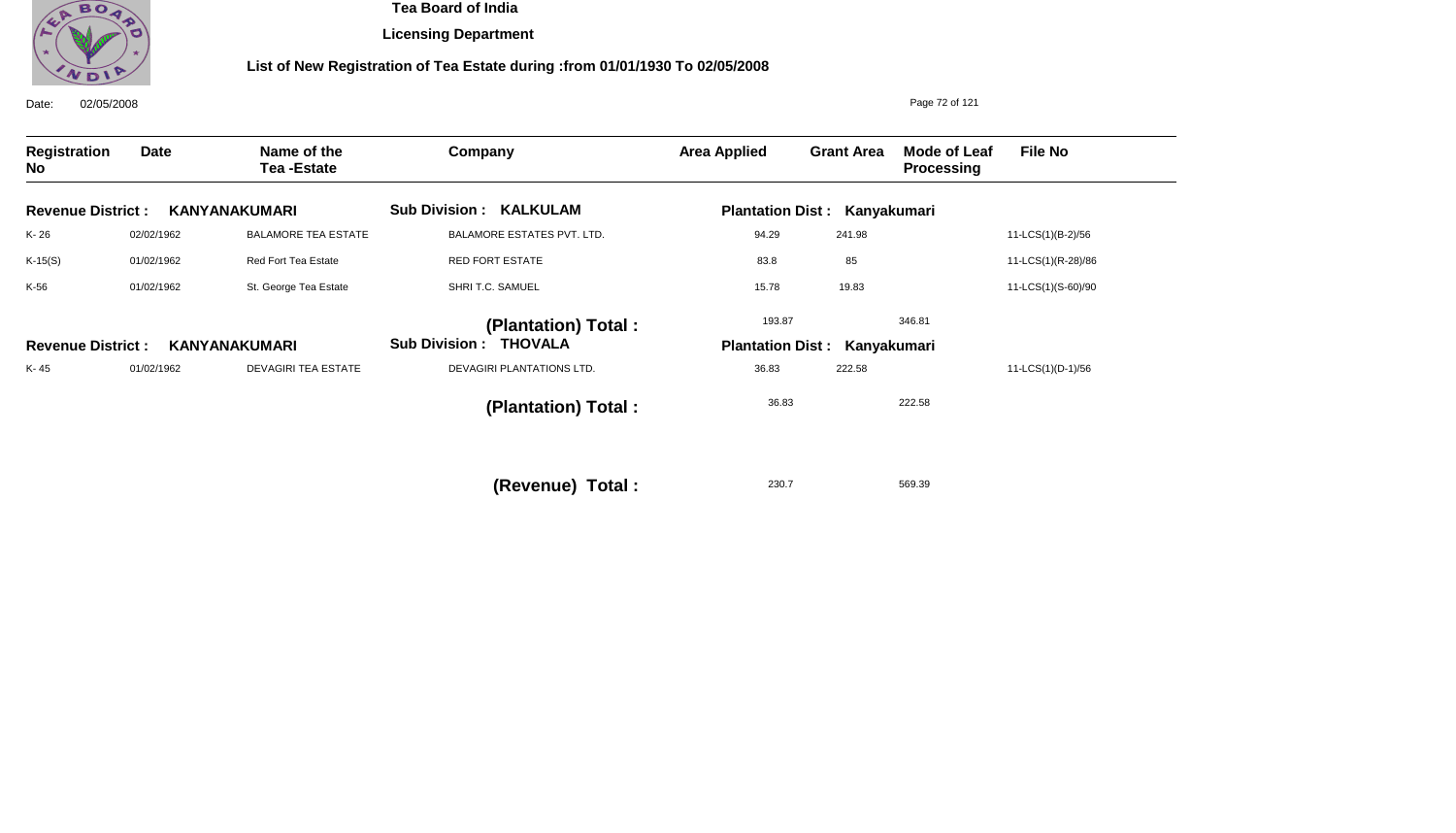

**Licensing Department**

### **List of New Registration of Tea Estate during :from 01/01/1930 To 02/05/2008**

| Registration<br><b>No</b> | <b>Date</b>     | Name of the<br><b>Tea-Estate</b> | Company                                 | <b>Area Applied</b>                  | <b>Grant Area</b> | <b>Mode of Leaf</b><br>Processing | <b>File No</b>  |
|---------------------------|-----------------|----------------------------------|-----------------------------------------|--------------------------------------|-------------------|-----------------------------------|-----------------|
| <b>Revenue District:</b>  |                 | <b>KARBI ANGLONG</b>             | <b>Sub Division: DIPHU</b>              | <b>Plantation Dist: Karbi Anlong</b> |                   |                                   |                 |
| 2510                      | 10/11/1967      | <b>AUGURI TEA ESTATE</b>         | GOPAL KRISHNA TEA CO. PVT. LTD          | 36.59                                | 129.51            |                                   | A-124/LC        |
| 2828                      | 16/08/1991      | <b>BANASPATY TEA ESTATE</b>      | <b>GANAPATI SARKAR</b>                  | 43.46                                | 65.06             |                                   | <b>B-186/LC</b> |
| 2786                      | 10/10/1989      | <b>BHAGAWATI TEA ESTATE</b>      | <b>KHETAN KRISHI FARM</b>               | 32.78                                | 73.73             |                                   | <b>B-180/LC</b> |
| 385                       | 10/09/1940      | <b>BOKAJAN TEA ESTATE</b>        | BOKAJAN TEA CO.(P) LTD                  | 81                                   | 175               |                                   | <b>B-57/LC</b>  |
| $C-74$                    | 20/03/1967      | <b>DEOPANI TEA ESTATE(2)</b>     | BOGIDHOLA TEA & TRADING CO. (PVT) LTD   | 193.44                               | 193.44            |                                   | <b>B-345/LC</b> |
| 83                        | 08/02/1940      | DHANSERI TEA ESTATE              | AMIYA KR. DAS                           | 35.17                                | 49.91             |                                   | $D-5/LC$        |
| 223                       | 01/04/1953      | <b>LAHORIJAN TEA ESTATE</b>      | P.N.GHATAK & CO.                        | 160.5                                | 526.32            |                                   | L-783/LC        |
| 357                       | 01/04/1953      | LENGREE TEA ESTATE               | KARBI ANGLONG KHETAN TEA CO.            | 108.13                               | 195.4             |                                   | L-784/LC        |
| 2330                      | 01/04/1953      | NAMBURNADI TEA ESTATE            | NAMBURNADI TEA CO LTD                   | 510.03                               | 1158.71           |                                   | N-785/LC        |
| 1962                      | 01/04/1953      | NIRMAL KUMAR TEA ESTATE          | P.N.GHATAK & CO.                        | 160.5                                | 526.32            |                                   | N-786/LC        |
| 255                       | 18/03/1937      | RAMANUGGER TEA ESTATE            | KARBI PLANTATIONS PVT.LTD.              | 77                                   | 324               |                                   | <b>R-19/LC</b>  |
| 2861                      | 16/12/1993      | RANGSALLI TEA ESTATE             | RANGSALLI TEA COMPANY                   | 10.12                                | 18.68             |                                   | R-108/LC        |
| 1308                      | 10/06/1959      | SABHONESWARI TEA ESTATE          | I.B.GOSWAMI                             | 63.89                                | 98                |                                   | S-33/LC         |
|                           |                 |                                  | (Plantation) Total:                     | 1512.61                              |                   | 3534.08                           |                 |
|                           |                 |                                  |                                         |                                      |                   |                                   |                 |
|                           |                 |                                  | (Revenue) Total:                        | 1512.61                              |                   | 3534.08                           |                 |
| <b>Revenue District:</b>  | <b>KEONJHAR</b> |                                  | <b>KEONJHAR</b><br><b>Sub Division:</b> | <b>Plantation Dist: Orissa</b>       |                   |                                   |                 |
| 2694                      | 23/05/1983      | <b>BHUYANPIRH TEA ESTATE</b>     | ORISSA TEA PLANTATION LTD               | 210                                  | 896.54            |                                   | NC/PART-460/LC  |

 **(Plantation) Total :** 

210 896.54

Date: 02/05/2008

Page 73 of 121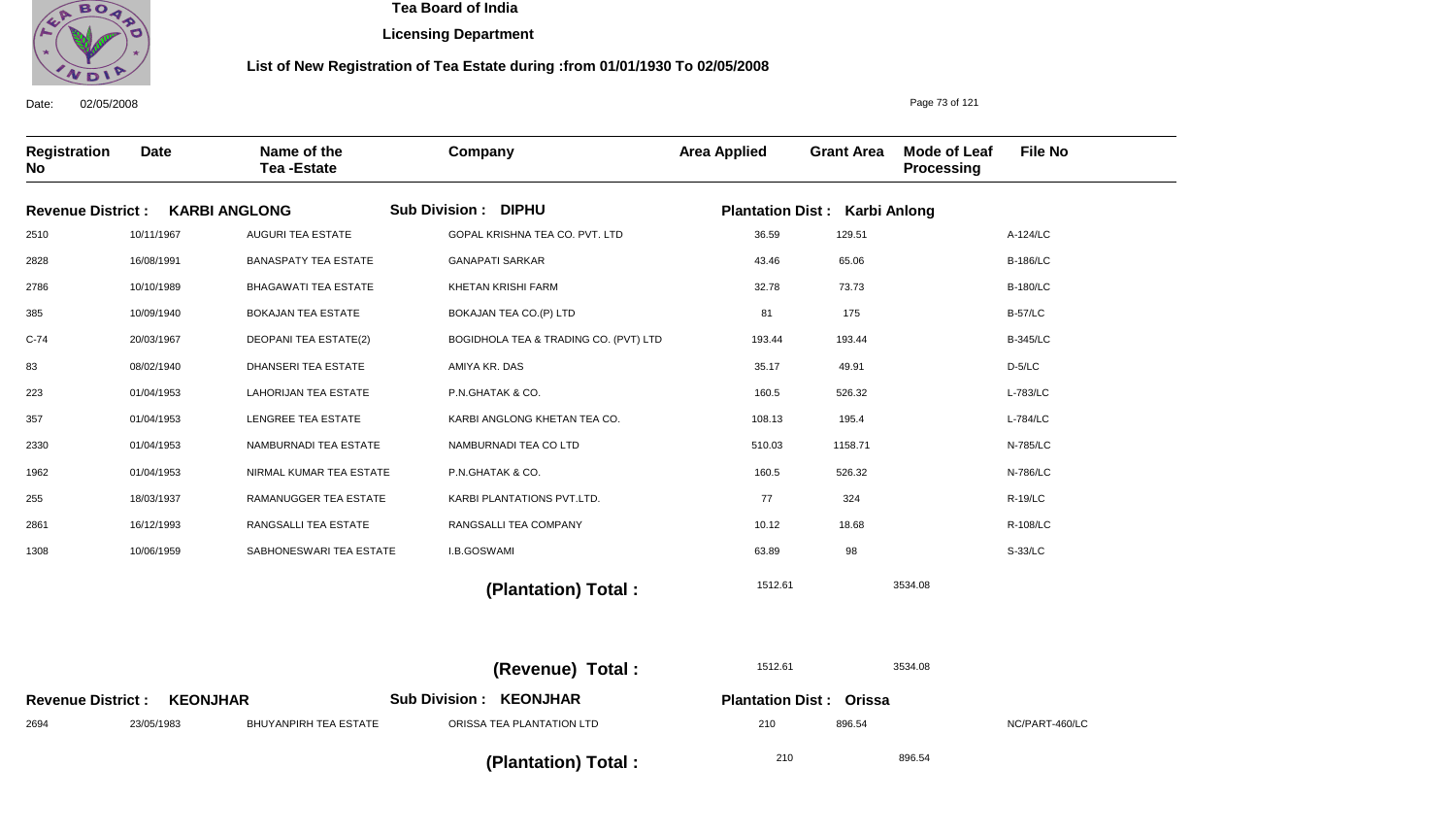

**Licensing Department**

| 02/05/2008<br>Date:      |               |                                  |                                        |                     |                   | Page 74 of 121                            |                 |
|--------------------------|---------------|----------------------------------|----------------------------------------|---------------------|-------------------|-------------------------------------------|-----------------|
| Registration<br>No       | <b>Date</b>   | Name of the<br><b>Tea-Estate</b> | Company                                | <b>Area Applied</b> | <b>Grant Area</b> | Mode of Leaf<br><b>Processing</b>         | <b>File No</b>  |
|                          |               |                                  | (Revenue) Total :                      | 210                 |                   | 896.54                                    |                 |
| <b>Revenue District:</b> | <b>KHONSA</b> |                                  | <b>Sub Division:</b><br><b>KHONSA</b>  |                     |                   | <b>Plantation Dist: Arunachal Pradesh</b> |                 |
| 2928                     | 15/03/1999    | <b>BORDURIA TEA ESTATE</b>       | MARCUS SOOMWANG LOWANGCHA              | 70                  | 225.5             |                                           | <b>B-198/LC</b> |
| 2898                     | 03/05/1998    | MALISHI TEA ESTATE               | MALISHA TEA & AGRO. INDUSTRIES PVT.LTD | 100.36              | 302               |                                           | M-174/LC        |
| 2689                     | 11/01/1983    | MOPA TEA ESTATE                  | JOONKTOLLEE TEA & INDUSTRIES LTD.      | 400                 | 400               |                                           | NC/PART-420/LC  |
|                          |               |                                  | (Plantation) Total:                    | 570.36              |                   | 927.5                                     |                 |
|                          |               |                                  | (Revenue) Total:                       | 570.36              |                   | 927.5                                     |                 |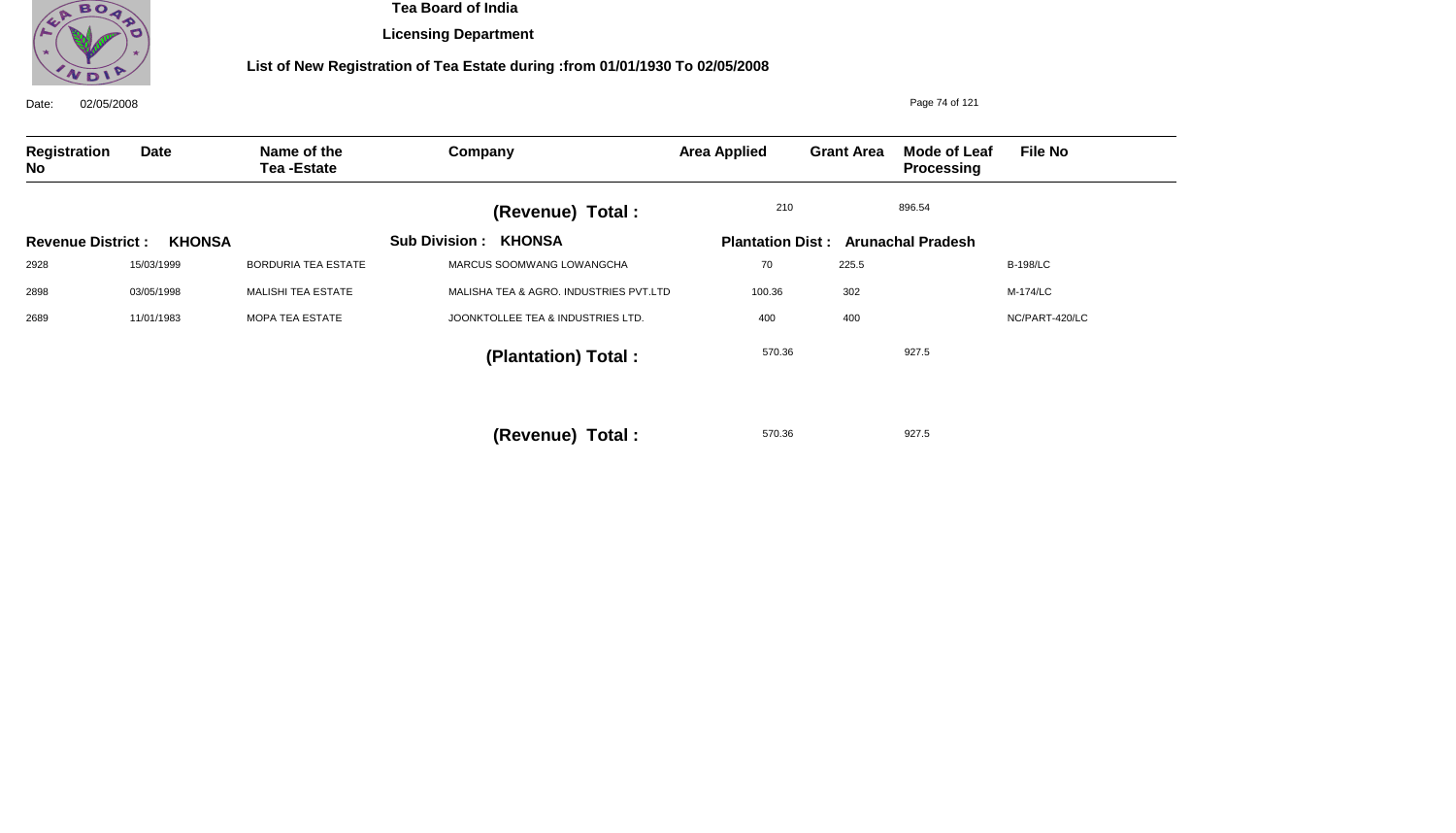

2937

10/09/1999

SAROUGI TEA ESTATE

 **Tea Board of India** 

**Licensing Department**

### **List of New Registration of Tea Estate during :from 01/01/1930 To 02/05/2008**

Page 75 of 121

S-207/LC

**Registration No Date Name of the Tea -Estate Company Area Applied Grant Area Mode of Leaf Processing File No Revenue District : KISHANGANJ Sub Division : KISHANGANJ Plantation Dist : Bihar** 2949 2944 2945 2948 2888 2931 2866 2932 2935 2912 2848 2905 2925 2919 2951 2930 2953 2946 2929 2830 2835 24/08/1999 09/08/1999 06/08/1999 25/08/1999 26/11/1996 07/04/1999 10/03/1994 07/04/1999 24/04/1999 13/10/1998 17/06/1993 13/05/1998 17/02/1999 13/09/1999 02/09/1999 08/07/1999 10/10/1999 24/08/1999 06/04/1999 18/09/1991 17/03/1992 ANJU KEJRIWAL TEA ESTATE ANNAPURNA TEA ESTATE ASHARAM TEA ESTATE ASHOK KEJRIWAL TEA ESTATE AZAD TEA ESTATE BHIKAM CHAND DAFTARI TEA ESTATE BHIKAM CHAND DAFTARI BIHAR TEA ESTATE BIJAY KARAN DAFTARI TEA ESTATE DAFTARI TEA ESTATE DIAMOND TEA ESTATE DINDAYAL TEA ESTATE DURGA PRIYA TEA ESTATE EVERGREEN TEA ESTATE GAYAL TEA ESTATE JAGMOHAN KEJRIWAL TEA ESTATE JAI KARAN DAFTARI TEA ESTATE JITENDRA KEJRIWAL TEA ESTATE MAHADEO PRASAD AGARWAL TEA ESTATE RAJ KARAN DAFTARI TEA ESTATE RAJMOHAN TEA ESTATE RITURAJ TEA ESTATE SMT.ANJU KEJRIWAL SMT.SARITA KEDIA SRI. PHOOL CHAND KEDIA ASHOK KEJRIWAL AZAD TEA ESTATE RAJIV KR. SARAF BIJAY KARAN DAFTARI DAFTARI TEA ESTATE PVT. LTD DIAMOND TEA ESTATE DINDAYAL TEA PLANTATION DURGA PRIYA TEA ESTATE SMT.KALAWATI PATODIA SANJAY GOYAL JAGMOHAN KEJRIWAL JAI KARAN DAFTARI JITENDRA KEJRIWAL MAHADEO PRASAD AGARWAL RAJ KARAN DAFTARI MILAN DUTTA SRI KISHAN LAL SARAF 4.83 2.37 .7 1.03 2.36 7.71 2 0 10.05 6.11 1.21 3.31 1.101 0 0 0 0 4.725 5.33 2.5 1.8 A-108/LC A-112/LC A-111/LC A-110/LC A-101/LC B-196/LC B-188/LC B-197/LC D-212/LC D-120/LC/98 D-134/LC D-139/LC E-41/LC G-87/LC J-61/LC J-59/LC J-60/LC M-181/LC R-110/LC R-4/LC R-104/LC 4.83 2.37 .7 1.03 3.385 7.71 3.61 6.51 11.85 6.11 2.47 9.93 1.101 1.8 4.85 4 4.2 4.725 5.33 3.2 2.01

2.4

2.4

ANIL KR. SAROGI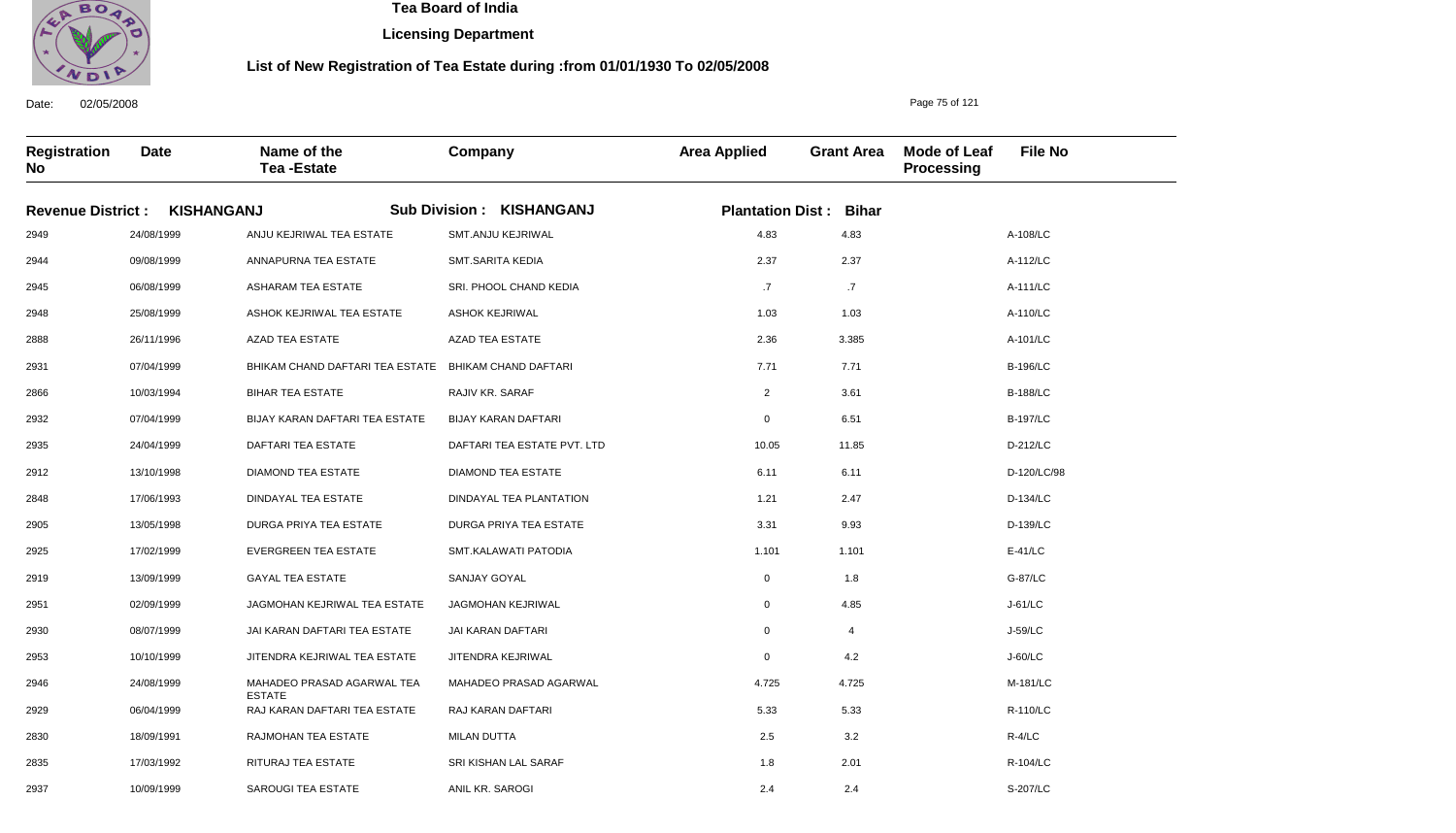

**Licensing Department**

### **List of New Registration of Tea Estate during :from 01/01/1930 To 02/05/2008**

Date: 02/05/2008 **Registration No Date Name of the Tea -Estate Company Area Applied Grant Area Mode of Leaf Processing File No** Page 76 of 121 **KISHANGANJ KISHANGANJ Revenue District : Revenue District : KISHANGANJ Sub Division : KISHANGANJ Sub Division : Plantation Dist : Bihar Plantation Dist : KISHANGANJ** 2914 2936 2954 2926 2943 2933 2957 2934 2923 2836 2827 2952 2904 10/09/1999 10/09/1999 06/09/1999 26/02/1999 09/08/1999 07/04/1999 15/09/1999 22/04/1999 28/01/1999 19/03/1992 17/06/1991 26/08/1999 01/04/1998 SHANTI DEVI TEA ESTATE SUNIL TEA ESTATE SURESH CHANDRA TEA ESTATE TEZ KARAN DAFTARI TEA ESTATE UMA TEA ESTATE(III) VIJAI KR. KISHORE PURIA TEA ESTATE SRI VIJAI KR. KISHOREPURIA VIKASH TEA ESTATE VINA TEA ESTATE KABITA TEA ESTATE KAMAL TEA ESTATE MINZ TEA ESTATE NANDLAL KEJREWAL TEA ESTATE PARULBALA TEA ESTATE SHANTI DEVI SAROGI SUNIL KR. SAROGI SUKDEV GHOSH SHRI TEZ KARAN DAFTARI MRS REETU KEDIA VIKASH KR. SAROGI MR.J.CHAKRABORTY SMT.KABITA AGARWALA MRS.DRAUPODI DEVI AGARWALA SRI ABRAHAM MINZ SHRI NANDLAL KEJRIWAL TAPAS MANDAL 3.48 .71 6.03 9.2 0 4 .62 2.428 1.53 5.67 .8 3.58 4.18 S-210/LC S-208/LC S-216/LC T-78/LC U-16/LC V-6/LC/2 V-8/LC V-7/LC K-134/LC K-121/LC/2 M-151/LC N-83/LC/99 P-78/LC 86.004 15.76 129.629 17.78  **(Plantation) Total : (Plantation) Total :**  3.48 .71 6.03 9.2 2.71 10.33 .62 2.428 1.53 7.69 .8 3.58 4.18

**(Revenue) Total :** 

101.764 147.409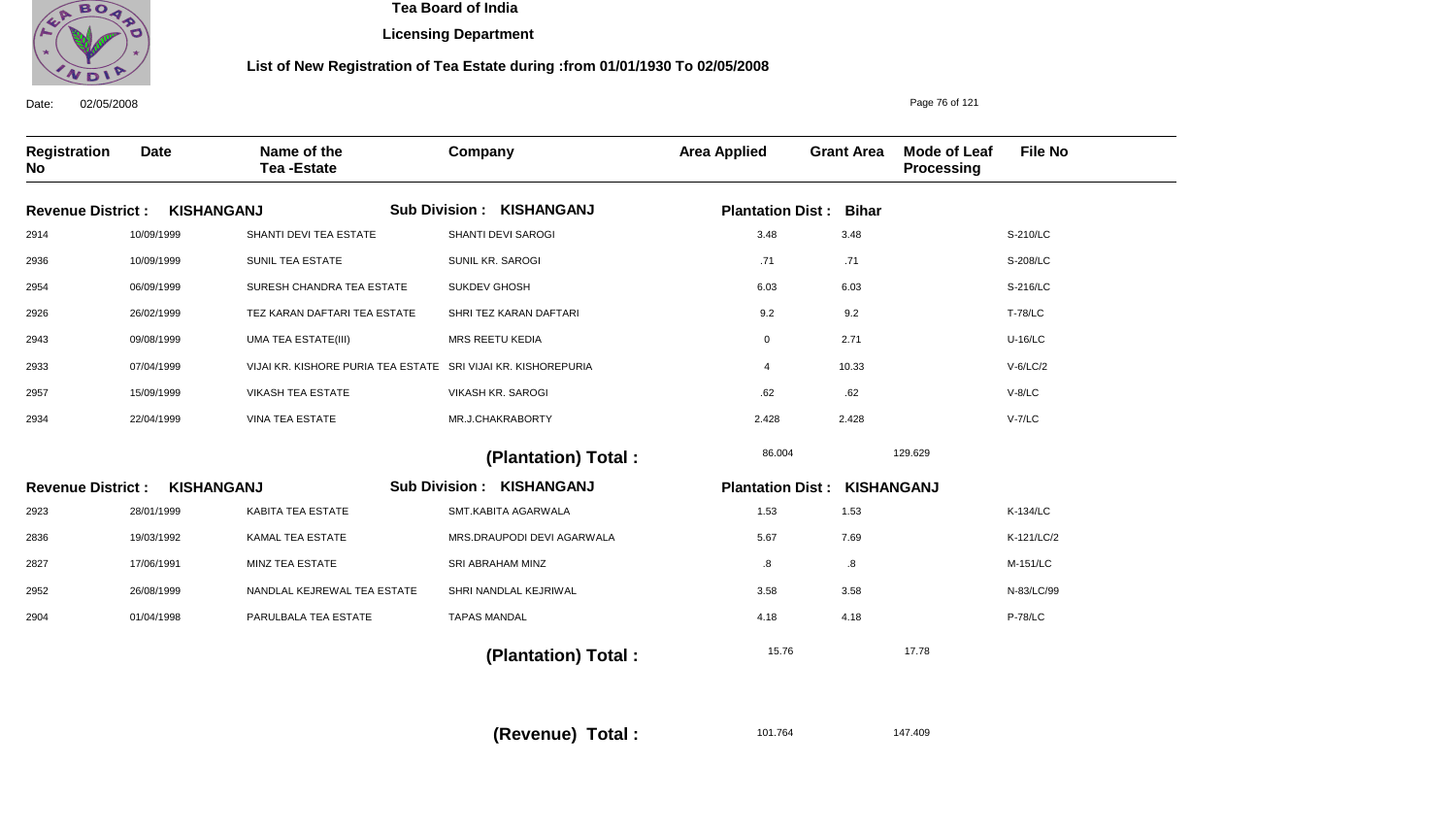

**Licensing Department**

| 02/05/2008<br>Date:              |             |                                             |                                           |                                    |                   | Page 77 of 121                    |                |
|----------------------------------|-------------|---------------------------------------------|-------------------------------------------|------------------------------------|-------------------|-----------------------------------|----------------|
| <b>Registration</b><br><b>No</b> | <b>Date</b> | Name of the<br><b>Tea-Estate</b>            | Company                                   | <b>Area Applied</b>                | <b>Grant Area</b> | Mode of Leaf<br><b>Processing</b> | <b>File No</b> |
| <b>Revenue District:</b>         |             | <b>KISHANGUNJ</b>                           | <b>Sub Division : THAKURGUNJ</b>          | <b>Plantation Dist:</b>            | <b>Bihar</b>      |                                   |                |
| 2840                             | 25/12/1992  | RAHUL TEA ESTATE                            | SMT.USHA AGARWALA                         |                                    | 1.99              |                                   | R-103/LC       |
| 2854                             | 13/10/1993  | RANJIT TEA PLANTATION TEA ESTATE            | RANJIT KR. SINGHARIA                      | 1.21                               | 2.21              |                                   | R-107/LC       |
| 2920                             | 07/08/1999  | SANDEEP TEA ESTATE                          | SANDEEP AGARWALA                          | 0                                  | 1.62              |                                   | S-212/LC       |
| 2921                             | 08/10/1999  | SANJAY TEA ESTATE                           | SANJAY AGARWALA                           | 0                                  | 8.8               |                                   | S-213/LC       |
| 2849                             | 17/05/1993  | SHYAM TEA PLANTATION TEA ESTATE             | SHYAM LAL BHARUKA                         | 2.38                               | 2.38              |                                   | S-200/LC       |
| 2922                             | 28/01/1999  | <b>UMA TEA ESTATE(II)</b>                   | SMT. UMA GOYAL                            | 0                                  | 5.98              |                                   | $U-15/LC$      |
|                                  |             |                                             | (Plantation) Total:                       | 4.59                               |                   | 22.98                             |                |
| <b>Revenue District:</b>         |             | <b>KISHANGUNJ</b>                           | <b>THAKURGUNJ</b><br><b>Sub Division:</b> | <b>Plantation Dist: KISHANGANJ</b> |                   |                                   |                |
| 2847                             | 17/05/1993  | MOTILAL TEA PLANTATION TEA<br><b>ESTATE</b> | SRI MOTILAL SINGHANIA                     | 4.05                               | 9.04              |                                   | M-164/LC       |
|                                  |             |                                             | (Plantation) Total:                       | 4.05                               |                   | 9.04                              |                |
|                                  |             |                                             | (Revenue) Total:                          | 8.64                               |                   | 32.02                             |                |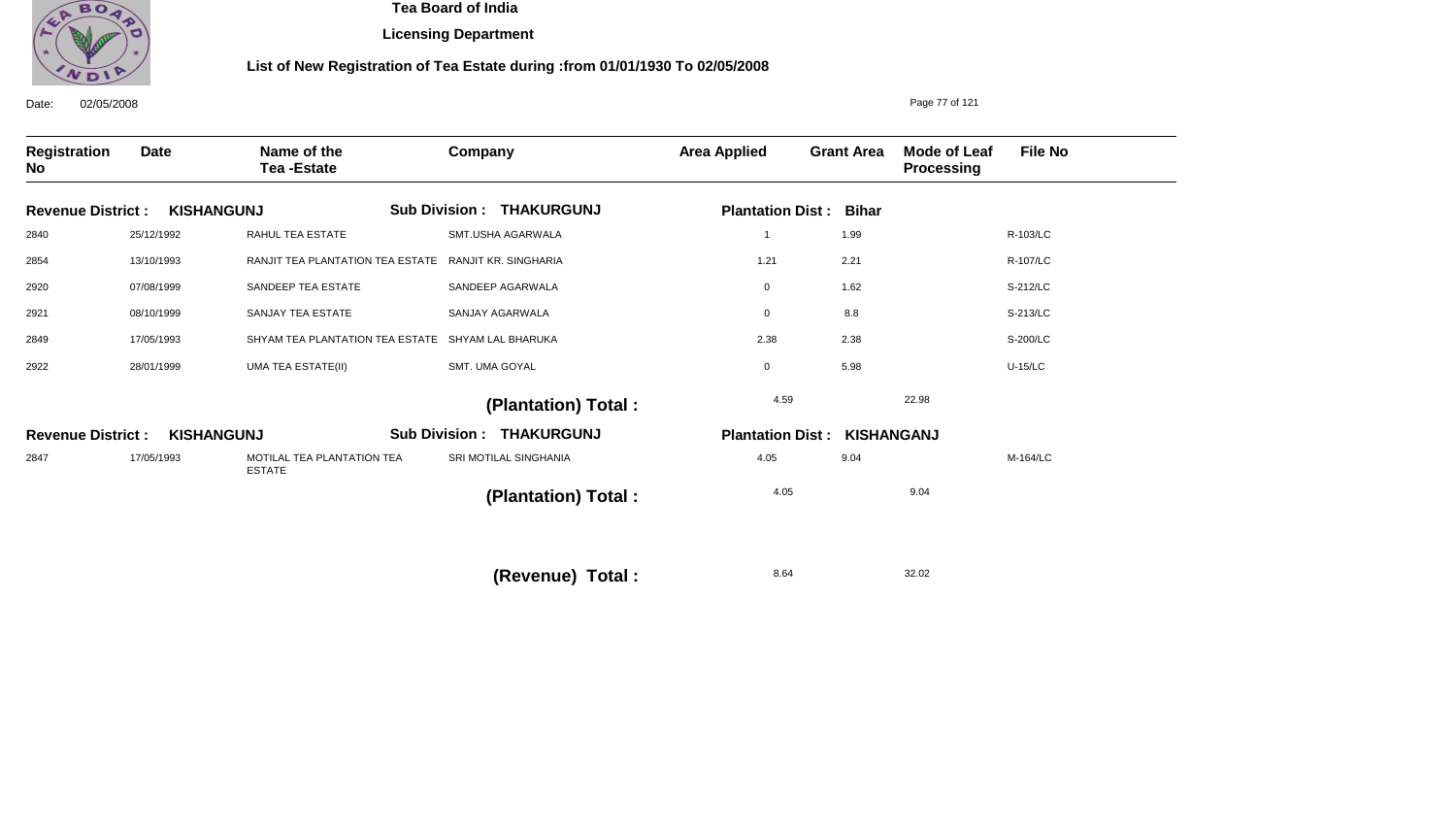

**Licensing Department**

### **List of New Registration of Tea Estate during :from 01/01/1930 To 02/05/2008**

Date: 02/05/2008 **Registration No Date Name of the Tea -Estate Company Area Applied Grant Area Mode of Leaf Processing File No** Page 78 of 121 **Revenue District : LAKHIMPUR Sub Division : NORTH LAKHIMPUR Plantation Dist : Lakhimpur** 2326 408 2446 2537 B-80 K-33 2128 2591 K-55 44 320 2362 D-40 R-6 2764 K-15 20/01/1956 16/02/1945 13/05/1969 14/08/1970 28/04/1975 24/10/1983 14/11/1959 01/04/1953 24/10/1983 08/12/1934 06/08/1955 10/10/1985 02/02/1976 01/04/1953 10/11/1988 16/12/1977 ANANDA TEA ESTATE BORAJAN TEA ESTATE BORDEOBAM TEA ESTATE CHOKBANI TEA ESTATE CINNATOLLIAH TEA ESTATE DEJOO TEA ESTATE DEOGHORIA TEA ESTATE DOOLAHAT TEA ESTATE HARMUTTY TEA ESTATE KASHIKATA TEA ESTATE MADHUPUR TEA ESTATE PATHALIPAM TEA ESTATE SEAJULI TEA ESTATE SILONIBARI TEA ESTATE SUBENSIRI TEA ESTATE koilamari tea estate BENGAL TEA & FABRICS LTD RAMESWAR SARMA BENGAL TEA & FABRICS LTD JOHARMALL MURLIDHAR & CO. UPPER GANGES SUGER & INDUSTRIES LTD. STEWART HOLL (I) LTD SHRI NARAYAN CH. GOSWANI & ORS. KANOI PLANTATIONS (PVT)LTD. STEWART HOLL (I) LTD KARBI ANGLONG KHETAN TEA CO. MADHUPUR TEA ESTATE PVT.LTD. BENGAL TEA & FABRICS LTD M.K.SHAH EXPORTS LTD. SILONIBARI TEA CO LTD S.M.CHOWDHURY M.K.JOKAI INDIA LIMITED 557.54 9.22 85.21 3.07 588.02 508.08 2.85 543.34 439.56 22.22 65.87 209.73 285.54 481.33 42 704.12 P-165/LC M-42/LC/2 B-339/LC C-160/LC D-2/PART-194/LC S-365/LC/2 D-128/LC D-718/LC S-365/LC K-15/LC M-42/LC A-115/PART-196/LC/3 S-358/LC S-748/LC S-188/LC J-107/LC/15 4547.7 7519.21 715.79 21.09 164.83 3.07 746.02 851.33 3.3 911.75 1051.86 127.07 184.4 336.7 375.67 734.41 47.52 1244.4

 **(Plantation) Total :** 

**(Revenue) Total :** 

4547.7 7519.21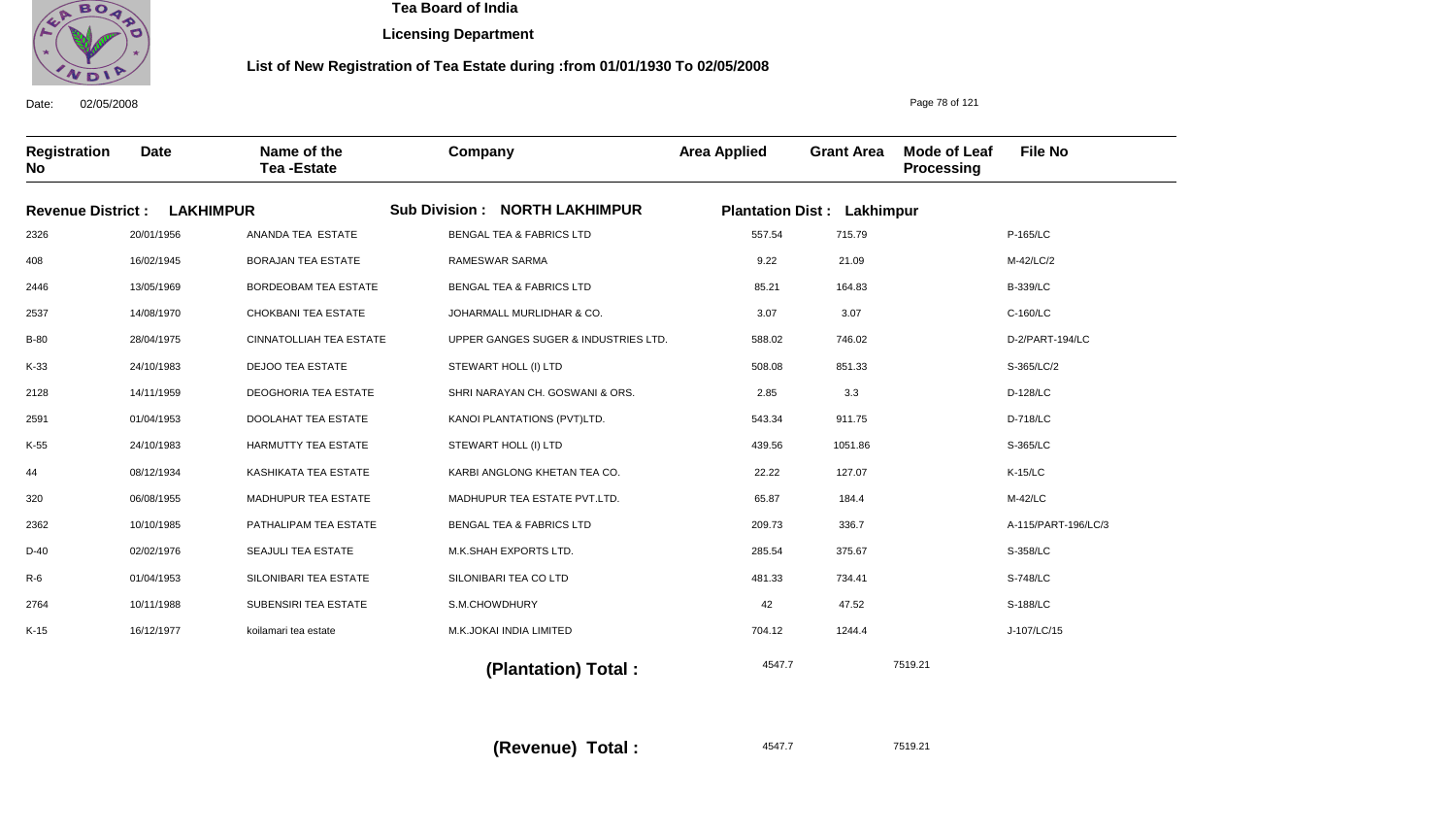

**Licensing Department**

| Date:                     | 02/05/2008     |                                  |                                           |                                           |                   | Page 79 of 121                           |                          |
|---------------------------|----------------|----------------------------------|-------------------------------------------|-------------------------------------------|-------------------|------------------------------------------|--------------------------|
| <b>Registration</b><br>No | <b>Date</b>    | Name of the<br><b>Tea-Estate</b> | Company                                   | <b>Area Applied</b>                       | <b>Grant Area</b> | <b>Mode of Leaf</b><br><b>Processing</b> | <b>File No</b>           |
| <b>Revenue District:</b>  | <b>LOHIT</b>   |                                  | <b>Sub Division: LOHIT</b>                | <b>Plantation Dist: Arunachal Pradesh</b> |                   |                                          |                          |
| 2871                      | 05/07/1994     | FAI YAI TEA ESTATE               | FAI YAI TEA ESTATE                        | 85                                        | 253               |                                          | $F-16/LC$                |
| 2893                      | 24/01/1997     | MANYU TEA ESTATE                 | MANYU TEA ESTATE PVT. LTD                 | $\mathbf 0$                               | 279.36            |                                          | M-169/LC                 |
| 2829                      | 05/07/1991     | <b>NBAN TEA ESTATE</b>           | KUNG INJU AGRO PVT.LTD.                   | 250                                       | 500               |                                          | <b>N-72/LC</b>           |
| 2792                      | 01/02/1990     | SREE NANDA TEA ESTATE            | CHOW ALONG AGRO LIMITED                   | 300                                       | 400               |                                          | S-189/LC                 |
| 2822                      | 07/05/1991     | TEYANG TEA ESTATE                | NAMTENG TEA CO. PVT.LTD                   | $\overline{2}$                            | 2.62              |                                          | <b>T-73/LC</b>           |
|                           |                |                                  | (Plantation) Total:                       | 637                                       |                   | 1434.98                                  |                          |
| <b>Revenue District:</b>  | <b>LOHIT</b>   |                                  | <b>Sub Division: LOHIT</b>                | <b>Plantation Dist: LOHIT</b>             |                   |                                          |                          |
| 2657                      | 09/04/1979     | Arunachal Tea Estate             | M/S. ARUNACHAL TEA & INDUSTRIES PVT. LTD. | 120                                       | 121.41            |                                          | NC/PART/367/LC           |
|                           |                |                                  | (Plantation) Total:                       | 120                                       |                   | 121.41                                   |                          |
|                           |                |                                  | (Revenue) Total :                         | 757                                       |                   | 1556.39                                  |                          |
| <b>Revenue District:</b>  | <b>MADURAI</b> |                                  | <b>PERIAKULAM</b><br><b>Sub Division:</b> | <b>Plantation Dist: Madurai</b>           |                   |                                          |                          |
| <b>BM-2</b>               | 01/02/1962     | <b>HIGHWAVYS TEA ESTATE</b>      | HINDUSTAN UNILEVER LIMITED                | 256.8                                     | 1498.39           |                                          | 11-LCS(1)(B-46)/93/H.T.E |
| M-4                       | 01/02/1962     | Kolukumalai Tea Estate           | KOTTAGUDI PLANTATIONS PVT. LTD.           | 81                                        | 81                |                                          | 11_LCS(1)(K-32)/56       |
| BM-1                      | 01/02/1962     | MANALAAR TEA ESTATE              | HINDUSTAN UNILEVER LIMITED                | 288.5                                     | 1633.67           |                                          | 11-LCS(1)(B-46)/93/M.T.E |
| BM.3                      | 20/02/1962     | <b>VENNIAR TEA ESTATE</b>        | HINDUSTAN UNILEVER LIMITED                | 301.5                                     | 1133.96           |                                          | 11-LCS(1)(B-46)/93       |
|                           |                |                                  | (Plantation) Total:                       | 927.8                                     |                   | 4347.02                                  |                          |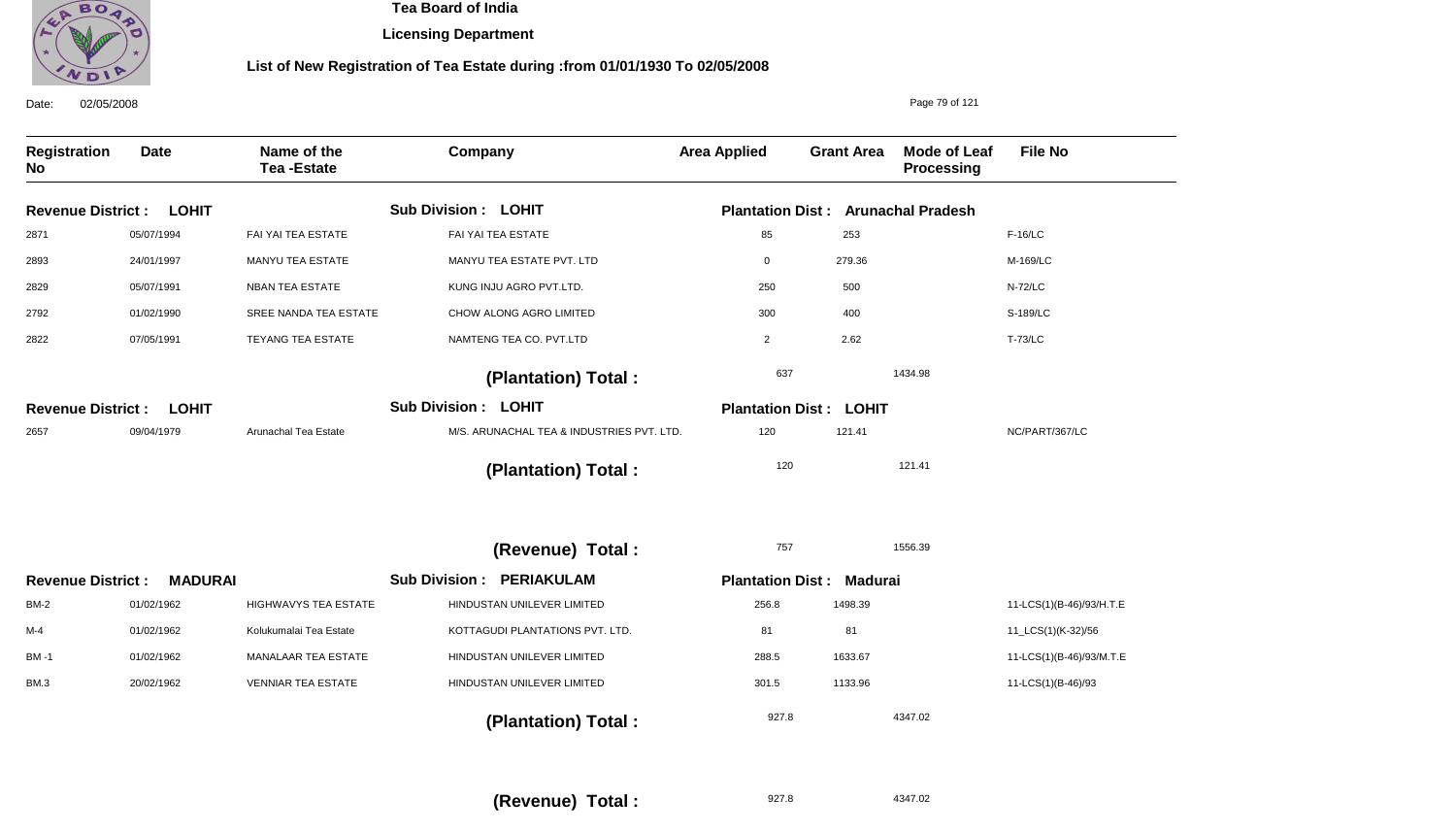

**Licensing Department**

| 02/05/2008<br>Date:       |                  |                                  |                                            |                                          |                   | Page 80 of 121                           |                    |
|---------------------------|------------------|----------------------------------|--------------------------------------------|------------------------------------------|-------------------|------------------------------------------|--------------------|
| <b>Registration</b><br>No | <b>Date</b>      | Name of the<br><b>Tea-Estate</b> | Company                                    | <b>Area Applied</b>                      | <b>Grant Area</b> | <b>Mode of Leaf</b><br><b>Processing</b> | <b>File No</b>     |
| <b>Revenue District:</b>  | <b>MALAPURAM</b> |                                  | <b>Sub Division: MANJERI</b>               | <b>Plantation Dist: Malapuram</b>        |                   |                                          |                    |
| N-6                       | 01/02/1962       | Cipson(Arthala) Tea Estate.      | C. P. JOS & SONS                           | 173.88                                   | 173.88            |                                          | 11-LCS(1)(A-21)/56 |
|                           |                  |                                  | (Plantation) Total:                        | 173.88                                   |                   | 173.88                                   |                    |
|                           |                  |                                  | (Revenue) Total :                          | 173.88                                   |                   | 173.88                                   |                    |
| <b>Revenue District:</b>  | <b>MANDI</b>     |                                  | <b>Sub Division: MANDI</b>                 | <b>Plantation Dist: Himachal Pradesh</b> |                   |                                          |                    |
| 1027                      | 10/09/1935       | CHAUNTRA & DHELU TEA ESTATE      | TIBETAN KHAMPA INDUSTRIAL SOCIETY          | 100.39                                   | 180.39            |                                          | C-55/LC            |
|                           |                  |                                  | (Plantation) Total:                        | 100.39                                   |                   | 180.39                                   |                    |
| <b>Revenue District:</b>  | <b>MANDI</b>     |                                  | <b>Sub Division: MANDI</b>                 | <b>Plantation Dist: MANDI</b>            |                   |                                          |                    |
| 161/JNR                   | 08/03/2006       | ANIL TEA ESTATE(2)               | <b>ANIL KUMAR</b>                          | $\mathbf{1}$                             | $\overline{1}$    |                                          | 1.HP.14            |
| 83/JNR                    | 25/07/2005       | CHANDER PAUL TEA ESTATE          | SHRI CHANDER PAUL                          | 1.04                                     | 1.04              |                                          | S/3                |
| 395/JNR                   | 10/05/2006       | PADMA DEVI TEA ESTATE            | PADMA DEVI                                 | 10                                       | 10                |                                          | 1/HP/PALAM-II      |
|                           |                  |                                  | (Plantation) Total:                        | 12.04                                    |                   | 12.04                                    |                    |
|                           |                  |                                  | (Revenue) Total :                          | 112.43                                   |                   | 192.43                                   |                    |
| <b>Revenue District:</b>  |                  | <b>MIDNAPUR (WEST)</b>           | <b>Sub Division : MIDNAPUR (WEST)</b>      | <b>Plantation Dist : MIDNAPUR (WEST)</b> |                   |                                          |                    |
| 3264                      | 23/02/2004       | <b>STEP TEA ESTATE</b>           | SCIENCE AND TECHNOLOGY ENTREPRENEURS PARK. | 15                                       | 20                |                                          | S-331/LC/3796      |
|                           |                  |                                  | (Plantation) Total:                        | 15                                       |                   | 20                                       |                    |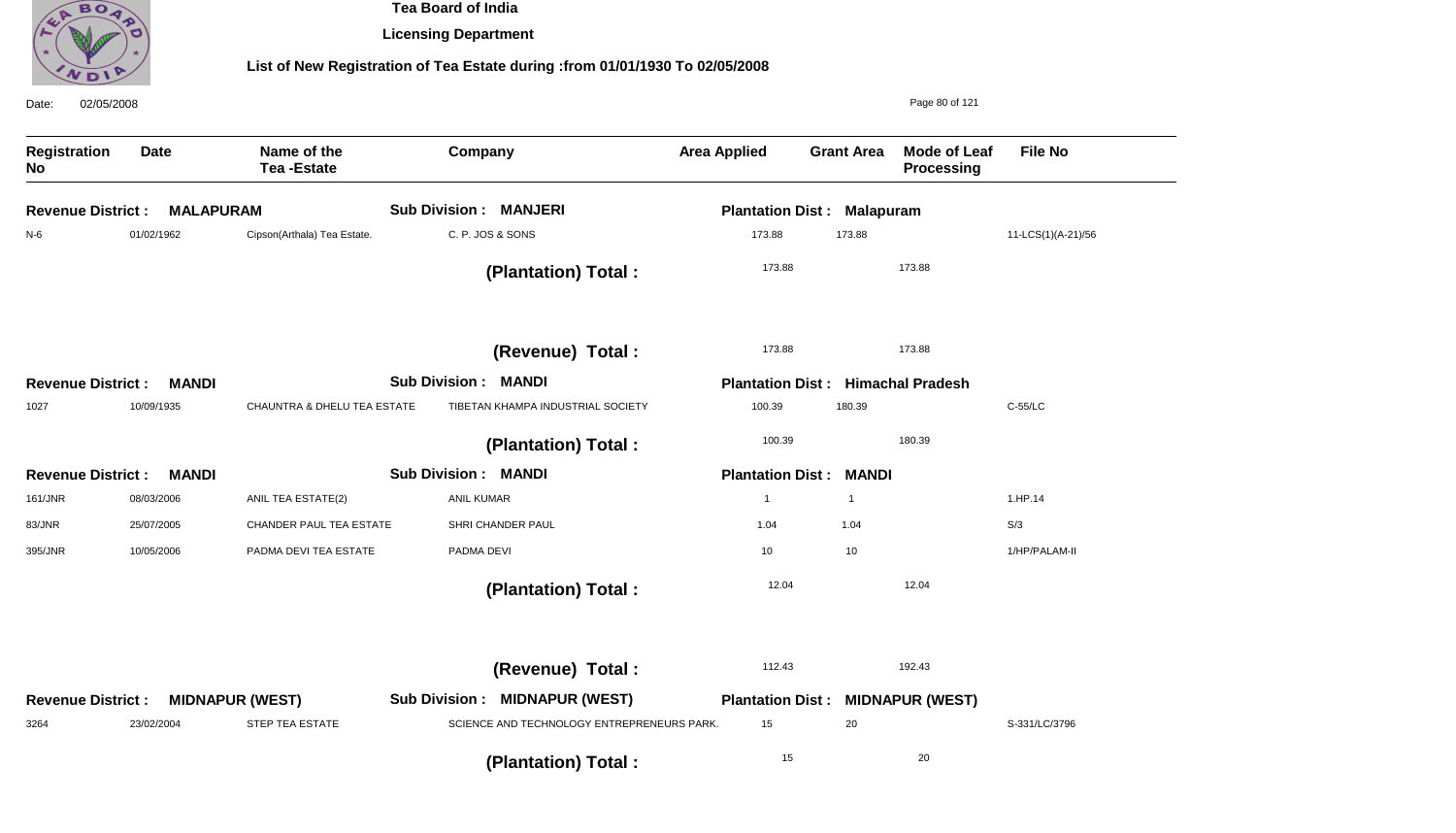

**Licensing Department**

| 02/05/2008<br>Date:              |                  |                                                 |                                             |                                   |                   | Page 81 of 121                           |                  |
|----------------------------------|------------------|-------------------------------------------------|---------------------------------------------|-----------------------------------|-------------------|------------------------------------------|------------------|
| <b>Registration</b><br><b>No</b> | <b>Date</b>      | Name of the<br><b>Tea-Estate</b>                | Company                                     | <b>Area Applied</b>               | <b>Grant Area</b> | <b>Mode of Leaf</b><br><b>Processing</b> | <b>File No</b>   |
|                                  |                  |                                                 | (Revenue) Total :                           | 15                                |                   | 20                                       |                  |
| <b>Revenue District:</b>         | <b>N.TRIPURA</b> |                                                 | <b>Sub Division: N.TRIPURA</b>              | <b>Plantation Dist: Tripura</b>   |                   |                                          |                  |
| 2833                             | 20/04/1992       | PHANINDRANAGAR TEA ESTATE                       | AMITAVA DASGUPTA                            | $\boldsymbol{0}$                  | 15.38             |                                          | $P-2/LC$         |
|                                  |                  |                                                 | (Plantation) Total:                         | $\mathbf 0$                       |                   | 15.38                                    |                  |
|                                  |                  |                                                 | (Revenue) Total :                           | $\mathbf 0$                       |                   | 15.38                                    |                  |
| <b>Revenue District:</b>         | <b>NAGLAND</b>   |                                                 | <b>Sub Division : MOKOKCHUNG</b>            | <b>Plantation Dist: Naga Land</b> |                   |                                          |                  |
| 2853                             | 13/08/1993       | K.S.M.FARMERS CO-OPERATIVE TEA<br><b>ESTATE</b> | NOKDANG PONGENER                            | 200                               | 415               |                                          | K-125/LC         |
| 2889                             | 13/12/1992       | <b>LONGLI TEA ESTATE</b>                        | NOKDY MULTIPURPOSE CO-OPERATIVE SOCIETY LTD | $\mathbf 0$                       | 310               |                                          | $L-56/LC$        |
| 2846                             | 14/05/1993       | SUMI TEA ESTATE                                 | <b>TOLUVI KIBAMI</b>                        | 100.36                            | 207               |                                          | S-199/LC         |
|                                  |                  |                                                 | (Plantation) Total:                         | 300.36                            |                   | 932                                      |                  |
| <b>Revenue District:</b>         | <b>NAGLAND</b>   |                                                 | <b>Sub Division: MON</b>                    | <b>Plantation Dist:</b>           | <b>Naga Land</b>  |                                          |                  |
| NEG B-2                          | 01/04/1953       | <b>CAYING TEA ESTATE</b>                        | <b>ACHUAK KONYAK</b>                        | $\mathbf 0$                       | 50                |                                          | C/797/LC         |
| 2842                             | 01/04/1953       | <b>CHAYING TEA ESTATE</b>                       | <b>CHAYING KONYAK</b>                       | 49                                | 120               |                                          | C-798/LC         |
| 2901                             | 04/03/1998       | K.ANGMOI'S TEA ESTATE                           | K.LEIWANG KORYAK                            | 215                               | 650               |                                          | K-130/LC         |
| 2940                             | 08/03/1999       | <b>LAPA TEA ESTATE</b>                          | HILLS TEA ESTATE PVT. LTD                   | 100                               | 300               |                                          | $L-61/LC$        |
| 2688                             | 29/11/1985       | MOPUNGCHUKIT TEA ESTATE                         | <b>I.SASHIMEREN AIER</b>                    | 170                               | 809.3             |                                          | <b>NC/453/LC</b> |
| 2900                             | 10/02/1998       | NAOMAI TEA ESTATE                               | SHRI L. ATAO                                | 170                               | 510               |                                          | <b>N-77/LC</b>   |
| 2814                             | 14/09/1994       | <b>SAYEANG TEA ESTATE</b>                       | CHINGNANG KONYAK                            | 20.4                              | 204.75            |                                          | S-192/LC         |
| 2843                             | 19/08/1992       | <b>ZEAWANG TEA ESTATE</b>                       | MR.T.ZENWANG WANGHAM                        | 200                               | 800               |                                          | $Z-2/LC$         |
|                                  |                  |                                                 | (Plantation) Total:                         | 924.4                             |                   | 3444.05                                  |                  |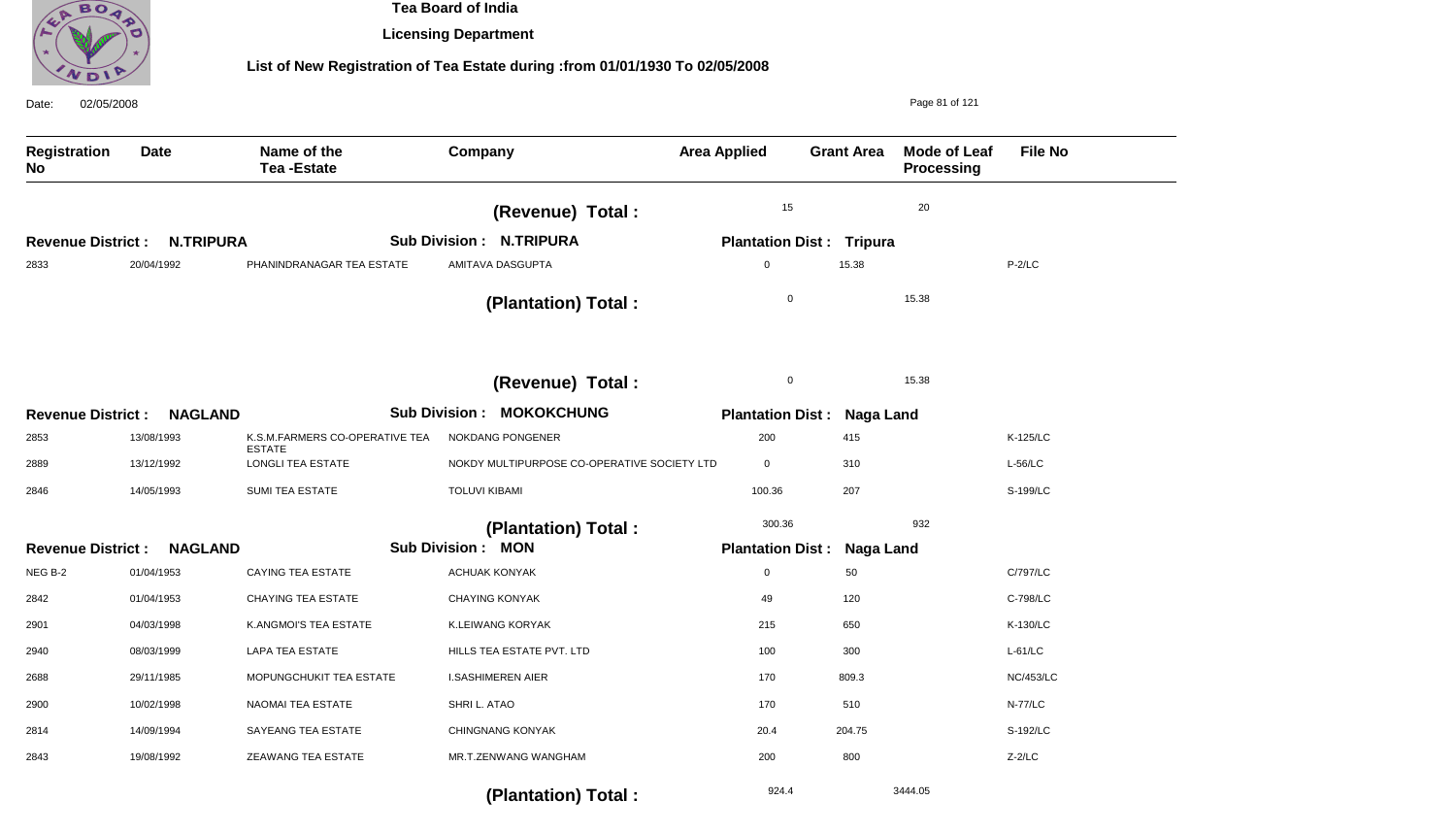

**Licensing Department**

| 02/05/2008<br>Date:      |                |                                  |                                |                         |                                 | Page 82 of 121                    |                  |
|--------------------------|----------------|----------------------------------|--------------------------------|-------------------------|---------------------------------|-----------------------------------|------------------|
| Registration<br>No       | <b>Date</b>    | Name of the<br><b>Tea-Estate</b> | Company                        | <b>Area Applied</b>     | <b>Grant Area</b>               | <b>Mode of Leaf</b><br>Processing | <b>File No</b>   |
|                          |                |                                  | (Revenue) Total :              | 1224.76                 |                                 | 4376.05                           |                  |
| <b>Revenue District:</b> | <b>NALBARI</b> |                                  | <b>Sub Division : GUWAHATI</b> |                         | <b>Plantation Dist: Nalbari</b> |                                   |                  |
| 2017                     | 30/11/1953     | <b>DOOMNI TEA ESTATE</b>         | SUBLIME AGRO LIMITED           | 785.94                  | 1040.72                         |                                   | D-66/LC          |
|                          |                |                                  | (Plantation) Total :           | 785.94                  |                                 | 1040.72                           |                  |
|                          |                |                                  | (Revenue) Total :              | 785.94                  |                                 | 1040.72                           |                  |
| <b>Revenue District:</b> | <b>NAMCHI</b>  |                                  | <b>Sub Division : NAMCHI</b>   | <b>Plantation Dist:</b> | <b>Sikkim</b>                   |                                   |                  |
| 2651                     | 05/01/1979     | <b>TEMI TEA ESTATE</b>           | TEMI TEA ESTATE                | 173.04                  | 173.04                          |                                   | NC/PART-335/LC/2 |
|                          |                |                                  | (Plantation) Total:            | 173.04                  |                                 | 173.04                            |                  |
|                          |                |                                  | (Revenue) Total :              | 173.04                  |                                 | 173.04                            |                  |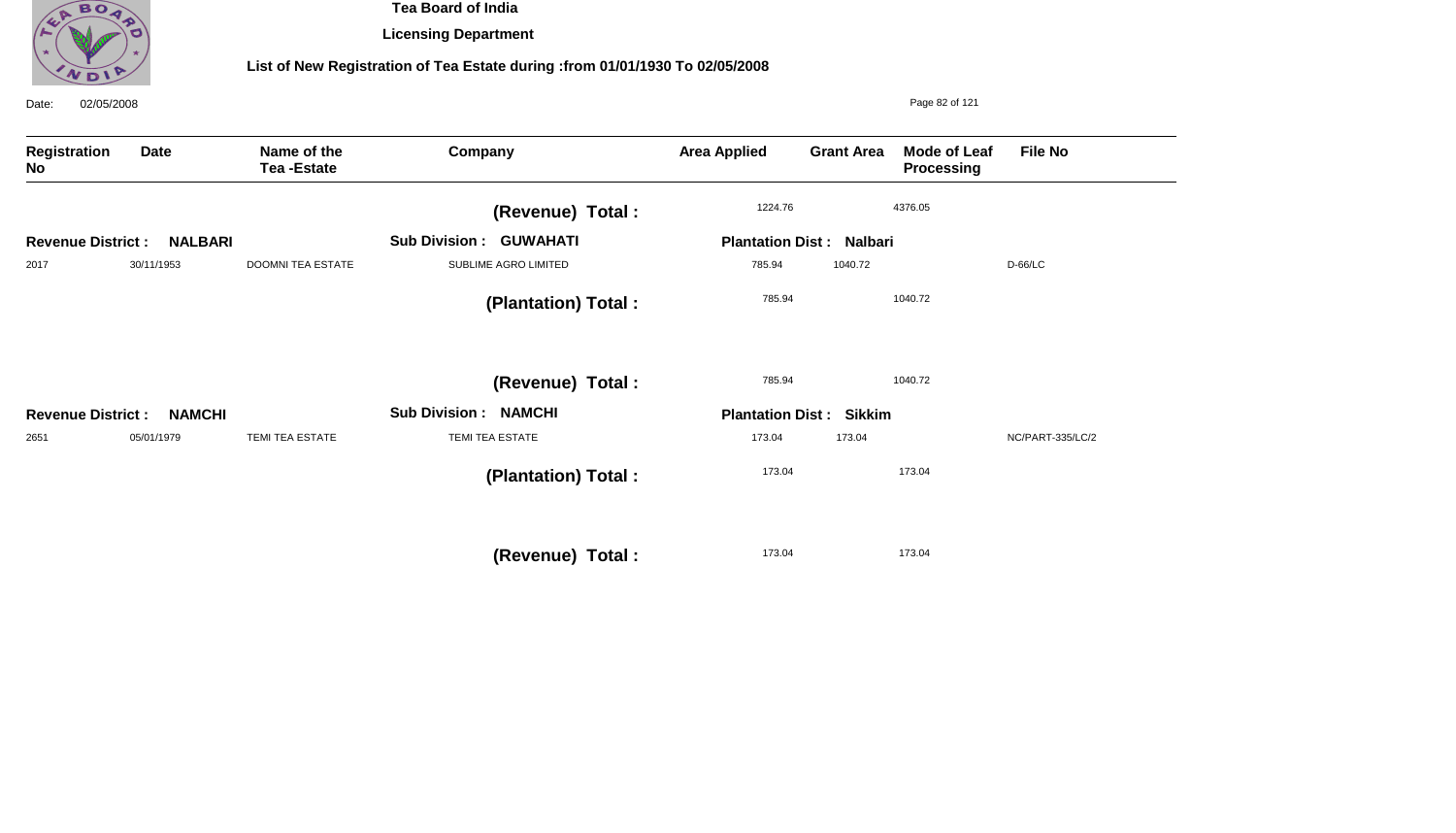

**Licensing Department**

### **List of New Registration of Tea Estate during :from 01/01/1930 To 02/05/2008**

**Registration No Date Name of the Tea -Estate Company Area Applied Grant Area Mode of Leaf Processing File No Revenue District : NILGIRIS Sub Division : COONOOR Plantation Dist : Nilgiri** E.362 E-287 E-39 E- 31 E- 166 N.E.-15 E-319 E- 361 E- 328 E-110 KE - 19 E - 232 E - 243 E - 70 E- 373 E.343 AE - 5 E-37 E-339 AE-8 E - 290 01/02/1962 01/02/1962 01/02/1969 01/02/1962 01/02/1962 17/11/1986 02/02/1962 01/02/1962 02/02/1962 01/02/1962 10/04/1984 01/02/1962 01/02/1962 01/02/1962 07/05/1986 20/02/1962 06/07/1994 01/02/1962 01/02/1962 01/02/1962 01/02/1962 Adar Tea Estate Ambal Tea Estate Ambigavalley Tea Estate BENGORM TEA ESTATE BENKAL TEA ESTATE BHAVANI TEA ESTATE BIGANY TEA ESTATE BILLIMALAI TEA ESTATE BLOSSOM TEA ESTATE BOWERLAND TEA ESTATE BROOKLANDS TEA ESTATE CEDARA TEA ESTATE CHANDRA T.E. CLEVELAND TEA ESTATE COLACUMBY TEA ESTATE COONOOR TEA DIVISION CRAIGMORE TEA ESTATE Carolina Tea Estate Chordia Plantation Tea Estate Coonoor Tea Estate DEVA TEA ESTATE M/S. ADAR TEA PRODUCE CO. LTD SHRI N. NAGESH SHRI L.C. ORABHU RAJAN BEN GORM TEA FACTORY SMT. S. KAMPADEVAMMA & CO. NEELAMALAI AGRO INDUSTRIES LTD. P.GUJJA GOWDER & CO. BILLIMALA ESTATE BALVINDER SINGH & CO. FARM TEA ESTATE SYNDICATE KOTHARI INDUSTRIAL CORPORATION LTD. PATEL BROTHERS SHRI H. JOGHIAH SMT. PAKKIAMMAL & CO. COLACUMBY TEA MANUFACTURERS PVT. LTD. TAMIL NADU TEA PLANTATION CORPORATION LIMITED CRAIGMORE PLANTATIONS (INDIA)PVT.LTD. MEENAKSHI AMMAL KRISHNAN SMT. A. ANICHI BAI, THE COONOOR TEA ESTATES CO.LTD. DEVA TEA FACTORY & PLANTATIONS (P) LTD. 50.59 13.15 15.06 157.25 11.61 122.89 9.67 39.4 9.31 20.26 54 7.48 9.93 22.26 16.16 201.74 704.01 97.98 8.46 151.33 8.09 11-LCS(1)(A-42)/89 11-LCS(1)(A-32)/61 11-LCS(1)(A-13)/56 11-LCS91)(B-10)/56 11-LCS(1)(B-12)/56 11-LCS(1)(N-20)/71 11-LCS(1)(B-29)/62 11-LCS(1)(B-44)/85 11-LCS(1)(B-31)/65 11-LCS(10(B-21)/85 11-LCS(1)(K1)/84 11-LCS(1)(C-22)/56 11-LCS(1)(C-23)/57 11-LCS(1)(C-12)/56 11-LCS(1)(C-41)/94 11-LCS(1)(T-30)/76/COO 11-LCS(1)(C-36)/82 11-LCS(1)(C-2)/79 11-LCS(1)(C-28)/68 11-LCS(1)(C-33)/71 11-LCS(1)(D-13)/61 50.59 16 37.23 168.87 11.61 147.6 10.07 39.4 9.31 25.28 54 9.48 9.93 22.26 21.62 216.61 931.59 97.98 8.46 173.63 8.09

10.12

10.12

D.N. RANGASWAMY

Date: 02/05/2008

E - 292

01/02/1962

EAGERKAND TEA ESTATE

Page 83 of 121

11-LCS(1)(E-18)/64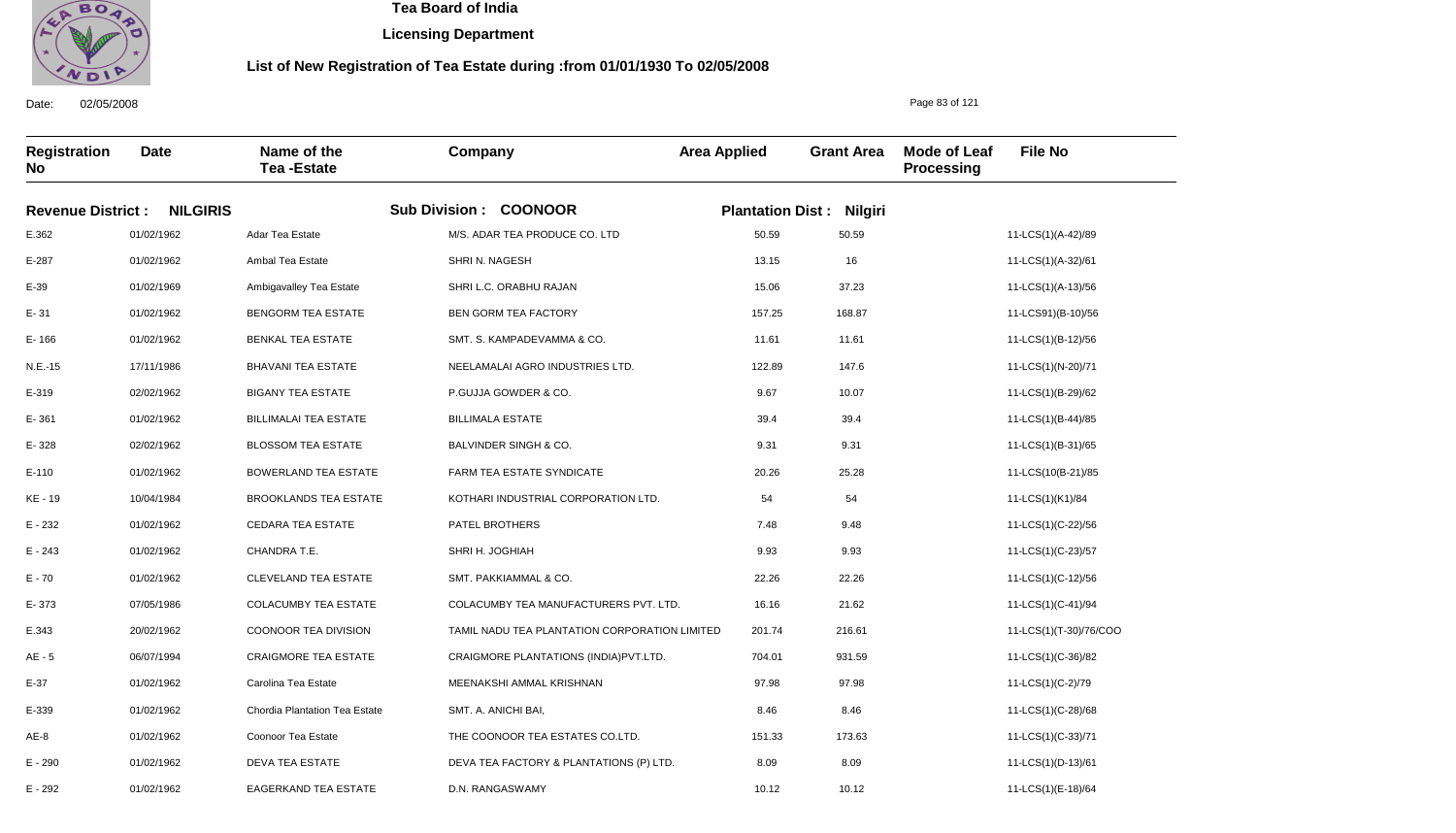

**Licensing Department**

### **List of New Registration of Tea Estate during :from 01/01/1930 To 02/05/2008**

**Registration No Date Name of the Tea -Estate Company Area Applied Grant Area Mode of Leaf Processing File No Revenue District : NILGIRIS Sub Division : COONOOR Plantation Dist : Nilgiri** E -25 E-284 E -374 KE- 227 KE - 18 E-341 E-107 E - 353 E-130 E-288 E-163 HE.21 E-220 E-366 E-368 E - 298 E-321 E-340 E-158 WE-16 E-369 01/02/1962 01/02/1962 06/04/1989 10/04/1984 10/04/1984 01/02/1962 01/02/1962 17/10/1974 01/02/1962 01/02/1962 01/02/1962 01/01/1963 01/02/1962 01/02/1962 01/02/1962 01/02/1962 01/02/1962 01/02/1962 01/02/1962 01/02/1962 01/02/1962 ERINKADU TEA ESTATE Empress Tea Estate GLENBRUN TEA ESTATE GLENBURNIE TEA ESTATE GLENDALE TEA ESTATE Geetha Plantations Tea Estate Golden Tip Tea Estate HIGHFIELD TEA ESTATE Hallacarry Tea Estate Hill View Tea Estate Hubbathalai Tea Estate IBEX LODGE TEA FACTORY Jayalakshmi Tea Estate K. Mariyaye Tea Estate K. Sanmugamathan Tea estate KODIMALAI TEA ESTATE Kampola Tea Estate Kanthi Plantations Tea Estate Kasolai Valley Tea Estate Katary Tea Estate Kumari Trust Tea Estate GOLDEN HILLS ESTATES PVT LTD. SHRI B. RAJU BETTAN GLENBURN ESTATES & ENTERPRISES(P)LTD. KOTHARI INDUSTRIAL CORPORATION LTD. GLENWORTH ESTATE LTD. SRI N. RAMALINGIAH GOLDEN HILLS ESTATES PVT LTD. SWAMY & SWAMY PLANTATION(P)LTD SHRI N. BORIAH SRI L. NANJIAH SMT. S. KEMPA DEVAMMA THE NONSUCH TEA ESTATE LTD. JAYALAKSHMI ESTATE MRS. K. MARIYAYEE DR. K. SHANMUGANATHAN MS SEETHI AMMAL. SHRI E.J.NANJAN HIGHFIELD (NILGIRI) TEA PLANTATIONS, SHRI B. RAJU BETTAN NEELAMALAI AGRO INDUSTRIES LTD. DR. K. SHANMUGANATHAN 86.81 13.84 60.71 78.14 338.84 8.54 36.37 21.86 16.67 25.72 15.72 356.24 11.98 14.6 14.94 11.28 8.26 8.37 34.47 250.73 13.46 11-LCS(1)(E-7)/56 11-LCS(1)(E-16)/60 11-LCS9109G-35)/95 11-LCS(10(K-10/84 11-LCS91) (K-1)/84 11-LCS(1)(G-24)/57/GT 11-LCS(1)(G-8)/56 11-LCS(1)(H-42)/82 11-LCS(1)(H-6)/56 11-LCS(1)(H-25)/61 11-LCS(1)(H-18)/56/HTE 11-LCS(2)(N-20)/68 11-LCS(1)(J-2)/56/JTE 11-LCS(1)(M-61)/89 11-LCS(1)(S-59)/89 11-LCS91)(K--59)/62 11-LCS(1)(K-61)/63 11-LCS(1)(K-69)/68 11-LCS(1)(K-34)/56 11-LCS(1)(N-20)/71 (K.T.E.) 11-LCS(1)(K-80)/89 86.81 13.84 60.71 216.14 465 8.54 36.37 23.03 16.67 25.72 15.72 427.5 11.98 14.6 14.94 11.28 8.26 8.37 34.47 382.32 15.48

10.5

10.5

SRI R. GANGADARAN

Date: 02/05/2008

E - 156

01/02/1962

LAKSHMI VILAS TEA ESTATE

Page 84 of 121

11-LCS(1)(L-2)56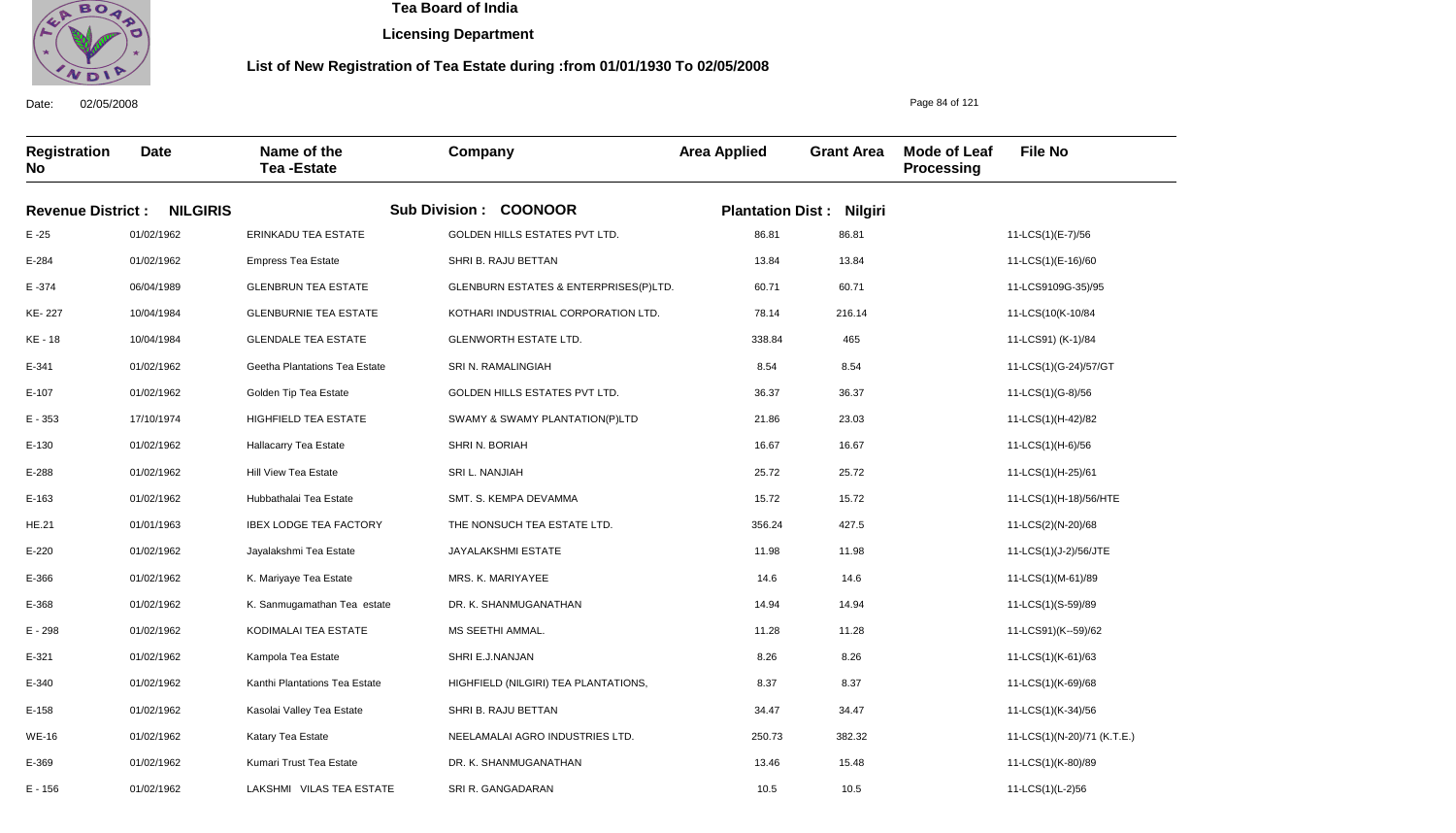

**Licensing Department**

### **List of New Registration of Tea Estate during :from 01/01/1930 To 02/05/2008**

**Registration No Date Name of the Tea -Estate Company Area Applied Grant Area Mode of Leaf Processing File No Revenue District : NILGIRIS Sub Division : COONOOR Plantation Dist : Nilgiri** E-219 LE 51 E -185 E.57 E- 77 E-331 E-160 E-320 E-359 E.372 E-229 E-370 E-330 HE-22 E - 283 E.324 F.53 AE-22 E-198 E-364 E-367 01/02/1962 01/02/1962 01/02/1962 20/02/1962 01/02/1962 01/02/1962 01/02/1962 01/02/1962 01/02/1962 20/02/1962 01/02/1962 01/02/1962 01/02/1962 01/02/1962 01/02/1962 20/02/1962 20/02/1962 01/02/1962 01/02/1962 01/02/1962 01/02/1962 Lower Pilloor Tea Estate MAILOOR TEA ESTATE MALLYKANDY TEA ESTATE MANAR/TUDOR VALLEY MOUTERE TEA ESTATE Malini Plantations Tea Estate Mallanoor Tea Estate Manavari Tea Estate Maria Pillai Tea Estate NILGIRI TEA DIVISION Nadagudu Tea Estate Nellimund Tea Estaste Nirmala Plantations Tea Estate Nonsuch Tea Estate PALANIAPPA TEA ESTATE PALMYRAH TEA ESTATE PANDIAR TEA DIVISION Parkside Tea Estate Raja Tea Estate S. Kalpana Investments Tea Estate S. Kumarasamy Te Estate SHRI B. RAJU BETTAN NILGIRI TEA ESTATES LTD. SRI H.R. GOPALAKRISHNAN. MANAR ESTATES LTD WARWICK ESTATES SYNDICATE. DR. N. KAPPINIPATHY JANAB J.A. RAHIMAN SAIT SHRI RAMAN SHRI V. N. MARIA PILLAI TAMIL NADU TEA PLANTATION CORPORATION LIMITED SHRI H.B. DEVARAJ SHRI K.S. MATHA GOUDER SHRI N. CHUNCHIAH THE NONSUCH TEA ESTATE LTD. DUNSHOLA (NILGIRI) TEA ESTATES CO. LTD. INLAC SHIPPING COMPANY LTD TAMIL NADU TEA PLANTATION CORPORATION LIMITED THE COONOOR TEA ESTATES CO.LTD. SHRI B. RAJU BETTAN S. KALPANA INVESTMENTS (P) LTD., MASTER S. KUMARASAMY 27.75 208.1 8.34 42.53 71.29 8.38 18.01 11.4 14.37 565.25 11.37 8.7 8.28 355.14 63.64 9.31 238.96 249.19 12.25 13.91 14.84 11-LCS(1)(L-7)/64 11-LCS(1)(M-51)/71 11-LCS(1)(M-37)/60 11-LCS(1)(M-6)/56/MAN 11-LCS(1)(M-28)/56 11-LCS(1)(M-46)/56 11-LCS(1)(M-5)/56 11-LCS(1)(M-41)/63 11-LCS(1)(M-60)/85 11-LCS(1)(T-30)/76/NIL 11-LCS(1)(N-11)/56 11-LCS(1)(N-24)/90 11-LCS(1)(N-19)/65 11-LCS(1)(N-18)/66 11-LCS(1)(P-39)/60 11-LCS(1)(P-43)/67 11-LCS(1)(T-30)/76/PAN 11-LCS(1)(P-47)/70 11-LCS(1)(R-2)/56 11-LCS(1)(K-78)/89 11-LCS(1)(K-79)/89 27.75 296.86 8.34 150.8 73.22 8.38 18.01 11.4 14.37 565.25 11.37 8.7 8.28 427.5 126.84 9.31 276.53 288.46 12.25 18.85 15.88

SHANKALPAM T.E. (PVT)LTD.

14.42

15.29

Date: 02/05/2008

E - 365

07/05/1986

SHANGKALPAM TEA ESTATE

Page 85 of 121

11-LCS(1)(S-58)/89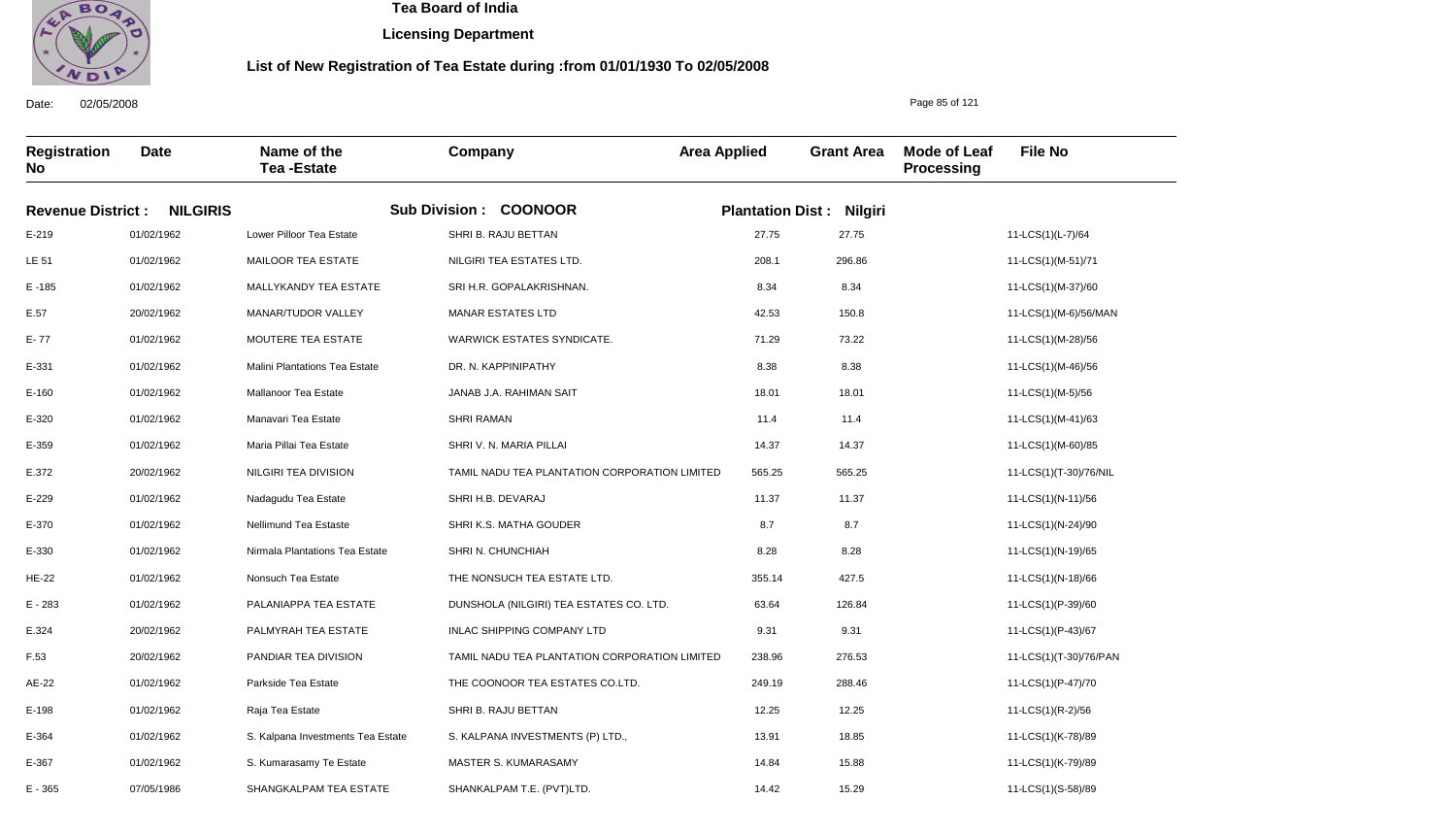

**Licensing Department**

### **List of New Registration of Tea Estate during :from 01/01/1930 To 02/05/2008**

Date: 02/05/2008 **Registration No Date Name of the Tea -Estate Company Area Applied Grant Area Mode of Leaf Processing File No Revenue District : NILGIRIS Sub Division : COONOOR Plantation Dist : Nilgiri** E-10 E - 195 E.327 E - 204 E-126 E-136 E-360 NE-27 VE-23 E-286 4(18)/LC/E-3842 SE-50 E-350 E-147 01/02/1962 01/02/1962 20/02/1962 01/02/1962 01/02/1962 01/02/1962 01/02/1962 01/02/1962 01/02/1962 01/02/1962 20/08/1994 01/02/1962 01/02/1962 01/02/1962 SINGARA TEA ESTATE SOCKARAJ TEA ESTATE SULTANA TEA ESTATE SWAMI RAMAKRISHNA GARDENS Sansauci Tea Estate Suragamy Vally Tea Estate Susisthra Tea Estate Sutton Tea Estate Terramia Tea Estate Venus Tea Estate WOODLANDS TEA ESTATE Welbeek Tea Estate Woodcote Dn. I Tea Estate Woodlees Tea Estate SINGARA NILGIRI PLANTATIONS CO. K.RENGAI GOWDER DEVASHOLA(NILGIRI)TEA ESTATES CO,LTD S. KRISHNAMOORTHY M/S. SANSAUCI ESTATE SRI B. NANJUNDIAH SMT. V. SUSITHRA DEVI NEELAMALAI AGRO INDUSTRIES LTD. EDASSERY'S TERRAMIA TEA FACTORY SHRI L. SRIKANTIAH CRAIGMORE PLANTATIONS (INDIA)PVT.LTD. STANES AMALGAMATED ESTATES LTD SHRI B. RAJU BETTAN WOODLESS TEA ESTATE PRIVATE LTD 120.75 19.11 52.41 11.33 11.19 9.94 14.55 194.82 230.02 25.57 931.59 104.81 9.71 25.28 11-LCS(1)(S-14)/56 11-LCS(1)(S-18)/56 11-LCS(1)(S-45)/65 11-LCS(1)(S-30)/56 11-LCS(1)(S-6)/ 11-LCS(1)/S-17/56 11-LCS(1)(S-56)/85 11-LCS(1)(N-20)/71 (S.T.E.) 11-LCS(1)(N-18)/66/TER 11-LCS(1)(V-13)/61 11-LCS(1)(C-37)/82 11-LCS(1)(S-47)/70/WTE 11-LCS(1)(W-15)/73 11-LCS(1)(N-10)/56 234.18 19.11 135.61 11.33 11.19 9.94 14.55 206.2 264.34 25.57 931.59 150.17 9.71 28

6915.31 8433.11 **(Plantation) Total :** 

Page 86 of 121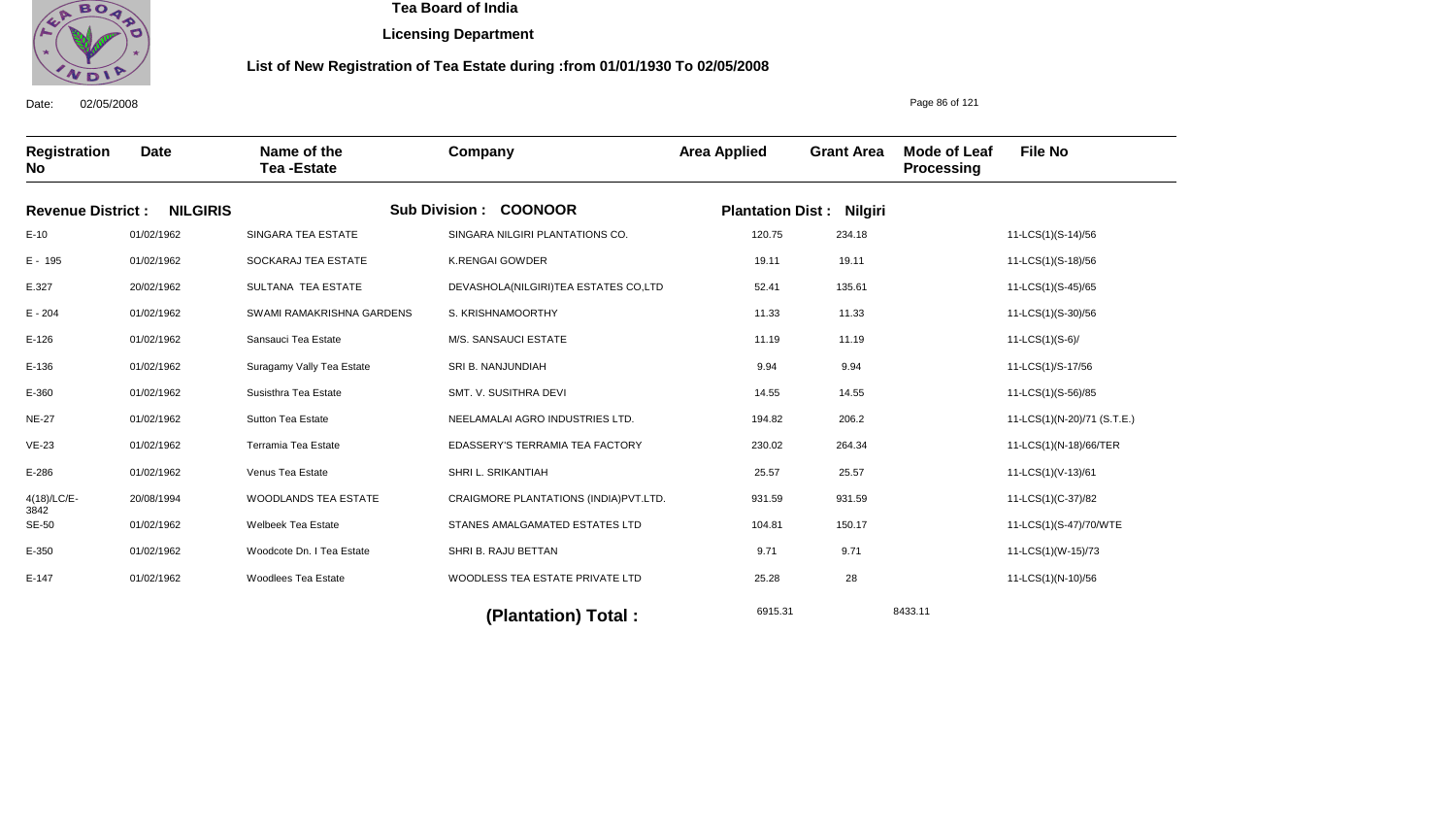

F- 47

02/02/1962

NADUKANI TEA ESTATE

 **Tea Board of India** 

**Licensing Department**

### **List of New Registration of Tea Estate during :from 01/01/1930 To 02/05/2008**

Page 87 of 121

11-LCS(1)9N-22/77

**Registration No Date Name of the Tea -Estate Company Area Applied Grant Area Mode of Leaf Processing File No Revenue District : NILGIRIS Sub Division : GUDALUR Plantation Dist : Nilgiri** EF.6 F- 1 F- 31 F- 27 F - 51 EF.7 F.44 E.346 BF.2 F.52 F 37 F -50 PF- 11 F.55 F - 48 F-41 F-23 F-21 F.54 FH.12 F-46 20/02/1962 01/02/1962 01/02/1962 01/02/1962 01/02/1962 20/02/1962 20/02/1962 20/02/1962 20/02/1962 20/02/1962 10/08/1973 14/01/1980 23/06/1971 20/02/1962 01/02/1962 01/02/1962 01/02/1962 01/02/1962 20/02/1962 20/01/1962 01/02/1962 ATTIKUNNA TEA ESTATE BARWOOD TEA ESTATE BERNSIDE T.E. BITHERKADU TEA ESTATE C.T.A. TEA ESTATE CAROLINE TEA ESTATE CHERAMBADI TEA DIVISION CHERANGODE TEA DIVISION DAVERSHOLA TEA ESTATE DEVALA TEA DIVISION GAVIPARA/ NALINI TEA ESTATE GLENROCK TEA ESTATE GLENVANS TEA ESTATE KOLAPPALLI TEA DIVISION KUSUMAM TEA ESTATE Kalleri Tea Estate Kumarappa Plantations Tea Estate Kurunberbetta Tea Estate MARAPALAM TEA DIVISION MAYFIELD TEA ESTATE Mani Tea Estate M/S PARRY AGRO INDUSTRIES LTD. BARWOOD ESTATE SMT. E.R. WAPSHARE & CO. WOODBRIAR ESTATE LTD. C.T. ALVIKUTTY & K. PATHUMA LTD. PARRY AGRO INDUSTRIES LTD. TAMIL NADU TEA PLANTATION CORPORATION LIMITED TAMIL NADU TEA PLANTATION CORPORATION LIMITED THIASHOLA PLANTATIONS PRIVATE LIMITED TAMIL NADU TEA PLANTATION CORPORATION LIMITED ELIXIR PLANTATIONS PVT. LTD. GLENROCK ESTATES PVT. LTD. MANJUSHREE PLANTATIONS LTD. TAMIL NADU TEA PLANTATION CORPORATION LIMITED KUSUMAM TEA PLANTATIONS. THAI PLANTATIONS LTD., SHRI A. KUMARAPPAN, SHRI K.P. MADHAVAN NAIR TAMIL NADU TEA PLANTATION CORPORATION LIMITED HARRISONS MALAYALAM LTD SHRI S.S.P. SUBRAMANIUM CHETTIAR 327.5 85 24.24 54.51 10.12 260.25 342.08 393.95 356.75 323.68 9.7 32.37 238.35 343.65 38.51 31.16 20.52 45.27 350.4 308.25 9.71 11-LCS(1)(P-63)/93/ATT 11-LCS(1)(B-4)/56 11-LCS(1)9B-24)/56 11-LCS(1)(B-18)/50 11-LCS(10(C-37)/80 11-LCS(1)(P-63)/93/CAR 11-LCS(1)(T-30)/76/CHER 11-LCS(1)(T-30)/76/CHE 11-LCS(1)(B-46)/93/6 11-LCS(1)(T-30)/76/DEV 11-LCS(1)(G-21)/64 11-LCS(1)(G-33)/78 11-LCS(1)(G-23)/66 11-LCS(1)(T-30)/76/KOL 11-LCS(10(K-76)/77 11-LCS(1)(K-74)/72 11-LCS(1)(K-73)/72 11-LCS(1)(K-46)/56 11-LCS(1)(T-30)/76/MAR 11-LCS(1)(H-1)/80/MAY 11-LCS(1)(M-56)/77 913.04 85 24.24 84.99 10.12 562.77 390.46 393.95 1490.53 443.94 9.7 187.4 3045.14 416.3 38.51 42.9 98.45 45.27 509.69 806.9 9.71

NADUKANI PLANTATIONS LTD.

32.37

130.2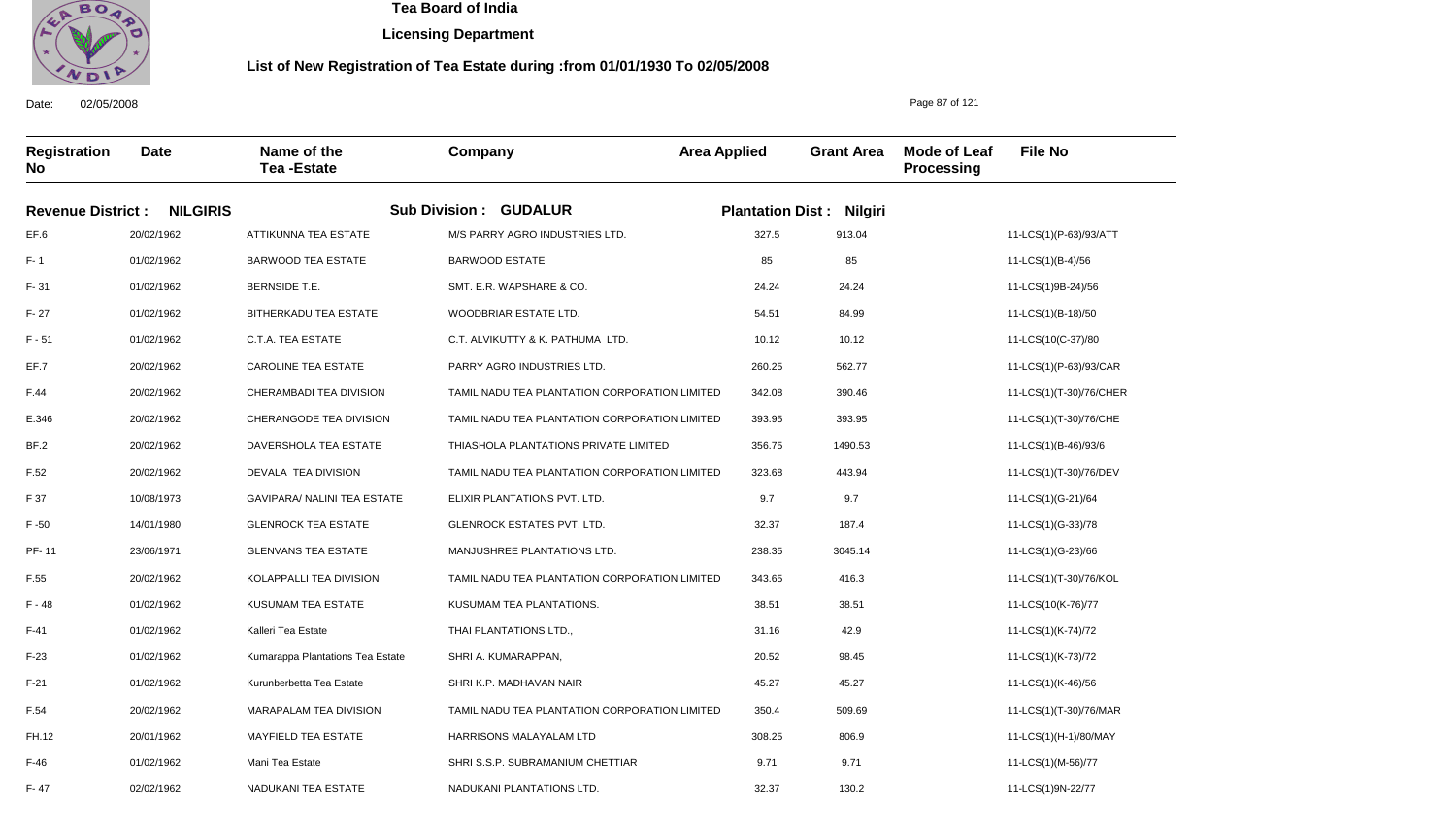

**Licensing Department**

### **List of New Registration of Tea Estate during :from 01/01/1930 To 02/05/2008**

Date: 02/05/2008 **Registration No Date Name of the Tea -Estate Company Area Applied Grant Area Mode of Leaf Processing File No** Page 88 of 121 **Revenue District : NILGIRIS Sub Division : GUDALUR Plantation Dist : Nilgiri** F.42 F - 24 PF - 15 F-26 F.20 F-25 E-352 BF.4 F - 29 F-16 EF.56 F -17 F-28 AF-9 F-38 F-18 F-40 F-43 AF-34 F-45 F - 39 FH.13 20/02/1962 01/02/1962 23/06/1971 01/02/1962 01/02/1962 01/02/1962 20/01/1976 20/02/1962 01/02/1962 01/02/1962 20/02/1962 01/02/1962 01/02/1962 01/02/1962 01/02/1962 01/02/1962 01/02/1962 01/02/1962 01/02/1962 01/02/1962 01/02/1962 20/02/1962 NELLIGALAM TEA DIVISION NELLIYALAM TEA ESTATE NEW HOPE TEA ESTATE PERIASHOLA TEA ESTATE Panchura Tea Estate Parkglen Tea Estate QUINSHOLA TEA ESTATE ROCKWOOD TEA ESTATE ROYAL VALLEY TEA ESTATE Rousdon Mullai Tea Estate STRATHERN TEA ESTATE SURREY TEA ESTATE SUSSEX GROUP TEA ESTATE Seaforth Tea Estate Shri Meenakshi Tea Estate Silver Cloud Tea Estate Solai Malai Tea Estate Sudarsana Tea Estate Terrace Tea Estate Udayagiri Tea Estate VISALAKSHI TEA ESTATE WENTWORTH TEA ESTATE TAMIL NADU TEA PLANTATION CORPORATION LIMITED TAMIL NADU TEA PLANTATION CORPORATION LIMITED MANJUSHREE PLANTATIONS LTD. PANCHURA ESTATE LIMITED PANCHURA ESTATE LIMITED PARKGLEN ESTATE TAMIL NADU TEA PLANTATION CORPORATION LIMITED HINDUSTAN UNILEVER LIMITED SAMPATH TEA INDUSTRIES (P) LTD. ROUSDONMULLAI TEA ESTATES PVT. LTD. PARRY AGRO INDUSTRIES LTD. SHRI S.V. PAPPU CHETTIAR WOODBRIAR ESTATE LTD. MAHAVIR PLANTATIONS LTD. SHRI K.M. KASHI M.A, SILVER CLOUD TEA ESTATES(P) LTD. SHRI S.S.P. SUBRAMANIUM CHETTIAR SUDARSANA ESTATE PRIVATE LTD., UNITED PLANTATIONS LTD., SRI K. GOPALAKRISHNAN VISALAKSHI ESTATE. HARRISONS MALAYALAM LTD 334.47 23.05 298.85 106.71 22.26 19.58 205.6 432.95 110.54 122.16 304.54 20.23 196.9 274.79 5 71.68 9.71 10.12 238.71 46.76 38.45 610.68 11-LCS(1)(T-30)/76/NEL 11-LCS(1)(N-7)/56 11-LCS(1)(N-17)/65 11-LCS(1)(P-15)/56 11-LCS(1)(P-8)/56/PTE 11-LCS(1)(P-11)/56 11-LCS(1)(T-31)/76/QUIN 11-LCS(1)(B-46)/93/7 11-LCS(1)(R-18)/81 11-LCS(1)(R-22)/64 11-LCS(1)(P-63)/93/STR 11-LCS(1)(S-28)/56 11-LCS(1)(S-29)/56 11-LCS(1)(M-55)/76/STE 11-LCS(1)(S-51)/71 11-LCS(1)(S-13)/84 11-LCS(1)(S-52)/72 11-LCS(1)(S-53)/75 11-LCS(1)(T-4)/86 11-LCS(1)(U-7)/76 11-LCS(1)(V-16)/84 11-LCS(1)(H-1)/80/WEN 334.99 23.05 3461.22 245.61 201.3 19.58 213.23 877.04 185.75 359.01 631.88 20.23 532.69 1034.37 20.63 104 12.24 10.12 238.71 47.81 60.84 1361.49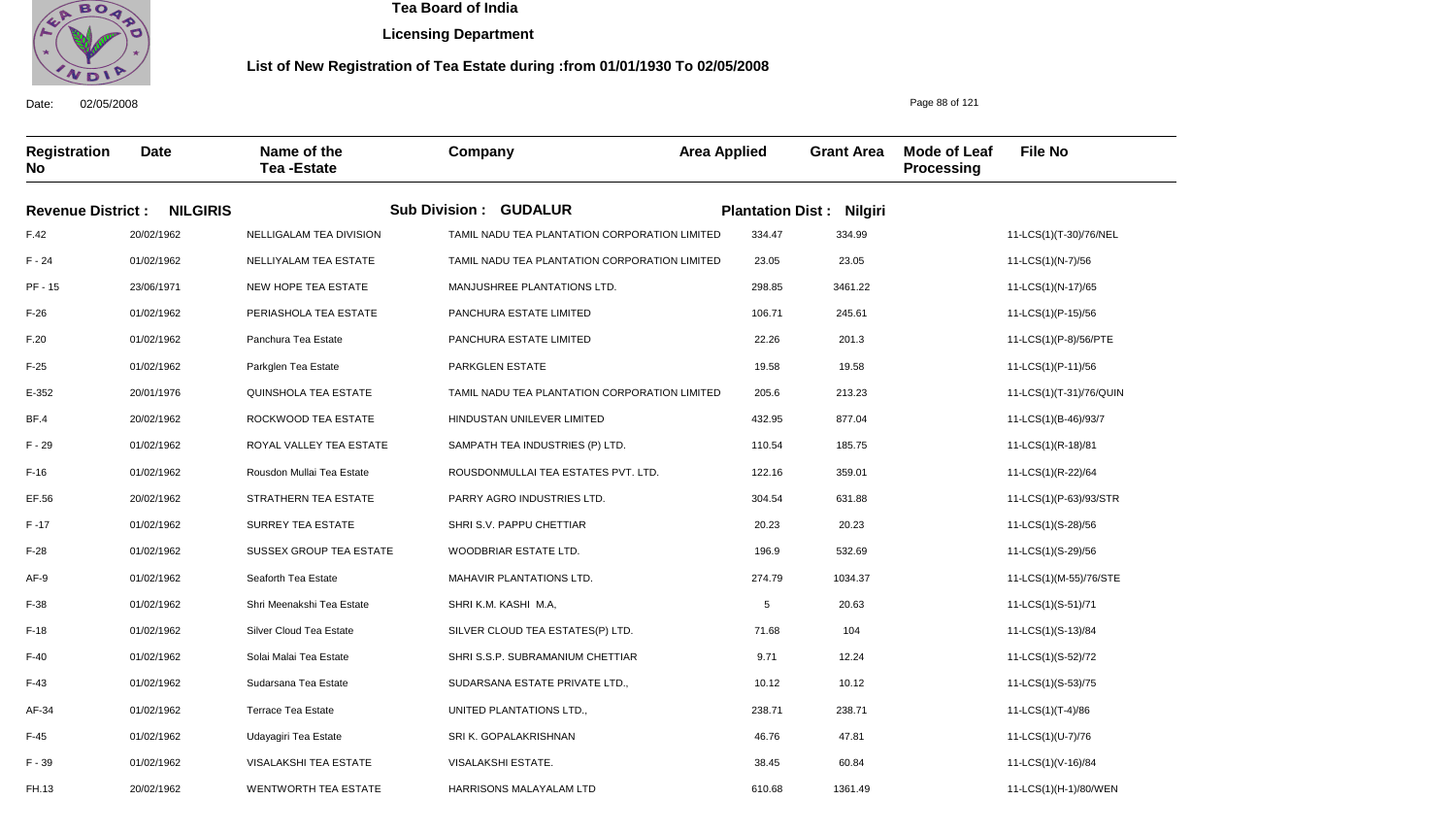

**Licensing Department**

| Date:<br>02/05/2008                         |             |                            |                              | Page 89 of 121          |                   |                                   |                      |  |  |
|---------------------------------------------|-------------|----------------------------|------------------------------|-------------------------|-------------------|-----------------------------------|----------------------|--|--|
| Registration<br><b>No</b>                   | <b>Date</b> | Name of the<br>Tea -Estate | Company                      | <b>Area Applied</b>     | <b>Grant Area</b> | Mode of Leaf<br><b>Processing</b> | <b>File No</b>       |  |  |
| <b>NILGIRIS</b><br><b>Revenue District:</b> |             |                            | <b>Sub Division: GUDALUR</b> | <b>Plantation Dist:</b> | <b>Nilgiri</b>    |                                   |                      |  |  |
| $F-10$                                      | 01/02/1962  | Woodbriar Tea Estate       | WOODBRIAR ESTATE LTD.        | 162.26                  | 343.03            |                                   | 11-LCS(1)(W-6)/56    |  |  |
| BF.3                                        | 20/02/1962  | devon tea eatate           | HINDUSTAN UNILEVER LIMITED   | 209.43                  | 757.49            |                                   | 11-LCS(1)(B-46)/93/8 |  |  |
|                                             |             |                            | (Plantation) Total:          | 7513.77                 |                   | 20835.52                          |                      |  |  |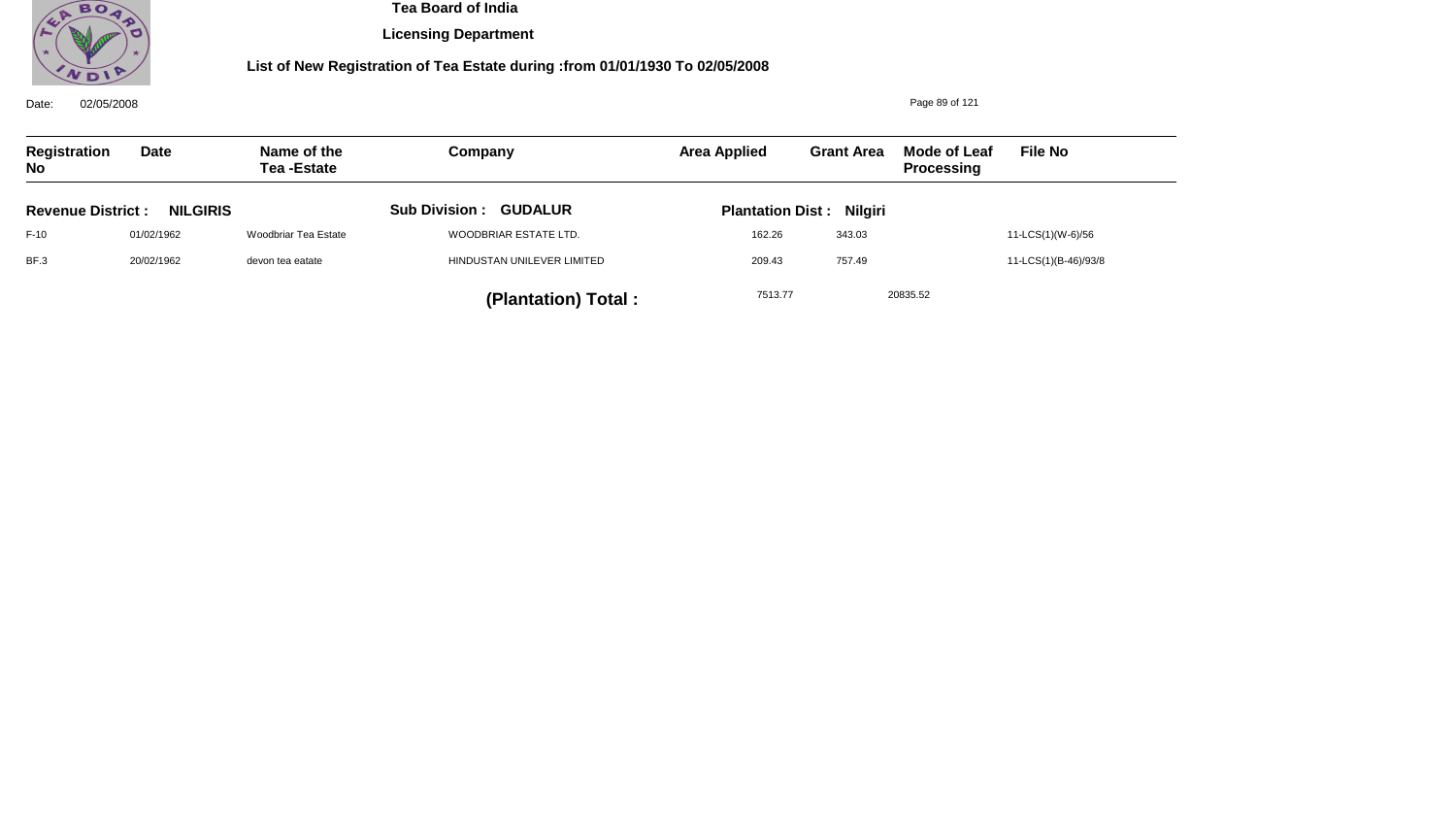

**Licensing Department**

### **List of New Registration of Tea Estate during :from 01/01/1930 To 02/05/2008**

**Registration No Date Name of the Tea -Estate Company Area Applied Grant Area Mode of Leaf Processing File No Revenue District : NILGIRIS Sub Division : KOTAGIRI Plantation Dist : Nilgiri** E-363 E- 349 354 E-164 AE- 78 E - 132 E 97 PE - 12 SE-2 E - 114 E - 24 E-105 E-119 E-317 E-335 E-355 E -64 E - 60 E - 99 PE - 13 E.352 02/02/1962 01/02/1962 02/02/1962 02/02/1962 25/09/1986 01/02/1962 01/02/1962 30/03/1977 01/02/1962 01/02/1962 01/02/1962 01/02/1962 01/02/1962 01/02/1962 01/02/1962 01/02/1962 01/02/1962 01/02/1962 01/02/1962 23/06/1987 20/02/1962 BALADA TEA ESTATE BIJAYA TEA ESTATE BILVEDERE TEA ESTATE BUCHANA TEA ESTATE BURNSIDE TEA ESTATE CLYFFEE TEA ESTATE CORSLEY TEA ESTATE CURZON TEA ESTATE Downington Tea Estate FARVIEW TEA ESTATE FOREST HILL TEA ESTATE Farm Tea Estate Goodwill Tea Estate Halgundu Tea Estate High Clyffee Tea Estate Homelia Tea Estate KAIRBETTA TEA ESTATE KANNAHATTY TEA ESTATE KILMELFORT TEA ESTATE KODANAD TEA ESTATE KOTAGIRI TEA DIVISION T. GUNDAR & SONS. H.JOGHEE GOWDER & SONS. VASANTHASAGAR PANDIARAJ & CO. TEHERALLY & BROS. SOUTHERN TREE FARMS LTD. A.KESAVAN & CO. CORSLEY ESTATE SYNDICATE. CURZON NILGIRI PLANTATIONS CO. STANES AMALGAMATED ESTATES LTD D.B. HENDERSON KESARIA NILGIRI HILLS TEA PLANTATIONS. FARM TEA ESTATE SYNDICATE FARM TEA ESTATE SYNDICATE SHRI B. KRISHNAN SHRI P.C. MATHEW SHRI PREMSAGAR PANDIARAJ KAIRBETTA ESTATES SYNDICATE J.RAMAN & OTHERS. KESARIA NILGIRI HILLS TEA PLANTATIONS. KODANAD TEA ESTATES CO. TAMIL NADU TEA PLANTATION CORPORATION LIMITED 57.68 18.82 8.89 28.45 166.91 27.79 22.74 133.07 36.16 11.21 42.79 35.75 16.18 17.64 12.72 9.14 128.7 19.31 77.3 287.55 205.6 11-LCS(1)(B-45)/88 11-LCS(1)(B-39)/73 11-LCS(10(B-43)/83 11-LCS(1)(B-22)/96 11-LCS(1)(B-38)/71 11-LCS(1)(C-15)/56 11-LCS91)(C-19)/83 11-LCS(1)(C-24)/56 11-LCS(1)(S-47)/70 11-LCS(1)(F-3)/56 11-LCS(1)(F-5)/56 11-LCS(1)(F-2)/56 11-LCS(1)(G-11)/56 11-LCS(1)(H-28)/64 11-LCS(1)(H-31)/67 11-LCS(1)(H-43)/83 11-LCS(1)(K-4)/56 11-LCS(1)(K-13)/56 11-LCS(1)(K-26)/56 11-LCS(1)(K-50)/85 11-LCS(1)(T-30)/76/KOT 57.68 21 9.02 28.45 225.38 27.79 27.37 305.8 72 11.21 61.18 36.2 21.68 17.64 12.72 9.26 147.42 26.21 98.2 389.79 213.29

KIL-KOTAGIRI TEA & COFFEE ESTATE LTD,

471.05

811.97

Date: 02/05/2008

PE-42

01/02/1962

Kil-Kotagiri Tea Estate

Page 90 of 121

11-LCS(1)(K-72)/71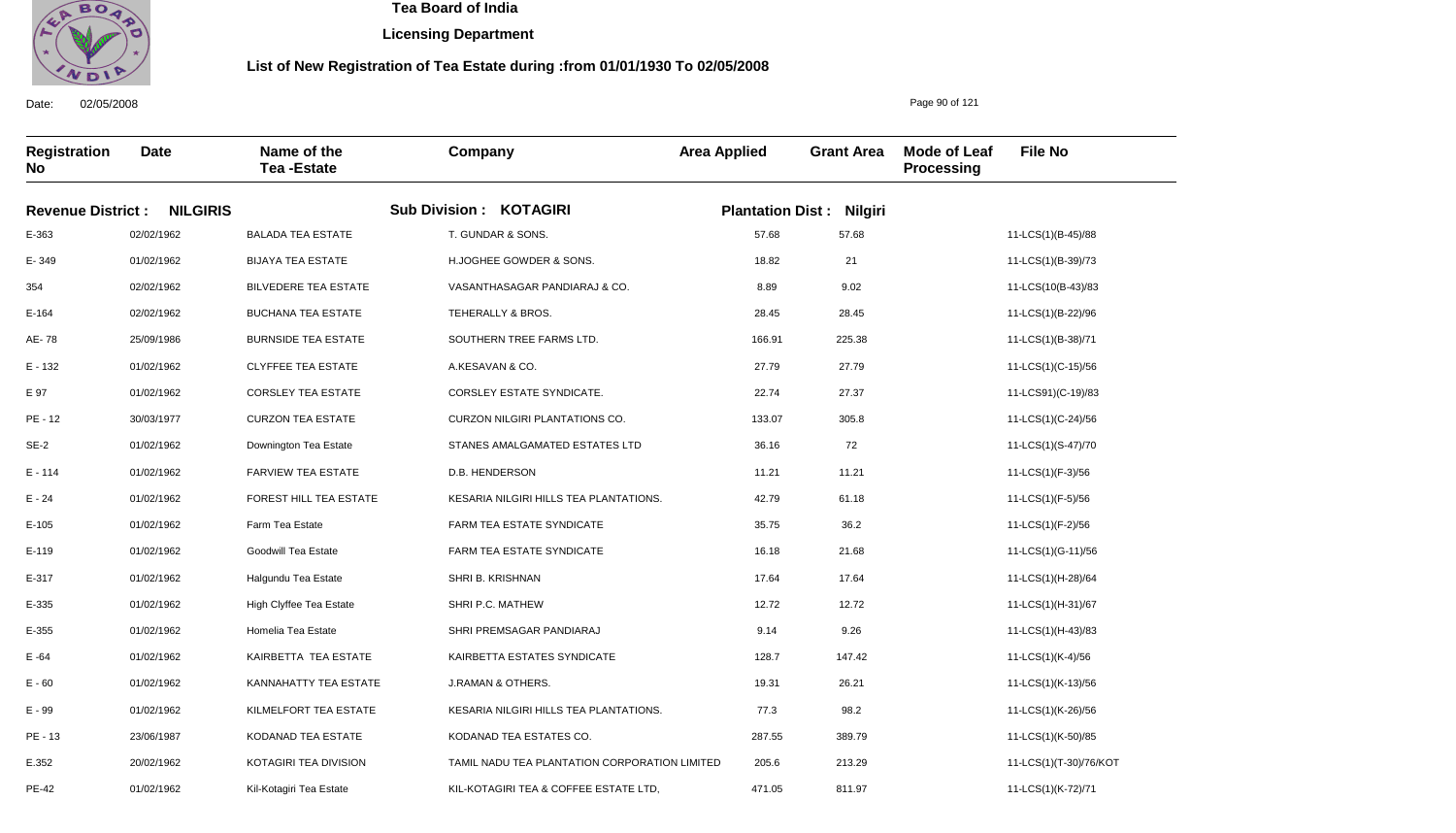

**Licensing Department**

### **List of New Registration of Tea Estate during :from 01/01/1930 To 02/05/2008**

Date: 02/05/2008 **Registration No Date Name of the Tea -Estate Company Area Applied Grant Area Mode of Leaf Processing File No** Page 91 of 121 **Revenue District : NILGIRIS Sub Division : KOTAGIRI Plantation Dist : Nilgiri** SE-46 E - 213 E-285 E-76 E- 115 E-314 E-94 E-28 E-231 E-32 E - 7 01/02/1962 01/02/1962 01/02/1962 01/02/1962 01/02/1962 01/02/1964 01/02/1962 01/02/1962 01/02/1962 01/02/1962 01/02/1962 Kotada Tea Estate MASIKADU TEA ESTATE Nedugulla Tea Estate Nihung Tea Estate R.V. TEA ESTATE Rain Guage Tea Estate Richmond Park TEa Estate Rob Roy Tea Estate Teesta Tata Tea Estate Tuttapullam Tea Estate WARWICK TEA ESTATE STANES AMALGAMATED ESTATES LTD A.M. SAIT MR. C.HENDERSON (TRUSTEE) SARDAR RAJINDER SINGH D. NATARAJAN DR. N. BASUVIAH SHRI S. RAJENDER SINGH KOTHAGIRI ROB ROY TEA ESTATES LTD., SHRI ROBINDER SINGH TUTTAPULLAM ESTATE WARWICK ESTATES SYNDICATE. 319.7 16.08 10.49 15.23 57.28 12.6 13.09 82.99 12.54 198.24 60.84 11-LCS(1)(S-47)/20/KTE 11-LCS(1)(M-13)/56 11-LCS(1)(N-16)/56 11-LCS(1)(N-9)/96 11-LCS(1)(R-14)/56 11-LCS(1)(R-23) 11-LCS(1)(R-12)/56 11-LCS(1)(R-13)/85 11-LCS(1)(T-17)/56 11-LCS(1)(T-15)/56 11-LCS(1)(W-4)/56 2634.53 3568.96 **(Plantation) Total :**  456.5 17.9 10.49 15.23 57.28 12.6 13.09 82.99 12.54 198.24 60.84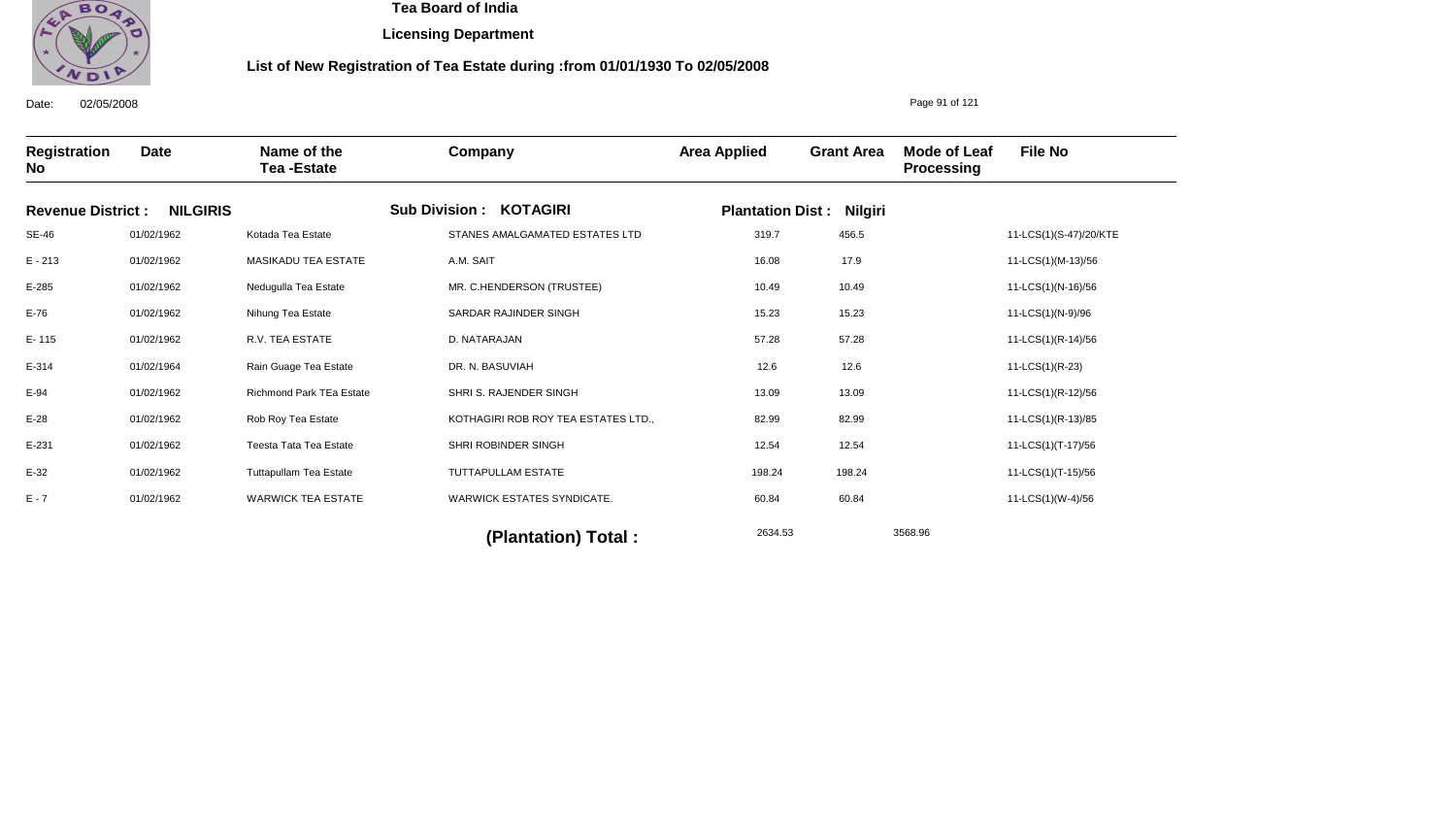

**Licensing Department**

### **List of New Registration of Tea Estate during :from 01/01/1930 To 02/05/2008**

**Registration No Date Name of the Tea -Estate Company Area Applied Grant Area Mode of Leaf Processing File No Revenue District : NILGIRIS Sub Division : OOTACAMUND Plantation Dist : Nilgiri** SE-83 E - 45 E - 223 E-237 E-222 WE-58 RE -75 E-127 E - 304 E -303 E-102 E-67 E-337 E-207 E-336 E - 159 E - 104 E-322 E-343 E-14 E - 236 01/02/1962 25/04/1973 01/02/1962 01/02/1962 01/02/1962 01/02/1962 01/02/1962 01/02/1962 01/02/1962 01/02/1962 01/02/1962 01/02/1962 01/02/1962 01/02/1962 01/02/1962 01/02/1962 01/02/1962 01/02/1962 01/02/1962 01/02/1962 01/02/1962 Chamraj Tea Estate DEVASHOLA TEA ESTATE DODDABELTA TEA ESTATE Devala Tea Estate Doddabetta Upper Tea Estate DunsandleTea Estate EMERALD VALLEY TEA ESTATE Encenada Tea Estate GAIKANDI TEA ESTATE GANDHIKANDY TEA ESTATE Garswood Tea Estate Glenmorgan Tea Estaste Green Forest Tea Estate Halkad Tea Estate Hill Top Tea Estate ITHALAAR TEA ESTATE KODANERI TEA ESTATE Kolipatty Tea Estate Liddellsdale Tea Estate Manjoor Tea Estate NANJUNDESWARA TEA ESTATE UNITED NILGIRI TEA ESTATES CO. LTD NILGIRI AGRO AGENCIES PVT.LTD. DODDABELTA TEA PLANTATIONS SHRI O.M. LINGAPPA UPPER DODDABETTA TEA ESTATE THE BOMBAY BURMAH TRADING CORPN. LTD ALAN FIRM. B. NANDHI GOUDER, SMT. J. RUKKIAMMAL. SRI S.K. DONRAJ NEW GARSWOOD ESTATE GLENMORGAN TEA ESTATES CO. SHRI O.M. LINGAPPA SHRI Y.L. LINGAPPA SRI O. M. LINGAPPA K.N. BELLIE & BROS. SRI CHUNCHIAH KOLIPATTY ESTATE THE KARUMBALAM INDUST.CO.OP FY.LTD SHRI B.K. LINGA GOUDER NANJUNDESWARA ESTATE. 814.22 143.52 32.35 10.13 32.35 164 80.18 14.83 16.51 16.51 63.14 179.21 10.41 9.02 10.48 12.25 16.19 32.73 441.42 24.28 8.5 11-LCS(1)(C-29)/70 11-LCS(1)(D-2)/82 11-LCS(1)(D-7)/56 11-LCS(1)(D-19)/73 11-LCS(1)(D-8)/56 11-LCS(1)(B-35)/71/DTE 11-LCS(1)(E-17)/71 11-LCS(1)(E-6)/56 11-LCS(1)(G-17)/56 11-LCS(1)9G-16)/61 11-LCS(1)(G-2)/56 11-LCS(1)(G-6)/85/GTE 11-LCS(1)(G-32)/73 11-LCS(1)(H-4)/96 11-LCS(1)(M-38)/73 11-LCS(1)(I-4)/56 11-LCS(10(K-29)/56 11-LCS(1)(K-60)/63 11-LCS(1)(M-55)/76/LTE 11-LCS(1)(M-8)/56 11-LCS(1)(N-12)/56 1478.22 171.18 32.35 10.13 32.35 250.78 80.18 14.83 16.51 16.51 63.14 282.77 10.41 9.02 10.48 12.25 16.19 32.73 819.15 24.28 11.94

SHRI K.M. KULLA GOUDER

11.04

11.04

Date: 02/05/2008

E-296

01/02/1962

Onikandy Tea Estate

Page 92 of 121

11-LCS(1)(O-4)/61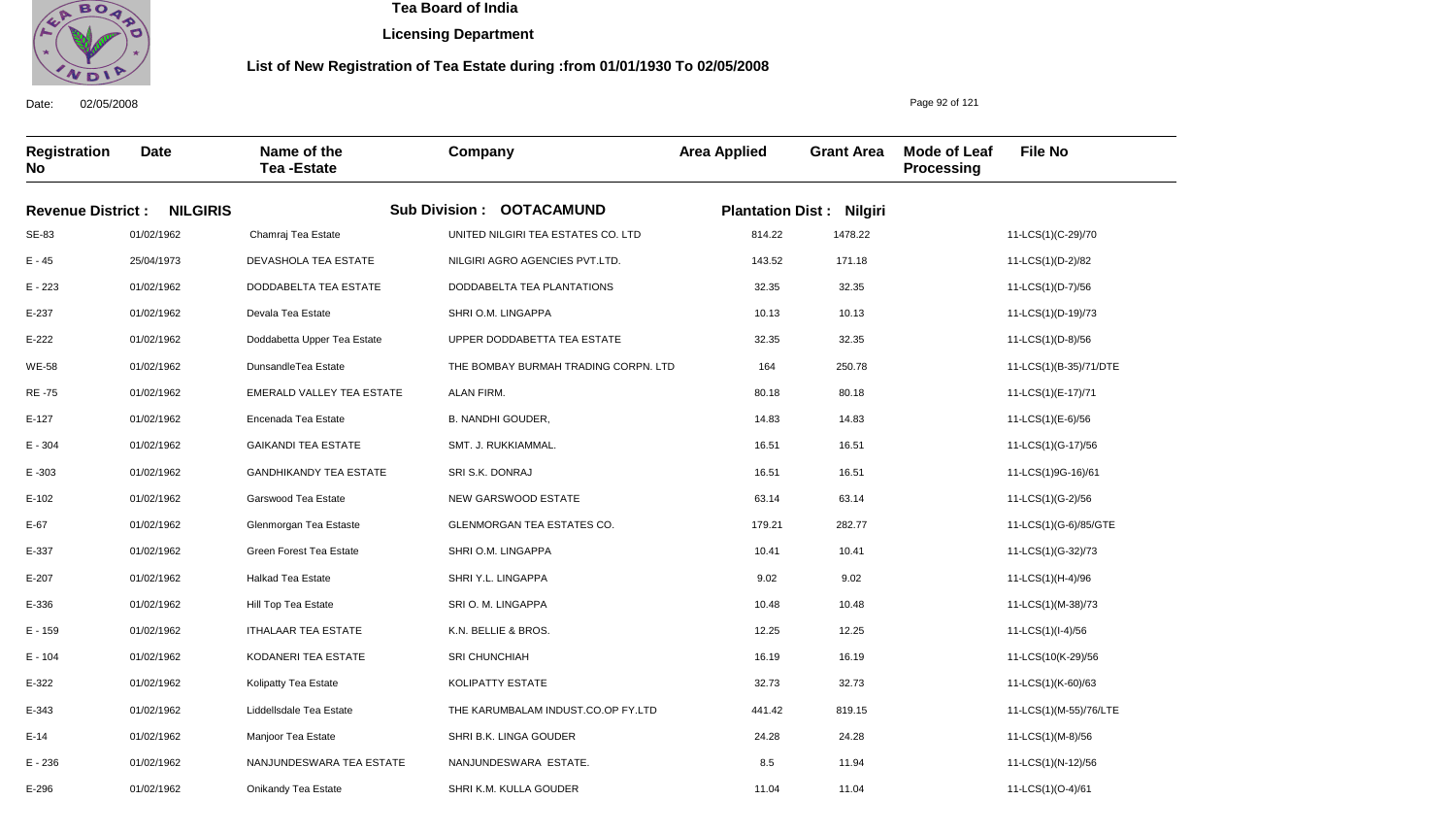

**Licensing Department**

### **List of New Registration of Tea Estate during :from 01/01/1930 To 02/05/2008**

Date: 02/05/2008 **Registration No Date Name of the Tea -Estate Company Area Applied Grant Area Mode of Leaf Processing File No** Page 93 of 121 **Revenue District : NILGIRIS Sub Division : OOTACAMUND Plantation Dist : Nilgiri** AF-33 E - 41 E-234 E-325 E-277 BE.30 E-308 E-307 E- 88 01/02/1962 01/02/1962 01/02/1962 01/02/1962 01/02/1962 20/02/1962 01/02/1962 01/02/1962 01/02/1962 Prospect Tea Estate RED HILL TEA ESTATE Rock Hill Tea Estate Rohinee Tea Estate Selada Tea Estate THIASHOLA TEA ESTATE Thaniakandy Tea Estate Thawaikuli Tea Estate WAKEFIELD TEA ESTATE MAHAVIR PLANTATIONS LIMITED RED HILL ESTATE SHRI A.S. MANIR SHRI S.M.MAHAMMED GANI & CO SHRI M.K. BHEEMA GOUDER THIASHOLA PLANTATIONS PRIVATE LIMITED SHRI K.B. RAMAN SHRI Y.L. LINGAPPA WAKEFIELD TEA ESTATE. 384.43 54.75 9.51 9 18.64 188.13 11.94 8.36 36.96 11-LCC(1)(M-55)/76/PTE 11-LCS(1)(R-7)/56 11-LCS(1)(R-15)/56 11-LCS(1)(R-25)/70 11-LCS(1)(S-33)/56 11-LCS(1)(B-46)/93/9 11-LCS91)(T-22/62 11-LCS(1)(T-20)/61 11-LCS(1)(N-2)/56 2864.99 4473.86 19928.6 37311.45  **(Plantation) Total : (Revenue) Total :**  614.64 88.34 9.51 9 18.64 270.03 11.94 8.36 36.96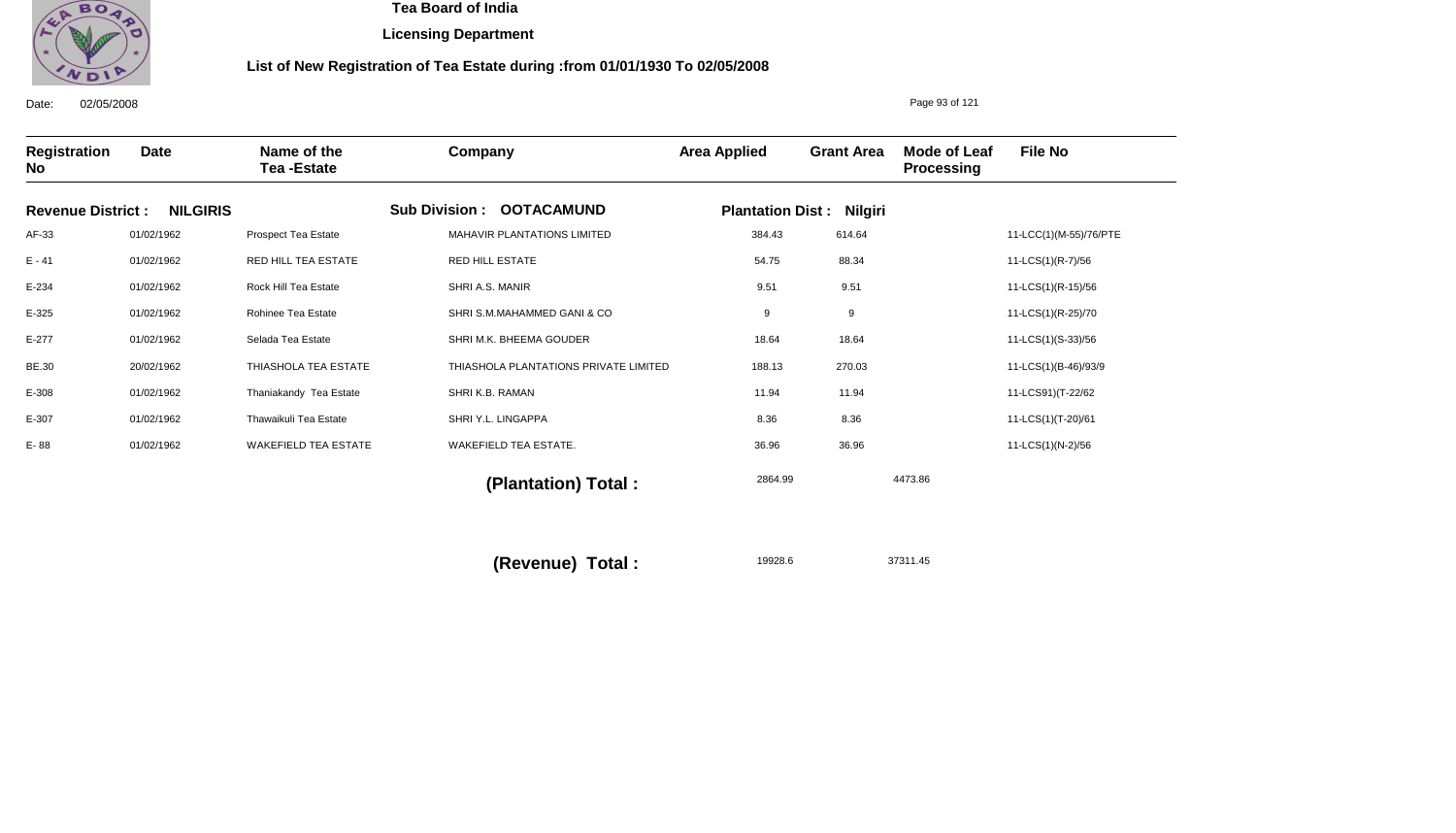

**Licensing Department**

### **List of New Registration of Tea Estate during :from 01/01/1930 To 02/05/2008**

**Registration No Date Name of the Tea -Estate Company Area Applied Grant Area Mode of Leaf Processing File No Revenue District : NOWGONG Sub Division : NOWGANG Plantation Dist : Nowgang** 2647 2062 66 2320 H-56 2648 2450 1994 2312 B-77 2858 A-66 2339 421 2473 T-2 G-38 318 A-65 2443 A-8 21/08/1978 12/05/1960 08/02/1958 10/04/1956 13/02/1961 10/11/1978 15/02/1959 18/06/1945 24/03/1958 08/09/1974 01/04/1953 06/05/1953 29/12/1956 08/12/1938 17/02/1968 03/04/1953 02/06/1960 04/08/1933 02/04/1953 05/01/1958 01/04/1953 AMLUCKIE TEA ESTATE AMSOI TEA ESTATE BORPANI TEA ESTATE BURRAPAHAR TEA ESTATE CHAPANALLA TEA ESTATE DEJOO VALLEY TEA ESTATE DHONTOLA TEA ESTATE GOPAL KRISHNA TEA ESTATE JAGADAMBA TEA ESTATE JIAJURI TEA ESTATE KANCHANJURI TEA ESTATE KELLYDEN TEA ESTATE KHANAJAN TEA ESTATE KHATOON TEA ESTATE KOLIABUR TEA ESTATE KONDOLI TEA ESTATE LOONG SOONG TEA ESTATE MATIAPAHAR TEA ESTATE NONOI TEA ESTATE RANGOLOO TEA ESTATE SAGMOOTEA TEA ESTATE ASSAM TEA CORPN. LTD SREE KRISHNA TEA CO.(PVT) LTD KHADRIA TEA CO. CHANDMARI TEA CO, PVT, LTD. CHANDMARI TEA CO, PVT, LTD. ASSAM TEA CORPN. LTD DHONTOLA TEA ESTATE GOPAL KRISHNA TEA CO.PRIVATE LIMITED SREE JAGADAMBA TEA CO.PRIVATE LTD HANUMAN PLANTATION LTD KANCHANJURI TEA ESTATE TATA TEA LTD. KHANAJAN TEA ESTATE KHADRIA TEA CO. BAGASA PLANTATION (P) LTD ASSAM COMPANY LTD. ASSAM TEA CORPN. LTD ASSAM COMMERCIAL COMPANY TATA TEA LTD. SARAT CHANDRA GOSWAMI TATA TEA LTD. 609.45 216.15 147.51 174.01 88 306.43 76.23 53.75 245.84 324 38.96 783.4 78.94 30 357.78 639.53 514.13 89.44 484.15 41.5 423.69 M-5/PART-255/LC C-50/LC B-335/LC B-322/LC J-2/PART-70/LC M-5/PART-253/LC D-181/LC K-26/LC K-222/LC J-105/LC K-749/LC K-545/LC K-227/LC K-42/LC K-240/LC K-564/LC W-1/PART-55/LC M-22/LC/77 N-544/LC R-167/LC S-540/LC 1515.07 424.12 255.43 323.05 112 549.21 99.96 70.5 515 448 38.96 1470.97 113.31 150 759.53 1077.08 877.9 111 959.17 80.94 632.73

1036.75

1851.33

ASSAM COMPANY LTD.

Date: 02/05/2008

T-1

03/04/1953

SALONAH TEA ESTATE

Page 94 of 121

S-563/LC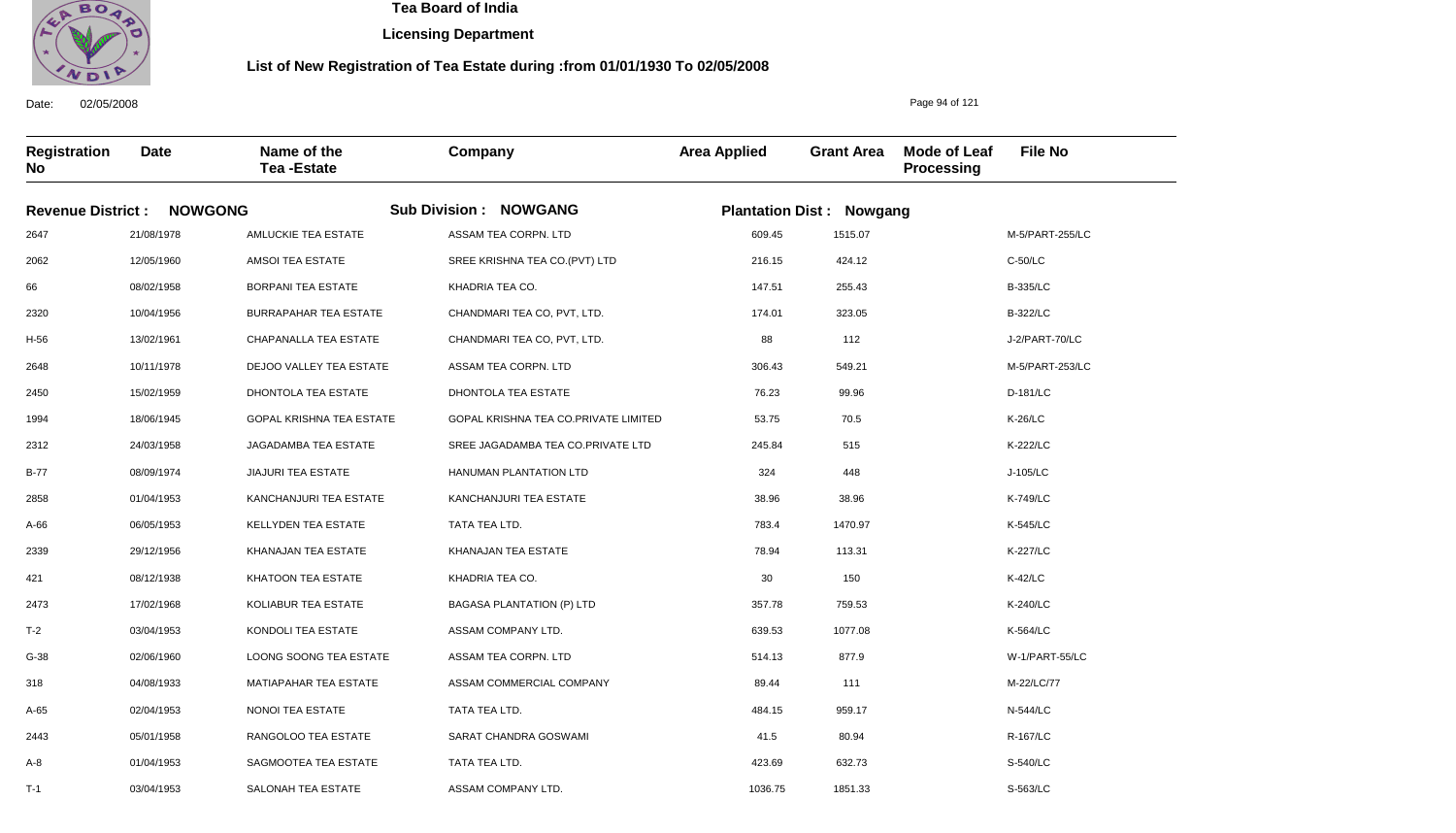

**Licensing Department**

| 02/05/2008<br>Date:       |                |                                  |                                       | Page 95 of 121                  |                   |                                   |                    |
|---------------------------|----------------|----------------------------------|---------------------------------------|---------------------------------|-------------------|-----------------------------------|--------------------|
| <b>Registration</b><br>No | <b>Date</b>    | Name of the<br><b>Tea-Estate</b> | Company                               | <b>Area Applied</b>             | <b>Grant Area</b> | <b>Mode of Leaf</b><br>Processing | <b>File No</b>     |
| <b>Revenue District:</b>  | <b>NOWGONG</b> |                                  | <b>Sub Division : NOWGANG</b>         | <b>Plantation Dist: Nowgang</b> |                   |                                   |                    |
| 2459                      | 02/10/1964     | SECONEE TEA ESTATE               | SECONEE TEA ESTATE                    | 371.51                          | 566.96            |                                   | S-341/LC           |
| 2325                      | 10/03/1956     | SUKANJURI TEA ESTATE             | SUKANJURI TEA CO. (PVT) LTD           | 85                              | 203               |                                   | S-314/LC           |
|                           |                |                                  | (Plantation) Total:                   | 7216.15                         |                   | 13205.22                          |                    |
|                           |                |                                  | (Revenue) Total:                      | 7216.15                         |                   | 13205.22                          |                    |
| <b>Revenue District:</b>  | <b>PALGHAT</b> |                                  | <b>Sub Division: CHITTOOR</b>         | <b>Plantation Dist:</b>         | Palghat           |                                   |                    |
| MG <sub>1</sub>           | 01/02/1962     | MANALAROO TEA ESTATE             | NELLIAMPATHY TEA AND PRODUCE CO. LTD. | 320.77                          | 1032.54           |                                   | 11-LCS(1)(M-50)/70 |
|                           |                |                                  | (Plantation) Total:                   | 320.77                          |                   | 1032.54                           |                    |
| <b>Revenue District:</b>  | <b>PALGHAT</b> |                                  | <b>Sub Division : PALGHAT</b>         | <b>Plantation Dist:</b>         | Palghat           |                                   |                    |
| N.4                       | 01/04/1953     | CHANDRAMALAI TEA ESTATE          | VEEKEY TEA CO.(P) LTD                 | 190.5                           | 404.49            |                                   | C-507/LC           |
| $N-4$                     | 01/02/1962     | Chandramalai Tea Estate          | M/S. VEEKAY TEA CO.PVT. LTD.,         | 194.54                          | 404.49            |                                   | 11-LCS(1)(C-5)/95  |
| N-7                       | 01/02/1962     | Poobs Tea Estate                 | KARUNA PLANTATIONS (P) LTD.           | 80.93                           | 80.93             |                                   | 11-LCS(1)(P-64)/94 |
|                           |                |                                  | (Plantation) Total:                   | 465.97                          |                   | 889.91                            |                    |
| <b>Revenue District:</b>  | <b>PALGHAT</b> |                                  | <b>Sub Division: PERINTHAL MANNA</b>  | <b>Plantation Dist:</b>         | Palghat           |                                   |                    |
| $E-1$                     | 01/04/1953     | SIRUVANI TEA ESTATE              | BHAVANI TEA & PRODUCE CO. LTD.        | 201.43                          | 809.72            |                                   | S/503/LC           |
| E.1                       | 20/02/1962     | SRIUVANI TEA ESTATE              | BHAWANI TEA & PRODUCE CO.LTD.         | 201.43                          | 608.29            |                                   | 11-LCS(1)(S-16)/56 |
| E-157                     | 01/02/1962     | VARADYMULLAI TEA ESTATE          | BHAVANI TEA & PRODUCE CO. LTD.        | 10.33                           | 202.43            |                                   | 11-LCS(1)(V-5)/66  |
|                           |                |                                  | (Plantation) Total:                   | 413.19                          |                   | 1620.44                           |                    |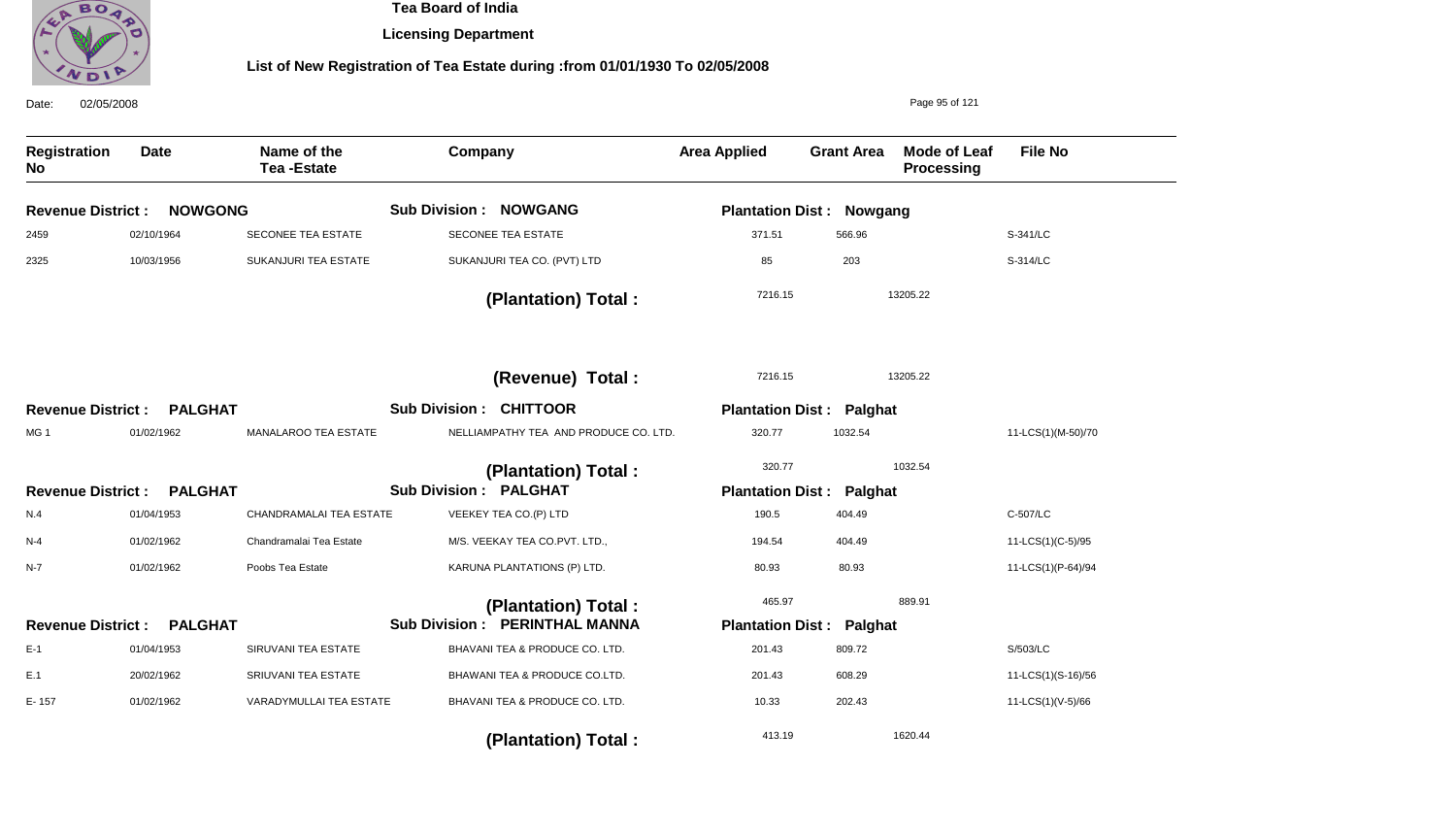

**Licensing Department**

## **List of New Registration of Tea Estate during :from 01/01/1930 To 02/05/2008**

| 02/05/2008<br>Date:      |               |                                  |                                  |                         |                   | Page 96 of 121             |                 |
|--------------------------|---------------|----------------------------------|----------------------------------|-------------------------|-------------------|----------------------------|-----------------|
| Registration<br>No       | Date          | Name of the<br><b>Tea-Estate</b> | Company                          | <b>Area Applied</b>     | <b>Grant Area</b> | Mode of Leaf<br>Processing | <b>File No</b>  |
|                          |               |                                  | (Revenue) Total :                | 1199.93                 |                   | 3542.89                    |                 |
| <b>Revenue District:</b> | <b>PURNEA</b> |                                  | <b>Sub Division: PURNEA</b>      | <b>Plantation Dist:</b> | <b>Bihar</b>      |                            |                 |
| 2844                     | 18/08/1992    | <b>BABY TEA ESTATE</b>           | <b>BABY TEA ESTATE</b>           | $\overline{4}$          | 6.79              |                            | <b>B-183/LC</b> |
| 2924                     | 03/03/1999    | <b>GLORRY TEA CESTATE</b>        | MEGHNA AGRAWAL                   | 0                       | 4.84              |                            | G-85/LC         |
| 2839                     | 19/03/1992    | <b>GOVINDA TEA ESTATE</b>        | AJOY KR. SARAF                   | 3.24                    | 4.25              |                            | G-82/LC         |
| 2909                     | 20/02/1999    | <b>JYOTI TEA ESTATE</b>          | <b>JYOTI AGARWAL</b>             | 3.77                    | 11.31             |                            | J-58/LC         |
| 2910                     | 13/02/1999    | <b>MANISH TEA ESTATE</b>         | <b>MANISH PATODIO</b>            | 2.66                    | 7.99              |                            | M-176/LC        |
| 2444                     | 10/02/1962    | PALANDU TEA ESTATE               | SUBARNAREKHA AGRICULTURAL ESTATE | 285.26                  | 640.94            |                            | P-172/LC/2      |
| 2445                     | 10/02/1962    | SABAYA TEA ESTATE                | SUBARNAREKHA AGRICULTURAL ESTATE | 134.14                  | 214.5             |                            | P-172/LC        |
| 2838                     | 08/08/1992    | <b>SAGAR TEA ESTATE</b>          | BEENA AGARWALA(MITRUKA)          | 0                       | 5.29              |                            | S-196/LC        |
| 2911                     | 03/06/1999    | SHEPHARD TEA ESTATE              | <b>MANMOHAN AGARWALA</b>         | 0                       | 6.33              |                            | S-209/LC        |
| 2837                     | 04/05/1992    | SITALPUR TEA ESTATE              | ANITA AGARWALA                   | 0                       | 4.27              |                            | S-197/LC        |
| 2678                     | 10/10/1980    | SONAPUR TEA ESTATE               | SONAPUR TEA ESTATE               | 24.7                    | 24.7              |                            | NC/PART-400/LC  |
|                          |               |                                  | (Plantation) Total:              | 457.77                  |                   | 931.21                     |                 |

457.77 931.21 **(Revenue) Total :**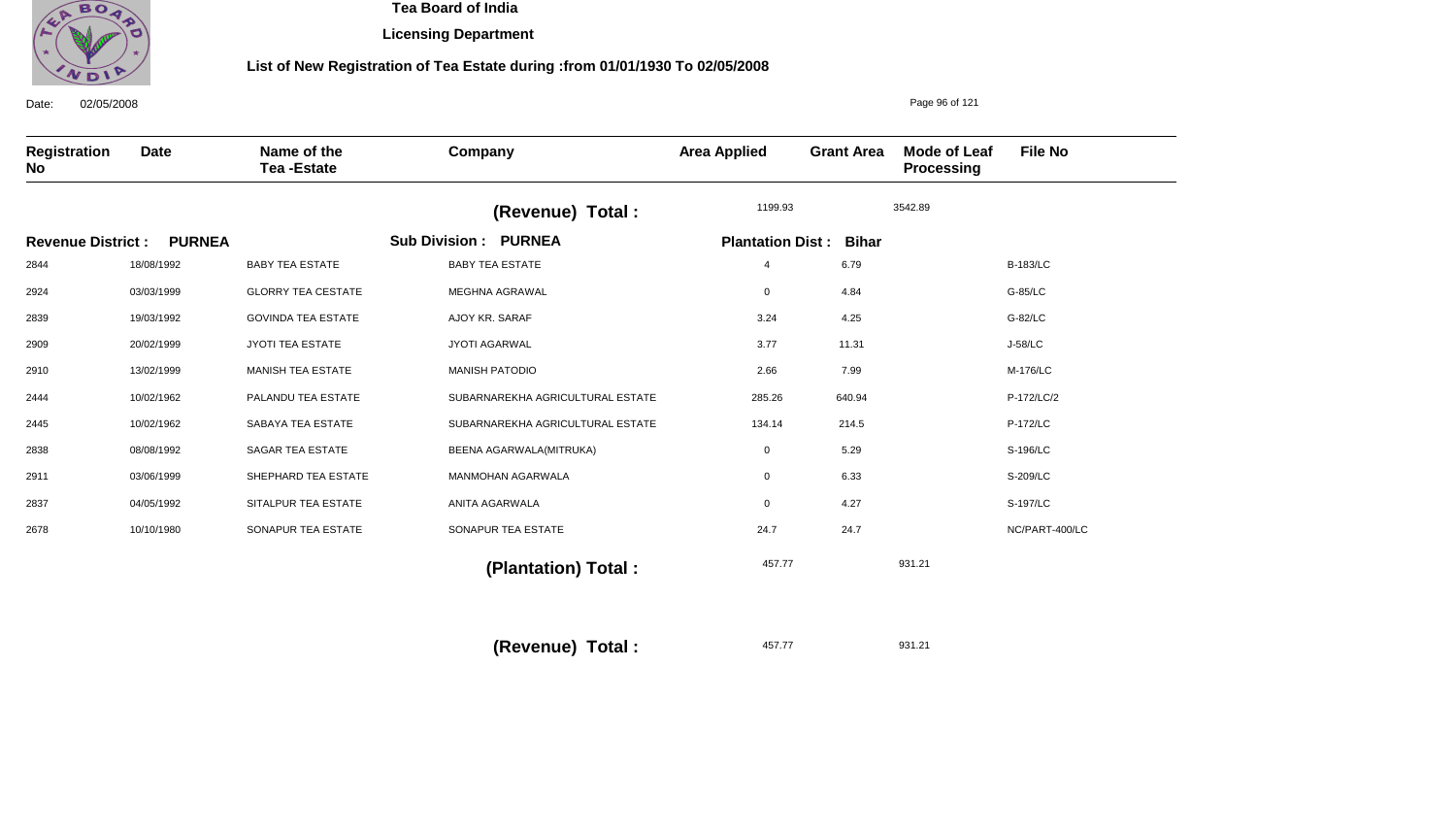

**Licensing Department**

## **List of New Registration of Tea Estate during :from 01/01/1930 To 02/05/2008**

| 02/05/2008<br>Date:       |               |                                  |                                           |                                |                   | Page 97 of 121                    |                       |
|---------------------------|---------------|----------------------------------|-------------------------------------------|--------------------------------|-------------------|-----------------------------------|-----------------------|
| <b>Registration</b><br>No | <b>Date</b>   | Name of the<br><b>Tea-Estate</b> | Company                                   | <b>Area Applied</b>            | <b>Grant Area</b> | <b>Mode of Leaf</b><br>Processing | <b>File No</b>        |
| <b>Revenue District:</b>  | <b>QUILON</b> |                                  | <b>Sub Division: PATHANAMTHITTA</b>       | <b>Plantation Dist: Quilon</b> |                   |                                   |                       |
| $HK-3$                    | 01/04/1953    | AMBANAAD TEA ESTATE              | TRAVANCORE RUBBER & TEA CO. LTD           | 436.22                         | 1092.64           |                                   | A-500/S/LC            |
| K-54                      | 01/02/1962    | Heavenford Don V Tea Estate      | SRI P.C. JOHN                             | 17.72                          | 17.72             |                                   | 11-LCS(1)(H-37)/73    |
| K-53                      | 01/02/1962    | <b>Heavenford Tea Estate</b>     | SRI P.C. GEORGE                           | 22.89                          | 22.89             |                                   | 11-LCS(1)(H-36)/73    |
| $K-23$                    | 01/02/1962    | Shendurnie Tea Estate            | <b>GEORGE A. LESLIE</b>                   | 115.13                         | 196.8             |                                   | 11-LCS(1)(S-11)/56    |
|                           |               |                                  | (Plantation) Total:                       | 591.96                         |                   | 1330.05                           |                       |
| <b>Revenue District:</b>  | <b>QUILON</b> |                                  | <b>Sub Division : PATHANAPURAM</b>        | <b>Plantation Dist:</b>        | Quilon            |                                   |                       |
| K-13(SOUTH)               | 01/04/1953    | ATCHENCOIL TEA ESTATE            | PRIYA RUBBER & TEA PLANTATIONS(P) LTD     | 124.21                         | 199.16            |                                   | A-501/S/LC            |
| $K-13(S)$                 | 01/02/1962    | Achancoil Tea Estate             | PRIYA RUBBER ESTATE & PLANTATIONS (P) LTD | 124.21                         | 199.16            |                                   | 11-LCS(1)(A-25)/84    |
| $K-2(S)$                  | 01/02/1962    | <b>Hereford Tea Estate</b>       | M.K.M. KADERGHAD                          | 84.44                          | 331.28            |                                   | 11-LCS(1)(H-11)/      |
| HK.9                      | 20/02/1962    | <b>VENTURE TEA ESTATE</b>        | HARRISONS MALAYALAM LTD                   | 34.15                          | 34.15             |                                   | 11-LCS(1)(H-1)/80/VEN |
|                           |               |                                  | (Plantation) Total:                       | 367.01                         |                   | 763.75                            |                       |
|                           |               |                                  | (Revenue) Total :                         | 958.97                         |                   | 2093.8                            |                       |
| <b>Revenue District:</b>  | <b>RANCHI</b> |                                  | <b>Sub Division: RANCHI</b>               | <b>Plantation Dist:</b>        | <b>Bihar</b>      |                                   |                       |
| 198                       | 10/02/1934    | <b>DOLLA TEA ESTATE</b>          | F.K.KHAN & SONS                           | 38.2                           | 42.8              |                                   | $D-30/LC$             |
|                           |               |                                  | (Plantation) Total:                       | 38.2                           |                   | 42.8                              |                       |
|                           |               |                                  | (Revenue) Total:                          | 38.2                           |                   | 42.8                              |                       |

38.2 **(Revenue) Total :**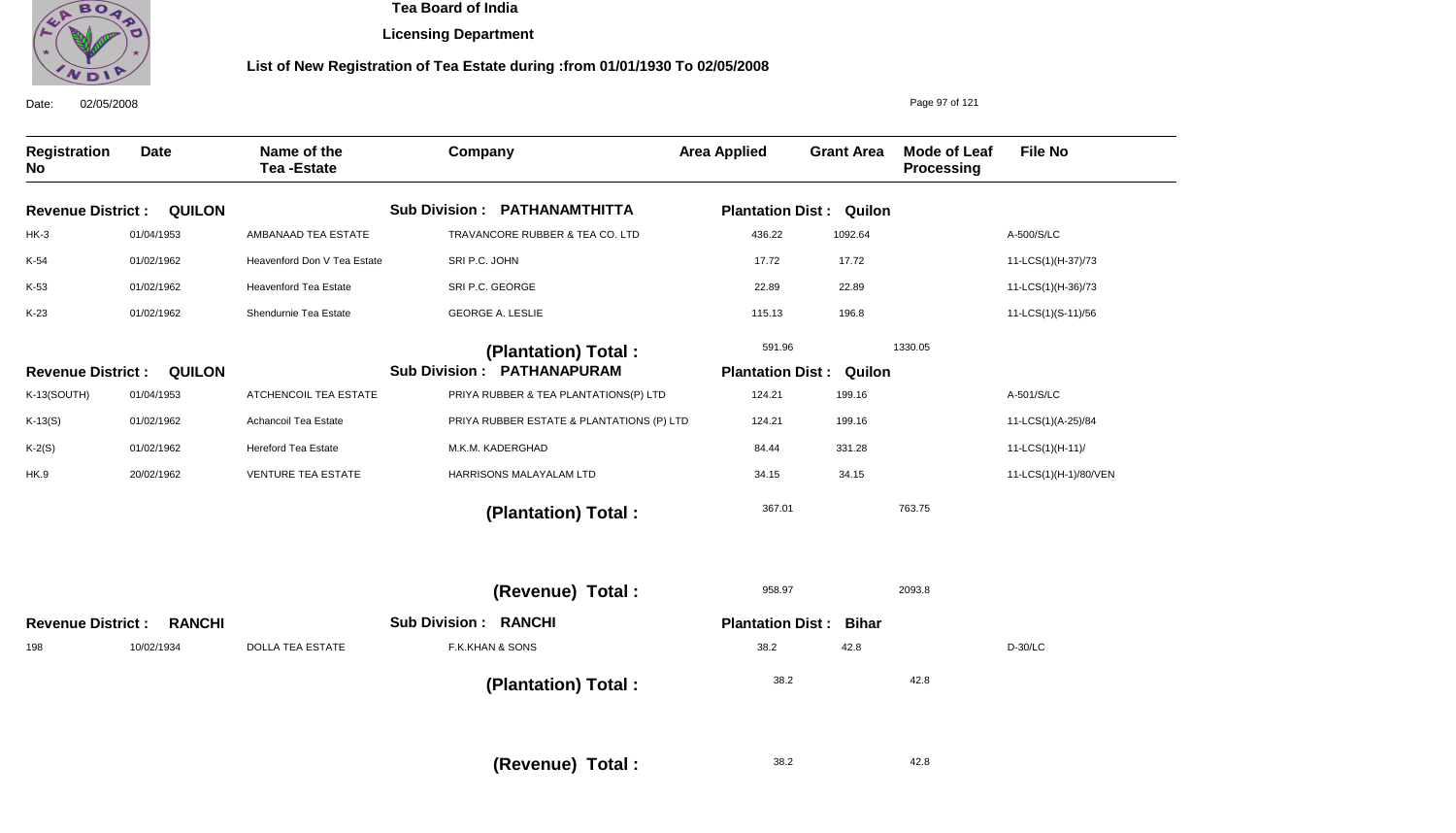

**Licensing Department**

| 02/05/2008<br>Date:      |                 |                                  |                                                 |                                          |                   | Page 98 of 121                    |                |
|--------------------------|-----------------|----------------------------------|-------------------------------------------------|------------------------------------------|-------------------|-----------------------------------|----------------|
| Registration<br>No       | <b>Date</b>     | Name of the<br><b>Tea-Estate</b> | Company                                         | <b>Area Applied</b>                      | <b>Grant Area</b> | <b>Mode of Leaf</b><br>Processing | <b>File No</b> |
| <b>Revenue District:</b> | <b>SAHAPUR</b>  |                                  | <b>Sub Division : SAHAPUR</b>                   | <b>Plantation Dist: Himachal Pradesh</b> |                   |                                   |                |
| 529                      | 17/02/1939      | <b>R.MULL'S TEA ESTATE</b>       | DALESWARI DEVI (MS)                             | 10                                       | 24                |                                   | M-43/LC        |
|                          |                 |                                  | (Plantation) Total:                             | 10                                       |                   | 24                                |                |
|                          |                 |                                  | (Revenue) Total :                               | 10                                       |                   | 24                                |                |
| <b>Revenue District:</b> | <b>SENAPATI</b> |                                  | <b>Sub Division:</b><br><b>SADAR HILLS WEST</b> | <b>Plantation Dist:</b>                  | <b>Manipur</b>    |                                   |                |
| 2908                     | 09/07/1998      | <b>MAO TEA ESTATE</b>            | SMALL TEA GROWERS ASSOCIATION                   | 170                                      | 500               |                                   | M-175/LC       |
| 2850                     | 19/05/1993      | NGAHJALAM TEA ESTATE             | JAJA TEA AND PLANTATIONS (P) LTD                | 100.36                                   | 304.459           |                                   | <b>N-76/LC</b> |
|                          |                 |                                  | (Plantation) Total:                             | 270.36                                   |                   | 804.459                           |                |
|                          |                 |                                  | (Revenue) Total :                               | 270.36                                   |                   | 804.459                           |                |
| <b>Revenue District:</b> | <b>SIBSAGAR</b> |                                  | <b>Sub Division: CHARAIDEO</b>                  | <b>Plantation Dist:</b>                  | Sibsagar(a)       |                                   |                |
| 2736                     | 31/07/1986      | NAHAR ALI TEA ESTATE             | MRS. NIVEDITA GOGOI MRS.RASHMI BARUWA           | 10.29                                    | 10.29             |                                   | N-145/LC       |
|                          |                 |                                  | (Plantation) Total:                             | 10.29                                    |                   | 10.29                             |                |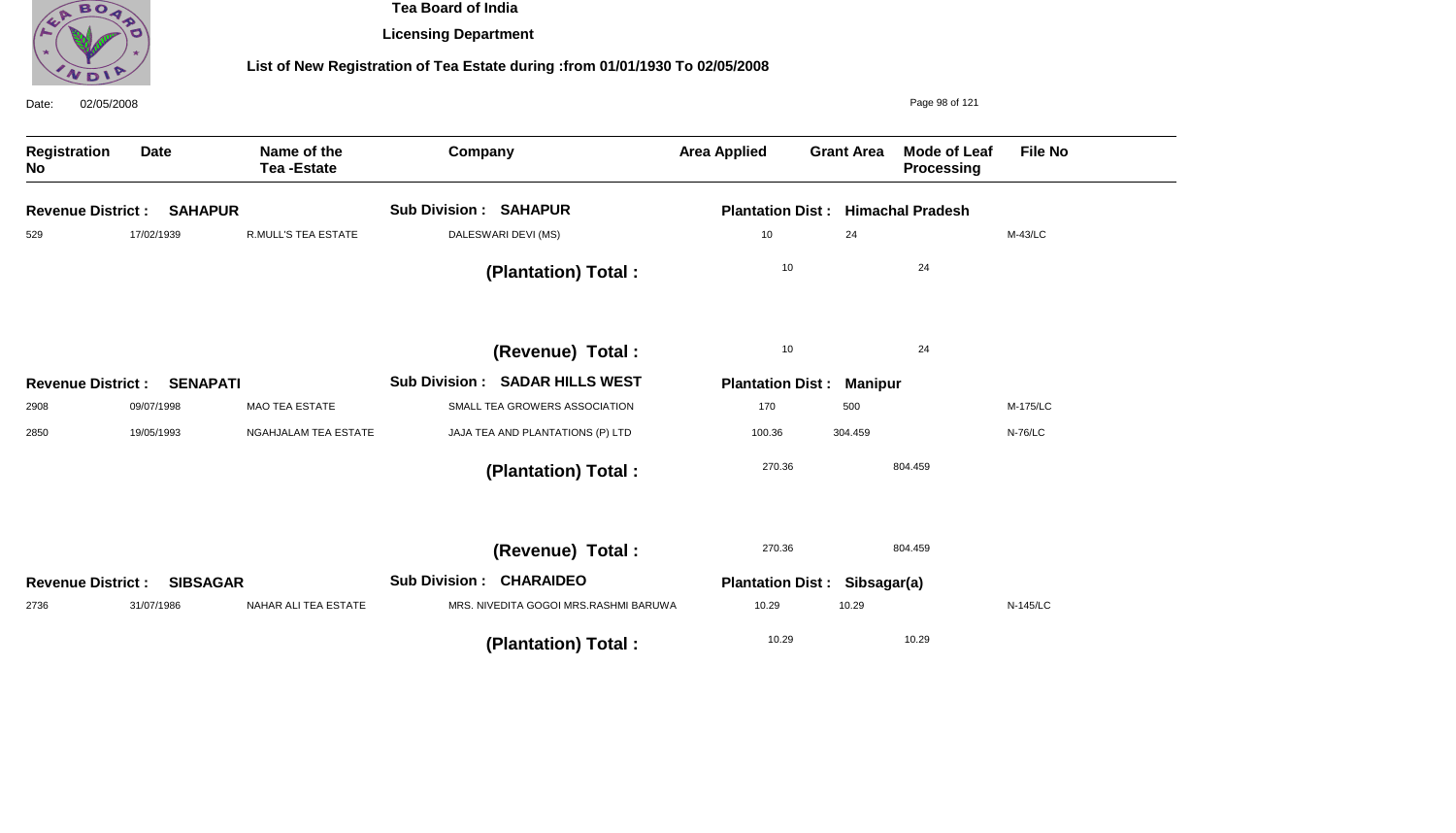

2009

16/08/1949

DOLAGURI TEA ESTATE

 **Tea Board of India** 

**Licensing Department**

### **List of New Registration of Tea Estate during :from 01/01/1930 To 02/05/2008**

Page 99 of 121

D-141/LC

**Registration No Date Name of the Tea -Estate Company Area Applied Grant Area Mode of Leaf Processing File No Revenue District : SIBSAGAR Sub Division : GOLAGHAT Plantation Dist : Sibsagar(a)** 82 563 2816 1765 11 293 181 D-35 191 303 2494 89 C-38 2453 2286 2581 716 G-32 1856 A-32 219 03/09/1934 06/07/1991 30/01/1991 13/08/1940 16/04/1937 28/08/1933 26/04/1934 01/04/1953 02/05/1934 12/08/1998 20/03/1965 22/11/1936 08/03/1965 10/02/1965 10/12/1956 02/05/1985 08/12/1937 04/04/1953 18/02/1938 01/04/1953 12/02/1940 ABHOYJAN TEA ESTATE ANANDAPUR TEA ESTATE ATHABARI TEA ESTATE BAGHSONG TEA ESTATE BAHONI TEA ESTATE BALIJAN TEA ESTATE BANWARIPUR TEA ESTATE BEHORA TEA ESTATE BHAGWAN TEA ESTATE BHOGADABARI TEA ESTATE BOGIDHOLA TEA ESTATE BOGIJAN TEA ESTATE BOKAKHAT TEA ESTATE BORJAN TEA ESTATE BORKATONEE TEA ESTATE BORSAPORI TEA ESTATE BORTING TEA ESTATE BUKHIAL TEA ESTATE DALOWJAN TEA ESTATE DIFFLOO TEA ESTATE DIGHLIHOLA TEA ESTATE ABHOYJAN TEA CO. PVT. LTD. J.N.GOSWAMI ATHABARI TEA ESTATE R.K.BEZBARUAH & OTHERS BAHONI TEA CO.(PVT) LTD BALIJAN TEA ESTATE DHANDHARIA TEA COMPANY MCLEOD RUSSEL INDIA LIMITED ASSAM VALLEY TEA & TRADING CO. JALLAN GOLAGHAT TEA CO. (PVT) LTD BOGIDHOLA TEA & TRADING CO. (PVT) LTD THE GOHAIN BARBORA TEA CO. PVT. LTD. ROSSELL TEA LTD. TATA TEA LTD. KOTHARI PLANTATIONS & INDUSTRIES LTD THE JOREHAUT TEA LTD BAROOAHS & ASSOCIATES (P) LTD MCLEOD RUSSEL INDIA LIMITED DALOWJAN TEA CO.(PVT) LTD TATA TEA LTD. DIGHLIHOLA TEA ESTATE 129.7 85 8 66.89 98 60.36 37.3 936.85 75.76 41.23 361.16 117 298.53 482.13 287.47 618.46 90.97 545.74 102.08 438.08 82.29 A-4/LC/ A-1/LC A-93/LC/1990 B-41/LC B-20/LC B-45/LC B-25/LC B-750/LC B-10/LC PART-509/LC B-345/LC/2 B-34/LC 0-1/PART-112/LC B-340/LC/2 B-317/LC B-358/LC/1 B-209/LC B-551/LC R-36/LC/2 D-685/LC D-9/LC 314.79 100.82 12.41 92.04 200 141.04 70 945.66 132 41.23 832.4 117 414.95 872.45 525.18 1255 150.88 830.35 146.35 675.37 237

DOLAGURI TEA CO. (PVT) LTD

324.27

514.67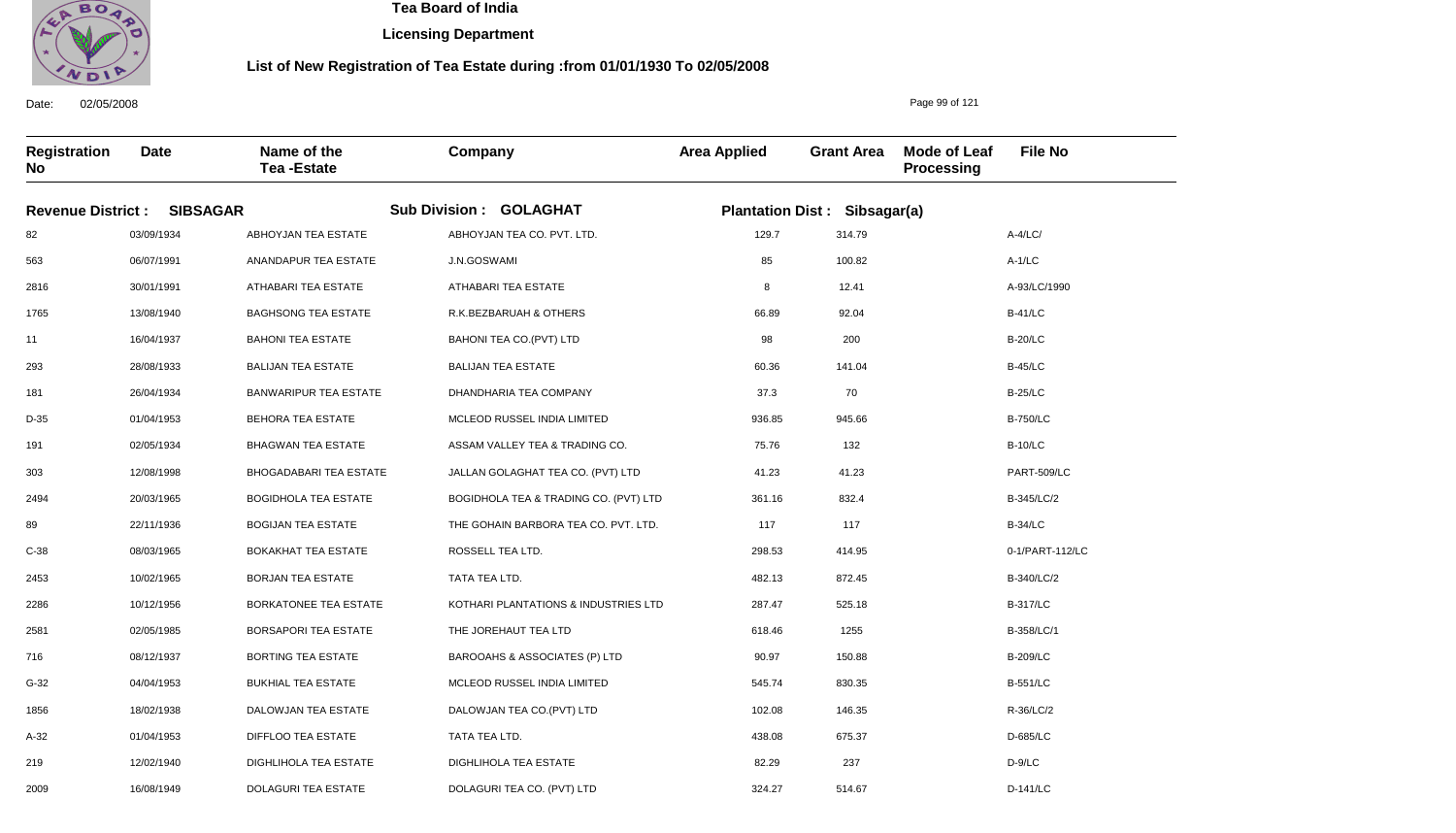

A-31

01/04/1953

LATTAKOOJAN TEA ESTATE

 **Tea Board of India** 

**Licensing Department**

### **List of New Registration of Tea Estate during :from 01/01/1930 To 02/05/2008**

**Registration No Date Name of the Tea -Estate Company Area Applied Grant Area Mode of Leaf Processing File No Revenue District : SIBSAGAR Sub Division : GOLAGHAT Plantation Dist : Sibsagar(a)** 2032 C-41 2345 773 2349 2030 2287 90 2244 2479 A-33 2545 2477 2010 C-50 2342 2823 2824 2825 1435 326 20/05/1952 01/04/1953 28/02/1955 25/11/1970 10/03/1957 28/05/1959 22/07/1965 01/04/1953 18/03/1962 01/06/1949 01/04/1953 28/08/1986 10/02/1970 08/02/1960 28/03/1972 27/05/1991 27/05/1991 27/05/1991 27/05/1991 05/05/1938 17/05/1955 DOORIA TEA ESTATE DOYANG TEA ESTATE DUKENHENGRA TEA ESTATE FURKATING TEA ESTATE GHILLIDARY TEA ESTATE GOLAGHAT TEA ESTATE GORUNGA TEA ESTATE GOVINDAPUR TEA ESTATE HALMIRA TEA ESTATE HALMIRAMOOKH TEA ESTATE HATHIKULI TEA ESTATE HAUTLEY TEA ESTATE JAMGURI TEA ESTATE KATHONI TEA ESTATE KOOMTAI TEA ESTATE KOOPAHUATING TEA ESTATE KOOPAHUATING TEA ESTATE UNIT-I KOOPAHUATING TEA ESTATE UNIT-II KOOPAHUATING TEA ESTATE UNIT-III KORDAIGURI TEA ESTATE LAKSHMIBARI TEA ESTATE GILLANDERS ARBUTHNOT & CO.LTD. GROB TEA CO. LTD SOCKIETING TEA CO. (PVT) LTD JALLAN FURKATING TEA COMPANY PVT. LTD. RUNGAMATTEE TEA & INDUSTRIES LTD JALLAN GOLAGHAT TEA CO. (PVT) LTD GILLANDERS ARBUTHNOT & CO.LTD. BURAGOHAIN TEA CO. (PVT) LTD HALMIRA ESTATE TEA (P)LTD. RAI BAHADUR H.P.BARUA TATA TEA LTD. HAUTLEY TEA ESTATE BHUMYA TEA COMPANY PVT. LTD. KATHONI TEA CO. (PVT) LTD BADULIPAR LTD JANAB KAMALUDDIN AHMED & OTHERS MD.KAMALUDDIN AHMED MN.ZAHIRUL HUSSAIN MD.NURUL ISLAM KORDAIGURI TEA ESTATE K.C.VARMA & BROS. TATA TEA LTD. 610.53 363.76 422.56 96.33 434.29 123.02 260.76 186.61 434 97 443.15 396.83 443.25 132.13 1043.97 44.11 22.21 22.21 22.21 3.5 36.34 D-142/LC D-502/LC S-320/LC/2 F-8/LC G-126/LC G-60/LC G-121/LC G-589/LC H-79/LC H-74/LC H-686/LC H-92/LC J-99/LC K-194/LC O1/PART-202/LC K-228/LC K-120/LC K-121/LC K-122/LC K-65/LC J-11/LC L/684/LC 1113.19 702.51 794.35 153.73 616.48 273.57 422.98 258.59 791.04 136 686.57 1022.03 735 264.32 2108 87.81 22.21 22.21 22.21 5 113 1186.5

759.57

Page 100 of 121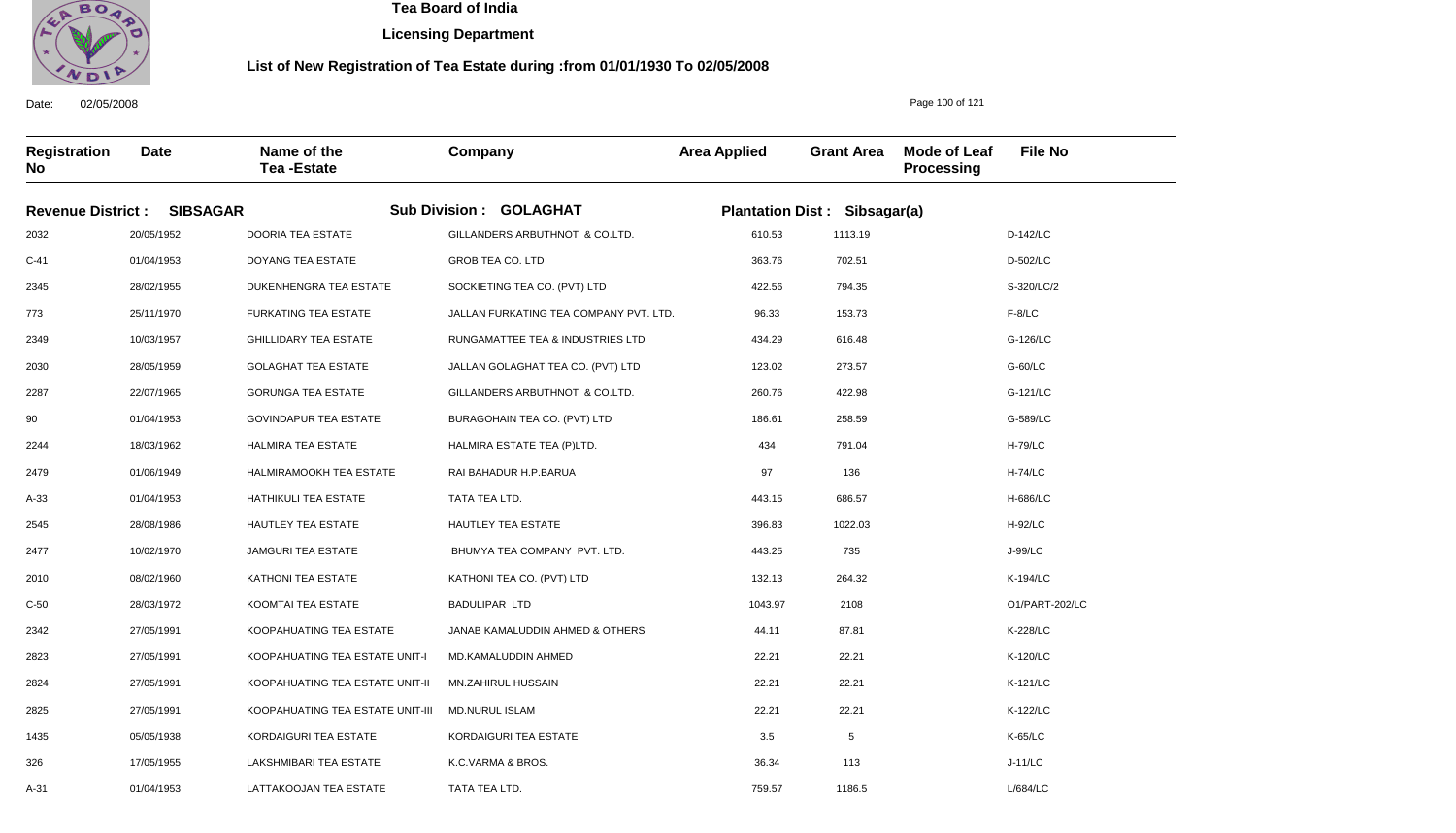

 **Tea Board of India** 

**Licensing Department**

### **List of New Registration of Tea Estate during :from 01/01/1930 To 02/05/2008**

Page 101 of 121

**Registration No Date Name of the Tea -Estate Company Area Applied Grant Area Mode of Leaf Processing File No Revenue District : SIBSAGAR Sub Division : GOLAGHAT Plantation Dist : Sibsagar(a)** C-44 2212 C-36 2669 2226 M-25 D-75 D.75 2022 2210 2585 2191 757 380 2252 2997 902 1857 G-19 C-47 2213 2353 01/04/1953 11/02/1959 04/04/1953 27/02/1975 20/03/1996 01/04/1953 11/01/1971 01/01/1953 14/07/1948 07/04/1953 02/05/1985 01/04/1953 28/10/1958 10/07/1939 08/05/1953 18/01/1990 20/05/1935 10/03/1938 01/04/1953 01/04/1953 17/06/1955 20/08/1938 MARANGI TEA ESTATE MESSAMARA TEA ESTATE METHONI TEA ESTATE MODINAGAR TEA ESTATE MOKRUNG TEA ESTATE MURPHULANI TEA ESTATE NAHARBARI TEA ESTATE NAHORBARI TEA ESTATE NAHORJAN TEA ESTATE NEGHERITING TEA ESTATE NUMALIGHUR TEA ESTATE OATING TEA ESTATE PABHOJAN TEA ESTATE PADUMANI TEA ESTATE-2 RADHABARI TEA ESTATE RADHASHREE TEA ESTATE RAJBARI TEA ESTATE RENGMA TEA ESTATE RUNGAGORA TEA ESTATE (ASSAM) RUNGAJAUN TEA ESTATE RUNGAMATTY TEA ESTATE SENGAJAN TEA ESTATE MARANGI PVT. LTD. ASSAM TEA CORPN. LTD THE METHONI TEA CO. LTD. MODINAGAR TEA CO.(P) LTD B & A LTD., ANDREW YULE & CO LTD. THE MORAN TEA CO.(INDIA) LTD MORAN TEA CO.(INDIA) LTD. NAHORJAN TEA CO.(P) LTD ASSAM TEA CORPN. LTD THE JOREHAUT TEA LTD OATING TEA ESTATE P.N.GHATAK & CO. MAHAKALI TEA CO.(PVT) LTD RADHABARI TEA CO.(PVT) LTD SURENDRA KR.VERMA REFULLA TEA & INDUST. LTD DALOWJAN TEA CO.(PVT) LTD ASSAM COMPANY LTD. RUNGAJAUN TEA & PLANTATION INDUSTRIES PVT.LIMITED ASSAM TEA CORPN. LTD SENGAJAN TEA CO. PVT. LTD. 228.94 399.56 444.6 224.4 223.83 318.98 188 188 427.35 583.22 474.41 90.32 95.63 69.07 138.02 11.4 0 60.41 480 577.7 496.77 107.66 M-592/LC M-198/LC M-599/LC M-3/PART-177/LC M-204/LC M-751/LC W-1/PART-207/LC N.I. N-2/LC N-114/LC B-358/LC/3 O-752/LC P-34/LC P-16/LC R-147/LC R-100/LC R-90/LC R-36/LC R-558/LC R-753/LC R-145/LC R-36/LC/3 312.04 705 656.74 560.72 491.19 440.76 275 275 995.35 1163.34 921.37 249.69 197.25 77.03 232.43 35.8 308 240.19 679.24 1314.1 637.17 178.27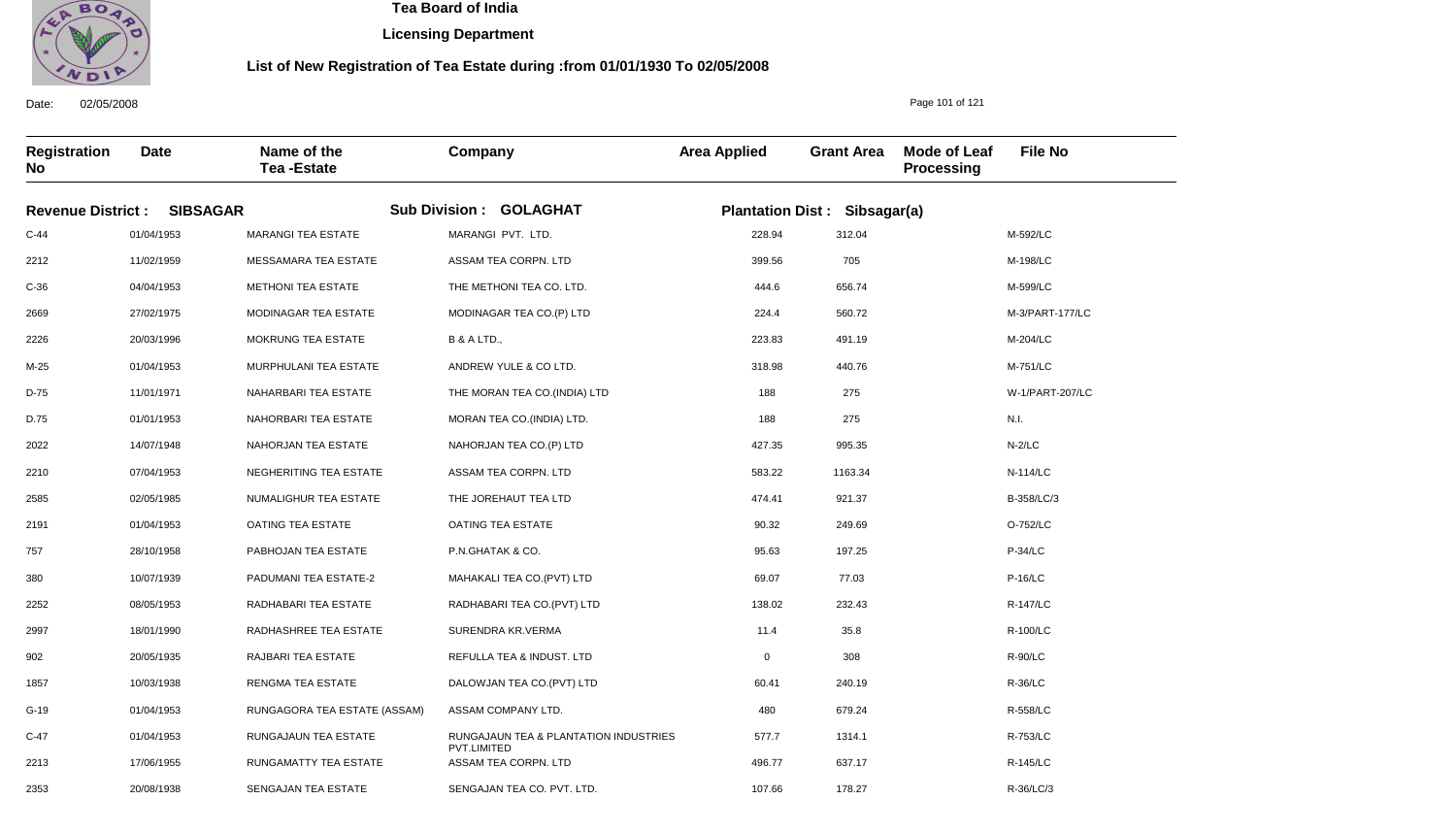

**Licensing Department**

### **List of New Registration of Tea Estate during :from 01/01/1930 To 02/05/2008**

Date: 02/05/2008 **Registration No Date Name of the Tea -Estate Company Area Applied Grant Area Mode of Leaf Processing File No** Page 102 of 121 **Revenue District : SIBSAGAR Sub Division : GOLAGHAT Plantation Dist : Sibsagar(a)** 1583 638 2346 2812 2742 2478 341 C-48 28/02/1940 03/02/1941 20/02/1959 03/05/1990 19/10/1986 12/05/1966 23/06/1931 20/12/1975 SHYAMRAIPORE TEA ESTATE SINGIMARI TEA ESTATE SOCKIETING TEA ESTATE SWATI TEA ESTATE TRILOCAN TEA ESTATE UDAYAN TEA ESTATE ULTAJAN TEA ESTATE WOKA TEA ESTATE SHYAMRAIPORE TEA CO.PVT.LTD. SHYAM SUNDAR TEA CO.(PVT) LTD DUKENHENGRA TEA PVT.LTD. HALMIRA PROPERTIES PVT LTD PRAFFULA SOMESH SRI. H.P.BAROOAH ABHOYJAN TEA CO. PVT. LTD. THE DOLAGURI TEA COMPANY (PVT)LTD. 95 27.43 217.06 0 338 120 23.59 254.91 S-43/LC S-150/LC S-32O/LC S-191/LC T-142/LC U-26/LC U-5/LC O-1/PART-281/LC 18589.87 33921.46 **(Plantation) Total :**  200 40.8 486.54 13.38 997 236.66 314.79 527.72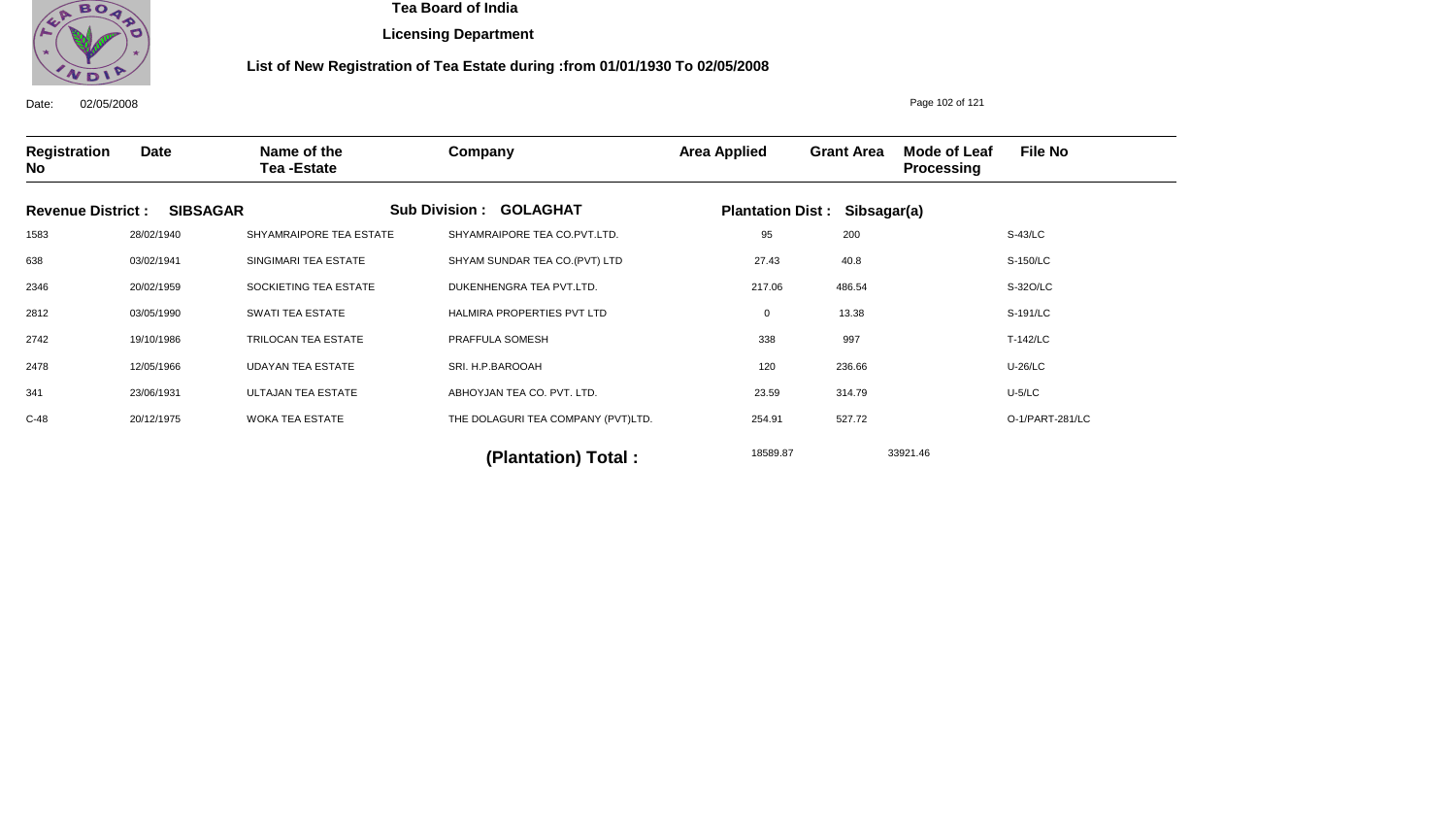

**Licensing Department**

### **List of New Registration of Tea Estate during :from 01/01/1930 To 02/05/2008**

**Registration No Date Name of the Tea -Estate Company Area Applied Grant Area Mode of Leaf Processing File No Revenue District : SIBSAGAR Sub Division : JORHAT Plantation Dist : Sibsagar(a)** 375 2815 2275 376 1434 2018 1898 187 2557 2673 186 2393 2387 431 1899 402 1264 349 510 2582 79 2285 03/09/1933 10/09/1990 10/03/1948 01/04/1953 26/11/1937 10/10/1976 20/12/1941 31/05/1963 16/11/1986 10/11/1982 03/02/1951 01/07/1977 10/03/1960 24/08/1934 10/08/1942 12/11/1935 01/04/1953 23/04/1934 15/02/1938 10/02/1985 10/05/1944 10/02/1955 AKHOIDESHA TEA ESTATE BALIGURI TEA ESTATE BAMUNBARI TEA ESTATE BARUAJAN TEA ESTATE BHANIPUR TEA ESTATE BHOWANIPORE TEA ESTATE BIJLEEJAN TEA ESTATE BOIDEHA TEA ESTATE BOISAHABI TEA ESTATE BOKAHOLA TEA ESTATE BOLOMA TEA ESTATE BORHALLA TEA ESTATE BORSAIKOTA NORTH TEA ESTATE BORSAIKOTA(SOUTH) TEA ESTATE BOSABARI TEA ESTATE CHAPAJAN TEA ESTATE CHAPJANI TEA ESTATE CHETIABARI TEA ESTATE CHETIAJAN TEA ESTATE CINNAMARA TEA ESTATE Chenijan Tea Estate DAHINGEAPAR TEA ESTATE SAMRAS(INDIA) PVT.LTD. CHARAIDEO ENTERPRISES UMACHARAN BARUA BERNAJAN TEA ESTATE JAGDUAR TEA & TRADING CO.(P) LTD NARAYANPUR TEA ESTATE GOBINDAPORE TEA CO.(PVT) LTD R.K.BEZBARUAH & OTHERS S.S.K.EXPORTS LIMITED. BOKAHOLA TEA COMPANY PVT.LTD BOLOMA TEA CO. GANESHKA KANOI TEA CO.(P) LTD BAROOAHS & ASSOCIATES (P) LTD K.C.BEZBAROOAH BOSABARI TEA ESTATE (PVT) LTD G.C.KHOUND LAKHESWAR SARMA BARUA & OTHERS CHENIJAN GROUP OF GARDEN CHETIAJAN TEA ESTATE ASSAM TEA CORPORATION LTD. J.N.SARMA & OTHERS ( H.U.F.) BHASKAR TEA & INDUSTRIES LTD. 68.29 8 105 16.47 13.56 166 75.6 106.54 484.89 169.45 121.4 260.7 39.78 0 27.81 27.52 0 26.07 .37 699.74 112.19 372.49 A-49/LC B-1081/LC B-315/LC B-754/LC B-208/LC B-354/LC B-256/LC B-16/VOL.3/LC B-349/LC J-2/PART-189/LC B-16/LC-VOL-3 B-332/LC B-85-A/LC B-85/LC B-253/LC C-49/LC C-755/LC C-40/LC C-45/LC C-170/LC C-12/LC D-163/LC 96.09 12.03 202.29 21 41.64 319 202.34 408.47 809.59 304.12 344.23 416.67 72.04 72.03 114.19 33.99 50.59 34.94 .37 1846.61 137.2 560.05

Date: 02/05/2008

Page 103 of 121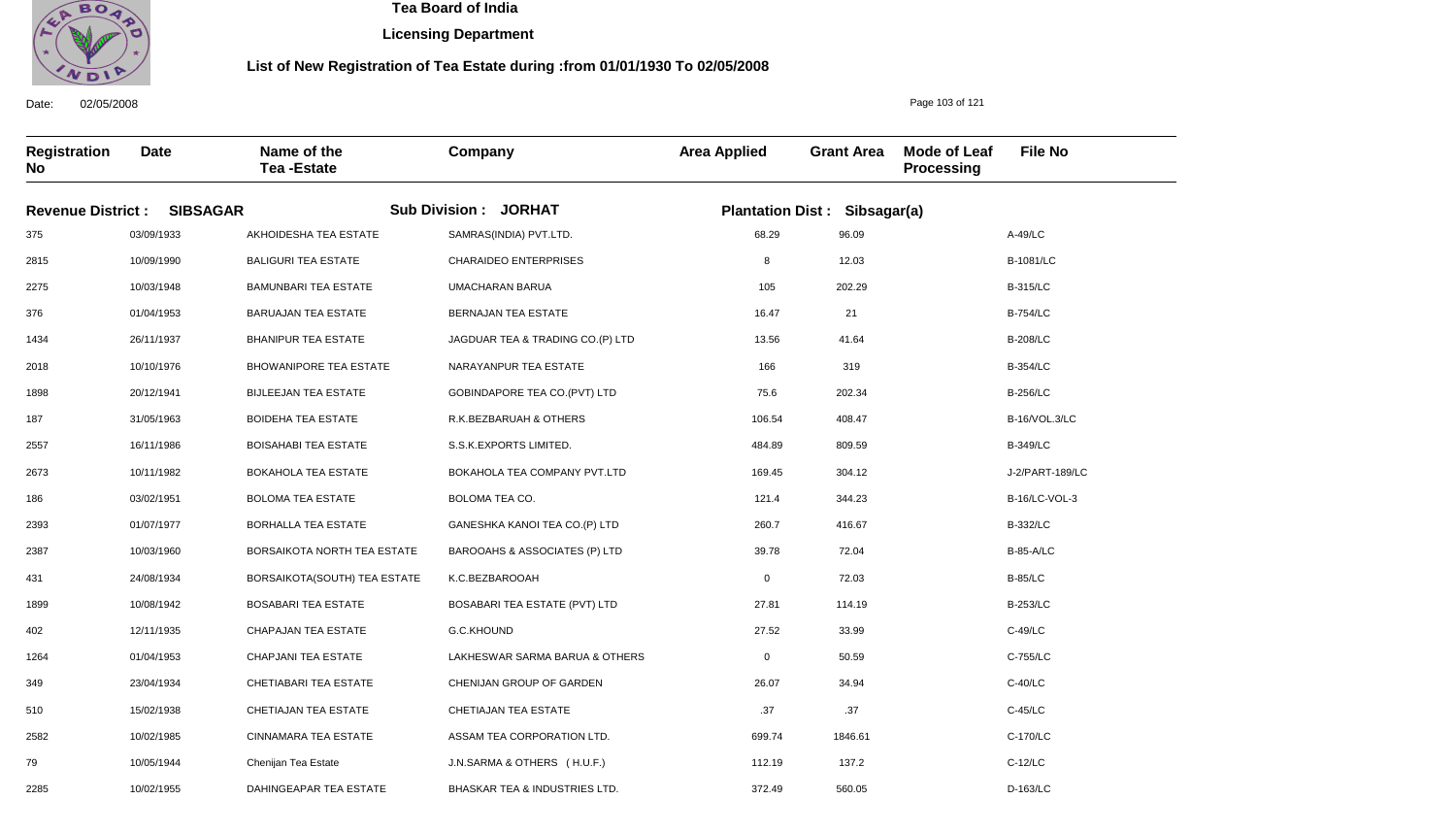

**Licensing Department**

### **List of New Registration of Tea Estate during :from 01/01/1930 To 02/05/2008**

**Registration No Date Name of the Tea -Estate Company Area Applied Grant Area Mode of Leaf Processing File No Revenue District : SIBSAGAR Sub Division : JORHAT Plantation Dist : Sibsagar(a)** 2101 2243 2668 C-54 2601 2516 S-1 342 2240 2454 2667 294 345 443 2388 2225 230 322 286 M-17 S-3 2418 01/04/1953 10/09/1951 10/09/1988 01/04/1953 01/04/1953 01/04/1953 01/04/1953 20/07/1941 10/12/1990 10/12/1963 29/09/1969 01/04/1953 18/07/1958 18/05/1950 12/12/1959 10/12/1985 16/04/1950 15/07/1952 17/08/1957 01/04/1953 01/04/1953 08/07/1962 DAMAYANTI TEA ESTATE DEHA TEA ESTATE DEOPANI TEA ESTATE DESSOI TEA ESTATE DHOOLIE TEA ESTATE DUFLATING TEA ESTATE DUKLINGIA TEA ESTATE DURGABARI TEA ESTATE GABROO PURBAT TEA ESTATE GATOONGA TEA ESTATE GELAKEY TEA ESTATE GOBINDAPORE TEA ESTATE GOHANBAREE TEA ESTATE GORALI TEA ESTATE GREENVIEW TEA ESTATE HAROOCHARAI TEA ESTATE HATTIGARH TEA ESTATE HIRAJAN TEA ESTATE HOLONGAJAN TEA ESTATE HOOLUNGOOREE TEA ESTATE HUNWAL TEA ESTATE JADAVPORE TEA ESTATE DALOWJAN TEA CO.(PVT) LTD DEHA ASSAM TEA CO. (PVT) LTD ATMARAM & CO. GROB TEA CO. LTD SAHARAJ TEA CO THE CHAMONG TEA CO. LTD. RYDAK SYNDICATE LTD SARBASHRI B,N,DHUR & P.C.DHUR BHASKAR TEA & INDUSTRIES LTD. B & A LTD., BANSHIDHAR SEWBHAGOVAN & CO. GOBINDAPORE TEA CO.(PVT) LTD B.N. SARMA & OTHERS DR.MAHENDRA CH. PAL GREENVIEW TEA CO. (P) LTD HARUCHARAI TEA CO. C.BAROOAH JANAB B.J.AHMED KAMALPUR (ASSAM)TEA ESTATE (PVT) LTD ANDREW YULE & CO LTD. MCLEOD RUSSEL INDIA LIMITED NA-ALI BENGAL PUKURIES 26.84 238.05 257.4 288.31 229.98 488.05 701.8 16.28 344.4 259.6 259.17 127.12 54.97 14 108.65 211.78 22.26 19.31 21.85 403.34 845.42 44.81 D-756/LC D-161/LC B-345-VOL-2/LC D-588/LC D-757/LC D-758/LC D-719/LC D-36/LC G-119/LC G-129/LC M-3/PART/158/LC/2 G-759/LC G-21/LC G-27/LC H-86/LC H-81/LC H-4/LC H-11/LC H-17/LC H-760/LC H-761/LC J-97/LC 61.59 455.37 406.06 432.41 404.52 916.27 1026.27 31.77 528.03 621.1 512.43 214.04 77.3 20 229.86 350.51 22.26 19.31 26.3 478.75 1295.27 72

Date: 02/05/2008

Page 104 of 121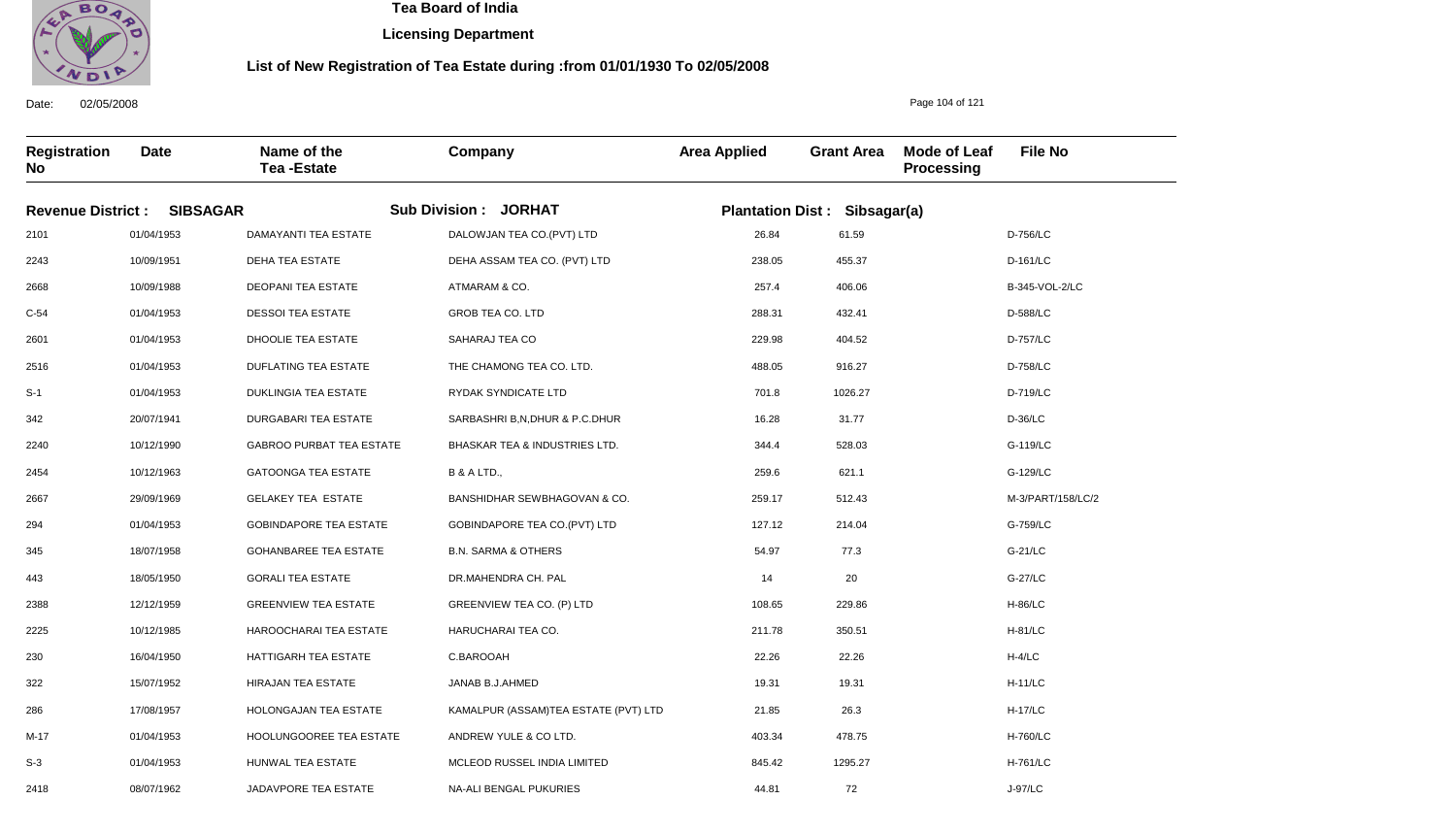

**Licensing Department**

### **List of New Registration of Tea Estate during :from 01/01/1930 To 02/05/2008**

**Registration No Date Name of the Tea -Estate Company Area Applied Grant Area Mode of Leaf Processing File No Revenue District : SIBSAGAR Sub Division : JORHAT Plantation Dist : Sibsagar(a)** 1301 2511 D-51 A-38 324 2456 T-3 2544 2075 2457 2227 390 2311 2542 1979 2502 446 2127 2521 PROXY 955 2067 08/12/1939 01/04/1953 17/03/1987 01/04/1953 30/04/1940 22/02/1988 01/04/1953 18/02/1990 06/05/1957 10/02/1970 22/11/1982 10/05/1935 27/05/1958 18/02/1986 08/03/1954 18/04/1969 20/02/1938 08/10/1951 10/12/1940 01/01/2003 10/02/1950 11/12/1948 JAGDUAR TEA ESTATE JOGIBHETA TEA ESTATE KAKADONGA TEA ESTATE KAKAJAN TEA ESTATE KAMALPUR TEA ESTATE/2 KAMARBUND TEA ESTATE KATALGOORIE TEA ESTATE KHARIKATIA TEA ESTATE KOLIAPANI TEA ESTATE KONIKORDALLIM TEA ESTATE KUHUM TEA ESTATE KURUKANI TEA ESTATE LAKHIBARI TEA ESTATE LAKMIJAN TEA ESTATE LETEKOOJAN TEA ESTATE LOHPOHIA TEA ESTATE MAHANAGAR TEA ESTATE MAZENGAH TEA ESTATE MELENG TEA ESTATE MELENG TEA ESTATE(UNIT-II) MONMOY TEA ESTATE MUDAIJAN TEA ESTATE JAGDUAR TEA & TRADING CO.(P) LTD UMA CHARAN BORUA & 0THERS KAKADONGA TEA ESTATES PVT.LTD. TATA TEA LTD. KAMALPUR (ASSAM)TEA ESTATE (PVT) LTD KUHUM TEA CO. (P) LTD ASSAM COMPANY LTD. KHARIKATIA TEA & INDUSTRIES LTD B.BADRIDAS MODI SHEOPRASHAD SURENDRA KR. B & A LTD., KUHUM TEA CO. (P) LTD UMA CHARAN BAROOAH BENGAL TEA & FABRICS LTD MURLIDHAR BAROOAH LOHPOHIA TEA COMPANY PVT.LTD. BODHESWAR KHOUND & OTHERS S.P.BAROOAH JAYSHREE TEA & INDUSTRIES LTD. JAYSHREE TEA & INDUSTRIES LTD KAMALPUR (ASSAM)TEA ESTATE (PVT) LTD T.M.BARUA 95.84 126.3 107.99 1564.88 0 221.64 532.15 487.62 37.23 239.14 119.01 0 60.22 395.2 218.7 165.97 8.9 88.45 827.96 0 45.73 27.11 J-16/LC J-762/LC K-249/LC K-687/LC K-32/LC K-238/LC K-653/LC K-243/LC K-36/LC K-239/LC K-216/LC K-29/LC L-85/LC A-115/PART-196/LC/2 L-76/LC L-95/LC C-46/LC M-186/LC M-234/LC PROXY M-39/LC M-189/LC 203.74 210.55 227.97 2934.89 209.64 472.61 720.02 742 37.23 520.3 274.52 38.46 458.64 719.45 411.08 301.8 21.44 226.32 1340.01 0 48.6 73.08

Date: 02/05/2008

Page 105 of 121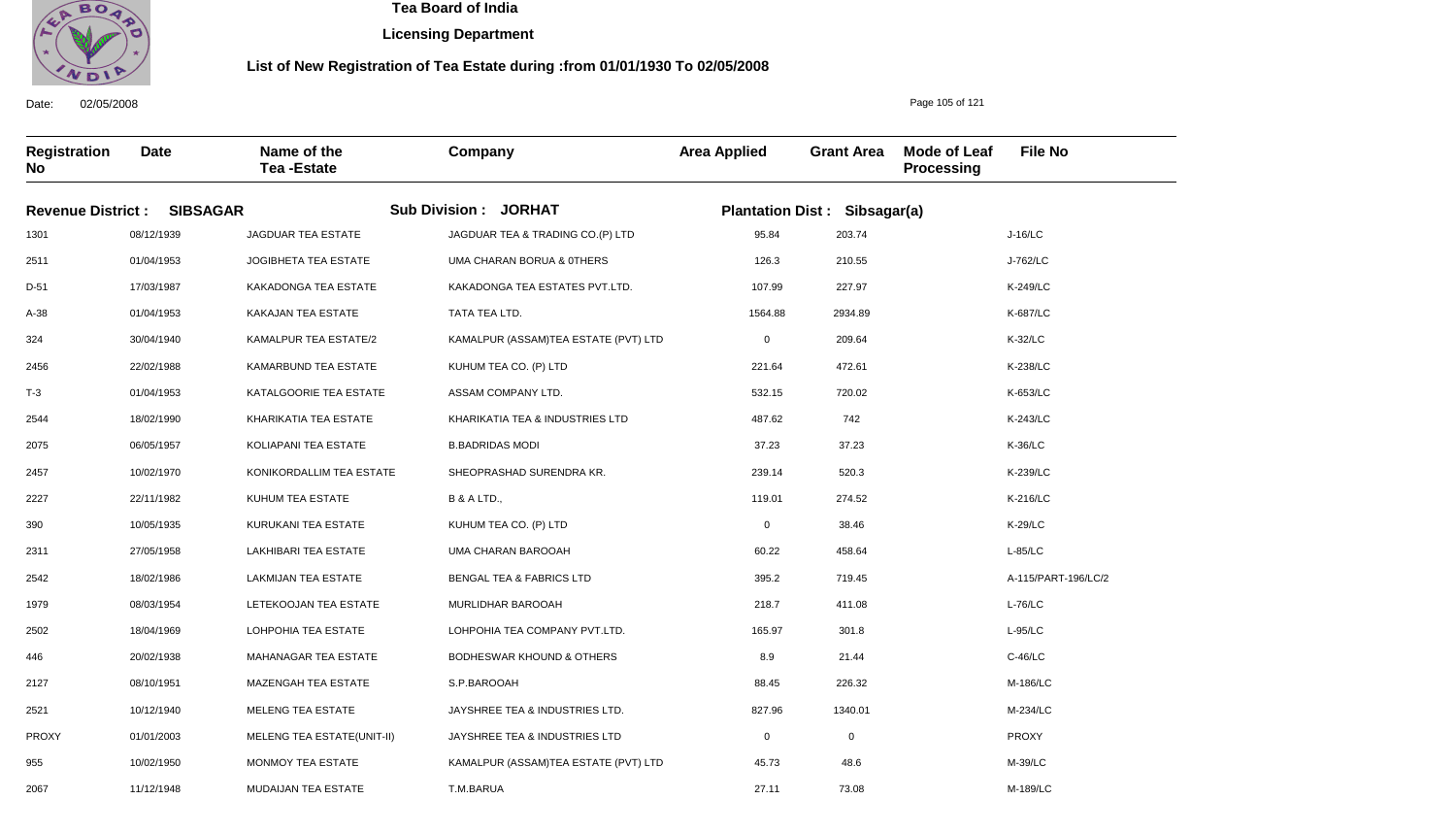

**Licensing Department**

### **List of New Registration of Tea Estate during :from 01/01/1930 To 02/05/2008**

**Registration No Date Name of the Tea -Estate Company Area Applied Grant Area Mode of Leaf Processing File No Revenue District : SIBSAGAR Sub Division : JORHAT Plantation Dist : Sibsagar(a)** 2600 2490 2255 2595 2206 382 2817 2748 1465 2578 1464 590 359 2455 2645 2543 2574 2758 1981 2211 2412 05/11/1974 17/06/1966 01/04/1953 25/07/1974 04/06/1953 10/08/1940 25/02/1991 07/05/1987 13/09/1940 05/06/1985 01/04/1953 10/07/1959 10/02/1936 01/04/1953 17/02/1978 15/01/1971 02/02/1956 10/02/1988 01/04/1953 28/02/1966 20/02/1960 NAGANIJAN TEA ESTATE NAMDANG TEA ESTATE (S) NARAYANPORE TEA ESTATE NEW SAMAGURI TEA ESTATE NEW SONWAL TEA ESTATE NOORJAN TEA ESTATE PADAM TEA ESTATE PANICHAKUA TEA ESTATE RAJABARI TEA ESTATE RAMKONG TEA ESTATE RANGAIHABI TEA ESTATE RONGDOI TEA ESTATE RUBBERANI TEA ESTATE SAMAGURI TEA ESTATE SANGSUA TEA ESTATE SELENG TEA ESTATE SEUJEEPAM TEA ESTATE SHINATOLI TEA ESTATE SINGARIJAN TEA ESTATE SOCKLATINGA TEA ESTATE SOLALBARI TEA ESTATE ASSAM TEA CORPN. LTD SAILAJANENDA BARUA K.C.BEZBAROOAH B & A LTD., NEW SONWAL TEA CO.(PVT) LTD MAULAVI AKAL MOHAMAD PADAM PLANTATION PVT. LTD PANICHAKUA TEA & INDUST. (P) LTD MIHIRAM SAIKIA TEA CO. (P) LTD SHREE KAMAKHYA TEA CO.(P)LTD RANGAIHABI TEA ESTATE UPPER ASSAM INDUSTRIAL CORPN. B.N.SARMA B & A LTD., B & A LTD., SREE KAMAKHYA TEA CO.PVT.LTD THE SCOTTISH ASSAM (INDIA) LTD. SUSHIL KR. JAISWAL M D BAROOAH THRIBHUVAN ASSO. (P) LTD KAMRUP (ASSAM)T.E. (PVT) LTD 398.18 14.17 166 73.42 132.49 0 15 30 126.66 201.9 0 59.2 15.81 165.78 382.69 481.59 40.05 1.59 43.68 363.29 209.83 PART-249/LC N-132/LC N-763/LC N-140/LC N-603/LC N-35/LC P-67/LC P-188/LC M-30/LC R-173/LC R-764/LC R-39/LC R-30/LC S-765/LC W-1/PART-151/LC S-349/LC S-353/LC S-83/LC S-766/LC S-300/LC S-332/LC 1403.29 36.4 319 136.49 507.34 0 27.46 40.15 261 316.71 14.15 59.2 15.81 238.57 860.44 796.15 45.48 1.59 282.37 934.7 284.9

MIHIRAM SAIKIA TEA CO. (P) LTD

0

12.6

Date: 02/05/2008

285

28/06/1933

SONAJAN TEA ESTATE

Page 106 of 121

S-13/LC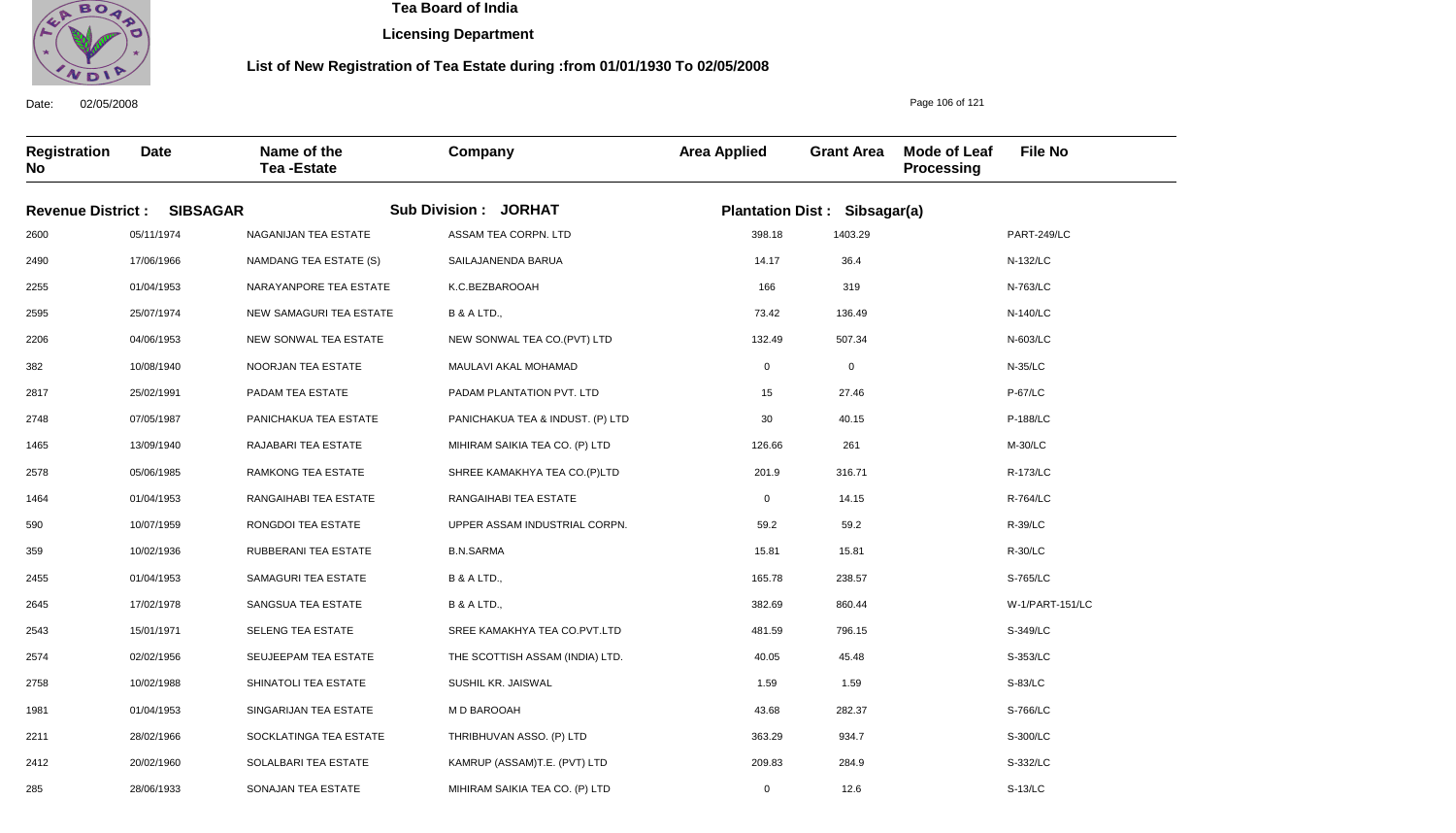

**Licensing Department**

### **List of New Registration of Tea Estate during :from 01/01/1930 To 02/05/2008**

**Registration No Date Name of the Tea -Estate Company Area Applied Grant Area Mode of Leaf Processing File No Revenue District : SIBSAGAR Sub Division : JORHAT Plantation Dist : Sibsagar(a)** 2755 2288 305 344 2587 290 A-40(ASSAM) 2125 1980 2273 43 E-53 778 30/04/1989 28/02/1938 10/02/1949 03/02/1948 10/10/1975 08/03/1938 01/04/1953 07/02/1953 01/04/1953 17/04/1947 10/05/1942 01/04/1953 27/02/1949 SORAIPANI TEA ESTATE SOTAI TEA ESTATE SREE LUXMI TEA ESTATE SWARNAPUR TEA ESTATE SYCOTTA TEA ESTATE SYEDBARI TEA ESTATE TEOK TEA ESTATE THENGALBARRIE TEA ESTATE TIPOMIA TEA ESTATE TIRUAL TEA ESTATE TOCKLAI TEA ESTATE TYROON TEA ESTATE UMABARI TEA ESTATE MIHIRAM SAIKIA TEA CO. (P) LTD SOTAI TEA CO.(P) LTD SREE KRISHNA TEA CO.(PVT) LTD RAWRIAH ESTATES (PVT) LTD ASSAM TEA CORPN. LTD SYEDBARI TEA CO.(PVT)LTD TATA TEA LTD. THENGALBARRIE TEA ESTATE RAWRIAH ESTATES (PVT) LTD TIRUAL BORTIMON TEA ESTATE PVT. LTD. TEA RESEARCH ASSOCIATION TYROON TEA CO.LTD. UMABARI TEA CO.(PVT) LTD 355.79 166.2 18.46 48.79 852.15 34.09 283.83 144 81.32 100.43 205.04 640.44 51.36 W-1/PART-257/LC S-312/LC S-286/LC T-103/LC S-356/LC S-22/LC T-688/LC T-113/LC T-767/LC T-121/LC T-8/LC T-768/LC U-3/LC 387.23 263.99 47.75 133.72 910 42.5 674.62 144 153.34 287.42 205.04 921.86 70.8

19158.53 35329.32 **(Plantation) Total :** 

Date: 02/05/2008

Page 107 of 121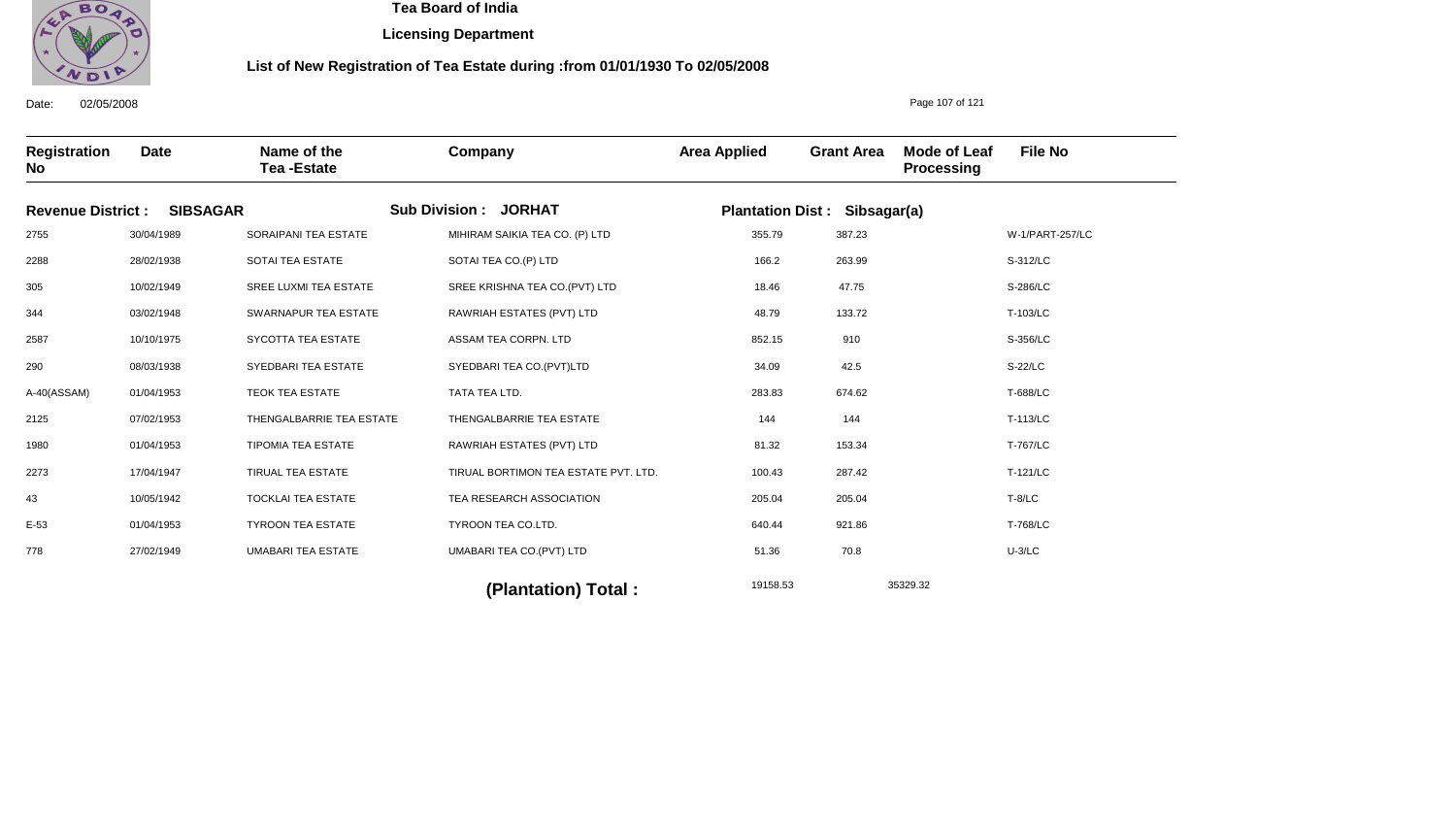

06/06/1938

BORPATRA TEA ESTATE

 **Tea Board of India** 

**Licensing Department**

### **List of New Registration of Tea Estate during :from 01/01/1930 To 02/05/2008**

Page 108 of 121

796.16

Date: 02/05/2008 **Registration No Date Name of the Tea -Estate Company Area Applied Grant Area Mode of Leaf Processing File No Revenue District : SIBSAGAR Sub Division : SIBSAGAR Plantation Dist : Sibsagar(a)** 295 2124 F1/1 A.12 D-49 2573 1299 2279 393 160 544 495 2495 310 1675 NEG/42 1718 496 2161 F-1/2 A-49 K-22 01/11/1941 28/04/1976 28/03/1935 01/01/1984 01/04/1953 10/07/1970 25/03/1937 18/02/1954 28/12/1933 20/03/1935 14/03/1941 21/07/1934 14/06/1934 10/05/1935 22/05/1940 27/11/1990 29/08/1960 10/09/1933 10/01/1954 01/04/1953 01/04/1953 AIDAUPUKHURI TEA ESTATE AIDEOBARIE TEA ESTATE AMGOORIE TEA ESTATE ASSAM AGRICULTURAL UNIVERSITY ATTABARRIE TEA ESTATE BAMONPOOKRIE TEA ESTATE BANAMALIE TEA ESTATE BARASALI TEA ESTATE BARBARUAKHAT TEA ESTATE BARPATHAR TEA ESTATE BARUANAGAR TEA ESTATE BASHUDED BARI TEA ESTATE BEHUBOR TEA ESTATE BEMOLAPUR TEA ESTATE BEZBOROOAH TEA ESTATE BHOGBARI TEA ESTATE BHUYANKHAT TEA ESTATE BISHNUPUR TEA ESTATE BORAHI TEA ESTATE BORBAM TEA ESTATE BORHAT TEA ESTATE B & A LTD., THENGALBARIE ESTATES PVT. LTD AMGOORIE INDIA LTD ASSAM AGRICULTURAL UNIVERSITY. THE MORAN TEA CO.(INDIA) LTD RYAM COMMERCE & PLANTATION LTD BANAMALIE TEA ESTATE B & A LTD., BARBARUAKHAT TEA CO. PVT. LTD. BARPATHAR TEA CO.(PVT)LTD BARUANAGAR TEA ESTATES PVT.LTD G.C.BARI RIVER VALLEY TEA CO.(P)LTD. BEMOLAPUR TEA CO. (P) LTD BARUANAGAR TEA ESTATES PVT.LTD BASANTA KR. HANDIQUE BHUYANKHAT TEA CO.(PVT)LTD. BISHNUPUR TEA CO. PVT. LTD JYOTI HOLDINGS PRIVATE LIMITED AMGOORIE INDIA LTD TATA TEA LTD. STEWART HOLL (I) LTD 101.4 152.15 926.02 325 391.05 426.06 189.23 313.94 48.61 99.97 115.82 12.14 524 113.58 89.43 6 243 52.62 363.05 534.88 556.43 438.26 A-40/LC A-103/LC F/16/LC A/1 A-769/LC B-350/LC B-24/LC B-316/LC B-48/LC B-28/LC B-77/LC B-15/LC B-26/LC B-50/LC B-76/LC B-184/LC B-31/LC B-52/LC B-301/LC B-770/LC B-511/LC B-103/LC 101.4 278 1599.37 325 780.78 539.2 417.82 472.44 65.63 314.96 191.05 182.94 1110.62 203.96 103.07 14.61 380 125.45 603.4 1358.42 1213.29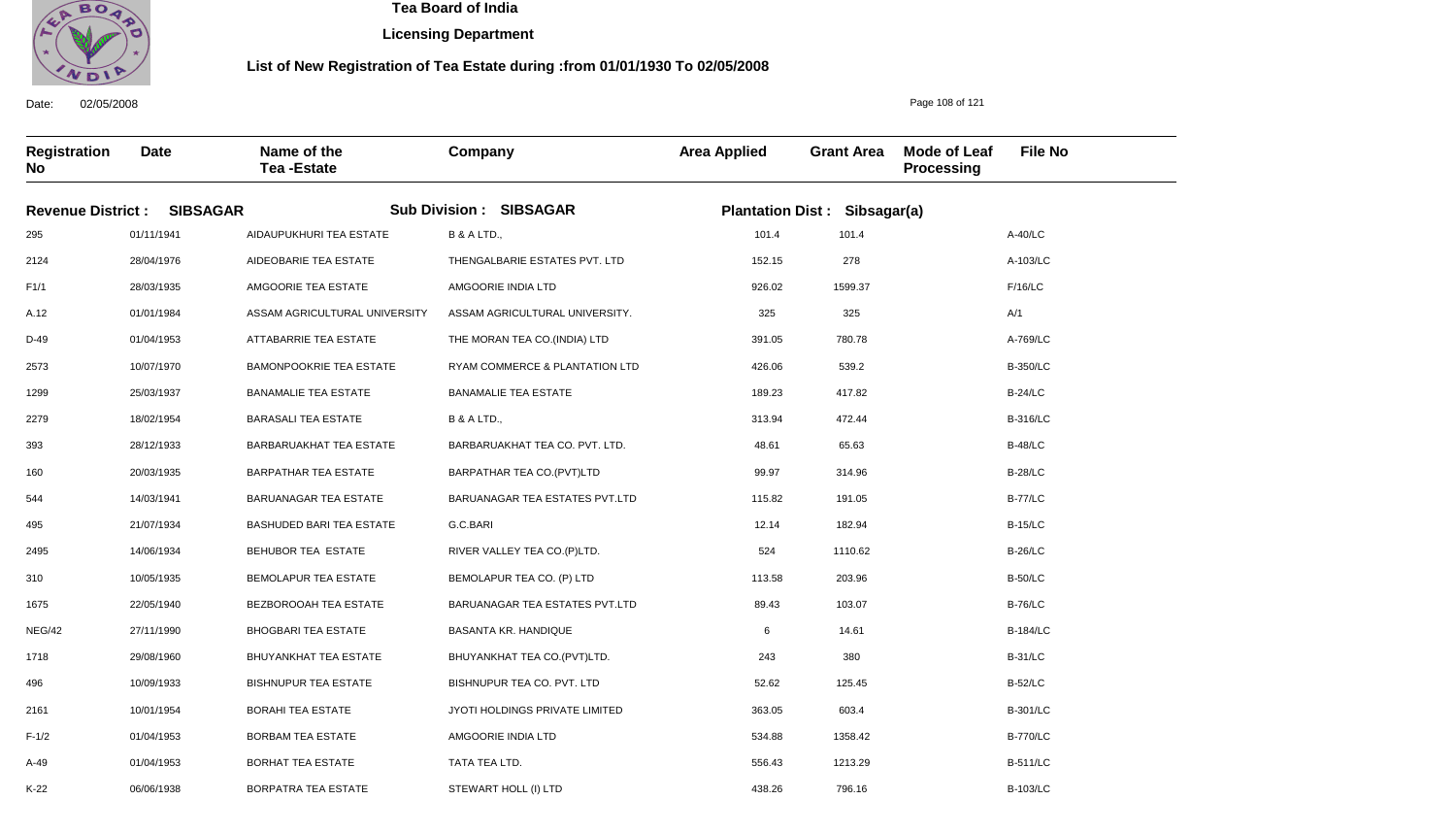

304

10/09/1945

KHAGORIJAN TEA ESTATE

 **Tea Board of India** 

**Licensing Department**

#### **List of New Registration of Tea Estate during :from 01/01/1930 To 02/05/2008**

Date: 02/05/2008 **Registration No Date Name of the Tea -Estate Company Area Applied Grant Area Mode of Leaf Processing File No** Page 109 of 121 **Revenue District : SIBSAGAR Sub Division : SIBSAGAR Plantation Dist : Sibsagar(a)** 2290 2274 2571 2496 2583 328 G-51 282 377 2160 2680 G-54 2466 G-42 2753 291 2671 F-1/3 Q-10 2794 C-56 16/07/1958 10/09/1985 02/02/1985 16/09/1964 21/09/1976 01/02/1942 03/03/1962 10/04/1942 10/05/1955 18/10/1960 14/04/1982 18/04/1966 20/08/1988 08/08/1980 10/12/1986 10/05/1948 01/04/1953 01/04/1953 01/04/1953 10/01/1990 01/04/1953 BORSILLAH TEA ESTATE BORTIMON TEA ESTATE CHERIDEO PURBAT TEA ESTATE CHETIA NAGAR TEA ESTATE DEEPLING TEA ESTATE DHEKIAKHOWA TEA ESTATE DOOMUR DULLUNG TEA ESTATE GHORAJAN TEA ESTATE GORAJAN TEA ESTATE GOSSAINBARIE TEA ESTATE GUJWATING TEA ESTATE HAJUA TEA ESTATE HANUMANBAG TEA ESTATE HEELEAKAH TEA ESTATE HIMALAYA TEA ESTATE HINGARAJAN TEA ESTATE HINGRIJAN TEA ESTATE HULWATING TEA ESTATE JABOKA TEA ESTATE JOYA TEA ESTATE KANU TEA ESTATE ATMARAM & CO. TIRUAL BORTIMON TEA ESTATE PVT. LTD. THE GENERAL FIBRE DEALERS PVT LTD UMA KANTA CHETIA ASSAM TEA CORPN. LTD SRI RATNESWAR KHOUND ASSAM COMPANY LTD. J.N.SARMA & OTHERS ( H.U.F) MD.KAMALA REHAMAN BADRIDAS MODI & RAMGOPAL MODI BHUYANKHAT TEA CO.(PVT)LTD. ASSAM COMPANY LTD. RUKMANI TEA INDUSTRIES PVT. LTD THE SCOTTISH ASSAM (INDIA) LTD. HIMALAYA TEA ESTATE PURUSHOTTAM KR. MODI ANDREW YULE & CO.LTD AMGOORIE INDIA LTD EMPIRE & SINGLO TEA LIMITED GONESHBARI TEA CO.(PVT) LTD GROB TEA CO. LTD 602.28 129.83 535 1.82 807.94 20 601.28 138.75 53.11 90 73.65 198.66 190.47 411.57 8.49 88.4 253.18 299.87 550.07 50 750.18 B-318/LC B-314/LC C-167/LC C-161/LC J-104/PART-302/LC D-19/LC K-2/LC/PART-72 G-42/LC G-24/LC G-37/LC NC/PART-419/LC M-3/PART/LC/2 H-90/LC S-363/LC H-98/LC H-9/LC H-771/LC H-772/LC J-773/LC J-51/LC K-774/LC 1121.08 174.64 896.91 4.05 807.94 27 1129.63 228.31 64.14 138 73.65 321.49 333.51 950.36 8.49 153.17 836.41 551.46 785.59 90.46 2161.06

DHUNSERI TEA & INDUSTRIES LTD.

106.88

128

K-28/LC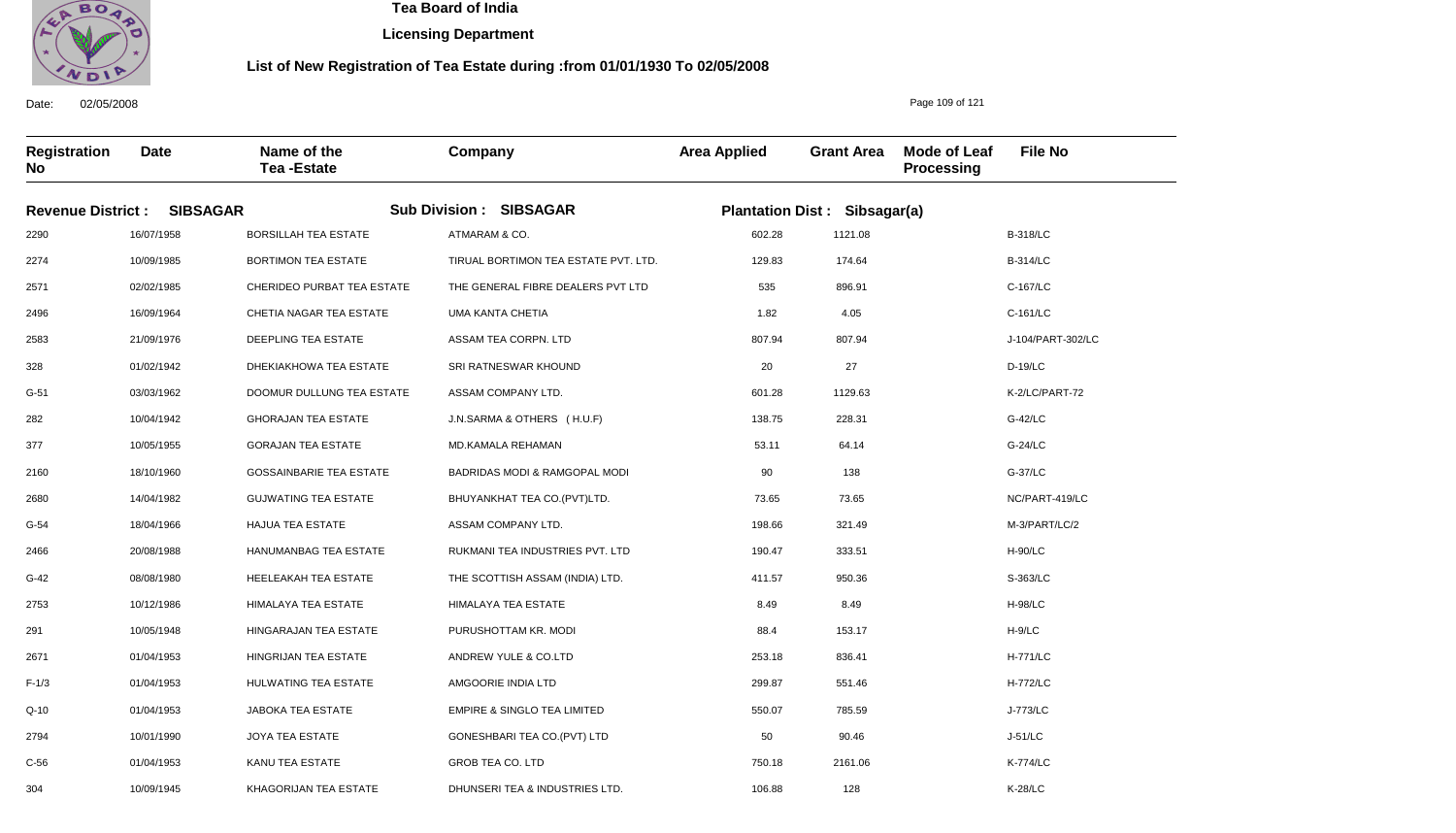

01/04/1953

MOHOKUTIE TEA ESTATE

 **Tea Board of India** 

**Licensing Department**

#### **List of New Registration of Tea Estate during :from 01/01/1930 To 02/05/2008**

Date: 02/05/2008 **Registration No Date Name of the Tea -Estate Company Area Applied Grant Area Mode of Leaf Processing File No Revenue District : SIBSAGAR Sub Division : SIBSAGAR Plantation Dist : Sibsagar(a)** 3443 2123 G-52 882 534 130 454 337 G-43 2670 2159 2541 2149 2110 2499 466 2498 2599 2841 2505 239 G-50 04/06/2004 24/01/1970 01/04/1953 10/08/1947 04/10/1935 28/01/1935 16/06/1938 03/05/1986 05/12/1979 03/01/1980 26/05/1950 17/07/1986 20/12/1952 08/12/1978 01/04/1953 08/12/1940 30/12/1940 20/12/1940 18/05/1992 01/04/1953 03/09/1941 KHONA TEA ESTATE KHONGEA TEA ESTATE KHOOMTAIE TEA ESTATE KOLAKATA TEA ESTATE KONOCKBARI TEA ESTATE KRISHNABEHARI TEA ESTATE KUWARIBARI TEA ESTATE LAKSHMIJAN TEA ESTATE LIGRIPUKRI TEA ESTATE Lower Doygrung Tea Estate Lukwah Tea Estate MACKEYPORE TEA ESTATE MADOORIE TEA ESTATE MAHALAKSHMI TEA ESTATE MAJIDPUR TEA ESTATE 3 MAJIDPUR TEA ESTATE-1 MAJIDPUR TEA ESTATE-2 MANGALAM TEA ESTATE MANI TEA ESTATE MANJUSHREE TEA ESTATE MASKARA TEA ESTATE RNT PLANTATION LTD. DARSHANLAL ANAND PRAKASH & SONS PVT. LTD. ASSAM COMPANY LTD. MATHURANATH BAROOAH KONOCKBARI TEA ESTATE KRISHNABEHARI TEA CO. LTD. S.N.BARUAH & ORS. J.N.SARMA & OTHERS ( H.U.F) BANSIDHAR BADRIDAS MODI (P) LTD. SHRI APURBA KUMAR BAROOAH R.N.T PLANTATIONS LTD KANCO ENTERPRISES LTD. MADOORIE TEA ESTATE (PROP: S.P.BHOOPAL) BARUANAGAR TEA ESTATES PVT.LTD M.U.AHMED JANAB ALIMUDDIN AHMED JANAB AJIMUDDIN AHMED JAYSHREE TEA & INDUSTRIES LTD. JALLAN GOLAGHAT TEA CO. (PVT) LTD JAYSHREE TEA & INDUSTRIES LTD MASKARA TEA ESTATE ASSAM COMPANY LTD. 285.06 487.14 503.85 60 5 148.7 55.61 71.91 655.97 5 553.14 662.83 175.33 24.18 28.68 51.99 24.78 117.99 48.92 403.38 44.71 342.47 K-187/LC/503 K-200/LC K-655/LC K-39/LC K-66/LC K-6/LC K-46/LC L-19/LC C-2/LC NC/PART-386/LC L.81 A-115/PART-196/LC M-188/LC K-197/LC M-775/LC M-12/LC/1 M-12/LC/2 M-241/LC M-162/LC M-723/LC M-14/LC M-654/LC 285.06 677 1026.92 131.08 8 227.1 87.27 111.96 1037.43 13.37 727 1258.95 346.92 70.21 34.66 58.78 35.19 174.15 48.92 859.05 91.86

Page 110 of 121

581.7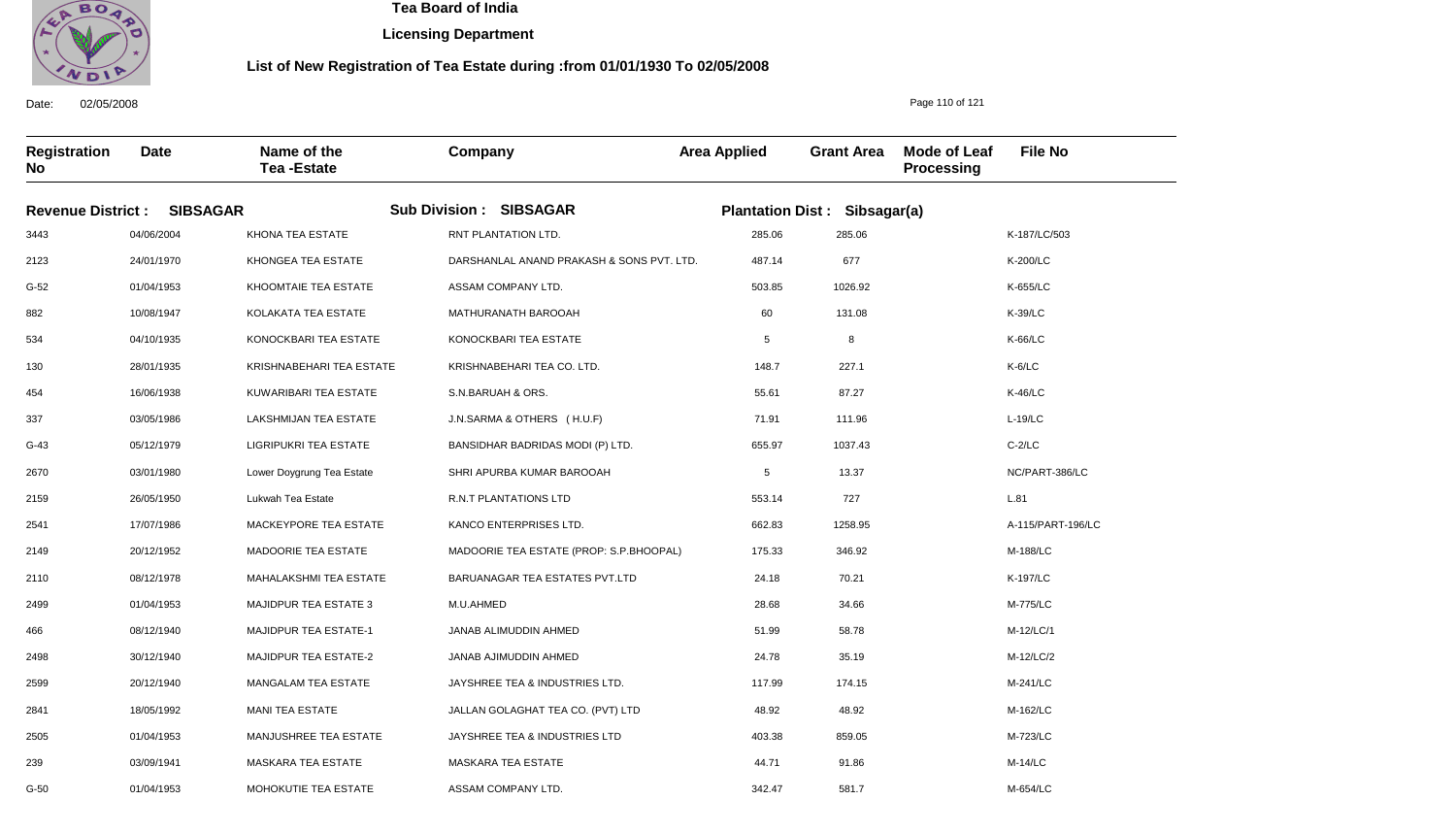

12/04/1958

THOWRA TEA ESTATE

 **Tea Board of India** 

**Licensing Department**

#### **List of New Registration of Tea Estate during :from 01/01/1930 To 02/05/2008**

Page 111 of 121

76673

Date: 02/05/2008 **Registration No Date Name of the Tea -Estate Company Area Applied Grant Area Mode of Leaf Processing File No Revenue District : SIBSAGAR Sub Division : SIBSAGAR Plantation Dist : Sibsagar(a)** 2938 2744 1900 Q-9 2203 Q-8 2507 319 2104 D-34 2641 394 2447 2224 386 2687 2082 330 Q-7 351 2570 H.6 25/05/1999 29/12/1986 10/12/1952 01/04/1953 23/11/1951 01/04/1953 02/06/1976 01/04/1953 22/07/1946 01/04/1953 11/05/1981 10/03/1936 18/03/1965 10/04/1944 05/06/1934 26/10/1983 10/10/1951 28/05/1956 01/04/1953 21/03/1941 01/04/1953 MORANHABI TEA ESTATE MORE TEA ESTATE MUKTABARI TEA ESTATE MUTTRAPORE TEA ESTATE NAHORHABI TEA ESTATE NAPUK TEA ESTATE RADHA KRISHNA TEA ESTATE RAIDANG TEA ESTATE(SIB) RAJABARRIE TEA ESTATE RAJMAI TEA ESTATE RANGACHALI TEA ESTATE RATANPUR TEA ESTATE RONGBARI TEA ESTATE SALKATHONI TEA ESTATE SARUMATHURA TEA ESTATE SHANTIPUR TEA ESTATE SONARI TEA ESTATE SREE SIBBARI TEA ESTATE SUFFRY TEA ESTATE SUNDARPUR TEA ESTATE SUNTOK TEA ESTATE SHRI BASANTA KR. HANDIQURI & ORS. MORE TEA ESTATE A.K.BAROOAH EMPIRE & SINGLO TEA LIMITED JAYSHREE TEA & INDUSTRIES LTD. EMPIRE & SINGLO TEA LIMITED RADHANATH RAJ KONWAR & OTHERS BHUYANKHAT TEA CO.(PVT)LTD. ASSAM TEA CORPN. LTD MCLEOD RUSSEL INDIA LIMITED SHRI K.P.BARUVA RATANPUR LAND & TEA ESTATE BHUYANKHAT TEA CO.(PVT)LTD. B & A LTD., TILESWAR RAJKOWER & OTHERS SHANTIPUR TEA ESTATE PRANAVI RAM BARUVA & ORS. BANSIDHAR BADRIDAS MODI (P) LTD. EMPIRE & SINGLO TEA LIMITED BARUANAGAR TEA ESTATES PVT.LTD GENERAL FIBRE DEALERS LTD WARREN TEA LTD. 18.03 18.75 85.47 780.96 713.22 590.4 2.22 243 148.44 483.53 37.52 155.16 243 279.2 24.35 106.8 175 89.3 547.24 235.69 395.12 39512 M-178/LC M-250/LC M-160/LC M-776/LC N-14/LC N-777/LC R-170/LC R-778/LC R-135/LC R-779/LC NC/PART-334/LC R-31/LC R-168/LC S-301/LC S-42/LC NC/PART-427/LC S-283/LC S-282/LC S-780/LC S-18/LC S-781/LC L/2/PART/LC 18.03 18.75 134.53 1087.86 1516.67 873.34 2.22 380 501.05 1030.61 51.12 265.26 380 412.2 29.31 106.8 405 102.54 930.77 400.58 664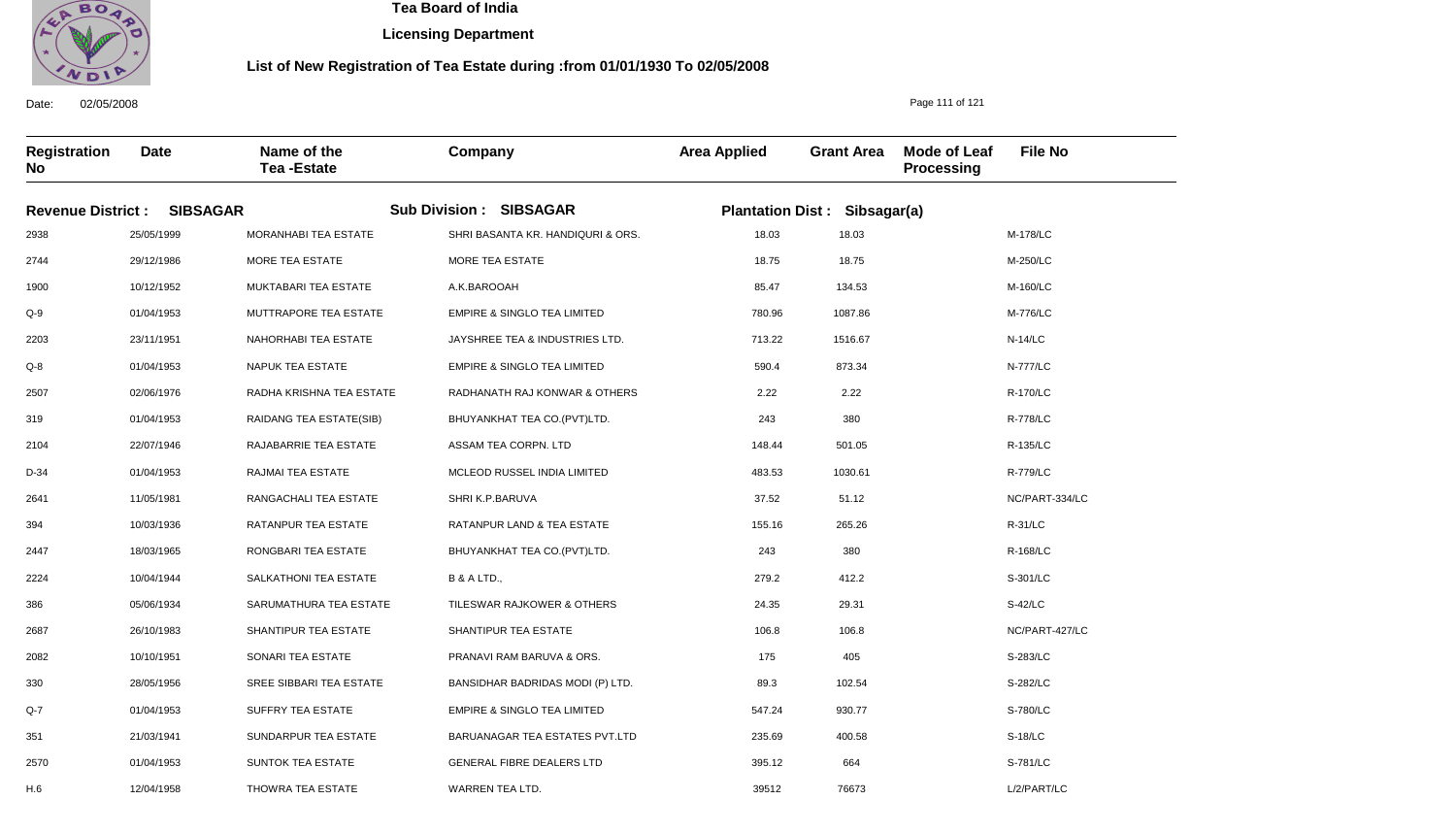

**Licensing Department**

| 02/05/2008<br>Date:        |                  |                                  |                                       |                         |                                           | Page 112 of 121                          |                |
|----------------------------|------------------|----------------------------------|---------------------------------------|-------------------------|-------------------------------------------|------------------------------------------|----------------|
| <b>Registration</b><br>No. | <b>Date</b>      | Name of the<br><b>Tea-Estate</b> | Company                               | <b>Area Applied</b>     | <b>Grant Area</b>                         | <b>Mode of Leaf</b><br><b>Processing</b> | <b>File No</b> |
| <b>Revenue District:</b>   | <b>SIBSAGAR</b>  |                                  | <b>Sub Division: SIBSAGAR</b>         |                         | <b>Plantation Dist: Sibsagar(a)</b>       |                                          |                |
| 2197                       | 10/03/1952       | <b>TIMON TEA ESTATE</b>          | S.AHMED, A.BARGOHAIN                  | 123.72                  | 471.72                                    |                                          | T-116/LC       |
| 2272                       | 18/04/1955       | TIMONHABI TEA ESTATE             | NEW TIMONHABI TEA CO (P) LTD          | 59.18                   | 81.95                                     |                                          | T-120/LC       |
| 2333                       | 18/02/1957       | TINGALIBAM TEA ESTATE            | BHASKAR TEA & INDUSTRIES LTD.         | 578.99                  | 847.15                                    |                                          | T-125/LC       |
| 2386                       | 01/04/1953       | <b>TIOK TEA ESTATE</b>           | WEST BENGAL MANUFACTURING CO.PVT.LTD. | 284.48                  | 408.01                                    |                                          | T-782/LC       |
| 2336                       | 23/06/1956       | <b>TOWKOK TEA ESTATE</b>         | JAYSHREE TEA & INDUSTRIES LTD         | 874.14                  | 1402.75                                   |                                          | <b>T-26/LC</b> |
|                            |                  |                                  | (Plantation) Total:                   | 63545.62                |                                           | 119250.72                                |                |
|                            |                  |                                  | (Revenue) Total:                      | 101304.31               |                                           | 188511.79                                |                |
| <b>Revenue District:</b>   | <b>SUBANGIRI</b> |                                  | <b>Sub Division : SUBANGIRI</b>       |                         | <b>Plantation Dist: Arunachal Pradesh</b> |                                          |                |
| 2851                       | 05/07/1993       | <b>DOLLUNG TEA ESTATE</b>        | <b>DOLLUNG TEA ESTATE</b>             | 28.33                   | 60.7                                      |                                          | D-131/LC       |
|                            |                  |                                  | (Plantation) Total:                   | 28.33                   |                                           | 60.7                                     |                |
|                            |                  |                                  | (Revenue) Total :                     | 28.33                   |                                           | 60.7                                     |                |
| <b>Revenue District:</b>   |                  | <b>THAKURDAWRA</b>               | <b>Sub Division: THAKURDWARA</b>      |                         | <b>Plantation Dist: Arunachal Pradesh</b> |                                          |                |
| 2762                       | 19/08/1988       | PANSUMTHONG TEA ESTATE           | W.AJOY RAJKUMAR                       | 90                      | 100                                       |                                          | P-63/LC        |
|                            |                  |                                  | (Plantation) Total:                   | 90                      |                                           | 100                                      |                |
| <b>Revenue District:</b>   |                  | <b>THAKURDAWRA</b>               | <b>Sub Division: THAKURDWARA</b>      | <b>Plantation Dist:</b> |                                           | <b>Himachal Pradesh</b>                  |                |
| 2819                       | 15/12/1988       | KHILPAT TEA ESTATE               | JOGINDER PAUL SUD.                    | 15.01                   | 16.47                                     |                                          | K-250/LC       |
|                            |                  |                                  | (Plantation) Total:                   | 15.01                   |                                           | 16.47                                    |                |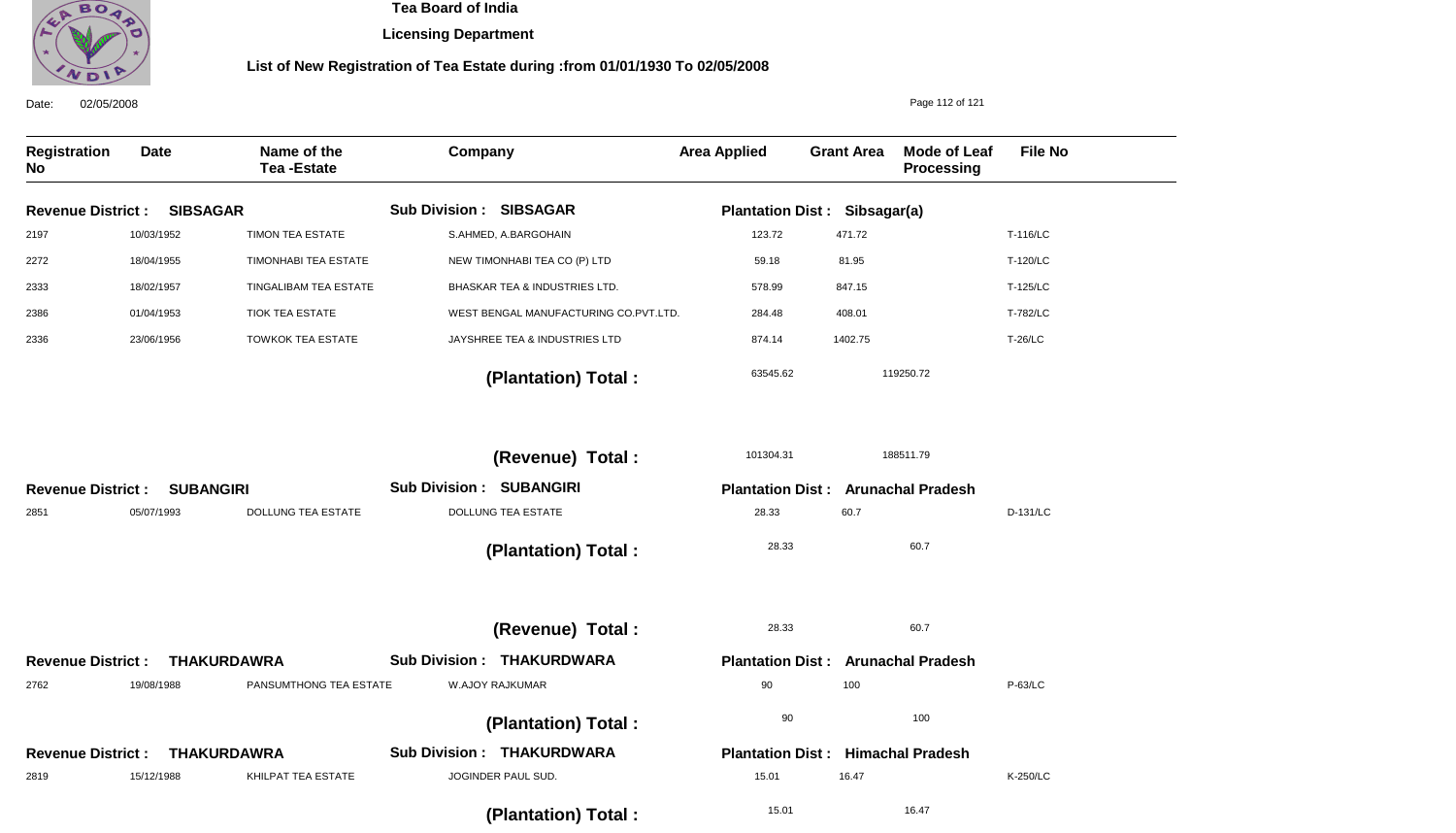

**Licensing Department**

| 02/05/2008<br>Date:      |                    | Page 113 of 121                  |                                              |                                     |                   |                                   |                        |
|--------------------------|--------------------|----------------------------------|----------------------------------------------|-------------------------------------|-------------------|-----------------------------------|------------------------|
| Registration<br>No       | <b>Date</b>        | Name of the<br><b>Tea-Estate</b> | Company                                      | <b>Area Applied</b>                 | <b>Grant Area</b> | <b>Mode of Leaf</b><br>Processing | <b>File No</b>         |
|                          |                    |                                  | (Revenue) Total :                            | 105.01                              |                   | 116.47                            |                        |
| <b>Revenue District:</b> | <b>TIRUNELVALI</b> |                                  | <b>Sub Division:</b><br><b>AMBASAMUDERAM</b> | <b>Plantation Dist: Tirunelveli</b> |                   |                                   |                        |
| <b>WY.1</b>              | 01/03/1990         | MONJOLAI TEA FACTORY             | THE BOMBAY BURMAH TRADING CORPN. LTD         | 952.64                              | 952.64            |                                   | $M-1/LC$               |
| WY.3                     | 01/03/1990         | OOTHU TEA ESTATE                 | THE BOMBAY BURMAH TRADING CORPN. LTD         | 251.74                              | 1003.99           |                                   | $O-3/LC$               |
| <b>WY.2</b>              | 01/03/1990         | <b>MANI MUTTAR</b>               | THE BOMBAY BURMAH TRADING CORPN. LTD         | 283.76                              | 911.29            |                                   | M2/LC                  |
| WY-2                     | 01/02/1962         | Manimuttar Tea Estate            | THE BOMBAY BURMAH TRADING CORPN. LTD         | 305.09                              | 952.34            |                                   | 11-LCS(1)(B-35)/71     |
| <b>WY-1</b>              | 01/02/1962         | Manjolai Tea Estate              | THE BOMBAY BURMAH TRADING CORPN. LTD         | 1454                                | 1454              |                                   | 11-LCS(1)(B-35)/71/MTE |
| $WY-3$                   | 01/02/1962         | Oothu Tea Estate                 | THE BOMBAY BURMAH TRADING CORPN. LTD         | 223.74                              | 982.66            |                                   | 11-LCS(1)(B-35)/71/0TE |
|                          |                    |                                  | (Plantation) Total:                          | 3470.97                             |                   | 6256.92                           |                        |
|                          |                    |                                  | (Revenue) Total :                            | 3470.97                             |                   | 6256.92                           |                        |
| <b>Revenue District:</b> | <b>TRICHUR</b>     |                                  | <b>Sub Division:</b><br><b>MUKUNDAPURAM</b>  | <b>Plantation Dist: Trichur</b>     |                   |                                   |                        |
| FG.2                     | 20/02/1962         | MALAKIPARAI TEA ESTATE           | TATA COFFEE LTD.                             | 523.29                              | 778.33            |                                   | 11-LCS(1)(T-31)/77/MAL |
|                          |                    |                                  | (Plantation) Total:                          | 523.29                              |                   | 778.33                            |                        |
|                          |                    |                                  | (Revenue) Total:                             | 523.29                              |                   | 778.33                            |                        |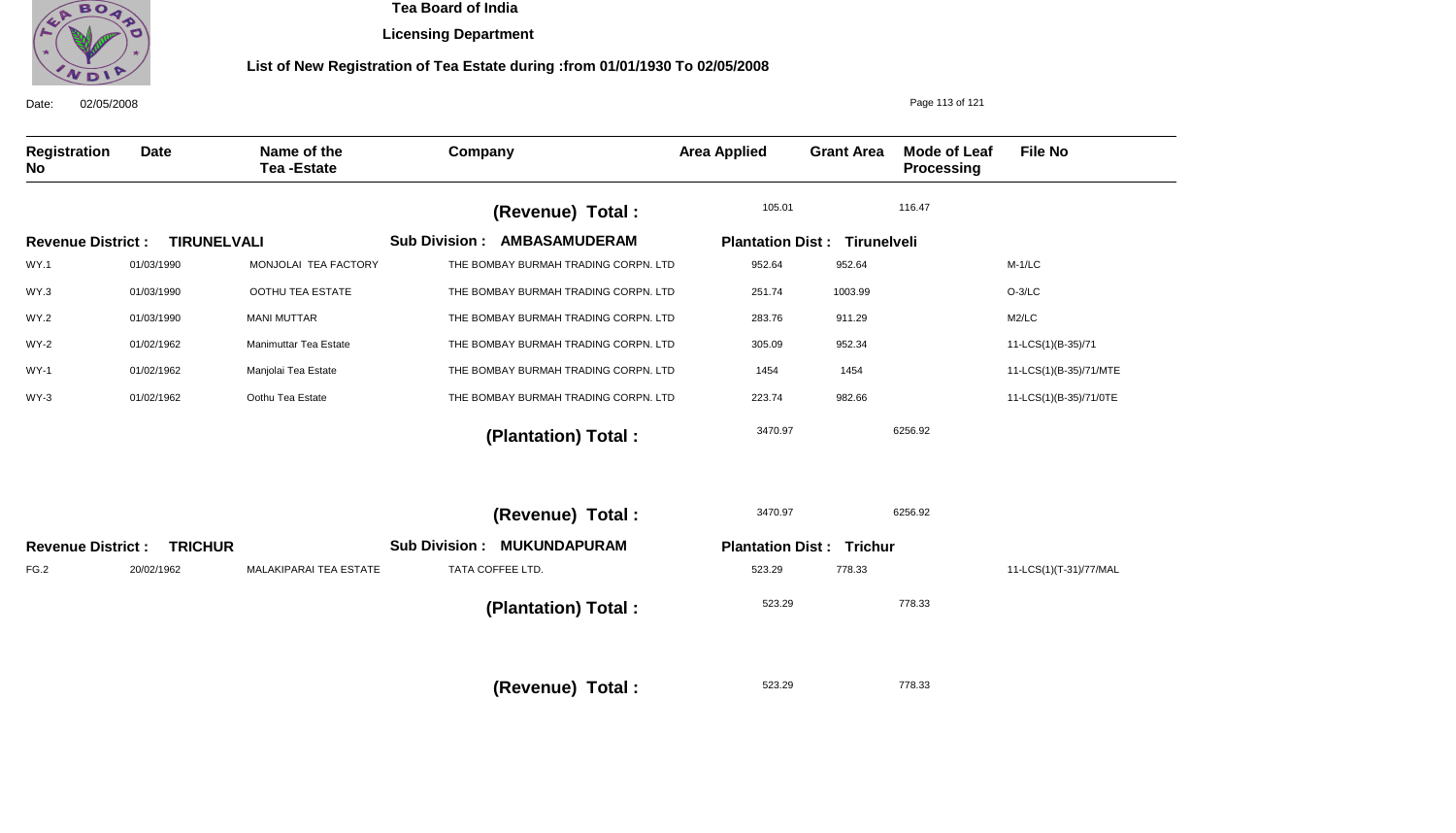

**Licensing Department**

| 02/05/2008<br>Date:       |                   |                                  |                              |                                  |                         |                                    | Page 114 of 121            |                       |
|---------------------------|-------------------|----------------------------------|------------------------------|----------------------------------|-------------------------|------------------------------------|----------------------------|-----------------------|
| Registration<br><b>No</b> | <b>Date</b>       | Name of the<br><b>Tea-Estate</b> | Company                      |                                  | <b>Area Applied</b>     | <b>Grant Area</b>                  | Mode of Leaf<br>Processing | <b>File No</b>        |
| <b>Revenue District:</b>  | <b>TRIVANDRUM</b> |                                  |                              | <b>Sub Division : NEDUMANGAD</b> |                         | <b>Plantation Dist: Trivandrum</b> |                            |                       |
| $VK - 10$                 | 09/07/1976        | <b>BONACCORD TEA ESTATE</b>      |                              | MAHAVIR PLANTATIONS LIMITED      | 377.22                  | 565.78                             |                            | 11-LCS(1)(M-55)/76    |
| K-11                      | 01/02/1962        | <b>BRAEMORE TEA ESTATE</b>       |                              | <b>BRAEMORE ESTATES LTD.</b>     | 94.92                   | 309.62                             |                            | 11-LCS(1)(B-26)/56    |
| K - 19                    | 01/02/1962        | <b>INVERCAULD TEA ESTATE</b>     |                              | <b>INVERCAULD TEA ESTATE.</b>    | 108.5                   | 162.45                             |                            | 11-LCS(1)(I-5)/56     |
| QK.21                     | 20/02/1962        | MERCHISTON TEA ESTATE            |                              | JAYSHREE TEA & INDUSTRIES LTD    | 209.2                   | 286.2                              |                            | 11-LCS(1)(J-4)/68/MER |
| <b>VK.12</b>              | 01/01/1953        | PONMUDI TEA ESTATE               |                              | M CHITTYAPPAN DEVI MAHALAKSHMI   | 229.91                  | 363.35                             |                            | S.I.                  |
|                           |                   |                                  |                              | (Plantation) Total:              | 1019.75                 |                                    | 1687.4                     |                       |
|                           |                   |                                  |                              | (Revenue) Total:                 | 1019.75                 |                                    | 1687.4                     |                       |
| <b>Revenue District:</b>  | <b>UKHRUL</b>     |                                  | <b>Sub Division: CHINGAL</b> |                                  | <b>Plantation Dist:</b> | <b>Manipur</b>                     |                            |                       |
| 2907                      | 24/06/1998        | <b>SUBO TEA ESTATE</b>           |                              | SUBO K. SHIMRAY                  | 425                     | 425                                |                            | S-205/LC              |
|                           |                   |                                  |                              | (Plantation) Total:              | 425                     |                                    | 425                        |                       |
|                           |                   |                                  |                              | (Revenue) Total:                 | 425                     |                                    | 425                        |                       |
| <b>Revenue District:</b>  | <b>UP</b>         |                                  | <b>Sub Division:</b>         | <b>UTTAR PRADESH</b>             | <b>Plantation Dist:</b> | <b>Uttar Pradesh</b>               |                            |                       |
| 411                       | 23/06/1960        | MOHKAMPUR TEA ESTATE             |                              | SK.INAMULLAH & SONS              | 67.7                    | 83.87                              |                            | M-38/LC               |
| 2617                      | 23/03/1976        | SOMERFORD ORCHARD TEA ESTATE     |                              | JUGGILAL KAMALA PAT UDYOG LTD    | $\mathbf 0$             | 35.21                              |                            | S-360/LC              |
|                           |                   |                                  |                              | (Plantation) Total:              | 67.7                    |                                    | 119.08                     |                       |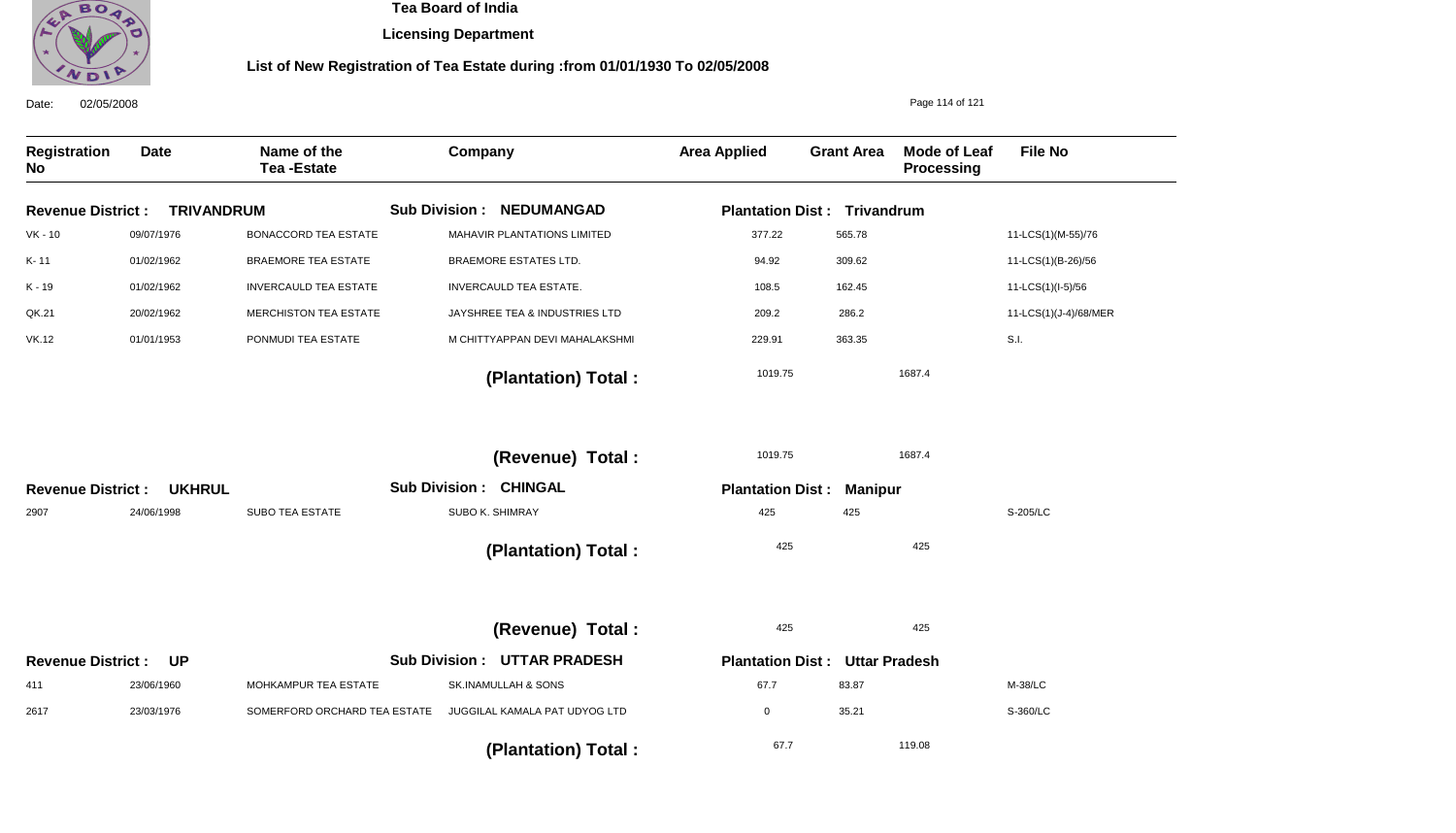

**Licensing Department**

### **List of New Registration of Tea Estate during :from 01/01/1930 To 02/05/2008**

| 02/05/2008<br>Date:      |            |                                  |                                          |                         |                   | Page 115 of 121            |                |
|--------------------------|------------|----------------------------------|------------------------------------------|-------------------------|-------------------|----------------------------|----------------|
| Registration<br>No       | Date       | Name of the<br><b>Tea-Estate</b> | Company                                  | <b>Area Applied</b>     | <b>Grant Area</b> | Mode of Leaf<br>Processing | <b>File No</b> |
|                          |            |                                  | (Revenue) Total :                        | 67.7                    |                   | 119.08                     |                |
| <b>Revenue District:</b> |            | <b>UTTAPRADESH</b>               | <b>Sub Division: UTTARPRADESH</b>        | <b>Plantation Dist:</b> |                   | <b>Uttar Pradesh</b>       |                |
| 371                      | 13/11/1933 | CHECRAPANI TEA ESTATE            | <b>CHIRAPANI TEA ESTATE</b>              | 144                     | 299               |                            | $C-15/LC$      |
| 231                      | 01/04/1953 | HERBERTPORE TEA ESTATE           | P.L.JACKSON                              | 40                      | 50                |                            | H-806/LC       |
| 2942                     | 04/08/1999 | NAUTI TEA ESTATE                 | UTTARANCHAL TEA DEVELOPMENT DIRECTORATE, | 41                      | 122               |                            | N-81/LC        |
| 416                      | 28/02/1935 | SILKOTE TEA ESTATE               | HARBHAGWAN NANDA                         | 40.87                   | 296.23            |                            | S-78/LC        |
| 420                      | 18/07/1958 | <b>WALIBAGH TEA ESTATE</b>       | RAJHANS (PVT) LTD                        | 24.28                   | 24.28             |                            | <b>W-10/LC</b> |
|                          |            |                                  | (Plantation) Total :                     | 290.15                  |                   | 791.51                     |                |
|                          |            |                                  |                                          |                         |                   |                            |                |
|                          |            |                                  |                                          |                         |                   |                            |                |

290.15 791.51 **(Revenue) Total :**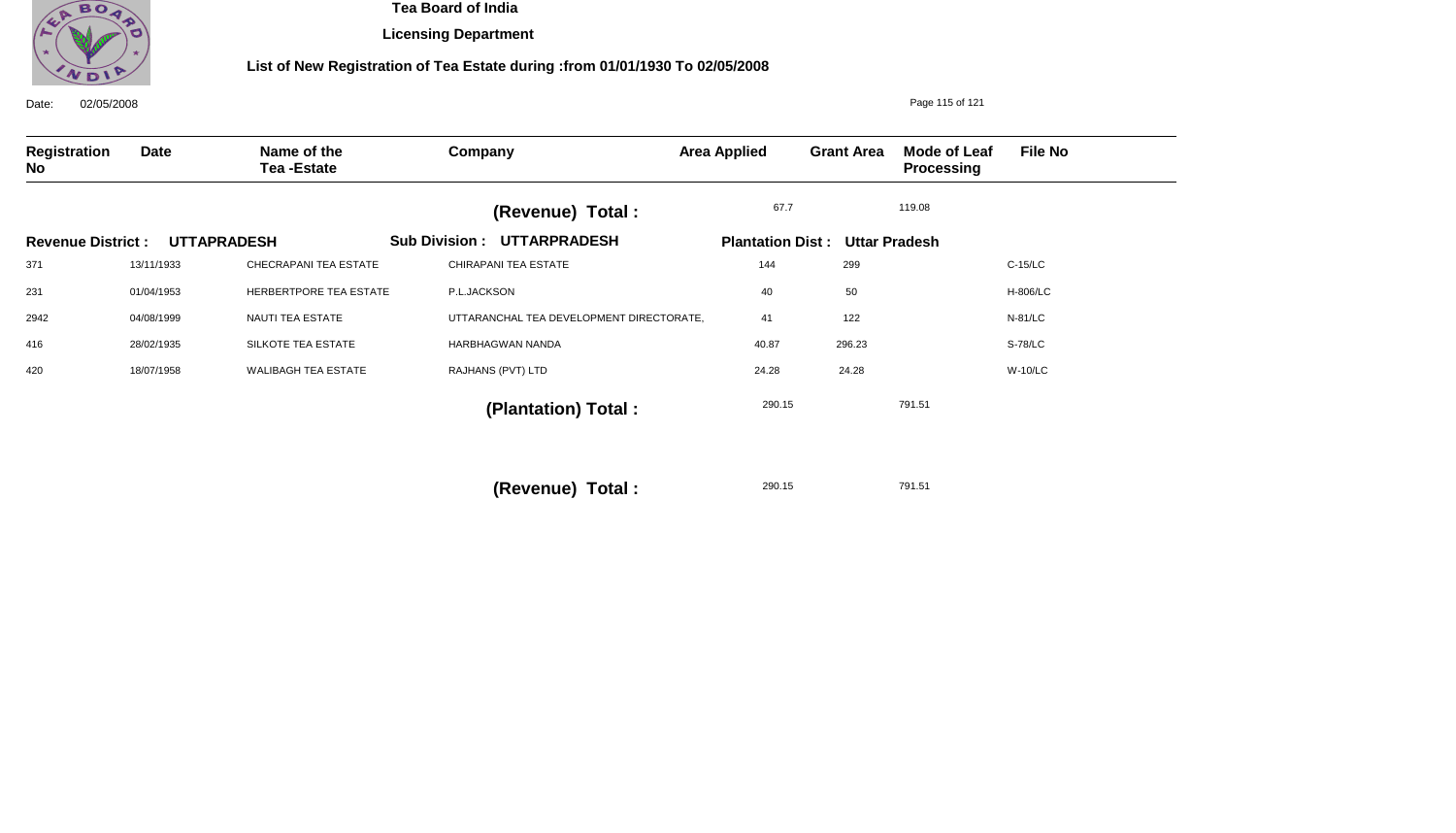

**Licensing Department**

### **List of New Registration of Tea Estate during :from 01/01/1930 To 02/05/2008**

| 02/05/2008<br>Date:      |             |                                  | Page 116 of 121                   |                         |                               |                                   |                 |
|--------------------------|-------------|----------------------------------|-----------------------------------|-------------------------|-------------------------------|-----------------------------------|-----------------|
| Registration<br>No       | <b>Date</b> | Name of the<br><b>Tea-Estate</b> | Company                           | <b>Area Applied</b>     | <b>Grant Area</b>             | Mode of Leaf<br><b>Processing</b> | <b>File No</b>  |
| <b>Revenue District:</b> |             | <b>UTTAR DINAJPUR</b>            | <b>Sub Division : ISLAMPUR</b>    |                         | <b>Plantation Dist: Terai</b> |                                   |                 |
| 2877                     | 21/12/1994  | <b>CHANDAN TEA ESTATE</b>        | CHANDAN TEA IND. PVT. LTD         | 101.17                  | 215.02                        |                                   | C-75/LC         |
| 2856                     | 19/10/1993  | <b>DIPTI TEA ESTATE</b>          | DAS PLANTATION PVT LTD            | 32.78                   | 66.14                         |                                   | D-136/LC        |
| 2875                     | 09/12/1994  | KALIPADA TEA ESTATE              | <b>BIJAN DAS</b>                  | 5.26                    | 9.34                          |                                   | <b>B-189/LC</b> |
|                          |             |                                  | (Plantation) Total:               | 139.21                  |                               | 290.5                             |                 |
| <b>Revenue District:</b> |             | <b>UTTAR DINAJPUR</b>            | <b>Sub Division: ISLAMPUR</b>     | <b>Plantation Dist:</b> |                               | <b>UTTAR DINAJPUR</b>             |                 |
| 3192                     | 30/06/2003  | <b>HIRMONI TEA ESTATE</b>        | <b>HIRMONI TEA ESTATE</b>         | 3.87                    | 3.87                          |                                   | <b>H-118/LC</b> |
| 3729                     | 17/08/2006  | JATINDRA MOHAN TEA ESTARTE       | JATINDRA MOHAN TEA CO. PVT. LTD.  | 17.151                  | 51.543                        |                                   | J-113/LC/776    |
| 2722                     | 21/06/1995  | RAMABOTY TEA ESTATE              | A.C.PAUL AGRICULTURAL CO.(P) LTD  | 36.42                   | 105.78                        |                                   | R-175/LC        |
| 2876                     | 02/02/1994  | SUSHILA TEA ESTATE               | <b>MINA DAS</b>                   | 0                       | 7.51                          |                                   | M-165/LC        |
| 3153                     | 01/07/2002  | T.N.CHOWDHURY TEA ESTATE         | T.N.CHOWDHURY TEA ESTATE PVT.LTD. | 24                      | 70.31                         |                                   | T-87/LC/02      |
| 4037                     | 07/08/2003  | UTSAA TEA GARDEN                 | SADHAN CHANDRA MONDAL             | 1.607                   | 1.607                         |                                   | <b>U-17/LC</b>  |
|                          |             |                                  | (Plantation) Total:               | 83.048                  |                               | 240.62                            |                 |

222.258 531.12 **(Revenue) Total :**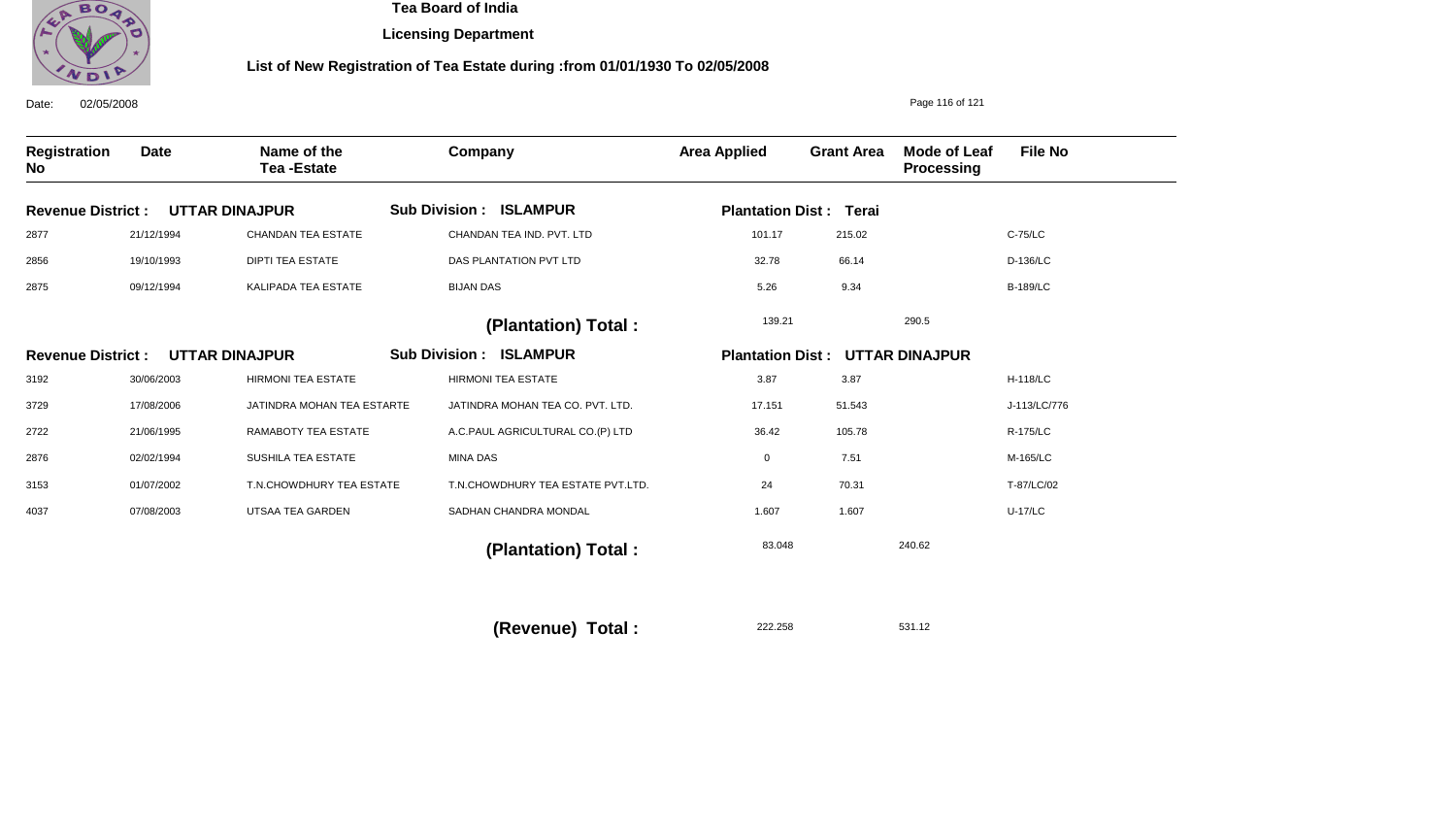

**Licensing Department**

| 02/05/2008<br>Date:       |             |                                  | Page 117 of 121                 |                     |                                       |                                   |                |
|---------------------------|-------------|----------------------------------|---------------------------------|---------------------|---------------------------------------|-----------------------------------|----------------|
| Registration<br><b>No</b> | <b>Date</b> | Name of the<br><b>Tea-Estate</b> | Company                         | <b>Area Applied</b> | <b>Grant Area</b>                     | Mode of Leaf<br><b>Processing</b> | <b>File No</b> |
| <b>Revenue District:</b>  |             | <b>WEST DINAJPUR</b>             | <b>Sub Division : ISLAMPUR</b>  |                     | <b>Plantation Dist: Terai</b>         |                                   |                |
| 2870                      | 16/05/1992  | <b>GITA DEVI TEA ESTATE</b>      | <b>BIJOYNAGAR TEA CO LTD</b>    | 35                  | 100.6                                 |                                   | G-81/LC        |
| 2756                      | 03/05/1988  | <b>MAYA TEA ESTATE</b>           | SEAL & CO. (PVT) LTD            | 4                   | 5.67                                  |                                   | M-150/LC       |
| 2859                      | 12/02/1995  | PUSPA TEA ESTATE                 | PUSPA TEA ESTATE (P) LTD        | 30.35               | 59.07                                 |                                   | <b>P-71/LC</b> |
| 2750                      | 05/03/1988  | SARAT TEA ESTATE                 | SARAT TEA CO.(P) LTD            | 74.52               | 184.56                                |                                   | S-275/LC       |
| 2733                      | 29/05/1986  | SHAIBALINI TEA ESTATE            | SHRI ANIL KUMAR GHOSH           | 1.36                | 2.13                                  |                                   | S-373/LC       |
|                           |             |                                  | (Plantation) Total:             | 145.23              |                                       | 352.03                            |                |
| <b>Revenue District:</b>  |             | <b>WEST DINAJPUR</b>             | <b>Sub Division : ISLAMPUR</b>  |                     | <b>Plantation Dist: WEST DINAJPUR</b> |                                   |                |
| 2879                      | 23/10/1994  | <b>MATRI TEA ESTATE</b>          | NANDI TEA CO (P) LTD            | 20.23               | 130.73                                |                                   | M-152/LC       |
| 2735                      | 18/06/1986  | PROTIVA TEA ESTATE               | PROTIVA ROY                     | 2.83                | 2.83                                  |                                   | P-186/LC       |
| 2754                      | 11/02/1988  | <b>TERAI TEA ESTATE</b>          | <b>BIMAN TEA ESTATE PVT LTD</b> | 5.82                | 5.82                                  |                                   | T-143/LC       |
|                           |             |                                  | (Plantation) Total:             | 28.88               |                                       | 139.38                            |                |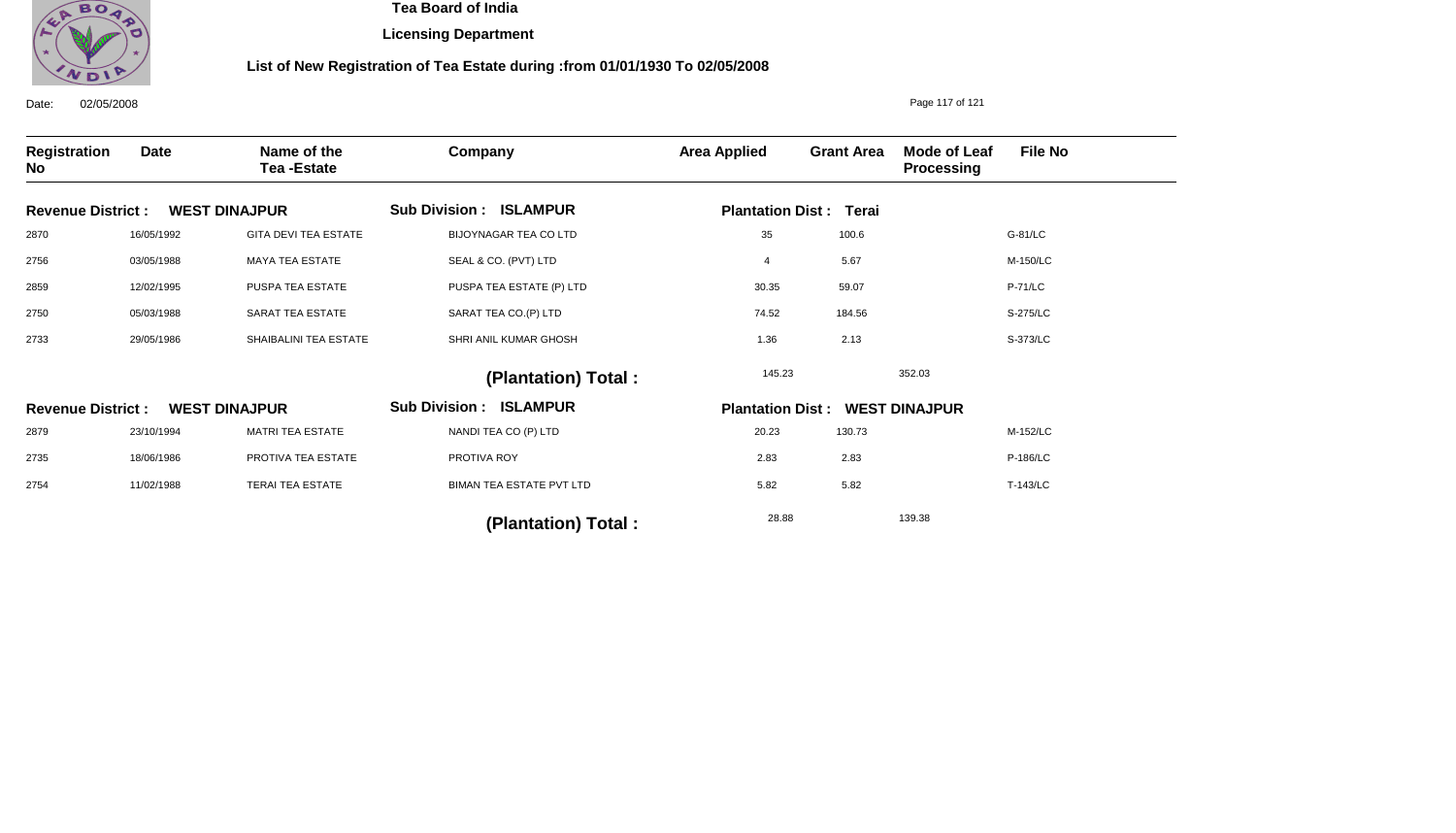

**Licensing Department**

### **List of New Registration of Tea Estate during :from 01/01/1930 To 02/05/2008**

| Date:                     | 02/05/2008   |                                  |                                         |                         |                                       | Page 118 of 121                          |                 |
|---------------------------|--------------|----------------------------------|-----------------------------------------|-------------------------|---------------------------------------|------------------------------------------|-----------------|
| <b>Registration</b><br>No | <b>Date</b>  | Name of the<br><b>Tea-Estate</b> | Company                                 | <b>Area Applied</b>     | <b>Grant Area</b>                     | <b>Mode of Leaf</b><br><b>Processing</b> | <b>File No</b>  |
| <b>Revenue District:</b>  |              | <b>WEST DINAJPUR</b>             | <b>Sub Division : WEST DINAJPUR</b>     | <b>Plantation Dist:</b> | Terai                                 |                                          |                 |
| 2734                      | 20/05/1986   | <b>BILATIBARI TEA ESTATE</b>     | <b>AJIT BARAN ROY</b>                   | 2.95                    | 2.95                                  |                                          | <b>B-361/LC</b> |
| 200                       | 20/06/1934   | DEBIJHORA TEA ESTATE             | DEBIJHORA TEA CO. LTD                   | 273.48                  | 482.01                                |                                          | D-27/LC         |
| 2752                      | 08/02/1988   | DHIRUMATI TEA ESTATE             | MADHAB CHANDRA PAL AGRI INDUSTRIES CO.  | 16.19                   | 16.5                                  |                                          | D-205/LC        |
| 2857                      | 14/10/1993   | <b>GOPE TEA ESTATE</b>           | GOPE TEA PLANTATION (P) LTD             | 18.62                   | 36.56                                 |                                          | G-83/LC         |
| 2777                      | 11/04/1989   | <b>HARI TEA ESTATE</b>           | <b>TAPAN DUTTA</b>                      | 2                       | 2.765                                 |                                          | <b>H-187/LC</b> |
| 2778                      | 20/12/1989   | <b>JAMUNA TEA ESTATE</b>         | <b>JAMUNA GHOSH</b>                     | 3                       | 4.86                                  |                                          | J-52/LC         |
|                           |              |                                  | (Plantation) Total:                     | 316.24                  |                                       | 545.645                                  |                 |
| <b>Revenue District:</b>  |              | <b>WEST DINAJPUR</b>             | <b>Sub Division : WEST DINAJPUR</b>     |                         | <b>Plantation Dist: WEST DINAJPUR</b> |                                          |                 |
| 2707                      | 01/11/1993   | KUSUM TEA ESTATE                 | NORTH BENGAL TEA PLANTATION CO.         | 49.91                   | 49.91                                 |                                          | NC/PART-501/LC  |
|                           |              |                                  | (Plantation) Total:                     | 49.91                   |                                       | 49.91                                    |                 |
|                           |              |                                  | (Revenue) Total :                       | 540.26                  |                                       | 1086.965                                 |                 |
| <b>Revenue District:</b>  | <b>WOKHA</b> |                                  | <b>BHANDARI</b><br><b>Sub Division:</b> |                         | <b>Plantation Dist: Naga Land</b>     |                                          |                 |
| 2860                      | 08/10/1992   | OREN TEA ESTATE                  | CHENIKHON YANTHAR                       | 75.27                   | 234.63                                |                                          | 0-22/LC         |
|                           |              |                                  | (Plantation) Total:                     | 75.27                   |                                       | 234.63                                   |                 |
|                           |              |                                  |                                         |                         |                                       |                                          |                 |

75.27 **(Revenue) Total :** 

234.63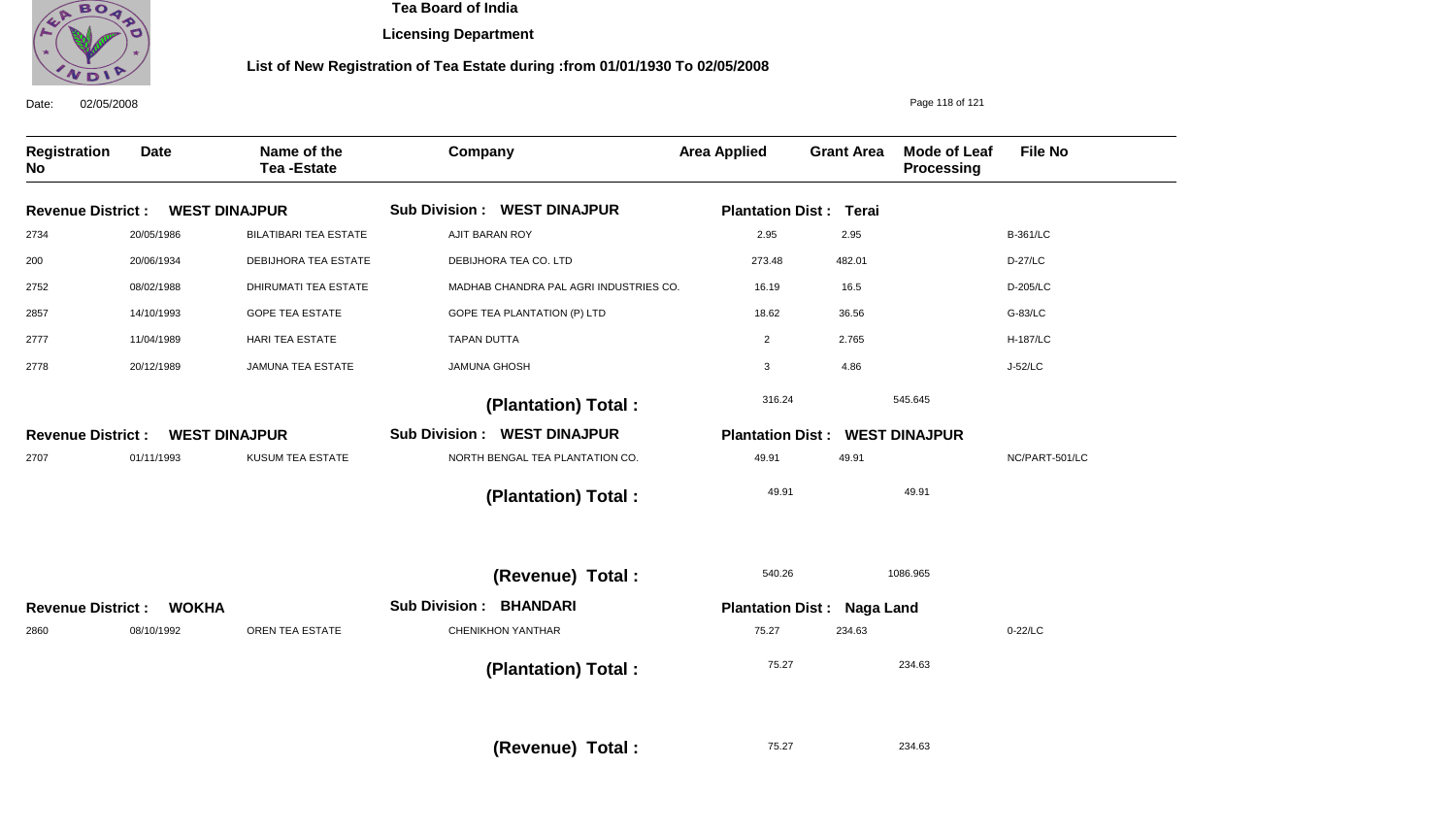

**Licensing Department**

#### **List of New Registration of Tea Estate during :from 01/01/1930 To 02/05/2008**

Date: 02/05/2008 **Registration No Date Name of the Tea -Estate Company Area Applied Grant Area Mode of Leaf Processing File No** Page 119 of 121 **WYNAD WYNAD Revenue District : Revenue District : Sub Division : NORTH WYNAD Sub Division : SOUTH WYNAD Plantation Dist : Wynaad Plantation Dist : Wynaad** B.27 B- 24 B.25 B-32 (S) B- 41 B - 37 B-42 B- 38 HB.10 PB 18 MB - 9 B 19 B-27 B.40 B - 31 B.28 EB.3 EB-3 B-30 01/04/1953 01/02/1962 20/02/1962 01/02/1962 01/02/1962 01/02/1962 01/01/1962 01/02/1962 20/02/1962 19/04/1980 01/02/1962 01/02/1962 01/02/1962 20/02/1962 01/02/1962 20/02/1962 01/04/1953 01/02/1962 01/02/1962 CHELLOTTE TEA ESTATE FRING FORD TEA ESTATE GLENLEVEN TEA ESTATE Koomanmala Tea Estate MACKIMALAI TEA ESTATE PERIA PEAK TEA ESTATE Priyadarshini Tea Estate RAZIA GREENS TEA ESTATE achoor tea estate CHEMBRA PEAK TEA ESTATE CHULIKA TEA ESTATE COTTANAD TEA ESTATE Chellotte Tea Estate ELSTONE TEA ESTATE GESIVE TEA ESTATE KURCHERMALA PLANTATIONS LTD RIPON TEA ESTATE Ripon Tea Estate Talamala Tea Estate CHELLOTTE ESTATE FRING FORD ESTATES LTD. GLENLEVEN ESTATES LTD P,K, YASODA (M.S) MACKIMALAI TEA ESTATES (P) LTD. PERIA PEAK ESTATES PVT. LTD. MANANTHAVADY PLANTATIONS CO.OPERATIVE LTD. ASHIYANA GREENS & CO. HARRISONS MALAYALAM LTD WYNAAD ESTATES AND INDUSTRIES LTD. KALPETTA ESTATES LTD. THE KARUMBALAM INDUST.CO.OP FY.LTD R. C. DIOCESE PADHOOR PLANTATIONS (P) LTD. ZUBAIR HAJEE . KURCHERMALA PLANTATIONS LTD HARRISONS MALAYALAM LTD M/S. PODDAR PLANTATIONS VAYITRI PLANTATIONS LTD 110.21 60.7 48.14 21.63 108.58 35.22 90 24.03 621.05 269.78 137.21 49.54 110.21 287.34 8.61 144.69 443.41 443.18 59.48 C-505/LC 11-LCS(1)(F-20)/75 11-LCS(1)(G-5)/56 11-LCS(1)(K-33)/56 11-LCS(1)(M-2)/75 11-LCS(1)(P-42)/65 11-LCS(1)(P-60)/89 11-LCS(1)(R-26)/74 11-LCS(1)(H-1)/80 11-LCS(1)(C-34)/71 11-LCS(1)(C-30)/70 11-LCS(1)(C-20)/56 11-LCS(1)(C-6/56/CTE 11-LCS(1)(E-20)/79 11-LCS(10(C-21)/56 11-LCS(1)(K-42)/56 R-506/LC 11-LCS(1)(A-39)/81 11-LCS(1)(T-18)/56 1119.56 4909.81  **(Plantation) Total :**  304.81 201.45 118.26 345.38 227.91 60 129.04 37.8 3485.16 927.94 855.19 106.82 304.81 527.26 11.65 235.68 1053.63 1060.63 271.66

 **(Plantation) Total :** 

5355.27

1953.45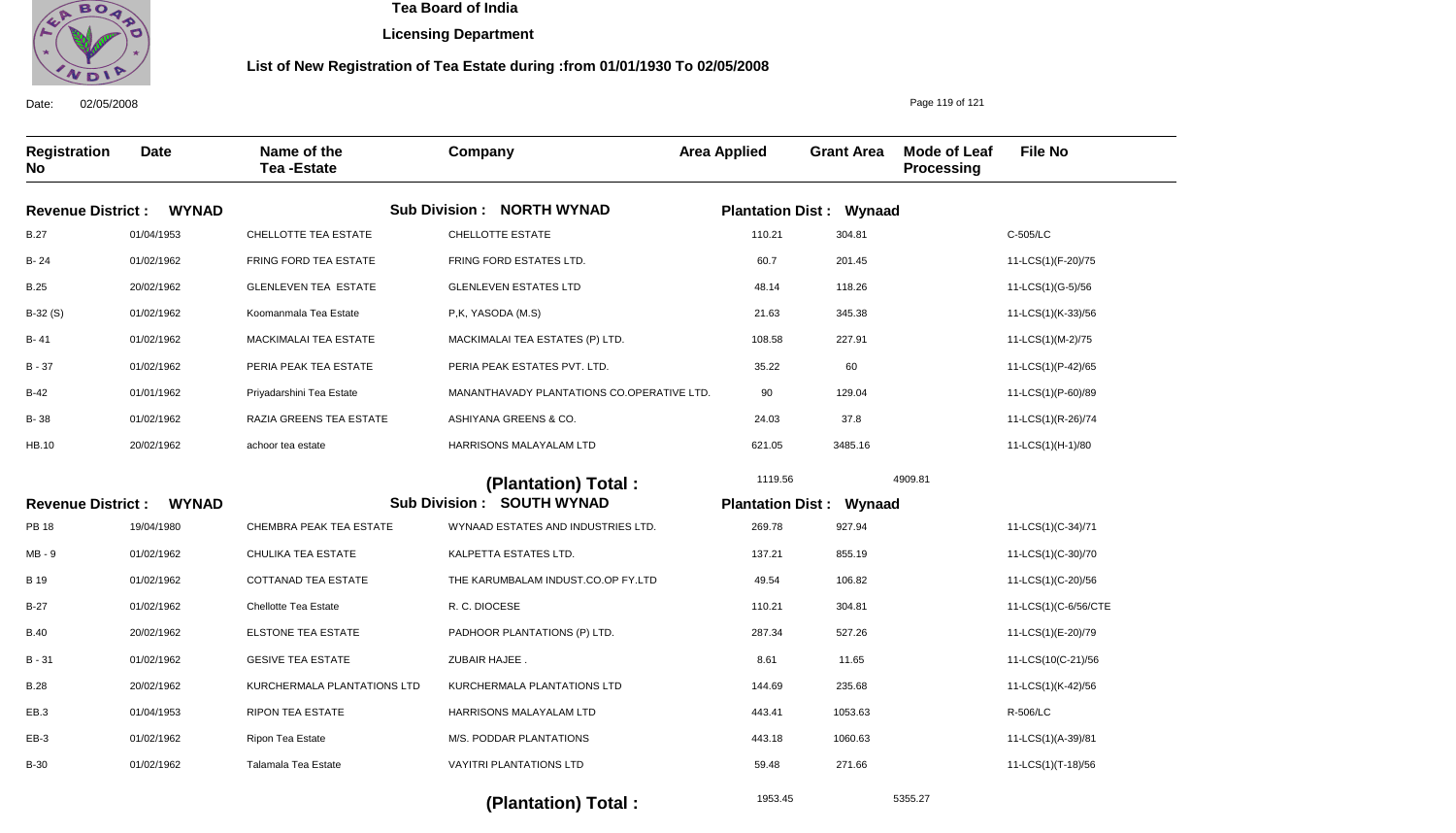

Date: 02/05/2008

 **Tea Board of India** 

**Licensing Department**

#### **List of New Registration of Tea Estate during :from 01/01/1930 To 02/05/2008**

**Registration No Date Name of the Tea -Estate Company Area Applied Grant Area Mode of Leaf Processing File No WYNAD ZZZZ Revenue District : Revenue District : WYNAD Sub Division : ZZZZ Sub Division : Plantation Dist : Wynaad ZZZZ Plantation Dist :** B-35(SOUTH) HB.11 B-36 EB.4 HB.12 EB.5 HH.4 HB.16 EB.6 EB.7 HB.17 DUMMY 01/02/1962 20/02/1962 04/08/1990 20/02/1962 20/02/1962 20/02/1962 01/01/1988 20/02/1962 20/02/1962 20/02/1962 20/02/1962 01/01/1935 A.K.TEA ESTATE ARRAPETTA TEA ESTATE ASHIYANA GREENS TEA ESTATE CHERAKARA TEA ESTATE CHUNDALE TEA ESTATE JESSIE TEA ESTATE PANNIAR SENTENIL ROCK TEA ESTATE TALAPOYA TEA ESTATE TATAMALA TEA ESTATE TOURAMULLA TEA ESTATE ZZZZ SHRI A.K. KADARKUTTY HARRISONS MALAYALAM LTD ASHIYANA GREENS & CO. ASSAMBROOK LTD. HARRISONS MALAYALAM LTD ASSAMBROOK LTD. HARRISONS MALAYALAM LTD HARRISONS MALAYALAM LTD ASSAMBROOK LTD. ASSAMBROOK LTD. HARRISONS MALAYALAM LTD ZZZZ 32.37 723.87 50.87 338.88 265.88 211.25 289.88 496.41 357 214.1 154.75 10 11-LCS(1)(A-7)/56 11-LCS(1)(H-1)/80/ARR 11-LCS(10(A-38)/74 11-LCS(1)(A-43)/91/CHE 11-LCS(1)(H-1)/80/CHU 11-LCS(1)(A-43)/91/JES P-668/LC 11-LCS(1)(H-1)/80/SEN 11-LCS(1)(A-43)/91/TAL 11-LCS(1)(A-43)/91/TAT 11-LCS(1)(H-1)/80/TOU ZZZ 3135.26 10 7193.02 10 6208.27 17458.1  **(Plantation) Total : (Plantation) Total : (Revenue) Total :**  60.08 1468.35 89.75 661.02 881.73 827.42 289.88 1516.21 718.23 387.25 293.1 10

> 10 **(Revenue) Total :**

Page 120 of 121

10